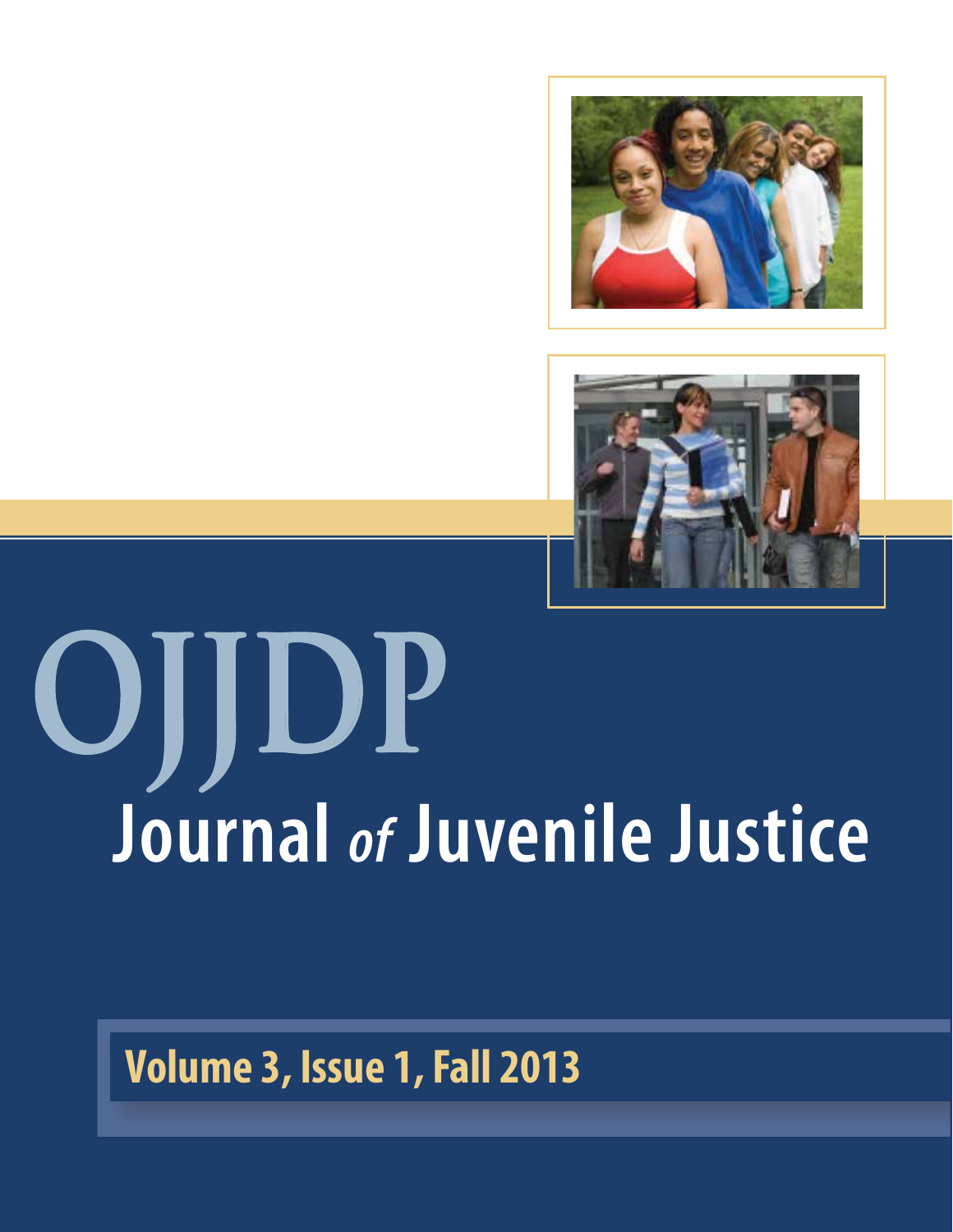| Editor in Chief:                 | Monica L. P. Robbers, PhD<br>mrobbers@csrincorporated.com                                                                   |
|----------------------------------|-----------------------------------------------------------------------------------------------------------------------------|
| <b>Associate Editors:</b>        | <b>Eve Shapiro</b><br>eshapiro@csrincorporated.com                                                                          |
|                                  | <b>Margaret Bowen</b><br>bowen1@peoplepc.com                                                                                |
| Deputy Editors and e-publishing: | <b>Kimberly Taylor</b><br><b>Stephen Constantinides</b>                                                                     |
| <b>Advisory Board:</b>           | <b>Janet Chiancone</b><br><b>Catherine Doyle</b><br><b>Brecht Donoghue</b>                                                  |
| <b>Editorial Office:</b>         | <b>CSR Incorporated</b><br>2107 Wilson Blvd., Suite 1000<br>Arlington, VA 22201<br>Phone: 703-312-5220<br>Fax: 703-312-5230 |
| Journal website:                 | www.journalofjuvjustice.org                                                                                                 |

ISSN: 2153-8026

#### **Peer Reviewers**

**Dr. Stephanie Ellis,** Marymount University

**Dr. Lia Ahonen,** Örebro University

**Mr. James Seward,** Hennepin County Sheriff, Minnesota

**Dr. Deborah Schiavone,** Howard University School of Nursing

**Ms. Sandra Davie,**  Department of Youth Services, Lane County, Oregon

**Maj. Thomas D. Perks,** Salvation Army [Massilon, Ohio](http://www.linkedin.com/company/the-salvation-army?trk=ppro_cprof)

**Dr. Julie Singer,**  Governor's Crime Commission of North Carolina Criminal Justice Analysis Center

**Dr. Catherine Reed,**  The Dibble Institute

**Ms. Lisa Thurau,**  Strategies for Youth **Dr. Lisa Lunghofer,** MANILA Consulting, Inc., Virginia

**Dr. Anne Dannerbeck Janku,**  Missouri Office of State Courts Administrator

**Dr. Tracy Keaton-Johnson,**  Norfolk State University

**Dr. Tammy Garland,**  The University of Tennessee Chattanooga

**Dr. Holly Hills,**  University of South Florida

**Dr. Marta Makarushka,**  Oregon Research Institute

**Mr. William Patton, J.D.,**  Whittier School of Law, Southern California

**Dr. Elena Broaddus,**  Johns Hopkins Bloomberg School of Public Health

**Ms. Stacey Bates,**  Pflugerville Independent School District, Texas

**Dr. Chenelle Jones,**  Ohio Dominican University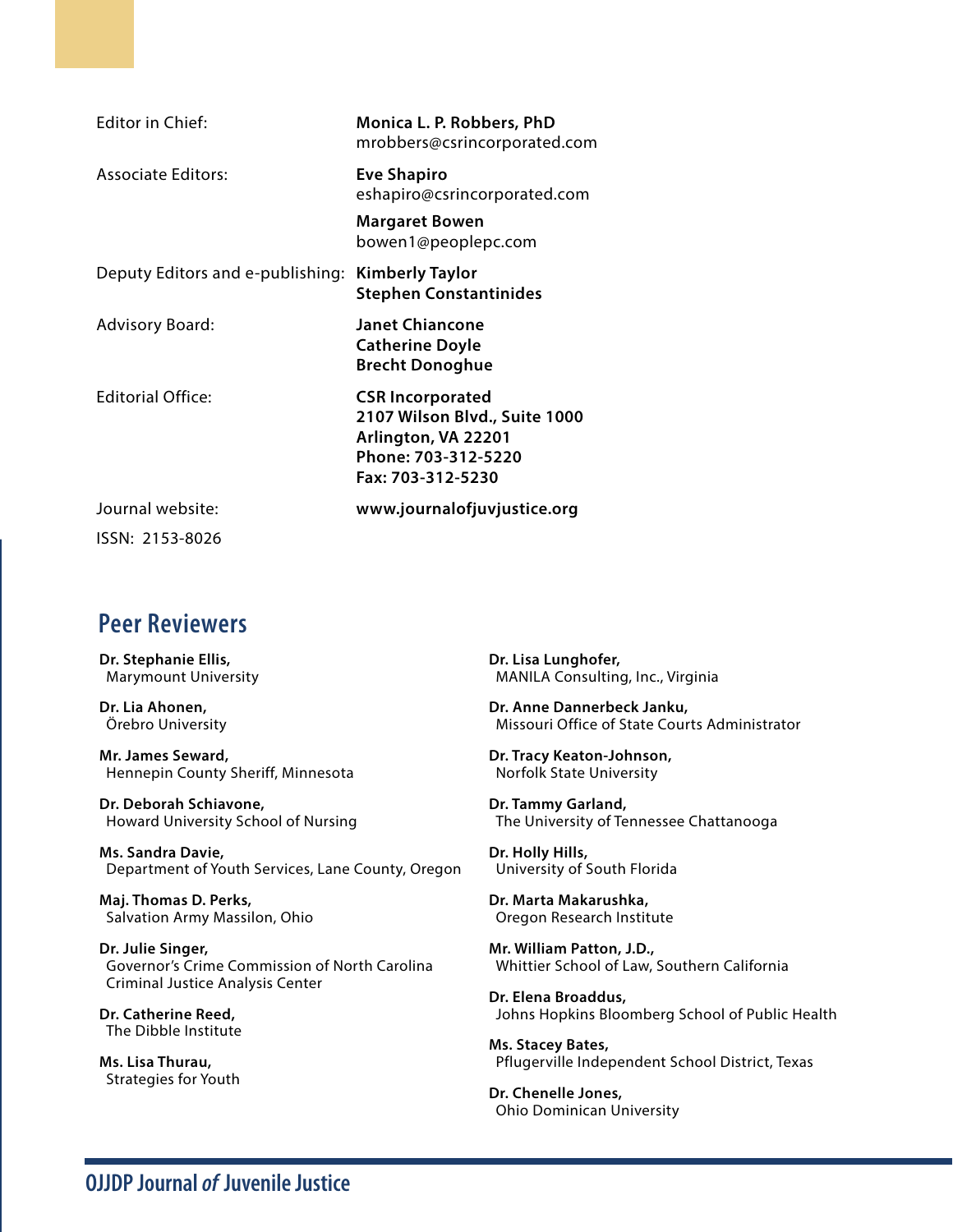## **Journal** *of* **Juvenile Justice**

**OJJDP**

## **Table of Contents**

| <b>PAGE</b> | <b>ARTICLE</b>                                                                                                                                                                                                                                                                                                                         |
|-------------|----------------------------------------------------------------------------------------------------------------------------------------------------------------------------------------------------------------------------------------------------------------------------------------------------------------------------------------|
| iii         | Foreword<br><b>Brecht Donoghue</b><br>Deputy Associate Administrator of Innovation and Research, OJJDP                                                                                                                                                                                                                                 |
| 1           | The Impact of Juvenile Mental Health Court on Recidivism<br>Among Youth<br>Donna M. L. Heretick and Joseph A. Russell<br>Strategies for Solutions Consulting, Arvada, Colorado                                                                                                                                                         |
| 15          | Gender-Specific Mental Health Outcomes of a Community-Based<br>Delinquency Intervention<br>Ashley M. Mayworm and Jill D. Sharkey<br>University of California, Santa Barbara                                                                                                                                                            |
| 36          | Predicting Recidivism Among Juvenile Delinquents: Comparison of<br>Risk Factors for Male and Female Offenders<br>Kristin C. Thompson and Richard J. Morris<br>University of Arizona, Tucson, Arizona                                                                                                                                   |
| 48          | Building Connections Between Officers and Baltimore City Youth:<br>Key Components of a Police-Youth Teambuilding Program<br>Elena T. Broaddus, Kerry E. Scott, Lianne M. Gonsalves, Canada Parrish,<br>Evelyn L. Rhodes, Samuel E. Donovan, and Peter J. Winch<br>Johns Hopkins Bloomberg School of Public Health, Baltimore, Maryland |
| 63          | Internet-Based Mindfulness Meditation and Self-regulation: A<br>Randomized Trial with Juvenile Justice Involved Youth<br>Michelle Evans-Chase, University of Pennsylvania, Philadelphia                                                                                                                                                |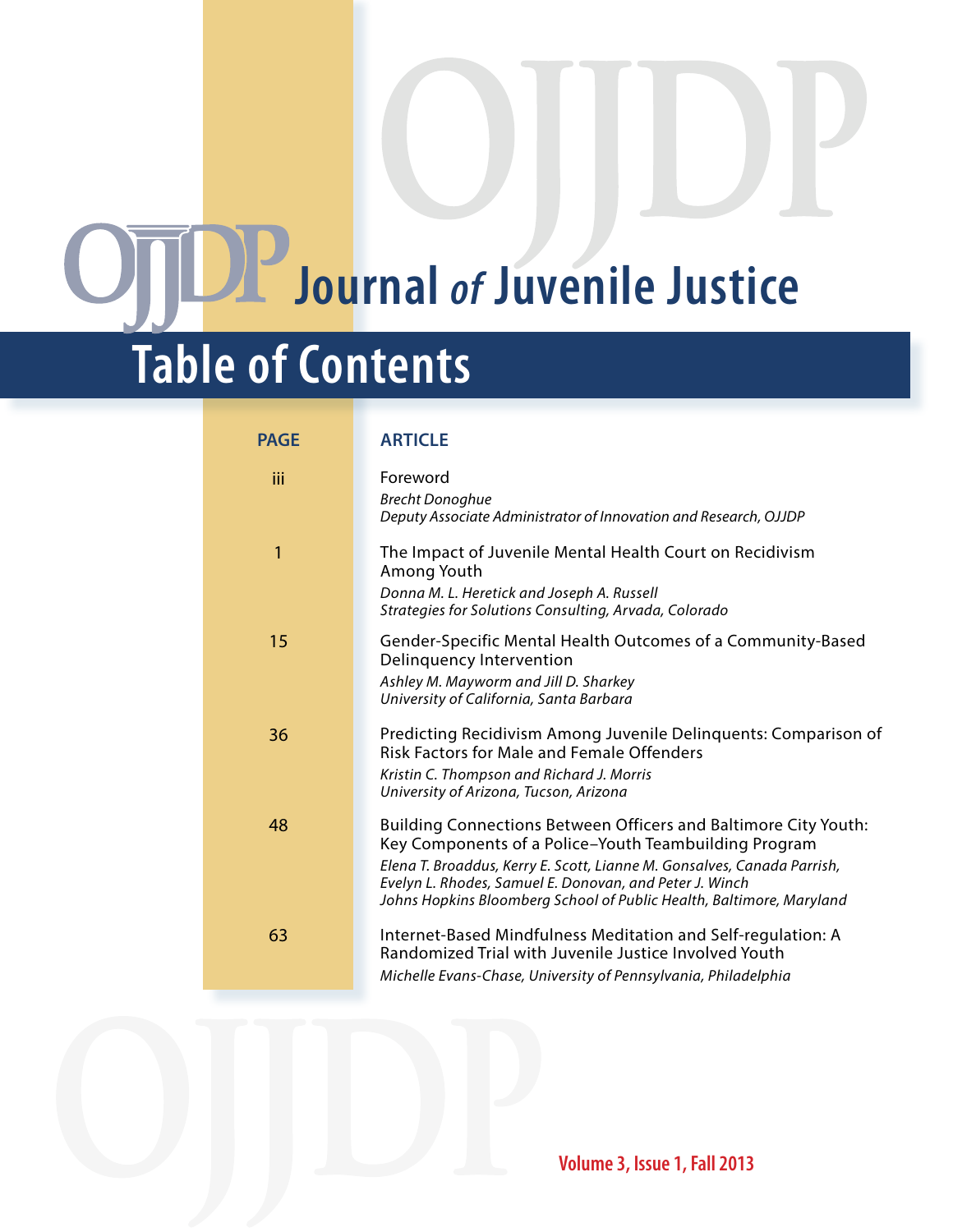| <b>PAGE</b> | <b>ARTICLE</b>                                                                                                                                                                                     |  |  |  |  |
|-------------|----------------------------------------------------------------------------------------------------------------------------------------------------------------------------------------------------|--|--|--|--|
| 80          | Assessing Youth Early in the Juvenile Justice System<br>Anne M. Hobbs and Timbre Lee Wulf-Ludden, University of Nebraska, Omaha<br>Jenna Strawhun, University of Nebraska, Lincoln                 |  |  |  |  |
| 97          | A Jury of Your Peers: Recidivism Among Teen Court Participants<br>Brenda Vose, University of North Florida, Jacksonville, Florida<br>Kelly Vannan, University of Central Florida, Orlando, Florida |  |  |  |  |
| 110         | Commentary: Place-Based Delinguency Prevention: Issues and<br>Recommendations<br>Jeffrey J. Roth, Indiana University of Pennsylvania, Indiana, Pennsylvania                                        |  |  |  |  |

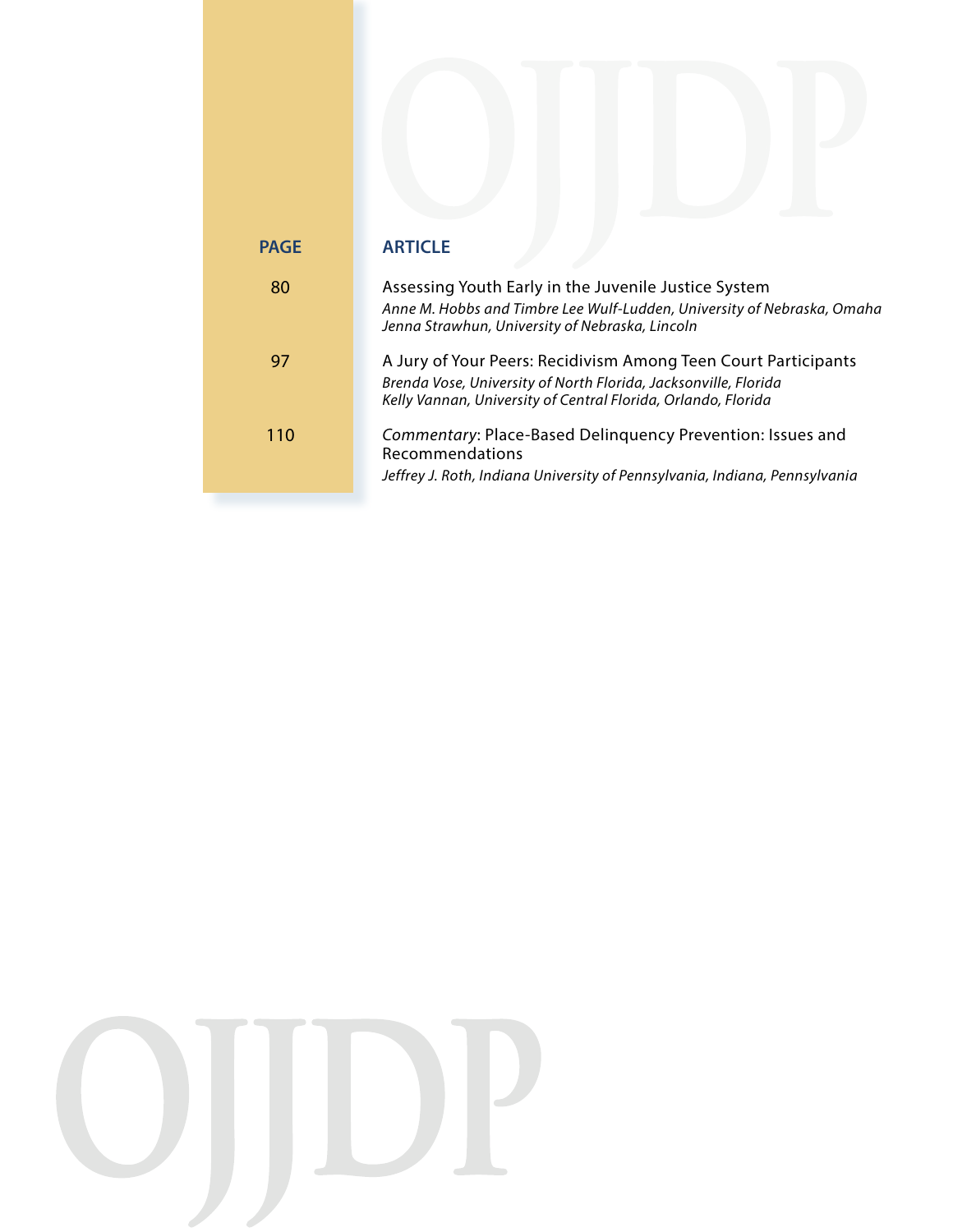## **Foreword**

Historically, the state and local response to delinquency has focused on strategies and tactics as they pertain to the system and its agents—law enforcement, the courts, corrections, and affiliated agencies. Today, a growing body of research on adolescent brain and behavioral development, philanthropic advocacy, and pressing fiscal realities are fueling efforts in states and communities across the country as they rethink their response to juvenile offending. Recognizing that an evidence-based approach must guide innovation and reform, OJJDP supports research that informs juvenile justice policymakers and practitioners about what works, what is worth further exploration, and how to improve existing delinquency prevention and intervention responses.

Significant new scientific findings are expanding what we know about the processes of growth and maturation that are ongoing during adolescence. Simply put, adolescents are on the path to adulthood, but this transitory period between childhood and full maturity presents its own unique challenges for the juvenile justice community. Adolescents are not yet adults, nor should we treat them that way when they offend. Our responsibility to our children is to help them successfully navigate the difficult process of growing up so that they become fully contributing members of their communities. Because violence and trauma can often derail positive development of too many young people, it is important that we examine and discuss the issues that hinder their potential and work to get their lives back on track for healthy growth and wellness.

The *Journal of Juvenile Justice* is a critical component in OJJDP's efforts to support the infusion of evidence into policy and practice and to ensure that our partners in the field have ready access to the latest juvenile justice research and evaluation findings. In this issue, we present articles on a study of the effects of one juvenile mental health court on recidivism, an evaluation of gender-specific mental health outcomes of a community-based delinquency intervention program, and a study of whether male and female offenders have differing risk factors for recidivism. Other articles examine a Baltimore team-building program to improve interactions between police and middle school students, the impact of Internet-based mindfulness meditation and guided relaxation on helping incarcerated youth self-regulate, whether formal processing diversion programs or assessments that screen low-risk youth out of the system are effective against recidivism, and the effectiveness of teen courts on recidivism. The Journal closes with a critique of "hot spot" policing on delinquency prevention.

iii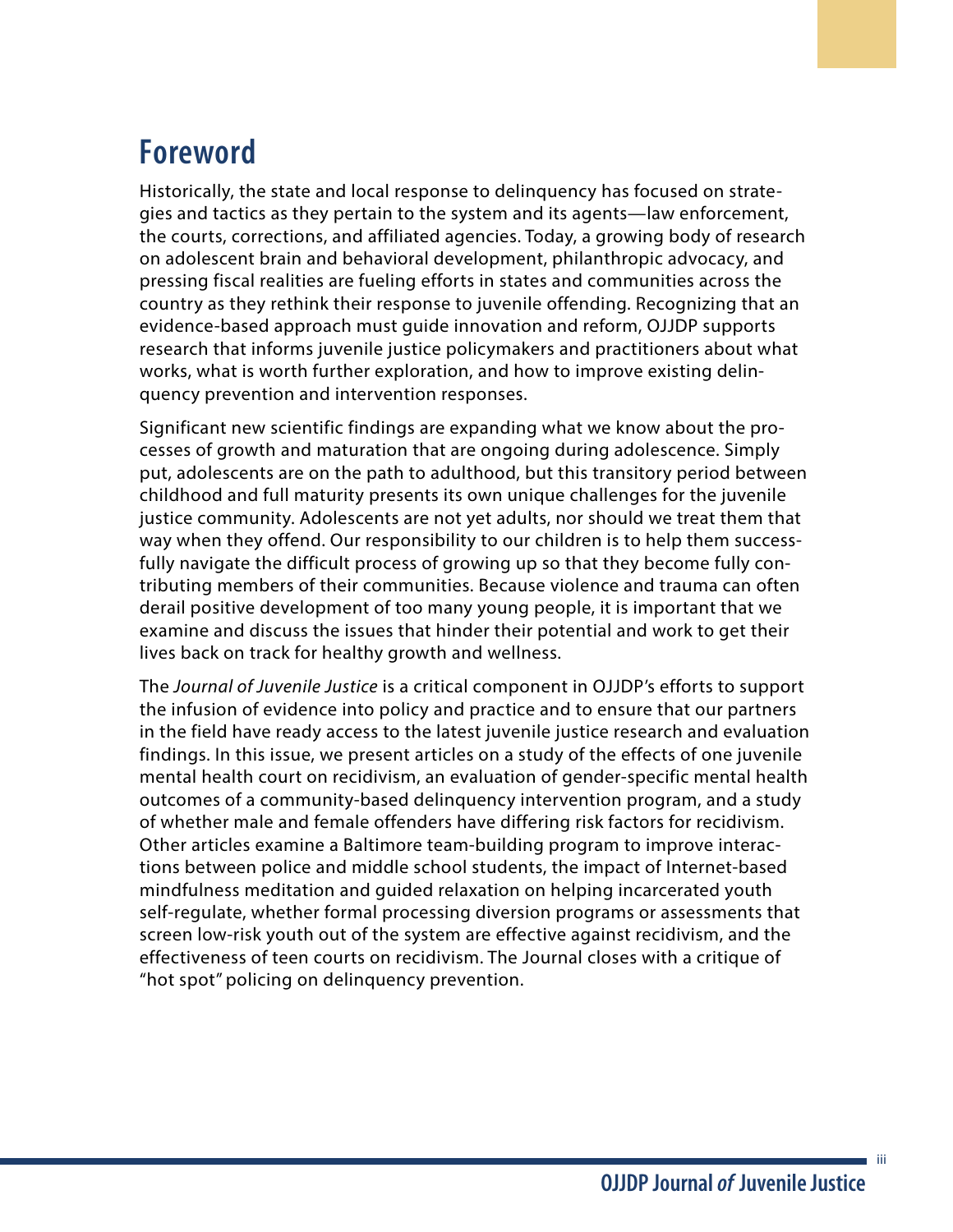The juvenile justice field is currently undergoing a great period of innovation and reform. OJJDP publishes the *Journal of Juvenile Justice* to share and lend a critical eye to the exciting developments that are taking place in communities across the country. Our goal is to spark an ongoing conversation about how we can better serve our children and point to possible ways forward. We hope that you find this issue of the Journal helpful and thought provoking.

Bucht Droghue

Deputy Associate Administrator of Innovation and Research Office of Juvenile Justice and Delinquency Prevention

iv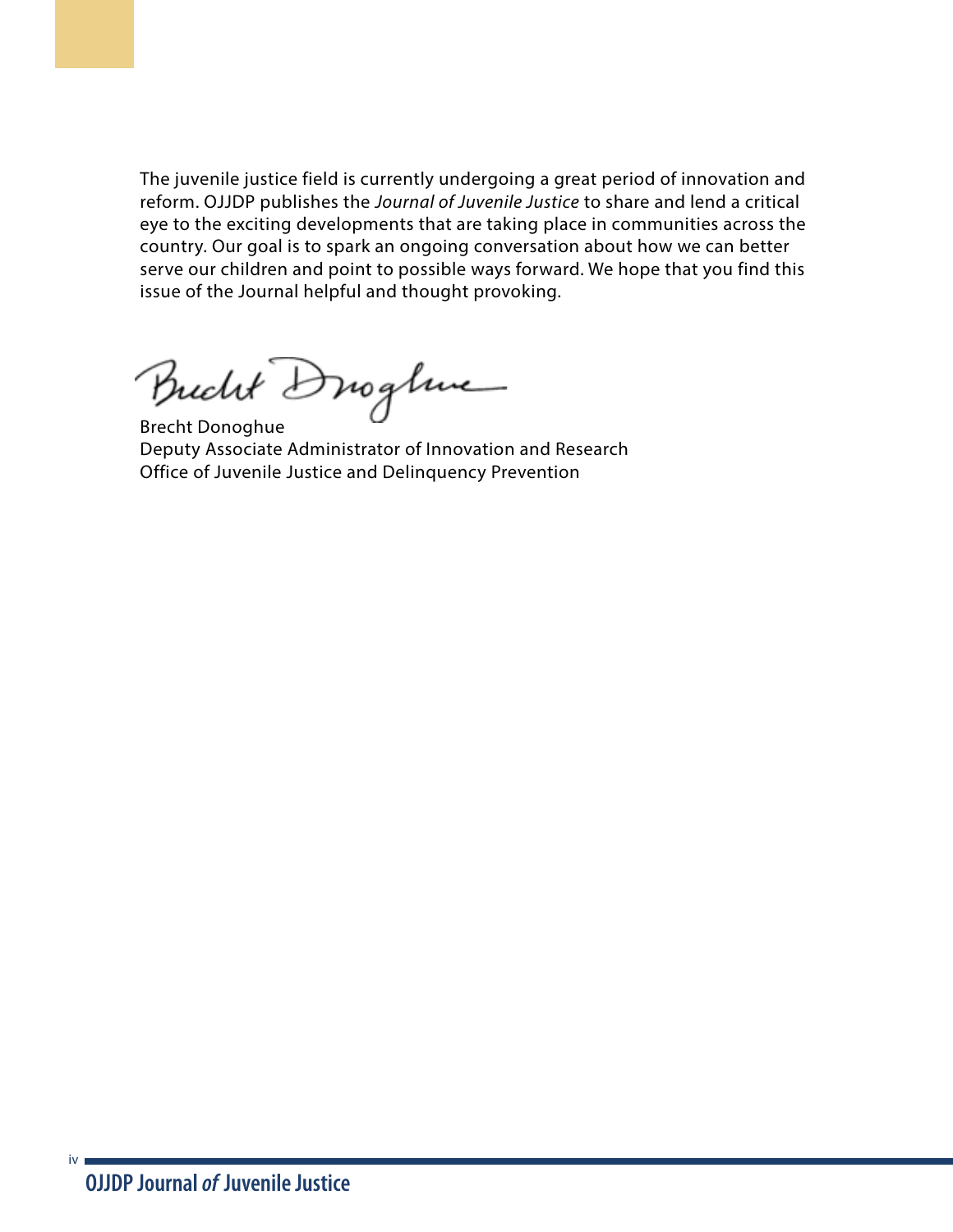## **The Impact of Juvenile Mental Health Court on Recidivism Among Youth**

*Donna M. L. Heretick and Joseph A. Russell Strategies for Solutions Consulting, Arvada, Colorado*

Donna M. L. Heretick, president, Strategies for Solutions Consulting; Joseph A. Russell, research associate, Strategies for Solutions Consulting.

Acknowledgments: Appreciation is extended to Mr. Jeff McDonald, Coordinator of the First Judicial District Mental Health Court (SB94), for the opportunity to work on this important project. Mr. McDonald is a person with dedication and vision, qualities shared by others who are involved in all aspects of the Juvenile Mental Health Court program.

Correspondence concerning this article should be addressed to: Donna M. L. Heretick, Strategies for Solutions Consulting, 10455 West 85<sup>th</sup> Place, Arvada, Colorado 80005. E-mail: [donna\\_heretick1@juno.com](mailto:donna_heretick1@juno.com)

*Keywords: juvenile justice, mental health court, recidivism, program evaluation*

#### **Abstract**

As many as 70% of youth who enter the juvenile justice system are diagnosed with mental disorders. In 2009 alone, 1.54 million juveniles were arrested. Recidivism rates for these youth can be as high as 52%. Juvenile Mental Health Courts (JMHCs) in conjunction with Intensive Supervised Probation (ISP) is one initiative that addresses the special needs of these juveniles; however, there is limited outcome research with meaningful data comparing juveniles with and without access to JMHCs. This study employed a retrospective observational design to compare the recidivism outcomes of 81 youths (ages 10 to 17) who entered a JMHC in Colorado between 2005 and 2011 with recidivism outcomes for juveniles who entered a JMHC in California during the same time period. This study also compared the outcomes of juveniles in Colorado who were adjudicated and assigned to other forms of probation and diversion, and juveniles in the same state who were diagnosed with a mental disorder and assigned to intensive supervised probation, but

who do not have access to a JMHC. Youth in the experimental group (i.e., those with access to the JMHC) showed significantly decreased recidivism rates during and following their probationary period than those in the comparison groups. Average time to reoffending for youth who completed JMHC successfully exceeded 1 year, with a significant reduction in violent/aggressive and property offenses. This article examines outcomes and includes recommendations for the future evaluation of JMHCs.

#### **Introduction**

It is estimated that as many as 70% of youth who enter the juvenile justice system are diagnosed with one or more mental disorders (Hammond, 2007). To put this figure into perspective, approximately 1.54 million individuals under age 18 were arrested in the United States in 2009 alone (U.S. Census Bureau, 2012). While precise recidivism rates for this population are often difficult to determine (Roberts & Bender, 2006; Snyder & Sickmund, 2006), McReynolds, Schwalbe, and

 $\overline{1}$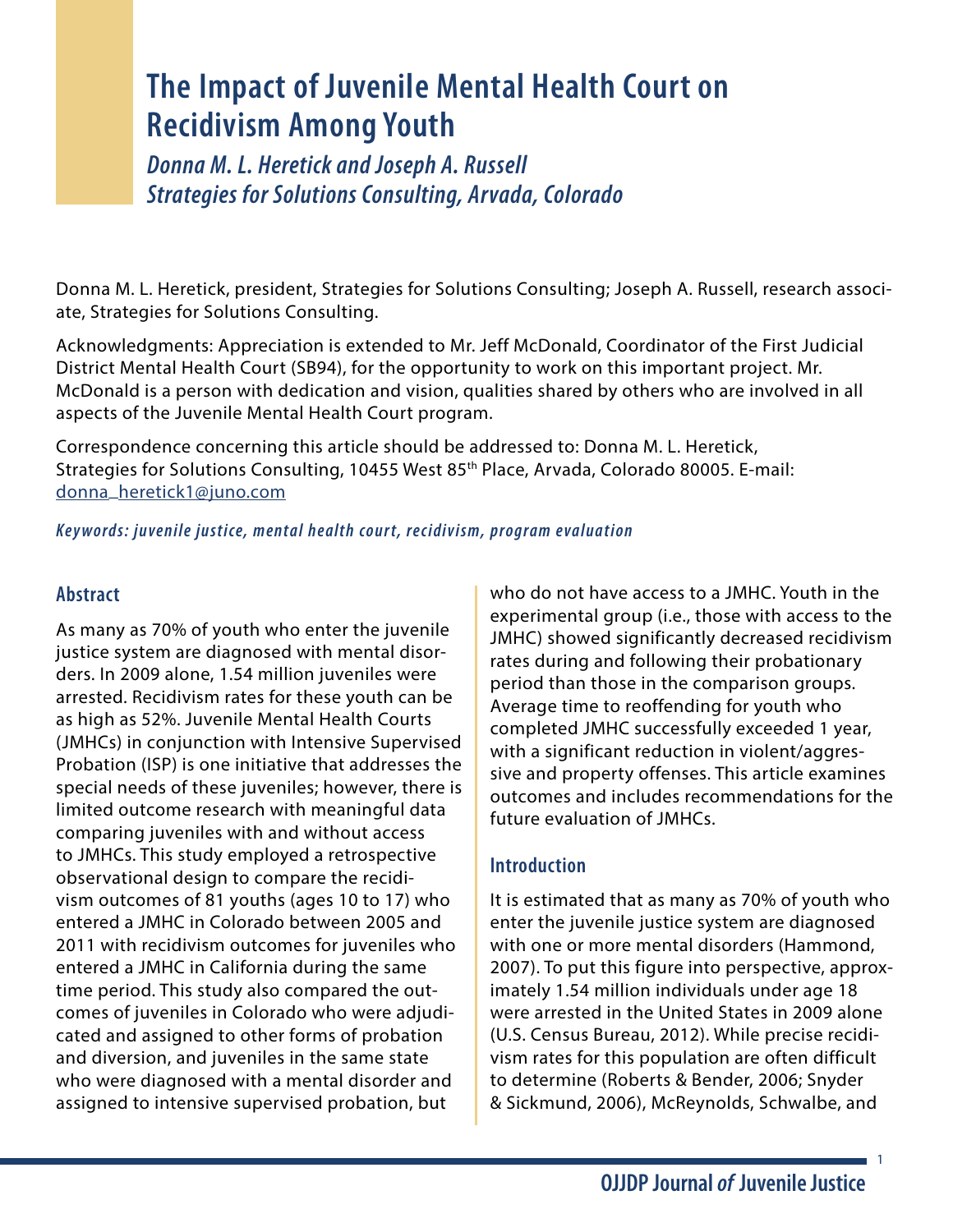Wasserman (2010) have estimated a recidivism rate of 52.8% for these youth.

#### **Mental Disorders Among Youth**

Definitions of mental disorders among youth and adolescents in the juvenile justice system generally have followed criteria established by the American Psychiatric Association's *Diagnostic and Statistical Manual of Mental Disorders* (DSM-IV; APA, 2000). The most common diagnoses for these youth are disruptive disorders (46.5%), especially conduct disorder, followed by substance use disorders (46.2%), anxiety disorders (34.4%), and mood disorders (18.3%). Even when substance use disorders are not included, fully 61.8% of youth in the juvenile justice system meet criteria for at least one, and often more, mental disorders (Shufelt & Cocozza, 2006).

#### **Juvenile Mental Health Courts**

JMHCs are voluntary diversion programs that adhere to a paradigm of therapeutic jurisprudence, following a "nonadversarial, treatmentoriented approach when adjudicating juvenile offenders, while still upholding their due process rights" (Office of Juvenile Justice and Delinquency Prevention, OJJDP, n.d., para. 6). JMHCs rely on cooperation and collaboration among members of a multidisciplinary team who work with and for the benefit of the youth and the family. Similar to mental health courts for adults, JMHCs have two main goals: first, to decrease recidivism; and second, to increase participants' adherence to treatment (McNiel & Binder, 2007).

The youth's and family's compliance with treatment is essential to the effectiveness of JMHCs. The definition of treatment compliance for youth is broader than it is for adults, and may include not only follow-up and adherence to treatment for health and mental health concerns, but expectations in relation to the youth's behavior in school and within the family. In addition, the family is expected to comply with the JMHC program, since their compliance also

affects outcomes for youth (Callahan, Cocozza, Steadman, & Tillman, 2012).

The JMHC attempts to meet the needs of juvenile offenders while protecting public safety. Various models of JMHCs have been implemented; evaluation of their effectiveness is ongoing. JMHCs follow the tradition of other diversion programs for youth, which are based on the philosophy that for certain youth, involvement in the courts and institutions is counterproductive to rehabilitation (Center on Juvenile and Criminal Justice, 1999; Wales, Hiday, & Ray, 2010).

Between 1977 and 1979, researchers in Colorado pilot tested an early diversion program that provided individual, parental, and/or family counseling to a general sampling of 848 youth who were diverted from processing in the formal juvenile justice system (Pogrebin, Poole, & Regoli, 1984). Although not a juvenile mental health court, youth in this initial demonstration diversion program had significantly lower recidivism rates than a control group of youth who proceeded through the juvenile justice system as usual (Pogrebin et al., 1984). Many successful diversion programs, not specific to youth diagnosed with mental disorders, have followed the methods detailed in that study (Center on Juvenile and Criminal Justice, 1999; District Attorney Jefferson & Gilpin Counties, CO, 2012).

Early JMHCs were introduced in 1998 in York County, Pennsylvania; in 2000 in Mahoning County, Ohio; and in 2001 in Santa Clara County, California. By early 2012, there were approximately 50 JMHCs in 15 states, either in operation or in the planning stages. Ohio, with nine, and California, with eight, are the states with the greatest number of JMHCs. Other states, such as Colorado, Illinois, and Idaho, have one to two districts with JMHCs (Callahan, et al. 2012; SAMHSA's Gain Center, n.d.).

#### **Pre-Release and Post-Release Recidivism**

Recidivism, generally defined as reoffending, is classified by the Colorado Division of Probation

 $\mathcal{L}$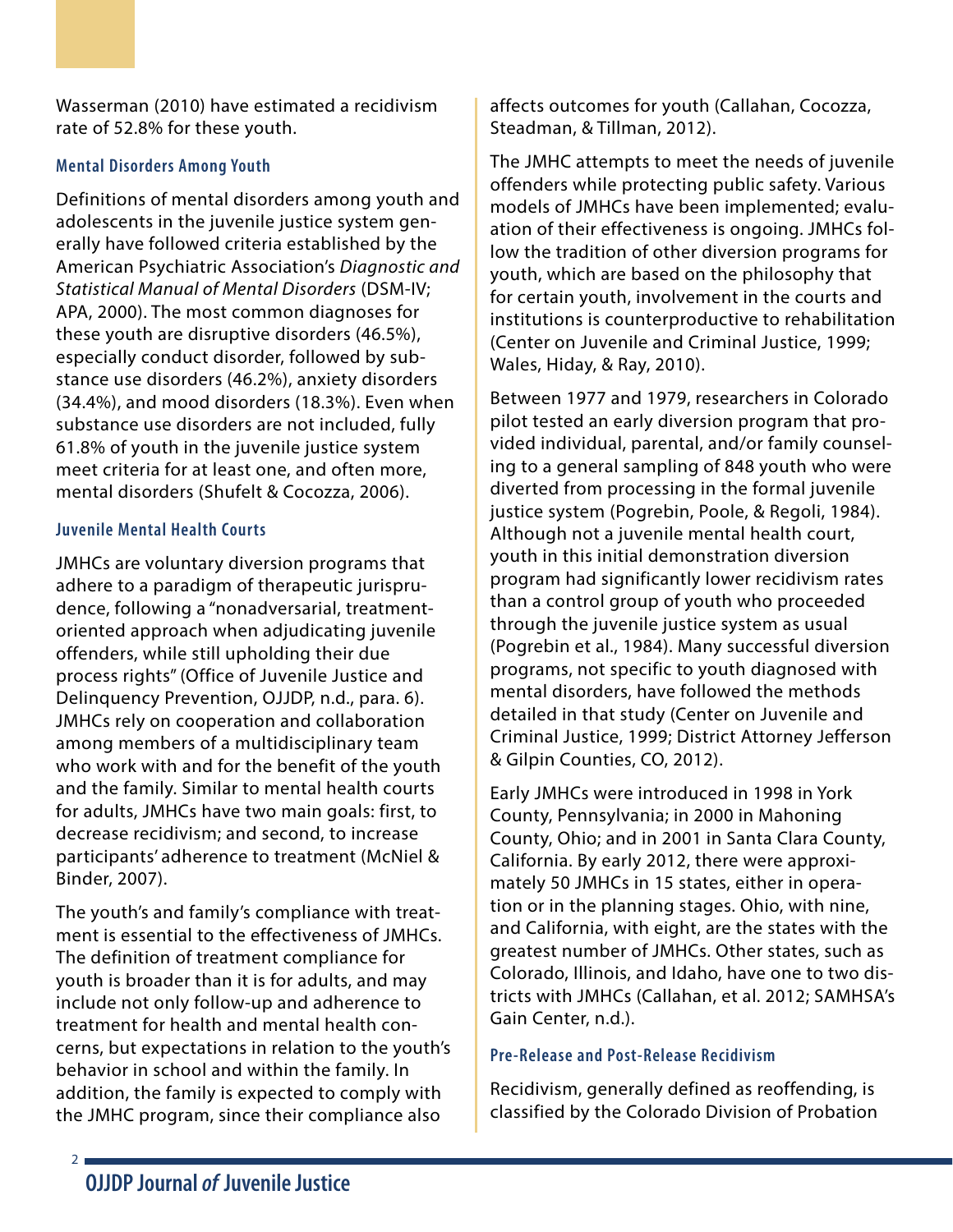Services (2010) according to two types: prerelease recidivism/failure and post-release recidivism. Pre-release recidivism, which occurs while the individual is on probation, is defined as "an adjudication or conviction for a felony or misdemeanor, or a technical violation relating to a criminal offense, while under supervision in a criminal justice program." Post-release recidivism is defined as, "a filing for a felony or misdemeanor within 1 year of termination from program placement for a criminal offense" (Colorado Division of Probation Services, 2010, p. vii). Both status and nonstatus offenses are included in these definitions. A "status" offense is one which, under the current law, would not be a crime if committed by an adult (e.g., truancy or curfew violations; Colorado Division of Criminal Justice, 2011a).

#### **Evaluations of Mental Health Courts**

As Cocozza and Shufelt (2006) note, most of the evaluations of mental health courts have focused on those for adults. Recent studies of adult mental health courts have included comparison groups, as well as pre-post designs. Results indicate that they are effective both in reducing recidivism and in increasing the use of mental health services (Callahan & Wales, 2013).

By comparison, fewer outcome studies have evaluated the effectiveness of JMHCs, especially with viable comparison groups using post-participation recidivism rates (Cocozza & Shufelt, 2006; OJJDP, n.d.). One of the few that has been evaluated is California's Santa Clara County Court for the Individualized Treatment of Adolescents (CITA; Behnken, Arredondo, & Packman, 2009). The CITA evaluation compared offense patterns of youth before they entered CITA with their offense patterns and frequency of offenses during their time in the program. The researchers found a significant reduction in recidivism during the youths' participation in CITA. However, the researchers did not have information on a viable comparison group or on post-release recidivism patterns (Behnken et al., 2009).

A more recent report on California's Alameda County Juvenile Collaborative Court (ACJC; National Center for Youth Law, NCYL, 2011) offers information on retrospective data (case files) for 34 participants (29 successful completers) who attended between 2007 and 2009. Their report includes patterns of offenses, and needs and uses of mental health and other services, for a period prior to the youths entering ACJC, during their participation, and for up to a year following participation. In addition, interviews and surveys of stakeholders expand on the researchers' descriptions of experiences and needs. However, the sample size is small, and the repeated measures design does not provide for between-group comparisons on relevant outcome measures.

#### **Target Program for Present Evaluation**

The current project is an evaluation of the JMHC of Colorado's First Judicial District. Initiated in 2005, this Colorado JMHC was modeled after the CITA program in Santa Clara County, California (Behnken et al., 2009) and follows principles of therapeutic jurisprudence and multidisciplinary cooperation:

The First Judicial District Juvenile Mental Health Court is a collaborative effort between the Jefferson Center for Mental Health, the District Attorney, the courts, the probation department, the Public Defenders' Office, the Juvenile Assessment Center, Human Services, the school district, and the Rocky Mountain Children's Law Center. A member from each of these agencies makes up the mental health court's screening committee (District Attorney Jefferson & Gilpin Counties, CO, 2009, para. 4).

Referrals to the Colorado First Judicial District JMHC can come from any public agency, community provider, school, or individual when a charge has been filed against a youth for either an eligible felony or misdemeanor. In order to be eligible for JMHC, the youth must be at least 10 years of age and a legal minor. The youth is screened for mental health status, and must have either a major mental health disorder or substance abuse use with a major mental health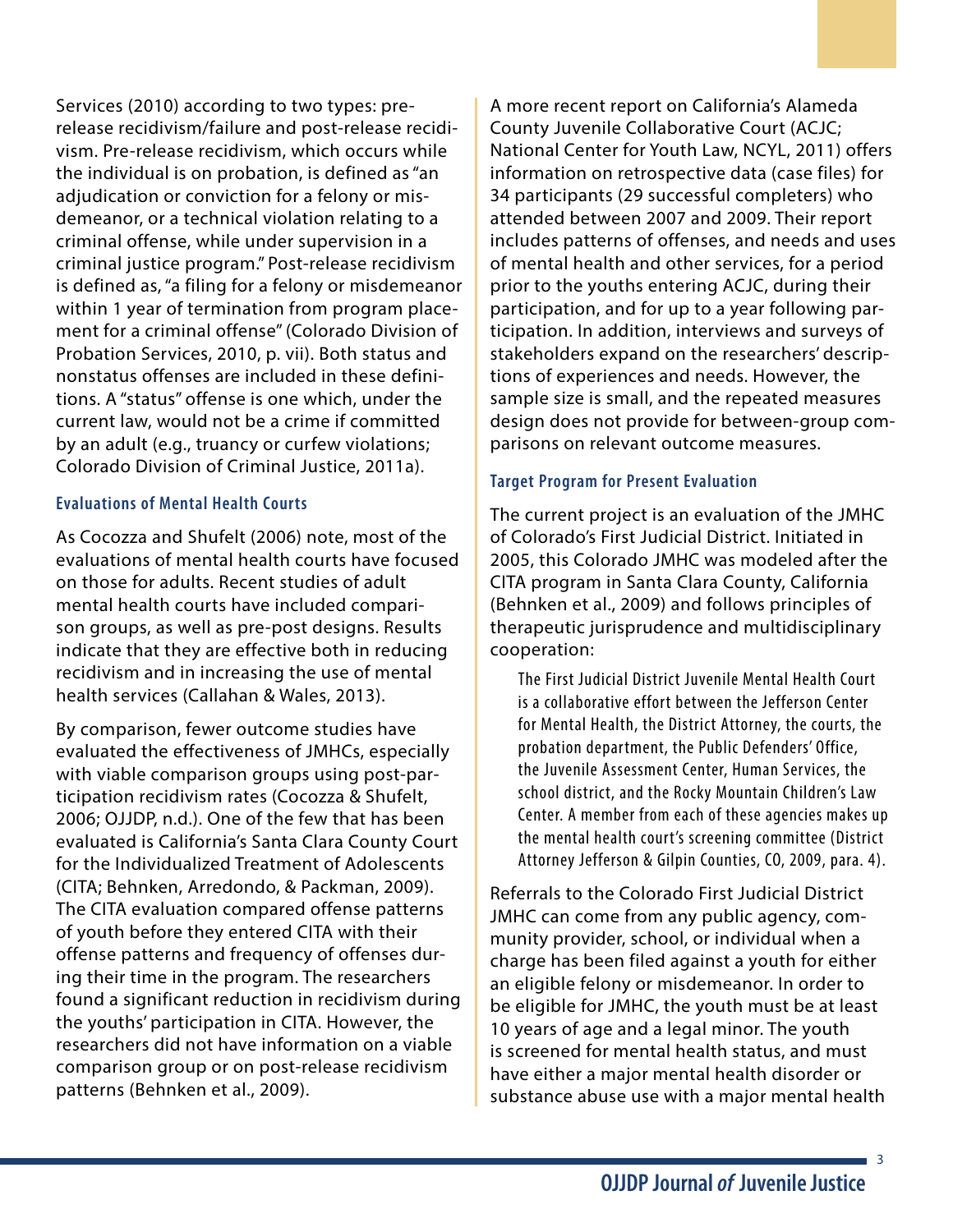disorder. Ineligibility also includes current or previous charge for a class 1 felony, and primary mental health diagnosis of behavior disruptive disorder (e.g., conduct disorder), mental retardation or brain injury, sexually abusive youth, substance dependence or abuse, or personality disorder, although these may be co-occurring or secondary diagnoses. With agreement and recommendation from the screening review committee, the juvenile's case is moved from juvenile court to JMHC.

The [ juvenile] mental health court requires that each child enter into a contract with the Probation Department to be supervised at the Intensive Supervision Probation (ISP) level. ISP includes much more frequent meetings with the probation officer than ordinary probation, as well as unannounced visits to home and school. The family has to agree to support the child and to the contract's conditions. They must also be required to participate in family counseling (District Attorney Jefferson and Gilpin Counties, CO, 2009, para. 9).

Once recommended to the JMHC (and with the voluntary agreement of the parents/caregivers), the youth and family have their first of frequent, ongoing hearings for case review with the JMHC judge. The specific expectations of the court are tracked and reviewed by the youth's probation officer and counselor, who are in contact with the youth, the youth's school, family, and other parties who are part of the treatment/support team, and their reports are filed with the court for the judge's evaluations and actions at each hearing. The caseload for the juvenile probation officer who works with youths in the JMHC is a maximum of 25 youths at any given time. Charges are dismissed from the youth's record if he or she completes the terms and conditions of JMHC. If the youth violates the terms and conditions of JMHC, especially by a new offense or other problematic behaviors, the youth may be discontinued from participation ("unsuccessful"). His or her probation status may be revoked, with the youth returning to juvenile court for the usual processing of the offense(s). However, this is the very last resort and a successful completer may

have offenses ("pre-release recidivism") during their time in the JMHC.

This program evaluation was requested by the Coordinator of the First Judicial District Mental Health Court (SB94). The initial phase of the project began in 2010 when the authors (independent consultants) met with key programmatic stakeholders and staff to gather basic information on the history and characteristics of the JMHC, as well as to identify the types of data that were potentially available in order to answer key questions. By consensus, key questions were identified as follows:

- 1. Who participates in the JMHC: demographics, intake diagnoses, and offenses?
- 2. What are the recidivism outcomes of participation in the JMHC?
- 3. How do these outcomes compare with relevant comparison groups?
- 4. Are there predictors of successful or unsuccessful outcomes for youth in the JMHC?

This kind of evaluation not only provides relevant feedback for the particular JMHC, but also offers more empirical data for the general literature on juvenile mental health courts and their outcomes.

#### **Method**

#### **Archival Data Collection**

After consultation with the JMHC coordinator and advisory committee, key resources for program data were identified by the advisory group and evaluators. JMHC and Department of Probation personnel then made plans to provide the data to the authors. Data from case files and computer databases were provided for youth who had attended JMHC between March 5, 2005 and March 3, 2011.

#### **JMHC Data Sources and Ethical Protection of Information**

Plans for and execution of the project followed professional standards of evaluation,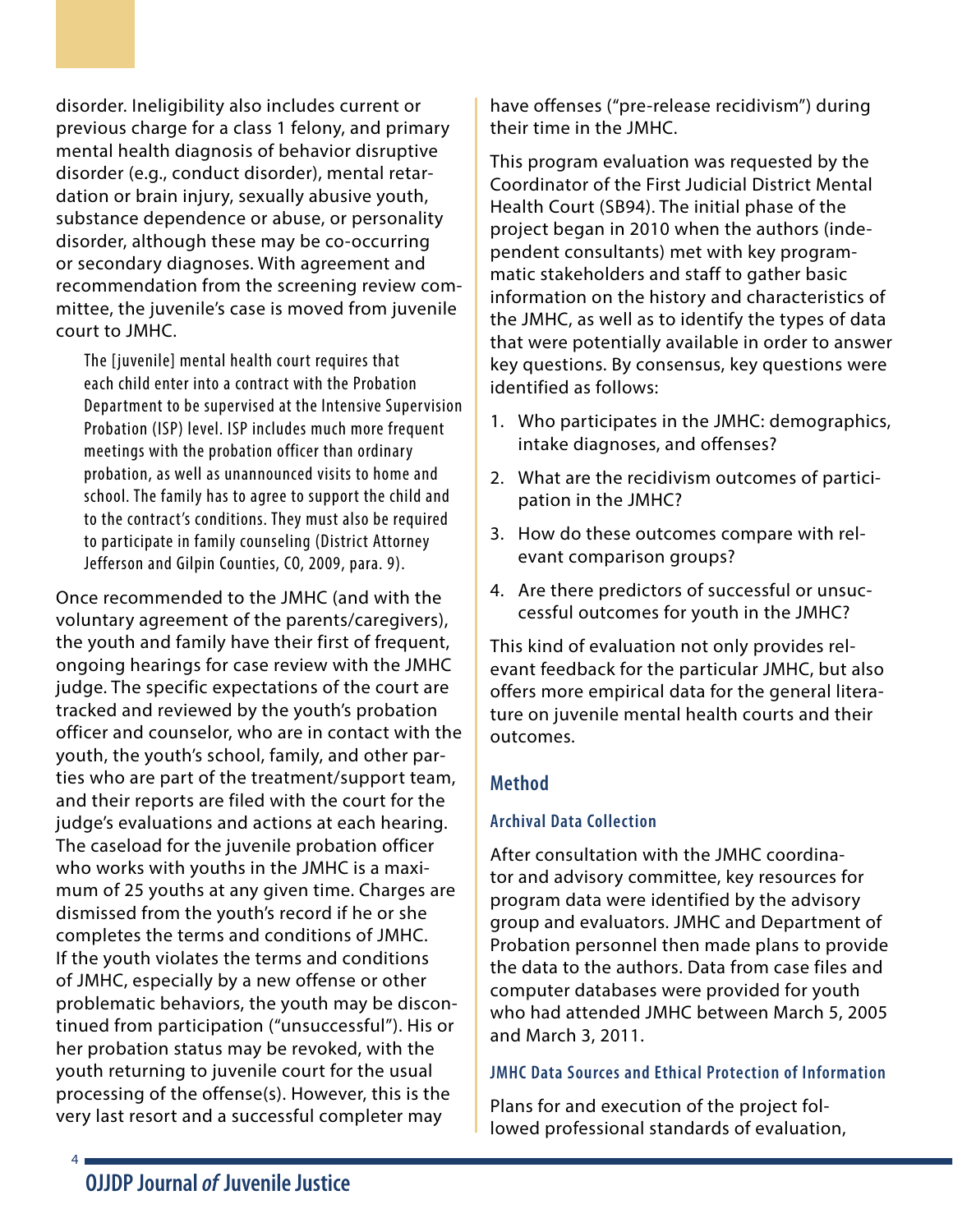focusing on utility, feasibility, propriety, and accuracy (American Evaluation Association, 2004; Yarbrough, Shulha, Hopson, & Caruthers, 2011). The evaluators signed confidentiality agreements regarding the contents of the case records; their access was limited to data that were provided directly by personnel of the First Judicial District. The researchers did not have direct access to any of the district's or Colorado state's databases.

The identities of the juveniles were maintained as confidential and the study substituted identification codes for their names. The list of names that matched the codes has been kept in a separate, secure, password-protected computer file of the first author. Similarly, all data files and all written case materials have been maintained in secure, password-protected computer files or in locked cabinets at the office of the first author. Only group data were used for reports to the District and for this article. Written permission to report the findings to professional audiences (e.g., conferences, articles in professional journals) with identification of the District was obtained from the Coordinator of the First Judicial District JMHC on September 9, 2012.

#### **Data Collection for Comparison Groups**

A key challenge for any program evaluation is to identify reasonable benchmarks or comparison groups so as to put the findings into perspective. The following groups and sources of information were selected for this study:

- 1. Participants in the juvenile mental health court in California (CITA) (Behnken et al., 2009).
- 2. Colorado state data for juveniles on probation (Colorado Division of Criminal Justice, 2011b; Colorado Division of Probation Services, 2010; State of Colorado, n.d.).
- 3. Juveniles in diversion programs (District Attorney Jefferson & Gilpin Counties, CO, 2012).

#### **Levels and Types of Probation**

Adults and juveniles in Colorado can be placed on various types of "regular" probation, which is differentiated from intensive supervised probation. Types of regular probation include administrative probation (a probation officer usually has no direct supervision over the probationer), unclassified probation (there are too few probationers for "meaningful analysis"), and minimum, medium, and maximum levels. As the risk level of the probationer increases, which is determined by preassessment scores, the intensity of supervision increases from minimum to maximum: "Those supervised at the maximum supervision level are considered to be at the highest risk for failure" (Colorado Division of Probation Services, 2010, p. 7).

Results for youth in minimum, medium, and maximum levels of regular probation, JISP, and in diversion programs were considered to be meaningful alternative groups, and we assumed that mental health diagnoses occur in these groups with frequencies similar to those generally reported for youth in the juvenile justice system (Hammond, 2007).

#### **Data Analysis**

We computed descriptive statistics for participants' demographics and outcome variables. Where appropriate, we used *t*-tests to compare group means across programs. We compared frequencies/proportions using the chi-square test with Yates correction and two-sample *z*-tests. We used binary logistic regression to evaluate predictors of successful and unsuccessful outcomes in juvenile mental health court. Two-tailed alpha levels were set at .05.

#### **Results**

#### **Characteristics of Participants in the Colorado JMHC**

We compared demographics for 81 youths who participated in the Colorado JMHC from its inception in 2005 through March, 2011 and who had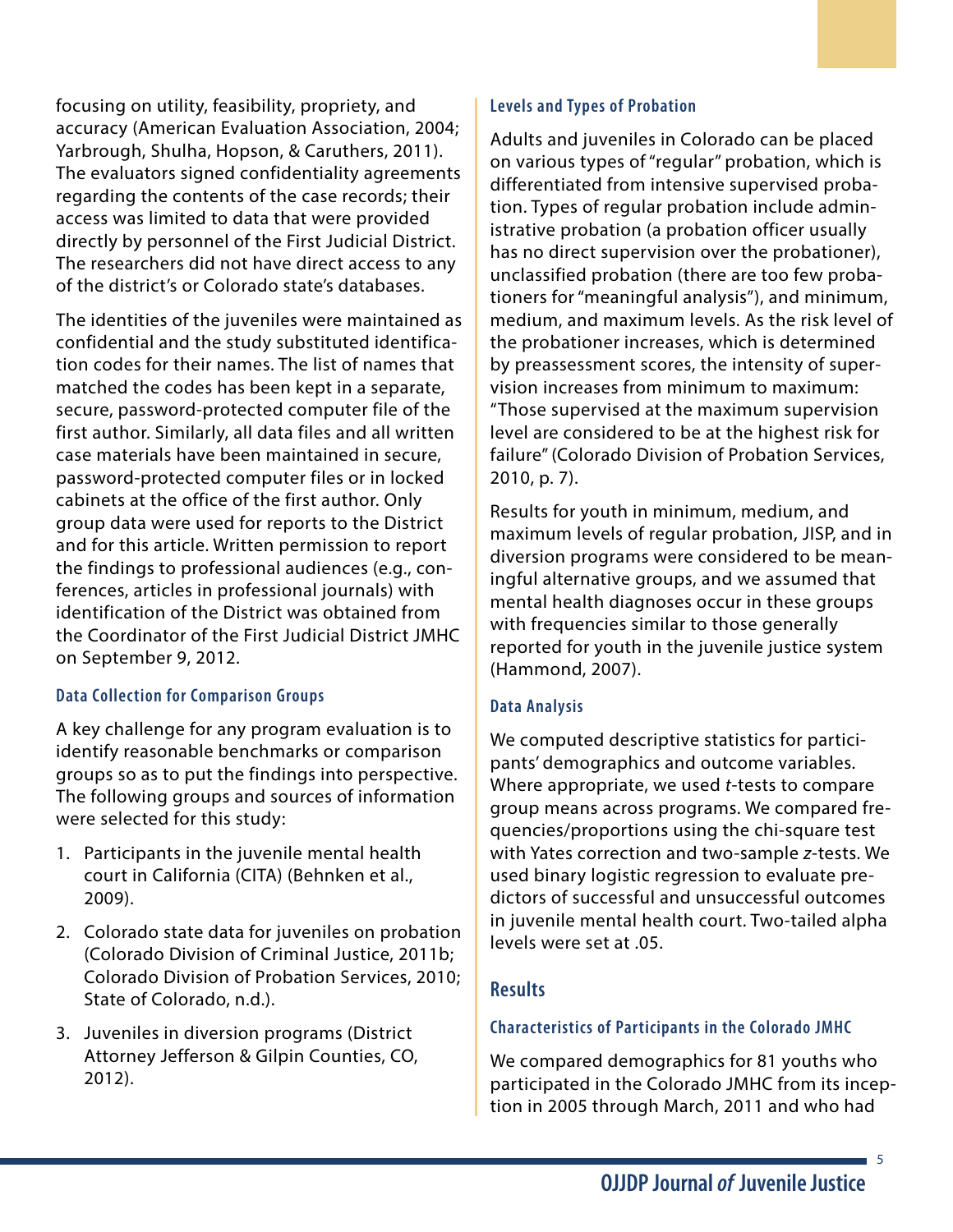either successfully or unsuccessfully terminated the program, with the available published data for the general population of Colorado juveniles who were arrested and had their cases adjudicated (Colorado Division of Criminal Justice, 2011b), and with 133 total number of youths who entered the Santa Clara CITA program between 1996 and 2008. As a reminder, the CITA program was selected as a comparison group for two reasons: first, the Colorado JMHC program was modeled on the CITA program; and second, the CITA program was the only report on a JMHC that yielded sufficient and relevant quantitative data.

In general, youths from the Colorado JMHC were younger (*M* = 14.47 years, *SD* = 1.62) than the CITA youths ( $M = 15.0$ ,  $SD = 1.45$ ;  $t(212) = 2.48$ ,  $p = .014$ , Cohen's  $d = .34$ ) and the adjudicated juveniles, according to state estimates (*M* = 15.5 years; *SD* not reported). Males comprised the majority of youth in all groups: Colorado JMHC (72%), CITA (66%), and those in statewide probation (76.2%). While White youth comprised the majority of JMHC participants (75%), Whites comprised only 34% of the CITA group (*z* = 5.75, *p* < .001). Hispanics comprised the second largest CITA group (33%). The majority of all juvenile arrests in Colorado are White (approximately 82%; Colorado Division of Criminal Justice, 2011b). Thus, it would appear that the JMHC youth were fairly representative of Colorado juveniles, but younger than and not as racially/ethnically diverse as those in the CITA program.

*Intake mental health diagnoses.* Most youth in both the Colorado JMHC and CITA programs received multiple mental health diagnoses, even within the same general diagnostic category. In fact, the total for various diagnoses in subcategories of mood disorders (e.g., various forms of depression and bipolar disorder) was 112.04% for the CITA group and 95.62% for JMHC youth. Among JMHC youth, anxiety disorder/posttraumatic stress disorder (PTSD) (25.97%) were the second most common diagnoses, followed by attention deficit hyperactivity disorder (ADHD)

(20.78%) and developmental disorders (JMHC, 25.97%).

In contrast, a diagnosis of ADHD (60.15%) was considerably more frequent among CITA youth, followed by developmental disorders (38.34%) and anxiety disorder/PTSD (13.53%), respectively. The differences between CITA and JMHC youth in terms of the frequency of ADHD and developmental disorders are best explained by differences in eligibility criteria for the two programs: unlike CITA, JMHC did not consider a single diagnosis of ADHD or developmental disorders as meeting eligibility criteria. To be eligible for the JMHC, Colorado youth were required to have ADHD or a developmental disorder as a co-occurring, rather than a primary, diagnosis. Comparable data are not available for other Colorado youth.

*Participant offenses.* As a reminder, major (class 1) felony offenses and extremely high-risk youth, such as those who are sexually violent, are not considered eligible for JMHCs or similar probation diversion programs. In order to compare rates of offenses by youth in the JMHC and CITA programs, we grouped offenses into the four major categories used in the CITA report (see Behnken et al., 2009). In general, rates of types of pre-intake offenses did not differ between the two groups: violent/aggressive (CITA: 158 or 408 total offenses, 38.72%; JMHC: 68 of 187 total charges, 36.36%) and miscellaneous (CITA: 127/408, 31.13%; JMHC: 65/187, 34.76%) offenses were the two most common, with property offenses (CITA: 83/408, 20.34%; JMHC: 32/187, 17.11%) and those that were substance-related (CITA: 40/408, 9.8%; JMHC: 22/187, 11.76%) following in frequency ( $\gamma$ (3) = 1.9, n.s). Thus, the background offenses for youth in the two programs were generally similar.

#### **Recidivism Rates for JMHC and Comparison Groups**

The following discussion of recidivism is consistent with the terminology and reporting method used by the Colorado Division of Probation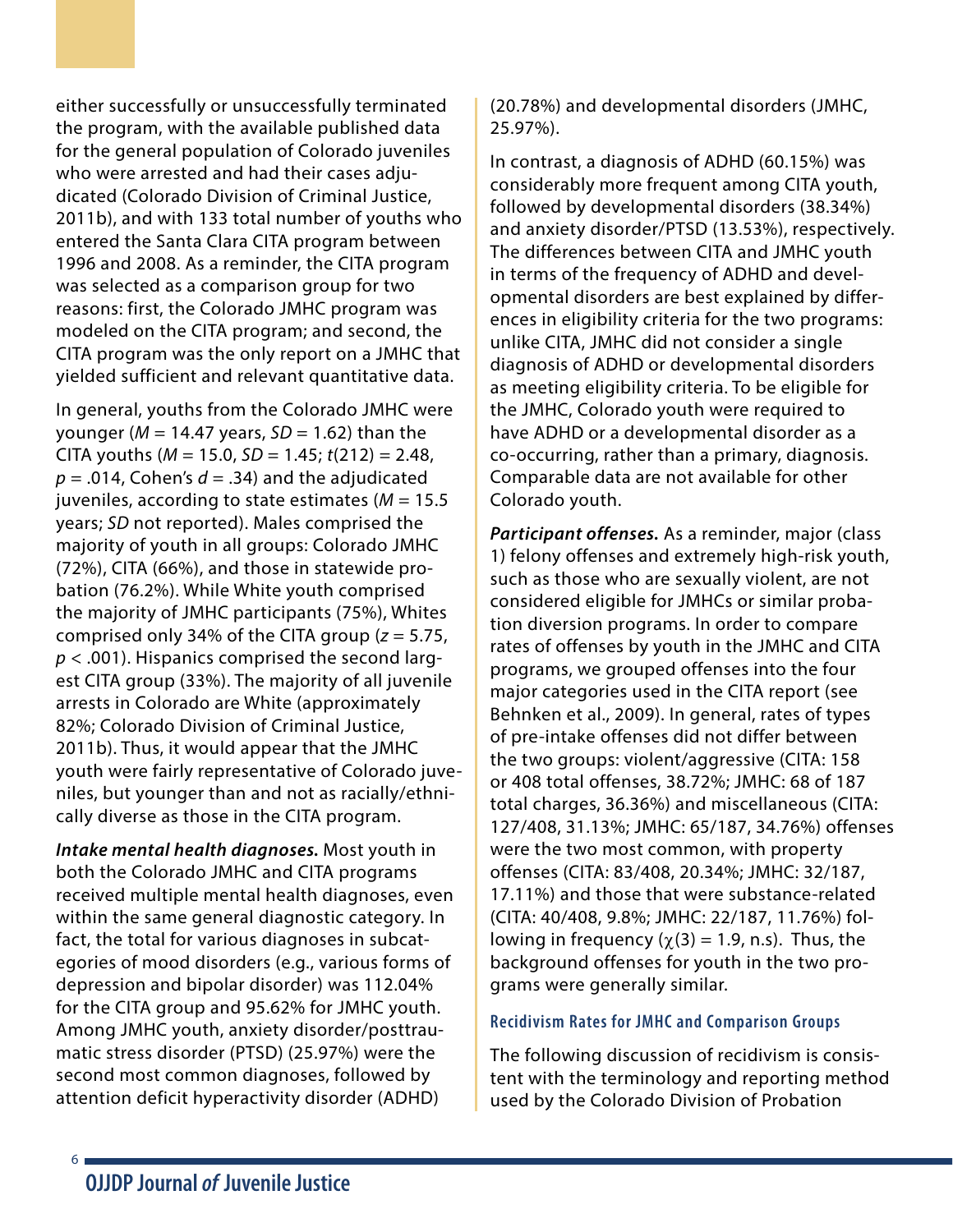Services since 1998: "pre-release recidivism" includes new charges filed for offenses (technical violations or status or nonstatus offenses) that occur while the youth is still participating in the JMHC or another form of probation; "post-release recidivism" includes new charges that are filed after the completion of the JMHC or another form of probation (Colorado Division of Probation Services, 2010). These sources do not include any statistics regarding offending or reoffending that occurred prior to entry into the probation/diversion program.

We compared participants in the Colorado JMHC program with Colorado youth who had been placed on minimum, medium, or maximum levels of "regular" supervision; Colorado probationers who were on JISP; Colorado youth diagnosed with mental disorders who were on probation (levels not specified); and Jefferson County (First Judicial Court District) youth who were in other diversion programs. Post-recidivism rates for Colorado youth were calculated for any new criminal charge within 1 year following successful termination of probation. Unfortunately, comparable post-release recidivism rates were not reported for the CITA youth (Behnken et al., 2009).

#### **Comparing JMHC and CITA participants**

Youth in both programs were considered "successful" if they met the program and court

| <b>Probation Program</b>        | N of All Participants | <b>N Who Reoffended</b> | % Who Reoffended | <b>Comparison of % with JMHC</b> |  |  |
|---------------------------------|-----------------------|-------------------------|------------------|----------------------------------|--|--|
| Pre-Release <sup>1</sup>        |                       |                         |                  |                                  |  |  |
| Reg. Minimum <sup>3</sup>       | 11034                 | 726                     | 6.67             | $z = -11.04, p < .0001$          |  |  |
| Reg. Medium <sup>3</sup>        | 9276                  | 2107                    | 22.85            | $z = -3.22, p = .0013$           |  |  |
| JC Diversion <sup>5</sup>       | 143                   | 42                      | 29.00            | $z = -1.31$ , n.s.               |  |  |
| JMHC <sup>6</sup>               | 79                    | 30 <sup>°</sup>         | 37.98            |                                  |  |  |
| MH Dx on Probation <sup>4</sup> | 58                    | 6                       | 45.00            | $z = .81$ , n.s.                 |  |  |
| JISP <sup>3</sup>               | 3443                  | 1863                    | 53.96            | $z = 2.84, p = .005$             |  |  |
| Reg. Maximum <sup>3</sup>       | 4922                  | 2783                    | 57.12            | $z = 3.3, p < .0001$             |  |  |
| Post-Release <sup>2</sup>       |                       |                         |                  |                                  |  |  |
| JMHC <sup>6</sup>               | 61                    | $\overline{4}$          | 6.60             |                                  |  |  |
| Reg. Minimum <sup>3</sup>       | 10308                 | 1310                    | 12.61            | $z = 1.44$ , n.s.                |  |  |
| Reg. Medium <sup>3</sup>        | 7169                  | 1261                    | 17.11            | $z = 2.26, p = .024$             |  |  |
| JISP <sup>3</sup>               | 549                   | 113                     | 20.81            | $z = 2.64, p = .008$             |  |  |
| Reg. Maximum <sup>3</sup>       | 2139                  | 486                     | 22.07            | $z = 2.99, p = .003$             |  |  |
| MH Dx on Probation <sup>4</sup> | 58                    | 15                      | 25.00            | $z = 2.87, p = .0041$            |  |  |
| Diversion <sup>5</sup>          | 400                   | 112                     | 28.00            | $z = 3.60, p = .0003$            |  |  |

#### Table 1. *Comparison of Recidivism Rates for JMHC with Other Colorado Juvenile Probation Programs*

<sup>1</sup>These offenses occurred while the youth was in the respective probation program. The reports of the various Colorado probation programs indicate the proportions of youths who were terminated from the probation status ("pre-release failure") due to pre-release offenses, making them unsuccessful completers of the particular program (Colorado Division of Probation Services, 2012). However, pre-release offenses did not automatically lead to termination for the JMHC or CITA youth.

<sup>2</sup> Post-release recidivism rates are for successful completers of all Colorado probation programs, including the JMHC. All Colorado groups are for a period of 1 year following successful completion of the probation program.

<sup>3</sup> Mean annual rates for 2005-2011 reports computed from Colorado Division of Probation Services (Tables 11 and 12; 2012).

4 Estimate based on random sample of 20% of cases from 2001 to 2007, provided by Probation Department from internal records.

<sup>5</sup> Pre-release recidivism and unsuccessful completion of program only available for 2010; post-release recidivism for successful completers is an average of the annual rates provided for 2006 to 2009 cohorts (District Attorney Jefferson and Gilpin Counties, CO, 2012).

6 These figures are for youths who participated and terminated (successfully, 61, or unsuccessfully, 18) from JMHC from 2005-2011. During the post-release period, one additional youth had a charge filed after completion of JMHC, but the offense was committed prior to entry to JMHC.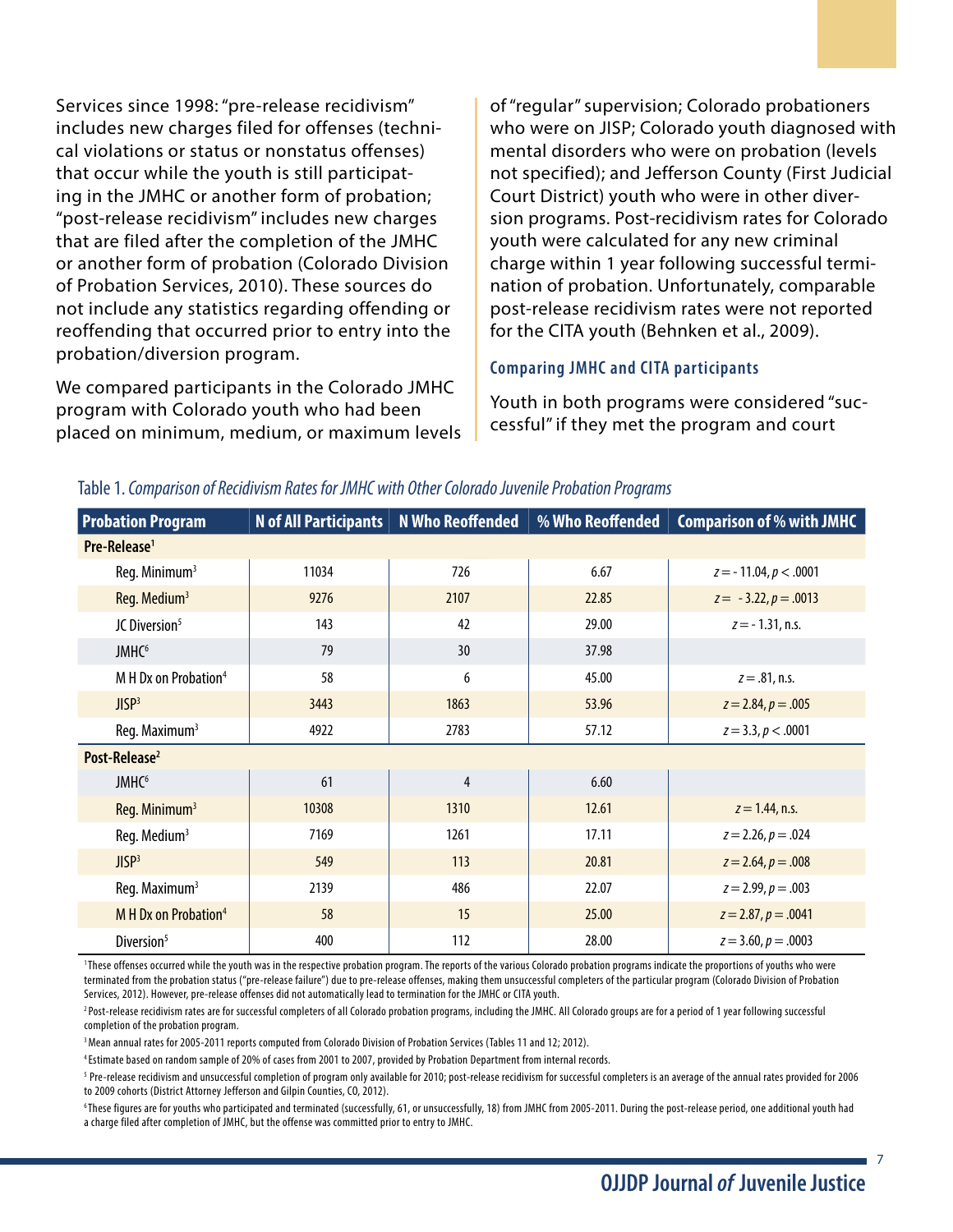requirements, "graduated" from the program, and completed their probation. The JMHC data gave us some information on those who had been "unsuccessful"; that is, those who committed new offenses and were deemed inappropriate to continue in the program. Their cases were then referred back to juvenile court for further action. Of the 18 unsuccessful JMHC youth, six were placed directly into custody of the Colorado Division of Youth Corrections.

CITA reported only the number of offenses during participation in the program for their successful completers ( $M = 1.14$ ,  $SD = 1.41$ , range: 0-6 offenses). Although the mean number of offenses during the program was higher for those who completed JMHC successfully (*M* = 1.31, *SD* = .82, range: 0-3 offenses), the difference was not statistically significant (*t*(123) = .82, n.s.).

#### **Comparing JMHC and other Colorado programs**

Recidivism reports for youth in other Colorado programs considered the number of youth in each probation program who incurred new charges, rather than the number of new charges, and included those who were not successful

completers. Data are summarized in Table 1, with programs listed from lowest to highest for recidivism rates.

#### *Pre-release recidivism rates.*

Recidivism rates for JMHC youth while on probation fell between recidivism rates for the other Colorado groups, being statistically significantly higher than those for youth on minimum (*p* < .0001) or medium (*p* = .0013) regular probation, but statistically significantly lower than youth on JISP (*p* = .005) or maximum regular probation. While higher than the rate for youth in other diversion programs, and lower than the rate for juveniles diagnosed with mental disorders not in JMHC, these differences did not reach statistical significance.

*Post-release recidivism rates.* By contrast, successful completers of JMHC fared better than all other Colorado groups on post-release recidivism. Only the difference in recidivism rates with youth who had been on minimum regular probation failed to reach statistical significance.

#### **Changes in Offense Patterns**

One of the notable findings of this study is that there were significant declines in the incidence of violent/aggressive  $(\chi^2(2) = 24.3, p < .0001)$  and property/theft offenses  $(\chi^2(2) = 12.3, p < .01)$ from intake to JMHC to while active in JMHC, and following successful completion of JMHC. Changes in miscellaneous and substance-related offenses were not significant (see Figure 1). However, ongoing substance use/abuse problems by a few youths accounted for a notable portion of the post-release offenses: of the 24 post-release charges reported for the 16 youths who were successful completers of the JMHC, 10 (45%) of the charges were drug/alcohol related and committed by only six (37.5%) of these 16 youths.

*Figure 1.* Frequency and types of offenses at intake, during, and following participation in the Colorado JMHC for successful completers.



*Note:* \* indicates significant differences in number of offenses by time for the given category.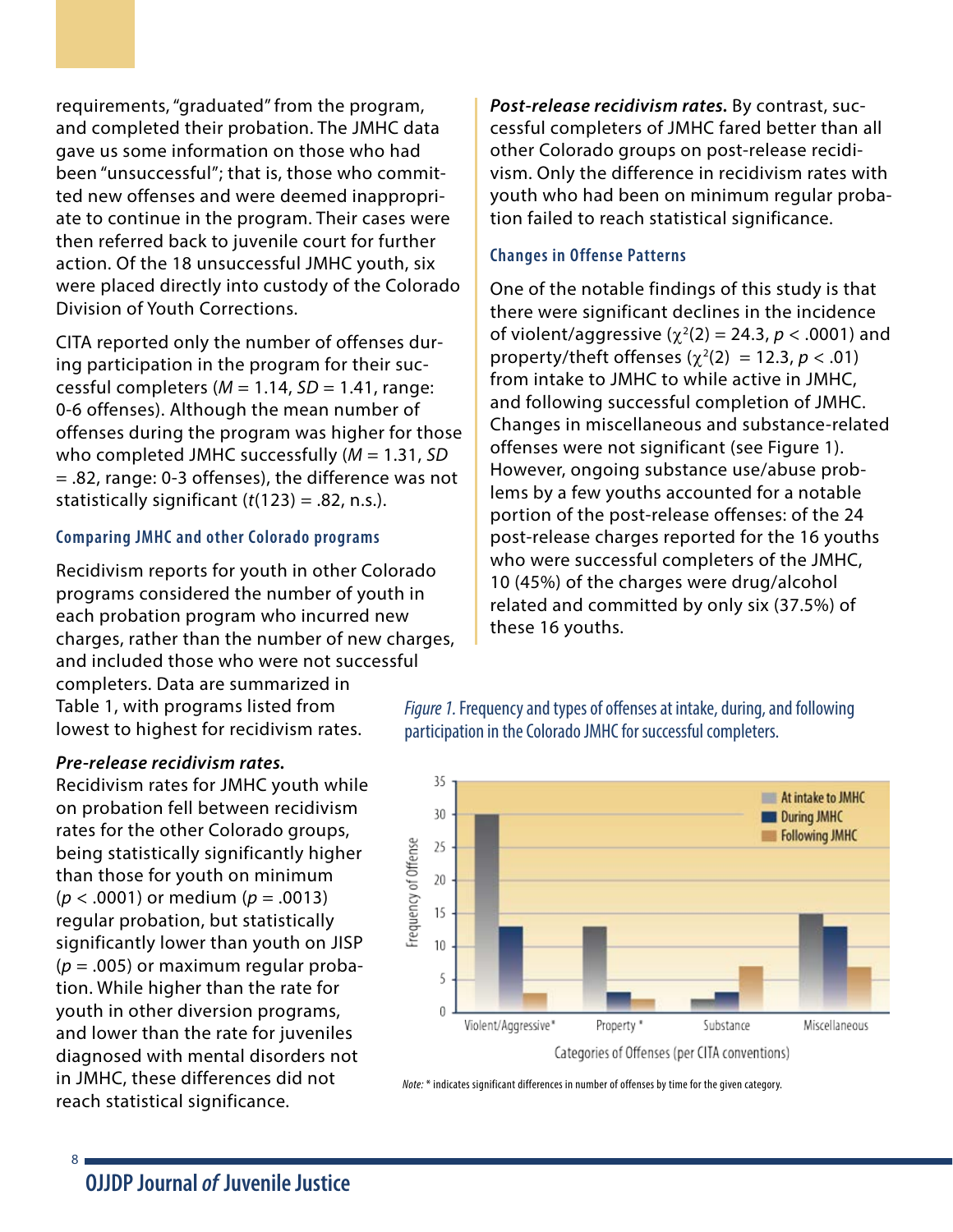Similar declines in the frequency of violent/ aggressive and property/theft pre-release offenses were reported for the CITA program. The 64 successful CITA graduates also showed significant decreases in both the frequency of violent/ aggressive offenses at intake (65) and during participation in the program (16;  $\chi^2(1) = 28.44$ , *p* < .0001), and in the number of property/theft offenses from intake (39) to participation in the program (8;  $\chi^2(1) = 19.14$ , *p* < .0001). The frequency of miscellaneous offenses did not change  $(intake = 45; during = 43$  offenses). The CITA program did not report these data for substancerelated offenses (Behnken et al., 2009, Table 5).

#### **Predictors of Outcomes for JMHC Participants**

Because the criterion variable is dichotomous (successful, unsuccessful completion of JMHC), we used a simultaneous logistic regression to model participants' outcomes. The predictor variables were: age (in years) at intake screening; race/ethnicity (White, nonWhite); intake primary diagnostic code (bipolar, mood disorder, anxiety/ PTSD, other); previous Individualized Education Plan (IEP; yes/no); primary intake charge code (violent/aggressive, property/theft, miscellaneous); as well as length of time in JMHC, number of charges during JMHC, and number of court reviews during JMHC (all continuous scale of measurement).

Results of the logistic analysis indicate that the predictor model provided a statistically significant improvement over the constant-only model  $(χ<sup>2</sup>(9) = 28.92, p = .001)$ . The model accounted for 57.2% of the total variance, indicating that the model discriminates between successful and unsuccessful participants in the JMHC. Prediction success was relatively high, with an overall prediction success rate of 82%, and 91.5% correct for successful completers and 50% correct for unsuccessful completers. Table 2 presents the regression coefficients (B), the Wald statistics, significance levels, and odds ratios [Exp(B)]. Only number of reviews and number of new charges

during JMHC were statistically significant predictors ( $p = .005$  and  $p = .003$ , respectively); the number of days in JMHC was a meaningful predictor, although it did not reach statistical significance  $(p = .063)$ .

Additional *t*-tests found statistically significant differences between successful and unsuccessful participants on all three of these variables: number of days in JMHC, successful participants (*M* = 301.2, *SD* = 133) versus unsuccessful (*M* = 407.7, 174.8; *t*(77) = - 2.77, *p* = .007; number of new charges while in JMHC, successful (*M* = .4, .7) versus unsuccessful (*M* = 1.9, 1.0; *t*(75) = - 7.20, *p* = .000); and, number of reviews while in JMHC, successful (*M* = 11.8, 6.9) versus unsuccessful (*M* = 20.1, 11.7; *t*(66) = - 2.61,  $p = .018$ ). Thus, those who were ultimately unsuccessful had more charges, more court reviews of their cases, and were in JMHC longer than those with successful outcomes. This highlights the program's commitment to working with the youth as far as possible to achieve success.

#### Table 2. *Logistic Regression Results for Predictors of Successful or Unsuccessful Completion of JMHC (Dependent Variable = Successful)*

| <b>Predictor</b>                         | B        | S.E. | <b>Wald</b> | df             | Sig. | Exp.(B) |
|------------------------------------------|----------|------|-------------|----------------|------|---------|
| Age                                      | $-.414$  | .31  | 1.78        | 1              | .183 | .66     |
| Race/Ethnicity                           | 1.516    | 1.35 | 1.25        | 1              | .263 | 4.55    |
| <b>Intake</b><br><b>Diagnosis</b>        | $-.523$  | .45  | 1.34        | 1              | .247 | .59     |
| <b>IEP</b>                               | $-0.533$ | 1.10 | .23         | 1              | .629 | .59     |
| Intake offenses                          |          |      | .71         | $\overline{2}$ | .702 |         |
| Intake offenses<br>(1)                   | .487     | 1.06 | .21         | 1              | .646 | 1.63    |
| Intake offenses<br>(2)                   | $-.528$  | 1.44 | .14         | 1              | .713 | .59     |
| Days in JMHC                             | $-.011$  | .01  | 3.46        | 1              | .063 | .99     |
| Number of<br>reviews                     | .289     | .11  | 7.77        | 1              | .005 | 1.34    |
| Number of<br>new offenses<br>during JMHC | 1.810    | .60  | 9.02        | 1              | .003 | 6.11    |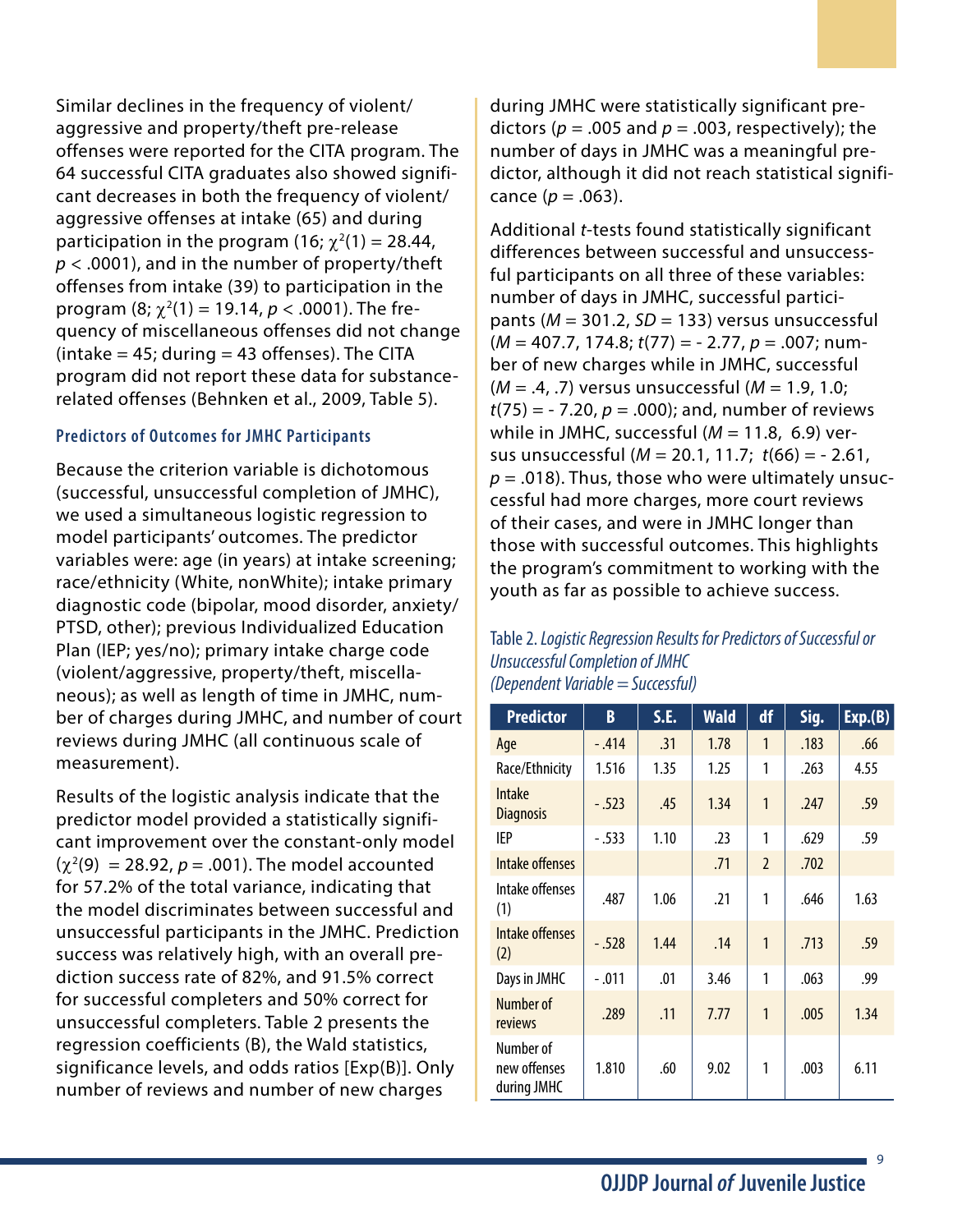#### **Summary and Discussion**

The results of this program review clearly support the efficacy of the Colorado First Judicial District's juvenile mental health court for reducing both recidivism while in the program and during at least 1 year following successful completion. There also is preliminary evidence that post-release recidivism rates of youth in the JMHC were significantly lower than those for a sample of other youth in the juvenile justice system diagnosed with mental disorders.

A contribution of this evaluation is that we considered the outcomes of this program in the context of other relevant comparison markers, including another juvenile mental health court program (CITA; Behnken et al., 2009) and Colorado youths in other probation programs (Colorado Division of Probation Services, 2010; District Attorney Jefferson & Gilpin Counties, Co., 2012; state of Colorado, n.d.). This allowed us to consider the breadth of risk levels of the youth and the related levels of supervision during probation.

Results of this kind of research help us to compare the effectiveness of JMHCs with the effectiveness of adult mental health courts. For example, we can now note that graduates of JMHC show significant post-release reduction in violent offenses, which also are reported for successful completers of adult mental health courts (McNiel & Binder, 2007).

#### **Limitations**

10

Study limitations are common for program evaluations that rely on archival, rather than prospectively planned, data; that is, some data may not be documented sufficiently or may be unavailable (Posavac & Carey, 2007). One notable example of such a limitation was not having information on the pre-entry offense histories of youth who participated in the JMHC or for those in other probation programs in Colorado. Another limitation that may affect the interpretation of results is the possible impact of

nonrandom assignment by JMHCs; participation is voluntary. It is possible that youth and/or their families who participate in JMHC differ in their motivation for treatment or some other unknown variable from those who are eligible but choose not to participate. Regrettably, there were no data for a comparison sample of youth who were eligible for the JMHC but chose not to participate. In fact, most families who were accepted to JMHC did participate, unless they left the district or otherwise became ineligible. Furthermore, our case study focused on one judicial district in one state. It is difficult to know how these findings may generalize to other locations and other programs.

While we interpreted our evaluations in comparative contexts, there is always the risk of variations in diagnostic procedures, eligibility criteria, and definitions of recidivism that may limit direct comparison (Cocozza & Shufelt, 2006). Although it was clear that successful completion of JMHC was positively related to decreased recidivism, we were not able to identify predictors of successful completion. Was it a matter of youth or family readiness, or was it due to other support systems and resources (e.g., Cottle, Lee, & Heilbrun, 2001)?

We also were short on quantifiable information on treatment compliance and the juveniles' use of mental health services, a second criterion typically noted for evaluating outcomes of JMHC treatment (McNiel & Binder, 2007; Office of Juvenile Justice, n.d.). We discovered that although the JMHC probation officer and counselor/navigator kept case notes on treatment activities and clearly followed up with the youth and families regarding care, there was no systematic central record from which these details were readily available for external analysis. Recommendations have been made to the First Judicial District for ways to improve prospective data collection and maintenance for future evaluations of this JMHC. Improved data collection will allow evaluators to consider possible predictors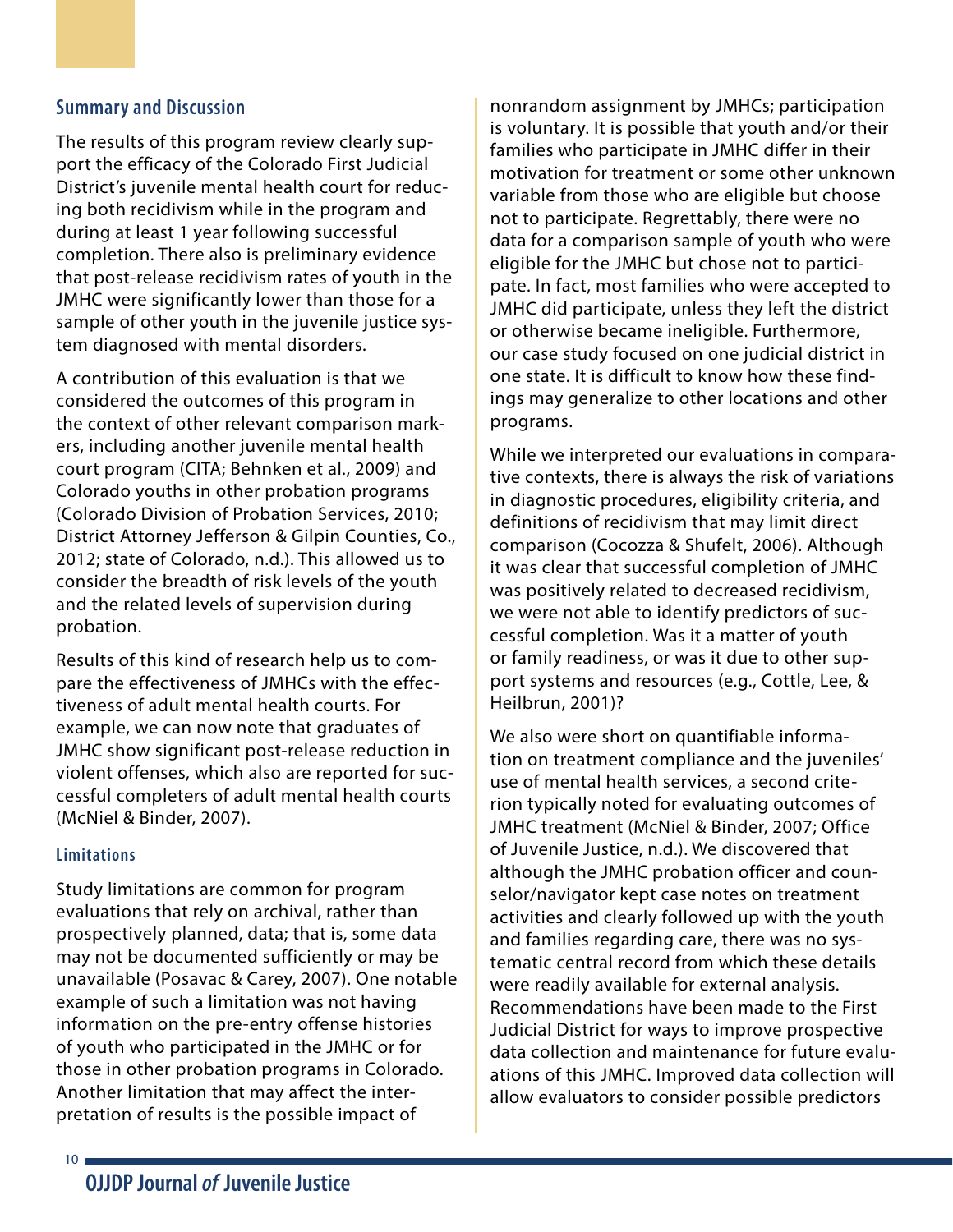of outcome, such as successful completion of JMHC and recidivism rates.

#### **Recommendations for Future Research**

Procedures for evaluation of mental health courts have been described elsewhere (e.g., Steadman, 2005). Clearly, a key recommendation is preplanning for prospective data collection aimed at offering relevant, usable, and comparable data, both for participants and nonparticipants of JMHC. Systematic, even standardized, operational definitions and measurements of key variables need to guide information gathering and data management.

Although randomized assignment of eligible youth to the JMHC as opposed to other postadjudication options usually is not possible, systematic data for viable comparison groups including juveniles who are screened and are eligible, but who choose not to participate in the juvenile mental health court—offer opportunities for quasi-experimental designs using matching methods, with regression-based model adjustments, which could be used for reliable estimation of causal effects (Stuart & Rubin, 2008). It is important to interpret the outcomes of JMHCs within the larger context of how other youth in the juvenile justice system are faring, especially those who are diagnosed with mental disorders.

State, local, and even national resources should keep the same kind of details on the dispositions and outcomes for youth who are diagnosed with mental disorders and eligible for JMHCs as they do for the general population of youth who enter the juvenile justice system. This would help researchers compare outcomes for youth when

they enter various levels of regular probation, JISP, and other diversion programs. Similarly, we need to be able to track recidivism, compliance, and other meaningful indicators for juveniles who are eligible for and enter JMHC, but who do not successfully complete the program.

While the current focus of research seems to be on recidivism, more attention needs to be given to collecting and managing meaningful data on mental health status and use of services for youth diagnosed with mental disorders, and comparing their offense histories and rates prior to entry, during, and post-release from JMHC. The ACJC report (National Center for Youth Law, 2011) offers one attempt to do this with juveniles, but with retrospective data. Examples from research on adult mental health courts can provide guidance. Similar also to research on adult mental health courts, evaluations should begin to study multiple sites (Callahan & Wales, 2013). This helps to identify not only generalizable findings, but also those that may be program—or location—specific.

#### **About the Authors**

**Donna M. L. Heretick, PhD,** is a social and clinical psychologist and president of Strategies for Solutions Consulting, located in Arvada, Colorado. In addition to research and consulting, Dr. Heretick teaches and mentors graduate students in doctoral psychology programs at several universities.

**Joseph A. Russell, MA,** is completing a PsyD in clinical psychology at Argosy University, Denver, Colorado, after more than 20 years in law enforcement.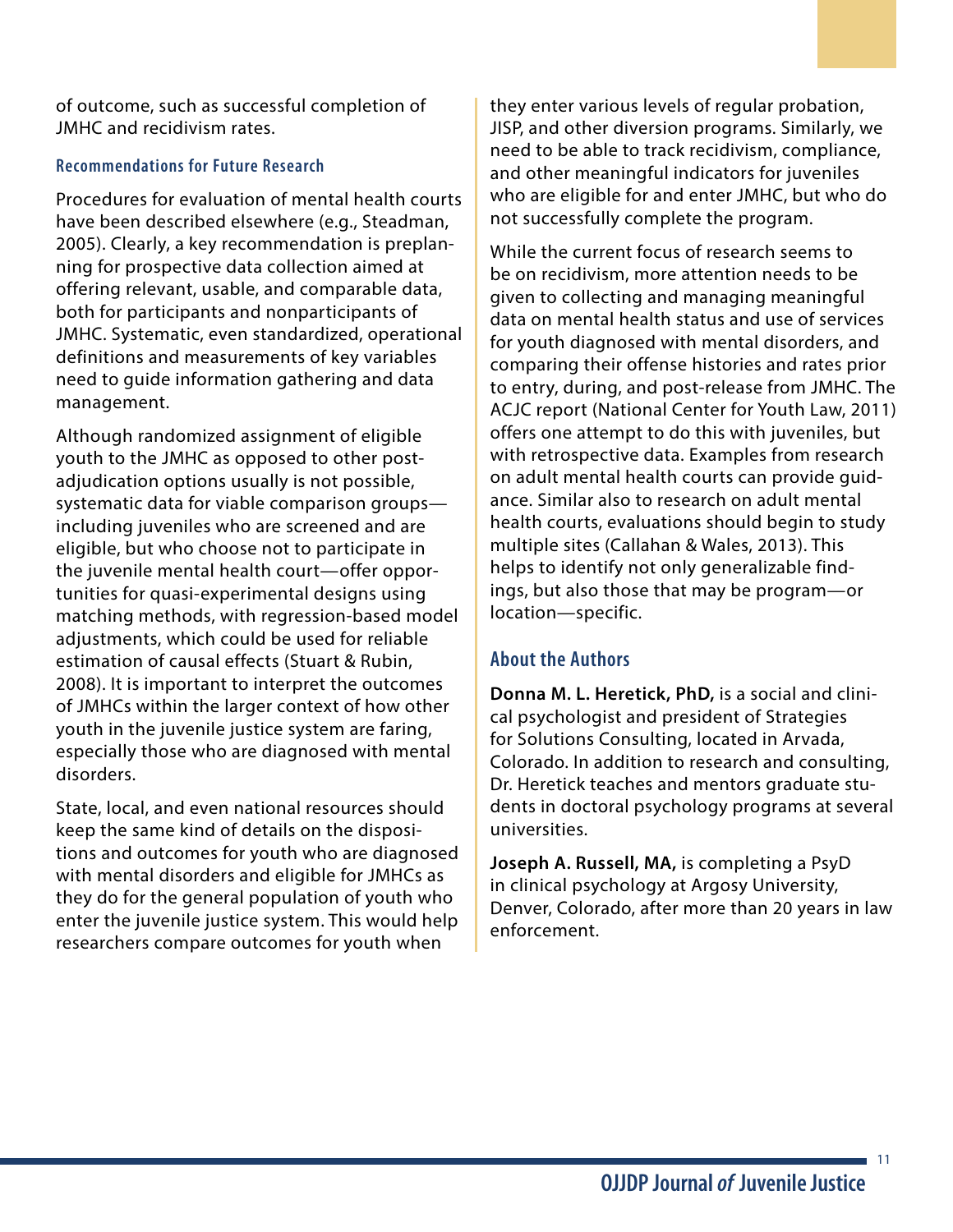#### **References**

- American Evaluation Association. (2004). *Guiding principles for evaluators*. Retrieved from [http://www.](http://www.eval.org/p/cm/ld/fid) [eval.org/p/cm/ld/fid](http://www.eval.org/p/cm/ld/fid)=51
- American Psychiatric Association. (2000*). Diagnostic and statistical manual for mental health disorders*  $(4<sup>th</sup>$  ed., text revision). Washington, DC: Author.
- Behnken, M. P., Arredondo, D. E., & Packman, W. L. (2009). Reduction in recidivism in a juvenile mental health court: A pre- and post-treatment outcome study. *Juvenile and Family Court Journal*, *60*(3), 23–44.
- Callahan, L., Cocozza, J., Steadman, H. J., & Tillman, S. (2012). A national survey of U.S. juvenile mental health courts. *Psychiatric Services, 63*(2), 130–134.
- Callahan, L., & Wales, H. (2013, Mar. 26). *Mental health court research roundup: Applying research to practice*. [Powerpoint/Webinar presentation.]. Washington, DC: Justice Center of the Council of State Governments. Retrieved from [http://consensusproject.org/features/](http://consensusproject.org/features/webinar) [webinar-](http://consensusproject.org/features/webinar)archive-mental-health-courts-research-roundup-applying-research-to-practice
- Center on Juvenile and Criminal Justice. (1999, Sept.). Diversion programs: An overview. *Juvenile Justice Bulletin.* Retrieved from<www.ncjrs.gov/html/ojjdp/9909-3/div.html>
- Cocozza, J. J., & Shufelt, J. L. (2006). Juvenile mental health courts: An emerging strategy. *Research and Program Brief*, National Center for Mental Health and Juvenile Justice. Retrieved from [www.](http://www.ncmhjj.com/pdfs/publications/JuvenileMentalHealthCourts.pdf) [ncmhjj.com/pdfs/publications/JuvenileMentalHealthCourts.pdf](http://www.ncmhjj.com/pdfs/publications/JuvenileMentalHealthCourts.pdf)
- Colorado Division of Criminal Justice (2011a). *Compliance monitoring policy and procedure manual.* Retrieved from [http://dcj.state.co.us/oajja/ComplianceMonitoring/Compliance\\_Monitoring.](http://dcj.state.co.us/oajja/ComplianceMonitoring/Compliance_Monitoring.html) [html](http://dcj.state.co.us/oajja/ComplianceMonitoring/Compliance_Monitoring.html)
- Colorado Division of Criminal Justice (2011b). *Crime and justice in Colorado, 2008-2010.* Retrieved from <http://dcj.state.co.us/ors/pdf/docs/CJ08-10.pdf>
- Colorado Division of Probation Services. (2010, October 20)*. Pre-release termination and post-release recidivism rates of Colorado's probationers: FY2009 releases.* Denver, CO: Evaluation Unit, Division of Probation Services, State Court Administrator's Office, Colorado Judicial Branch. Retrieved from [http://www.courts.state.co.us/Administration/Custom.cfm?Unit=eval&Page\\_ID=189](http://www.courts.state.co.us/Administration/Custom.cfm?Unit=eval&Page_ID=189)
- Cottle, C. C., Lee, R. J., & Heilbrun, K. (2001). The prediction of criminal recidivism in juveniles: A metaanalysis. *Criminal Justice and Behavior, 28*(3), 367–394.
- District Attorney Jefferson & Gilpin Counties, Co. (2012). *Juvenile diversion statistics.* Retrieved from [http://jeffco.us/da/da\\_T99\\_R284.htm](http://jeffco.us/da/da_T99_R284.htm)
- District Attorney Jefferson & Gilpin Counties, Co. (2009). *Juvenile mental health court.* Retrieved from [http://jeffco.us/da/da\\_T99\\_R203.htm](http://jeffco.us/da/da_T99_R203.htm)
- District Attorney Jefferson & Gilpin Counties, Co. (2013). *Juvenile mental health court.* Retrieved from [http://jeffco.us/da/da\\_T99\\_R307.htm](http://jeffco.us/da/da_T99_R307.htm)
- Hammond, S. (2007). *Mental health needs of juvenile offenders.* Denver, CO: National Conference of State Legislators. Retrieved from <www.ncsl.org/print/cj/mentaljjneeds.pdf>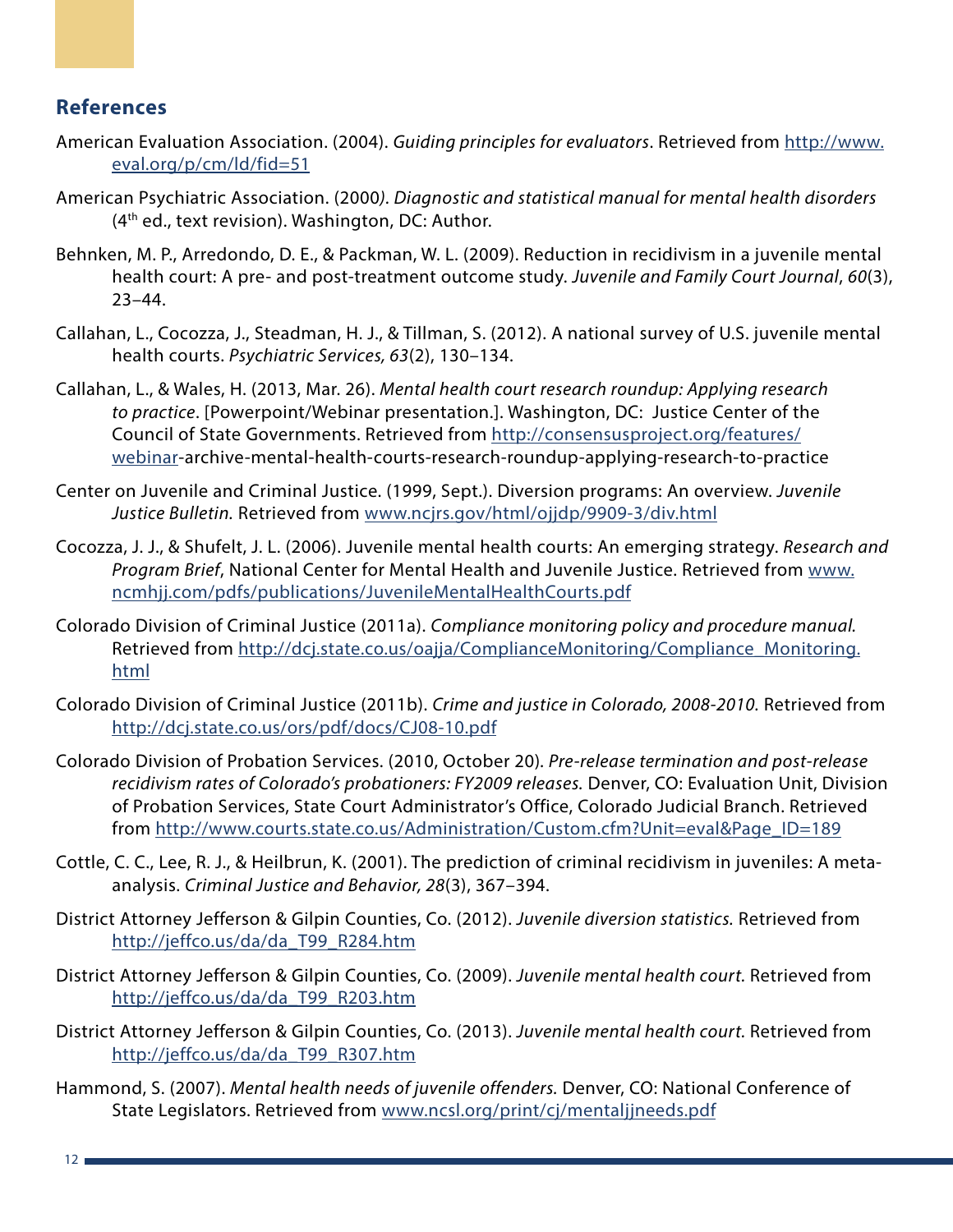- McNiel, D. E., & Binder, R. L. (2007). Effectiveness of a mental health court in reducing criminal recidivism and violence. *American Journal of Psychiatry*, *164*(9), 1395–1403.
- McReynolds, L. S., Schwalbe, C. S., & Wasserman, G. A. (2010). The contribution of psychiatric disorder to juvenile recidivism. *Criminal Justice and Behavior, 37*, 204–216.
- National Center for Youth Law (NCYL). (2011). *Improving outcomes for youth in the juvenile justice system.* Oakland, CA: author. Retrieved from [http://consensusproject.org/announcements/](http://consensusproject.org/announcements/report) [report](http://consensusproject.org/announcements/report)-on-juvenile-mental-health-court-suggests-promising-outcomes
- North Carolina Department of Juvenile Justice and Delinquency Prevention (n.d.). *Risk and protective factors*. Retrieved from [http://www.ncdjjdp.org/community\\_programs/gsm/risk\\_factors.html](http://www.ncdjjdp.org/community_programs/gsm/risk_factors.html)
- Office of Juvenile Justice and Delinquency Prevention, OJJDP. (n.d.). *Mental health court*. Retrieved from <http://www.ojjdp.gov/mpg/progTypesMentalHealthCourt.aspx>
- Pogrebin, M. R., Poole, E. D., & Regoli, R. M. (1984). Constructing and implementing a model juvenile diversion program. *Youth and Society, 15*(3), 305–324.
- Posavac, E. J., & Carey, R. G. (2007). *Program evaluation: Methods and case studies* (7th ed.). Upper Saddle River, NJ: Pearson/Prentice Hall.
- Roberts, A. R., & Bender, K. (2006). Overcoming Sisyphus: Effective prediction of mental health disorders and recidivism among delinquents. *Federal Probation, 70*(2). Retrieved from [http://](http://www.uscourts.gov/uscourts/FederalCourts/PPS/Fedprob/2006-09/sisyphus.html) [www.uscourts.gov/uscourts/FederalCourts/PPS/Fedprob/2006-09/sisyphus.html](http://www.uscourts.gov/uscourts/FederalCourts/PPS/Fedprob/2006-09/sisyphus.html)
- SAMHSA's Gain Center. (n.d.). *Juvenile mental health treatment courts database.* Retrieved from [http://](http://gainscenter.samhsa.gov/grant_programs/juvenilemhc.asp) [gainscenter.samhsa.gov/grant\\_programs/juvenilemhc.asp](http://gainscenter.samhsa.gov/grant_programs/juvenilemhc.asp)
- Shufelt, J. L., & Cocozza, J. J. (2006). Youth with mental health disorders in the juvenile justice system: Results from a multi-state prevalence study. *NCMHJJ Research and Program Brief.* Retrieved from <www.unicef.org/tdad/usmentalhealthprevalence>06(3).pdf
- Snyder, H. N., & Sickmund, M. (2006). *Juvenile offenders and victims: 2006 national report.* Washington, DC: National Center for Juvenile Justice. Retrieved from [http://www.ojjdp.gov/ojstatbb/nr2006/](http://www.ojjdp.gov/ojstatbb/nr2006/downloads/NR2006.pdf) [downloads/NR2006.pdf](http://www.ojjdp.gov/ojstatbb/nr2006/downloads/NR2006.pdf)
- State of Colorado. (n.d.). *Annual recidivism study reports*. Retrieved from [http://www.courts.state.co.us/](http://www.courts.state.co.us/Administration/Custom.cfm?Unit=eval&Page_ID=189) [Administration/Custom.cfm?Unit=eval&Page\\_ID=189](http://www.courts.state.co.us/Administration/Custom.cfm?Unit=eval&Page_ID=189)
- Steadman, H. J. (2005). *A guide to collecting mental health court outcome data.* New York: Council of State Governments.
- Stuart, E. A., & Rubin, D. B. (2008). Best practices in quasi-experimental designs: Matching methods for causal inference. In J. W. Osborne, *Best practices in qualitative methods* (Chap. 11). Thousand Oaks, CA: Sage.
- U.S. Census Bureau. (2012). *Law enforcement, courts, & prisons: Arrests.* Retrieved from [http://www.](http://www.census.gov/compendia/statab/cats/law_) [census.gov/compendia/statab/cats/law\\_](http://www.census.gov/compendia/statab/cats/law_)enforcement\_courts\_prisons/arrests.html
- Wales, H. W., Hiday, V. A., & Ray, B. (2010). Procedural justice and the mental health court judge's role in reducing recidivism. *International Journal of Law and Psychiatry, 33*(4), 265–271.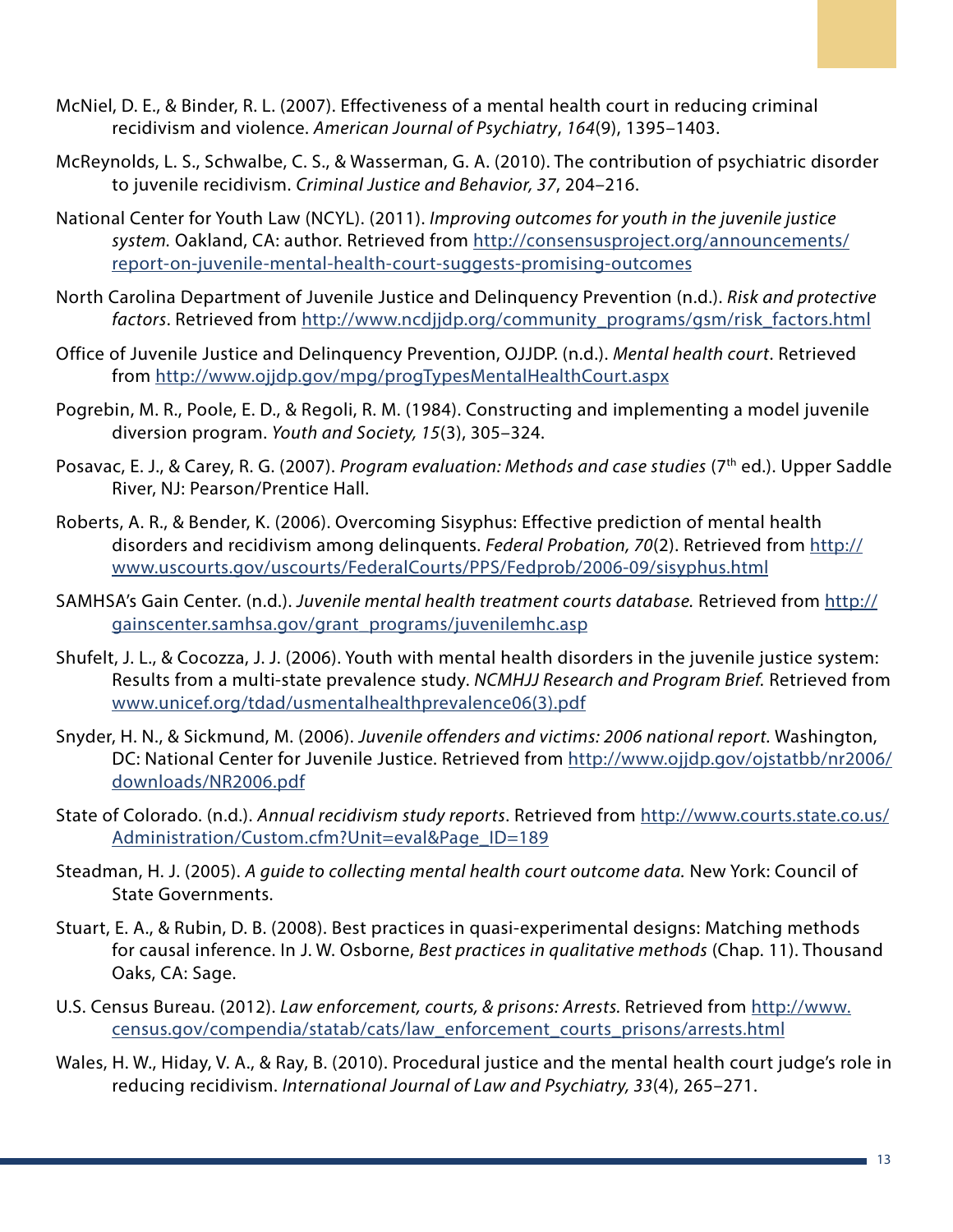

Yarbrough, D. B., Shulha, L. M., Hopson, R. K., & Caruthers, F. A. (2011). *The program evaluation standards: A guide for evaluators and evaluation users* (3rd ed.). Thousand Oaks, CA: Sage.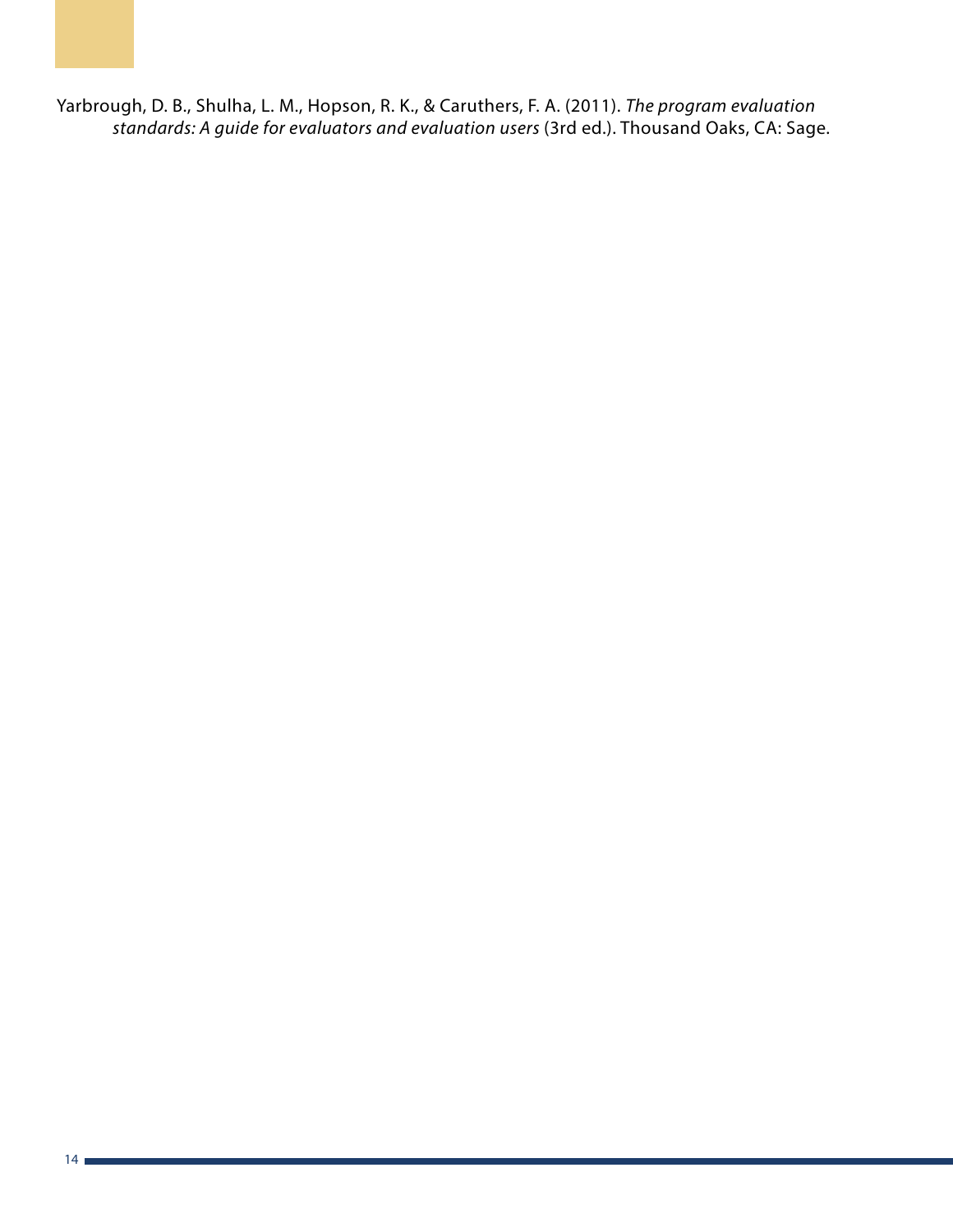### **Gender-Specific Mental Health Outcomes of a Community-Based Delinquency Intervention**

*Ashley M. Mayworm and Jill D. Sharkey University of California, Santa Barbara*

Ashley M. Mayworm, Department of Counseling, Clinical, and School Psychology, University of California, Santa Barbara; Jill D. Sharkey, Department of Counseling, Clinical, and School Psychology, University of California, Santa Barbara.

Correspondence concerning this article should be addressed to: Ashley M. Mayworm, Department of Counseling, Clinical, and School Psychology, University of California, Santa Barbara, Santa Barbara, CA 93106; E-mail: [amayworm@education.ucsb.edu](mailto:amayworm@education.ucsb.edu)

Acknowledgments: The authors wish to thank the principal investigators of the original study. Data were originally collected for a Challenge 2 grant evaluation subcontract to Shane R. Jimerson, Michael J. Furlong, and Manuel Casas (PIs) at the University of California, Santa Barbara from the State Board of Corrections. The study sponsors had no role in determining the study design; in the collection, analysis, and interpretation of data; in the writing of the report; or in the decision to submit the paper for publication.

Keywords: juvenile delinquency, community-based delinquency intervention, wrap-around services, female *delinquency, gender-specific program, recidivism, internalizing problems, ex ternalizing problems*

#### **Abstract**

Juvenile delinquency intervention research has recently called for a focus on the specific treatment needs of females. The current study evaluated the gender-specific mental health outcomes for youth involved in a community-based delinquency intervention (NEW VISTAS). Participants included 102 (42% female) delinquency-involved youth and their mothers. After controlling for initial scores, we found no gender differences in post-intervention mental health scores; parentand self-report for both girls and boys revealed significantly lower mental health concerns at exit. Results suggest that comprehensive and individualized delinquency interventions such as NEW VISTAS are effective in reducing mental health problems for all participants. Considering gender in the delivery of probation services, and specifically addressing mental health concerns, may be

related to significantly lower recidivism rates for youth who successfully complete such a program than youth in a historical comparison group.

#### **Introduction**

Effective rehabilitation services are critical for preventing negative and promoting positive outcomes for youth involved in delinquency. Girls and boys who engage in delinquent behavior and have subsequent involvement with the juvenile justice system are not only at risk for further criminal offending (Colman, Mitchell-Herzfeld, Kim, & Shady, 2010), but also for serious mental health problems, academic failure (Chesney-Lind & Shelden, 2004), partner violence, risky sexual behavior (Miller, Malone, & Dodge, 2010), and child maltreatment (Colman et al., 2010). Because of the stability of untreated behavior concerns over a lifetime (Dinh, Roosa, Tein, & Lopez, 2002),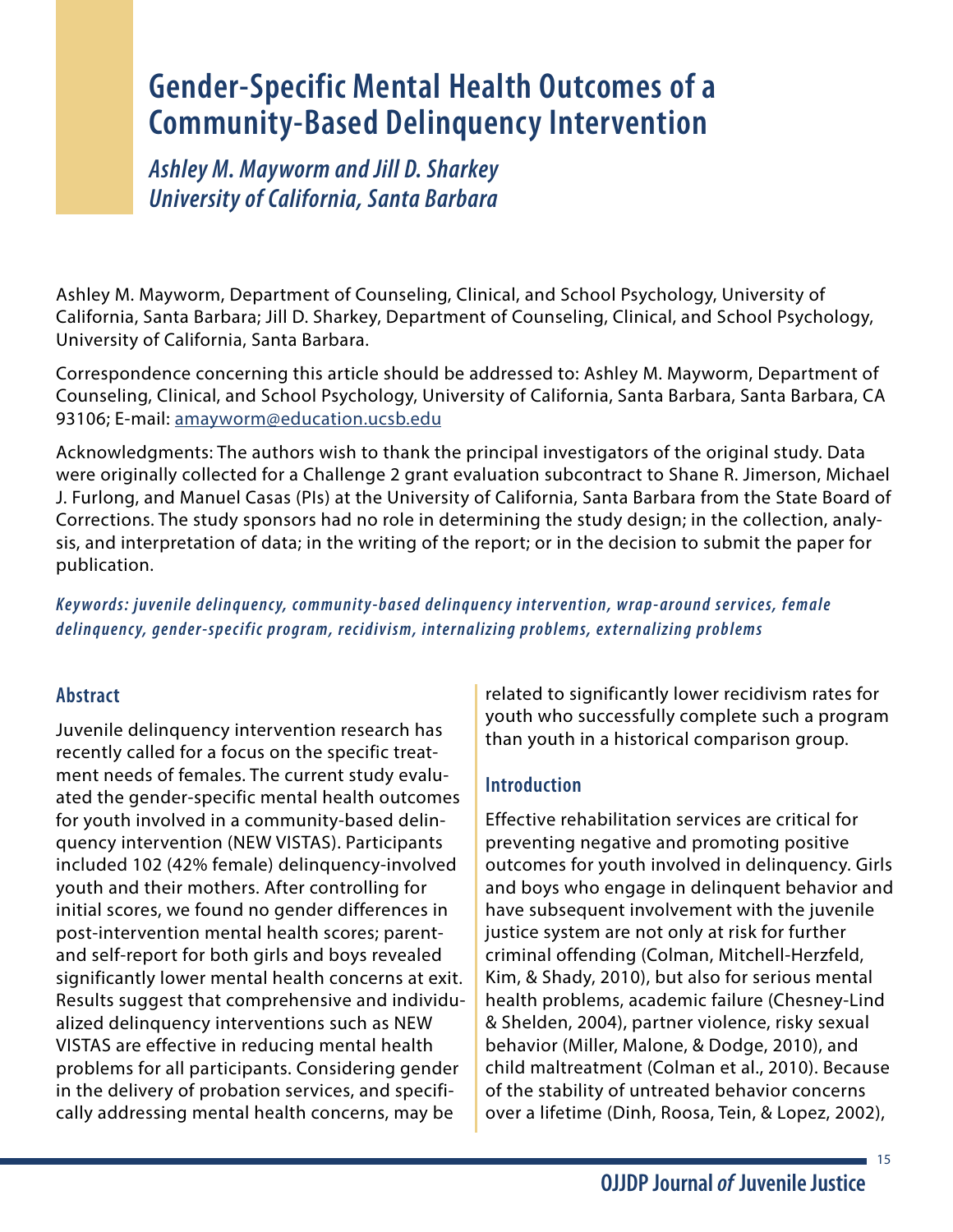it is critical for juvenile offenders to receive interventions that effectively promote healthy development and reduce their likelihood of reoffending.

Historically, research on and programming for juvenile offenders have focused almost exclusively on males (Chesney-Lind & Shelden, 2004). In a review of the history of research on female crime, Tracy, Kempf-Leonard, and Abramoske-James (2009) found that female crime was largely ignored in the research literature for much of the 20<sup>th</sup> century, perhaps because the prevalence and incidence of female criminality was deemed insufficient for examination. Whereas males have traditionally committed (and continue to commit) more crimes than females, the rates of arrest for males and females in the past few decades show changing trends. Uniform Crime Report data for the year 2007 show that although males continue to comprise the vast majority of juvenile arrests in the United States (71% of all arrests), rates of arrest for males have steadily decreased from 1997 to 2007, while rates for females decreased much more gradually and remained relatively stable from 2002 to 2006 (Tracy et al., 2009).

Various researchers and theorists have debated the reason for the increased proportion of females in the juvenile justice system. Although the data seem to indicate a shift in the behavior of girls, many researchers argue that this increase actually reflects a change in the way police and juvenile justice systems are responding to the behavior of girls (Chesney-Lind & Shelden, 2004; Javdani, Sadeh, & Verona, 2011). Girls are more likely to be arrested for less serious crimes, such as status offenses (e.g., running away and curfew/ loitering), than boys (Chesney-Lind & Shelden, 2004), but they are also more likely to receive the harshest sanctions in court (e.g., juvenile prison) for status offenses or technical probation violations (Tracy et al., 2009). Girls are placed in correctional facilities at younger ages than boys and are disproportionately placed in residential settings for status offenses; the great majority of

boys are placed in residential settings for more serious misdemeanor or felony offenses (Tracy et al., 2009). These findings suggest that juvenile justice systems treat boys and girls differently, even when they commit similar crimes. Although differential treatment may be needed to effectively intervene with juveniles of different genders, there is insufficient evidence to adequately inform practice. Researchers have recently dedicated more attention to gender issues in juvenile delinquency, but further evaluation of delinquency interventions for both males and females is needed. The current study addressed this need by exploring gender-specific outcomes after involvement in a comprehensive, communitybased delinquency intervention.

#### **Delinquency Risk and Protective Factors and Trajectories**

Involvement in antisocial and criminal behaviors can be predicted by a complex interplay of factors in multiple areas of youths' lives, including in the individual, family, school, peer, and social/ community contexts (Hawkins et al., 2000). The transactional-ecological model of development recognizes the importance of understanding individuals and their behavior as embedded within multiple systems and relationships (Sameroff, 2000). From this perspective, a youth's difficulties and strengths are a product of the interaction between dynamic, complex aspects of the youth's environment over time. In addition, risk and resiliency research and theory states that it is not one specific risk factor that determines one's likelihood to commit a crime or enter the juvenile justice system, but the number, or accumulation, of risks and protections. For example, Whitney, Renner, and Herrenkohl (2010) found that boys and girls who have a high number of risk and low number of protective factors are more likely to engage in delinquency than their peers who are low in risk and high in protective factors. Findings support the need for delinquency interventions that address multiple risk and protective factors, and suggest that the more risks a youth faces, the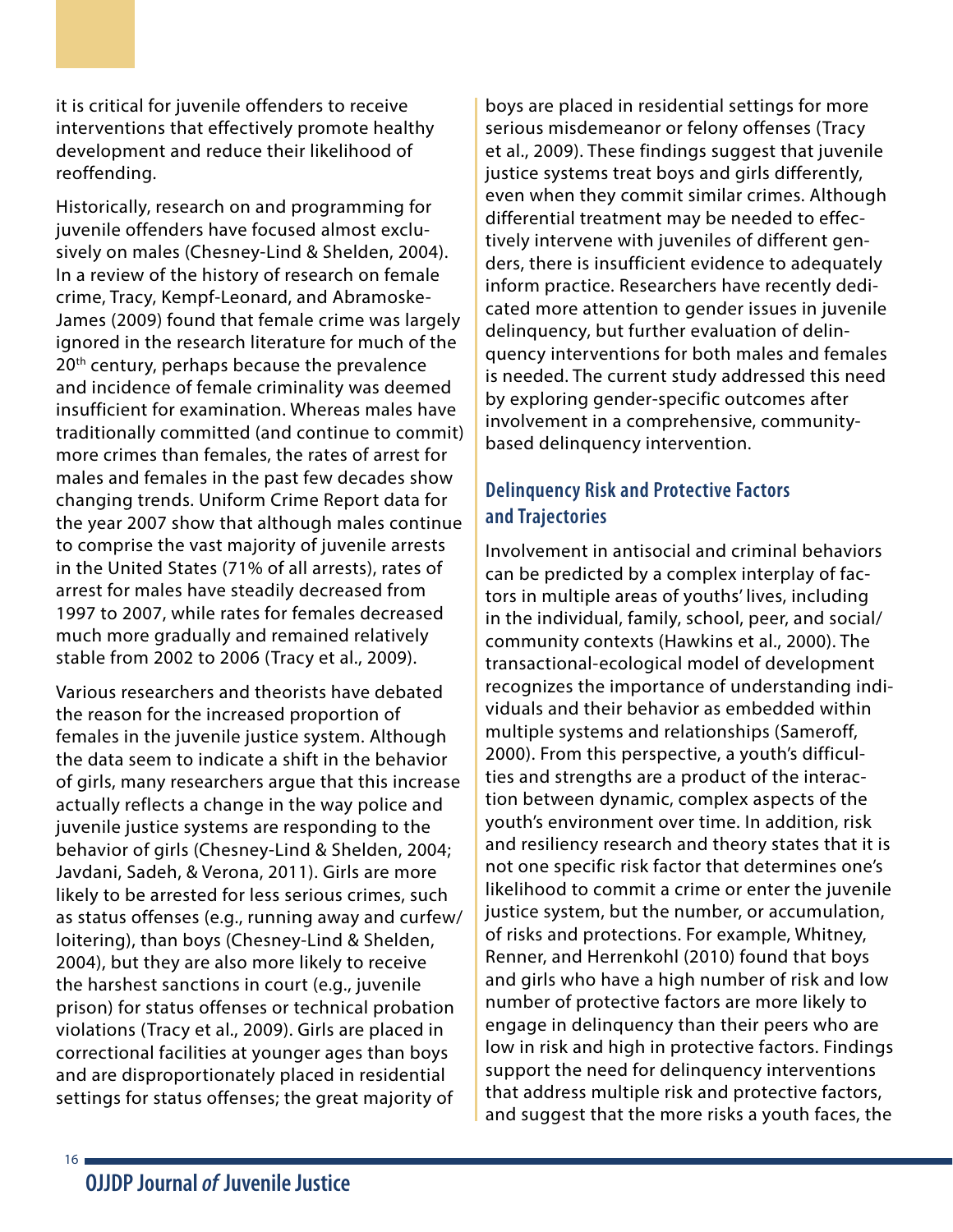more comprehensive and multimodal the treatment needs to be.

In general, the risk and protective factors associated with delinquency are similar for boys and girls. For instance, family dysfunction, associating with antisocial peers, and living in disadvantaged neighborhoods have been found to predict both boys' and girls' delinquency (Zahn, 2007). However, important distinctions also exist, with particular risk and protective factors for delinquency being more common or having more of an influence for one gender or the other. Findings from the Girls Study Group, which reviewed and summarized more than 1,600 articles and book chapters related to youth delinquency, found that girls' risk factors for delinquency differ in a number of ways from boys' (Zahn et al., 2010). For example, one unique risk factor for girls is the combination of early puberty, significant life stressors, and association with delinquent male peers. In addition, although sexual abuse and maltreatment are risk factors for both boys and girls, girls are more likely than boys to experience sexual abuse both in and outside of the home. Furthermore, internalizing mental health problems such as depression and anxiety are more common in girls than boys and may be related to victimization experiences.

In the overall population, boys have higher levels of risk factors and fewer protections than girls, which may account for boys' higher rates of involvement in delinquency (Fagan, Van Horn, Hawkins, & Arthur, 2007). However, girls who engage in delinquency typically have more risk factors than boys who exhibit similar behaviors. This phenomenon has been referred to as the "gender paradox," which states that for disorders or difficulties with an unequal gender ratio, members of the gender with lower prevalence rates (in this example, girls) are more likely to have more serious outcomes and a higher number of risk factors than members of the gender with higher prevalence rates (in this example, boys)

(Loeber & Keenan, 1994). In a comparison of risk factors for girls and boys with and without a conviction history, Walrath et al. (2003) demonstrated support for the gender paradox. Both males and females with a conviction history were significantly more likely to report a high number of risk factors than nonconvicted youth. However, females with a conviction history were significantly more likely to report a higher number of individual risk factors than groups of males or nonconvicted females. Considering the relation between gender and differences in type and number of risk factors for delinquency, addressing gender in the design and evaluation of delinquency interventions seems critical and suggests that unequal outcomes may be expected for boys and girls who take part in the same delinquency intervention.

#### **Mental Health and Delinquency**

Mental health is a critical factor to address in any delinquency intervention, as one of the most consistent findings in juvenile delinquency research is that the juvenile justice system has an overrepresentation of youth with mental health problems (Graves, Frabutt, & Shelton, 2007). Mental illness is present in about two-thirds of juvenile offenders, which is significantly more than the nonincarcerated population (Cauffman, 2004). Substance abuse, conduct and oppositional disorders, anxiety and depression, and posttraumatic stress disorder (PTSD) are some of the most common mental health concerns for this population (Marston, Russell, Obsuth & Watson, 2012). In a comparison of the behavioral and mental health of males and females in the juvenile justice system, Drerup, Croysdale, and Hoffmann (2008) found that 92% of the males and 97% of females met criteria for at least one mental disorder, while 32% of males and 60% of females met criteria for three or more disorders; others found that 27% of boys and 84% of girls in juvenile justice facilities meet criteria for a diagnosis of mental disorder (Timmons-Mitchell et al., 1997). Mental health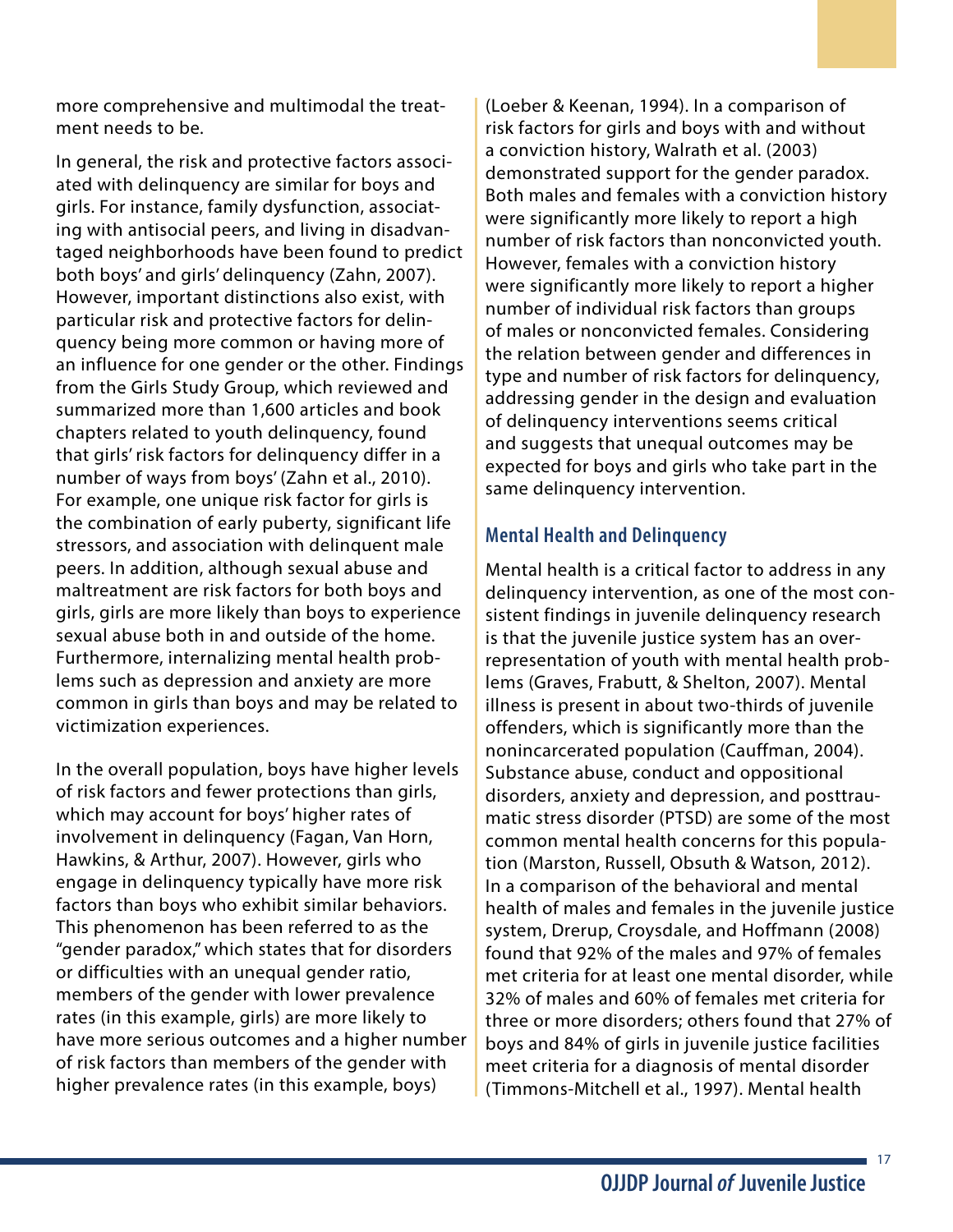problems are of serious concern in both male and female juvenile justice populations, but perhaps are more significant in female delinquency.

Mental health problems are often characterized as falling into one of two categories: externalizing disorders or internalizing disorders. Externalizing disorders are generally defined as those disorders that manifest outwardly, including hyperactivity, aggression, and defiance, whereas internalizing disorders are those with more inward manifestations such as depression, anxiety, and withdrawal (Achenbach, 1991a, 1991b). Both internalizing and externalizing problems have been associated with delinquency in male and female youth. Externalizing problems are common, and often expected, in juvenile justice populations, as many of the behaviors that lead to incarceration are externalizing in nature. In the general population, boys are more likely than girls to exhibit externalizing problems (Rosenfield, Phillips, & White, 2006). However, in the juvenile justice population, females often have as high, if not higher, rates of externalizing problems. Timmons-Mitchell et al. (1997) found that in a sample of incarcerated juvenile delinquents, females scored significantly higher than males on almost all mental health subscales, including externalizing scales such as impulsive propensity, delinquent predisposition, and forceful, oppositional, and unruly behavior. In the Gender and Aggression Project (GAP), Marston et al. (2012) found that 92.9% of the 141 incarcerated adolescent females in their study "met criteria for an externalizing disorder" (p. 107) such as attention deficit hyperactivity disorder (ADHD), conduct disorder (CD), and/or substance abuse. In contrast, in the general population, girls are more likely than boys to exhibit internalizing problems (Rosenfield et al., 2006). This gender difference tends to hold true in juvenile justice populations. Timmons-Mitchell et al. (1997) found girls to have significantly higher scores on internalizing scales such as anxiety, depression, and somatization than boys. In other research, the depression and anxiety/social problems of girls, but not boys, predicted dual involvement

in mental health and juvenile justice services (Graves et al., 2007). The GAP project found 33.3% of the female participants "met criteria for an internalizing disorder" (Marston et al., 2012, p. 107) such as major depressive episode (MDE), major depressive disorder (MDD), and/or generalized anxiety disorder (GAD). Although girls in the juvenile justice system tend to have higher rates of internalizing problems than boys, rates for boys are also of concern; for example, Teplin, Abram, McClelland, Dulcan, and Mericle (2002) found that 17.2% of detained male youth met criteria for depression and/or dysthymia.

Research suggests that mental health problems are associated with likelihood to engage in serious delinquency in the future. Postlethwait, Barth, and Guo (2010) explored the ways in which depression, substance use, and parental discipline influenced changes in self-reported youth delinquency over an 18-month period. They found that changes in delinquency varied as a function of level of depression for females and level of substance use for males. More specifically, females with normative levels of depression at baseline had a 16% lower probability of engaging in serious delinquency, whereas females with borderline/clinical levels of depression at baseline had a 204% increase in probability of engaging in serious delinquency. Findings such as these suggest that by addressing mental health concerns, particularly among females, the likelihood of future delinquency and recidivism will decrease.

As Marston et al. (2012) describe, girls with mental health problems who are also involved in delinquency are in double jeopardy—placing them at an increased risk for negative outcomes as they enter adulthood. Numerous mental health professionals have stated that providing mental health services could reduce recidivism (Marston et al., 2012). Nonetheless, a meta-analysis conducted by Foley (2008) found that of the genderspecific intervention articles she reviewed, only one-fourth measured internalizing and/or externalizing behavior change. The study described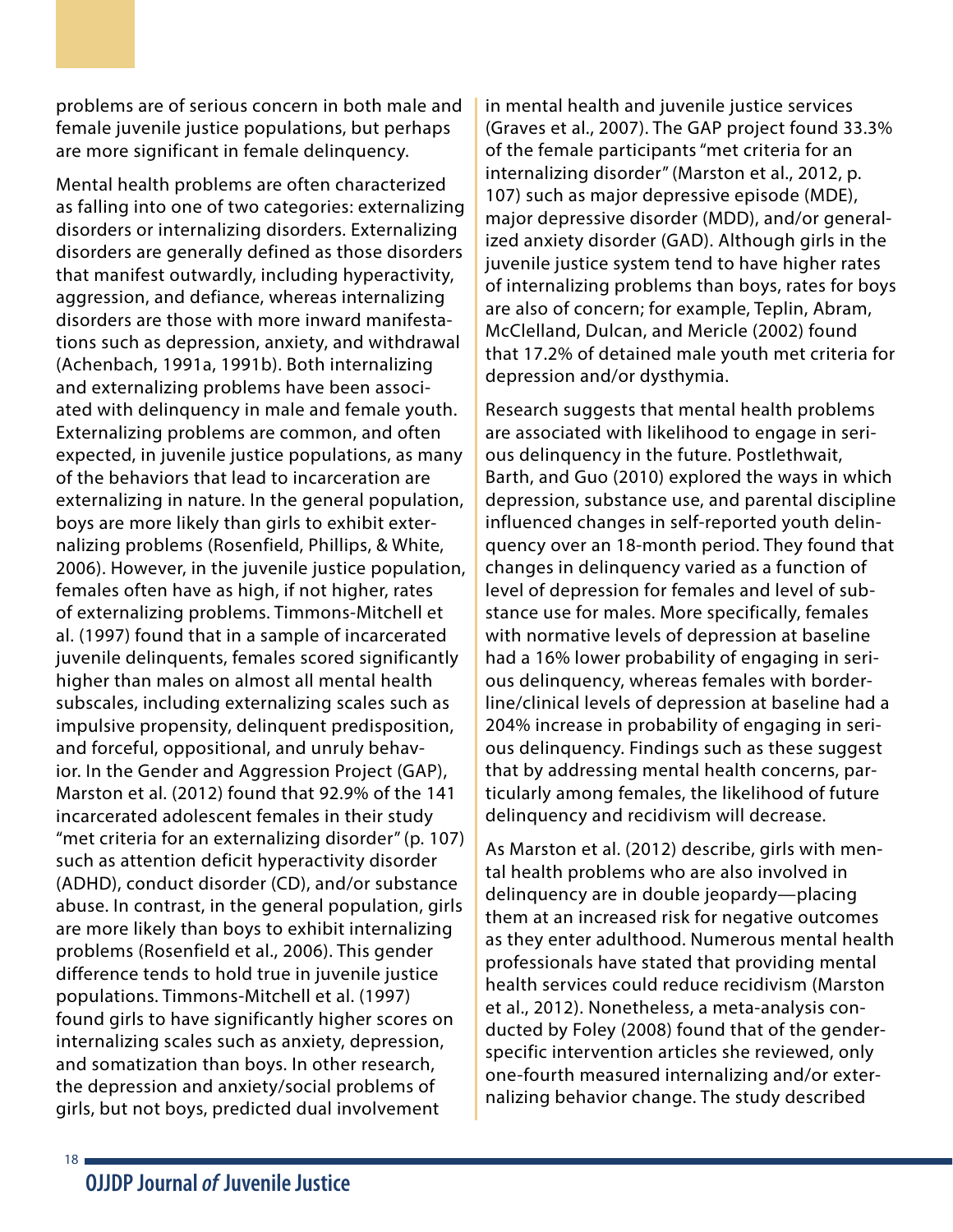in this article aims to address this gap in the literature by measuring mental health outcomes among youth involved in a delinquency intervention and attempting to understand the relation between these changes and recidivism rates.

#### **Gender-Specific Delinquency Intervention and NEW VISTAS**

In 1992, the 1974 Juvenile Justice and Delinquency Prevention Act was reauthorized, calling for increased research on the specific needs of girls involved in delinquency, as well as the intervention strategies that will best meet those needs (Foley, 2008). These intervention programs, "designed to address the needs unique to the gender of the individual to whom the services are provided," were titled gender-specific programs (GSPs; Juvenile Justice and Delinquency Prevention Appropriations Authorization, 1992). GSPs refer to programs designed to meet the specific needs of both males and females, although the term is most commonly used to describe female interventions. Research examining effective delinquency interventions for both boys and girls has found that some critical elements of an effective program include: comprehensiveness (addressing multiple risk and protective factors); family involvement, addressing both mental and physical health; and a strengths-based focus (Cooney, Small, & O'Conner, 2008). For girls in particular, programs should address salient factors associated with female involvement in crime, including physical and sexual abuse, social and emotional regulation, relationships with deviant friends and relatives, family problems, running away, substance abuse, teenage pregnancy, and academic failure (Foley, 2008).

Informed by research about risk and protective factors for juvenile delinquency, as well as evidence-based interventions for decreasing delinquency and criminal involvement for males and females, the Santa Barbara County Juvenile Justice Coordinating Council, with funding from a California State Challenge grant and the help of the community and other agencies, created the Neighborhood Enrichment With Vision Involving

Services, Treatment, and Supervision (NEW VISTAS) program. NEW VISTAS was a delinquency intervention that utilized a comprehensive service delivery model, which included creating individualized treatment plans for criminally involved youths and their families based on a familyfocused, neighborhood-based supervision model. The goals of NEW VISTAS were to increase youth and family "behavioral and emotional strengths, while decreasing recidivism and other negative outcomes," including mental health concerns (Jimerson et al., 2003, p. 2). Some of the core components of NEW VISTAS were its comprehensive and individualized treatment planning, family focus, provision of substance use and mental and physical health services, and relationship-building opportunities. Intervention elements are summarized here; readers are referred to Jimerson et al. (2003) for more detail.

**Comprehensive and individualized treat-**

**ment.** The theoretical underpinnings of the NEW VISTAS program were based on the ecologicaltransactional model of development, thus targeting intervention to environmental influences in multiple levels of each youth's ecology. Numerous researchers have discussed the importance of implementing comprehensive, multidimensional interventions for delinquency, rather than those that focus on single risk factors (Hipwell & Loeber, 2006). Those interventions that have utilized a multicontextual approach have been found to be more effective than more narrowly focused programs (Henggeler, Schoenwald, Borduin, Rowland, & Cunningham, 1998). Multimodal interventions for juvenile offenders, such as Multisystemic Therapy (Ogden & Hagen, 2009) and Multidimensional Treatment Foster Care (Leve, Chamberlain, Smith, & Harold, 2012), have found significantly less recidivism for program participants than for youth in control groups.

The NEW VISTAS comprehensive service-delivery model was accomplished through interagency collaboration between agencies and schools in the community. An interagency team provided treatment supervision, case planning, and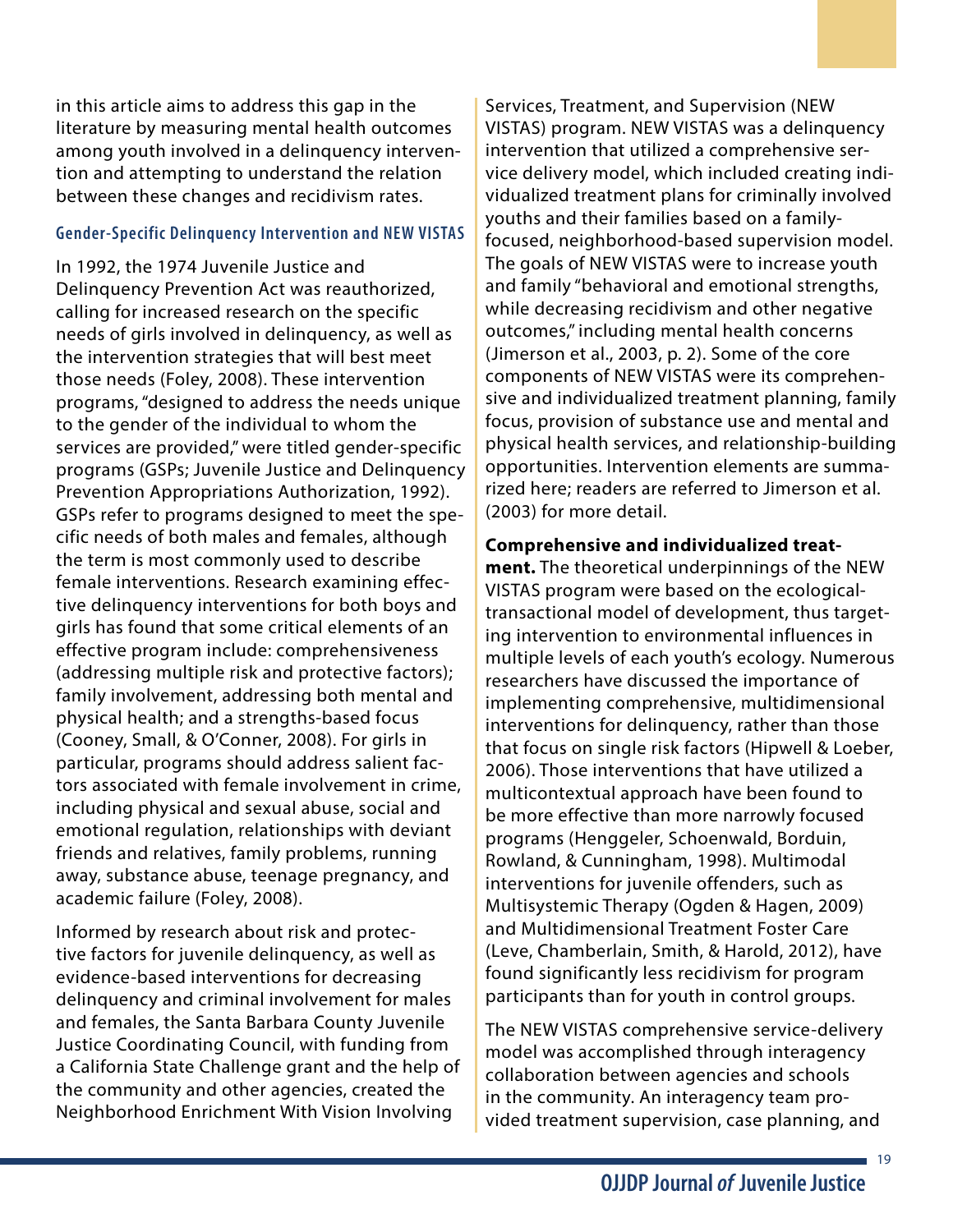management and also tracked, supported, and monitored the progress of participating families. Youths were referred to NEW VISTAS through Probation, Truancy, Parole, or Child Welfare Services, and once identified, received an individualized, comprehensive treatment plan to meet the diverse needs of the population, including being effective for clients of different acculturation levels and both males and females. This focus not only on comprehensiveness, but individualization, supports research findings that interventions should be tailored to youth's specific needs; when adolescents are placed in treatment that they do not need (e.g., group drug treatment when they are not abusing drugs) they may actually have more problems after intervention (Cécile & Born, 2009).

NEW VISTAS provided youth with some choice in determining their treatment in order to avoid iatrogenic effects, as well as to encourage their active engagement in treatment (Jimerson et al., 2003). Matthews and Hubbard (2008) suggest that allowing youth to have personal agency in their treatment helps build strong therapeutic relationships and results in better treatment outcomes. Bloom, Owen, Deschenes, and Rosenbaum (2002) also recommended small, community-based programs for females involved in juvenile justice, which foster one-on-one relationships. One way NEW VISTAS addressed this intervention need was by assigning smaller than typical caseloads to probation officers to try and promote more supportive, one-on-one relationships (Jimerson et al., 2003).

Some of the aspects of NEW VISTAS that meet the multimodal model of treatment delivery include the focus on providing visits and supervision at home (86% of the girls and 83% of the boys), with families (79% of the girls, 76% of the boys), and in the schools (98% of the girls, 78% of the boys). The collaboration with schools, in addition to families, is essential, as both girls and boys involved in juvenile justice frequently experience difficulties in school. For example, juvenile offenders frequently require special education

services, or have been diagnosed with a learning disability, at some point in their lives (Kataoka et al., 2001); they often drop out of school (Jenson & Howard, 1998), have low educational achievement (Murray & Farrington, 2010), and low school bonding (Payne, 2008). NEW VISTAS attempted to address these school-related factors through school visits and supervision, as well as tutoring and mentoring programs.

**Family-focused intervention.** Another core component of NEW VISTAS was to involve family members in the treatment program to counteract the family-based risk factors associated with delinquency; research has found that family risk is significantly, positively, and similarly related to delinquency for boys and girls in middle and high school (Fagan, Lee, Antaramian, & Hawkins, 2011). To address family factors, in addition to receiving home visits and family case management and supervision, many NEW VISTAS families received family counseling or conferencing (33% of the girls, 27% of the boys). Utilizing family therapy in delinquency and substance use interventions for male and female adolescents has been supported by numerous studies, which have found multiple forms of family therapy (e.g., Brief Strategic Family Therapy, Functional Family Therapy) to be effective in reducing these harmful behaviors (Baldwin, Christian, Berkeljon, Shadish, & Bean, 2012). Furthermore, Garcia and Lane (2012) suggested that relationship strain, or negative and painful stimuli associated with relationships with family members, peers, and others, is highly associated with delinquency in girls. Research findings suggest that interventions for girls should target relationships, particularly familial relationships.

Many parents also received individual counseling and/or parent training through NEW VISTAS (24% of the girls, 44% of the boys), based on their needs. For boys, parent training has been found more effective in reducing criminal offending than juvenile justice treatment as usual (Bank, Marlowe, Reid, Patterson, & Weinrott, 1991). However, few (if any) studies have specifically analyzed the effect of parent training on reducing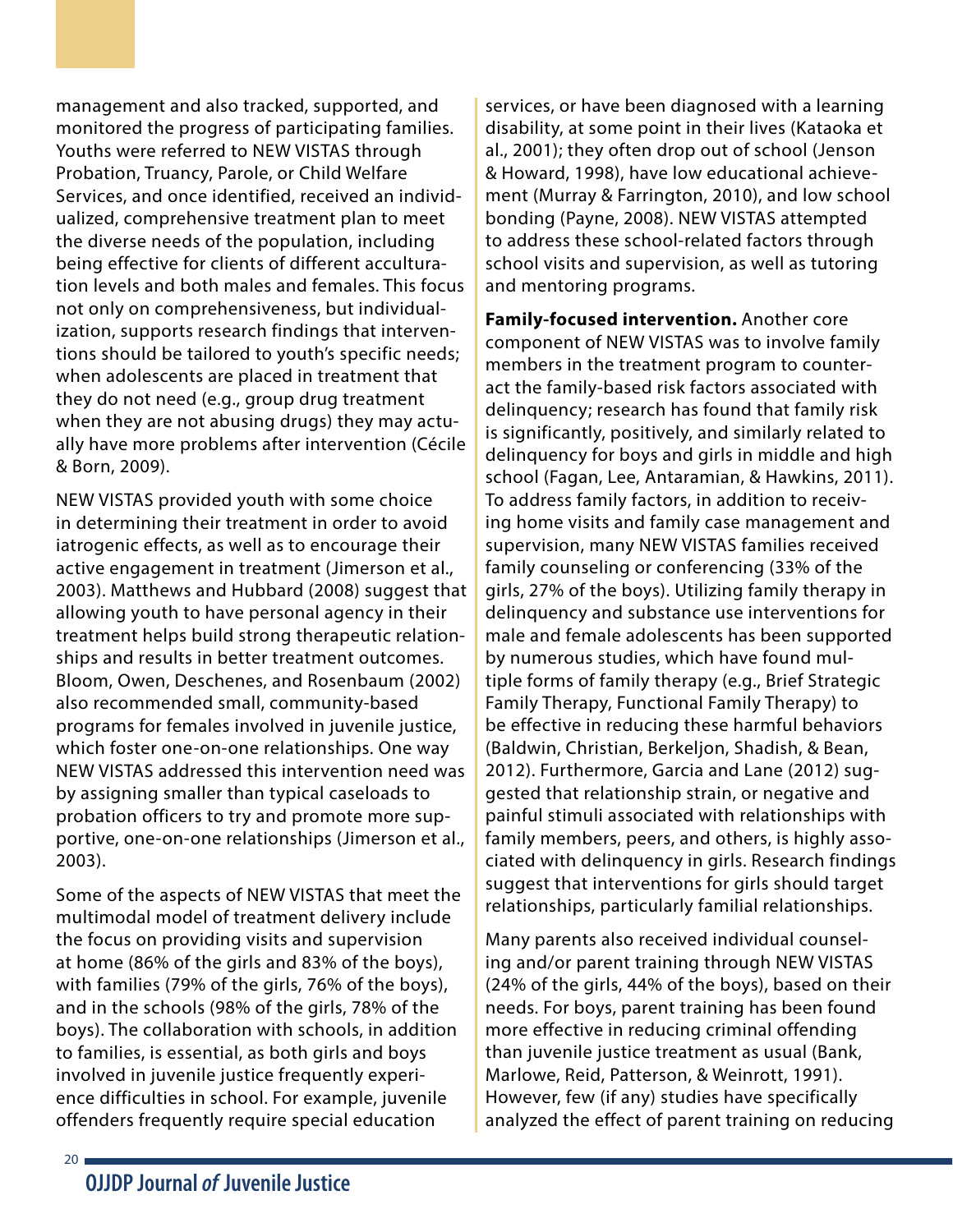delinquency among female juvenile offenders. Providing individual counseling for parents of youth involved in delinquency is supported by research showing that some of the risk factors for youth delinquency are parental incarceration or criminal offending and substance use/mental health concerns (Aaron & Dallaire, 2010).

**Drug and alcohol abuse intervention.** There is also ample evidence that substance use is related to delinquency among youth. For example, Johansson and Kempf-Leonard (2009) found that individual-level risk factors predicting serious, violent, and chronic offending by males and females were similar, with mental health problems, running away, and substance abuse problems among some of the most important. NEW VISTAS integrated substance use prevention and treatment into its service-delivery model. Available services included alcohol abuse treatment for youth (43% of the girls, 51% of the boys) and/or counseling (19% of the girls, 20% of the boys), drug abuse treatment for youth (43% of the girls, 51% of the boys) and/or counseling (17% of the girls, 20% of the boys), and substance use treatment/counseling for parents. Families were separated into different substance use service tracks based on their degree of impairment (i.e., moderate or severe), so that individual family needs could be met (Jimerson et al., 2003). Numerous researchers have recommended integrating treatment for substance abuse into a comprehensive, individualized intervention for both female delinquency (Cauffman, 2008) and youth delinquency in general (Chassin, 2008).

**Mental and physical health intervention.** As mentioned previously, mental health problems are a particularly important risk factor to address in delinquency intervention. One of the specific goals of NEW VISTAS was to reduce internalizing and externalizing problems among youth participating in the program by providing youth counseling (57% of the girls, 44% of the boys) and anger management (21% of the girls, 19% of the boys). Part of the NEW VISTAS model was to match staff and clients appropriately, respect

cultural strengths and barriers, and provide gender-specific treatment (Jimerson et al., 2003). All of these goals were integrated into mental health treatment. Matthews and Hubbard (2008) discuss the importance of allowing the option of same-gender counselor matches in gender-specific delinquency interventions, which may help to promote a therapeutic alliance and improve the therapeutic relationship. Research on genderspecific interventions has also pointed out the importance of recognizing within-gender differences, such as cultural differences, and utilizing interventions appropriate for youth of different cultural, ethnic, and linguistic backgrounds (Vincent, Grisso, Terry, & Banks, 2008). NEW VISTAS had bicultural and bilingual staff, focused on neighborhood-based service providers, and individualized mental health treatment with these needs in mind.

**Recreational and peer-related intervention.** The NEW VISTAS program also provided addi-

tional services that have been suggested in the delinquency intervention literature, including probation supervision and a variety of recreational and educational activities. Research has indicated that involvement in structured activities decreases youth delinquency, while involvement in unstructured, social activities, such as hanging out with friends, increases delinquency among males and females (Novak & Crawford, 2010). Thus, recreational programming, including tutoring, mentoring, peer counseling, vocational and life skills training, community service, leadership training, and afterschool recreation were available to youth. The majority of these services were available in all-boy and all-girl settings. In addition to providing structured environments for youth, these services aimed to foster positive relationships, as "creating caring relationships" was one of the core components of the NEW VISTAS model (Jimerson et al., 2003). Research has emphasized the importance of fostering positive peer and adult relationships for juvenile justice involved youth, especially girls, as positive relationships are protective against delinquency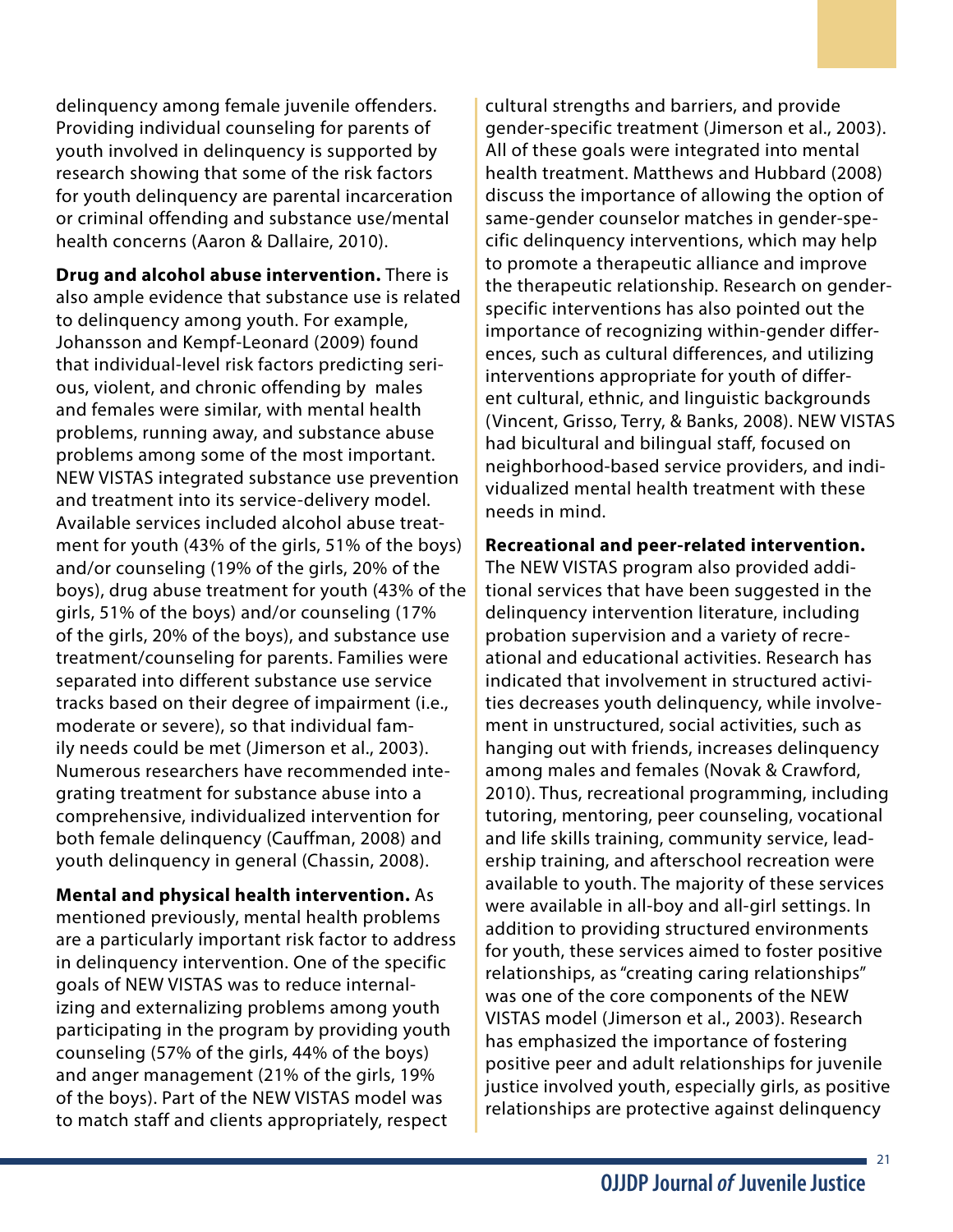(Bloom et al., 2002; Garcia & Lane, 2012; Matthews & Hubbard, 2008). It is important that youth are provided with opportunities to build relationships with prosocial peers, as research has found that those who have a greater number of delinquent peers are more likely to engage in delinquency and violence themselves (Worthen, 2012); this relation is particularly strong for girls (Fagan & Wright, 2012). In addition, male youth who lack positivity in friendships are more likely to engage in delinquency (Worthen, 2012). Programs such as peer tutoring and community service provide real-world settings to cultivate these essential positive relationships. In addition, in order to facilitate involvement in NEW VISTAS programs, a large percentage of the participants (57% of the girls, 41% of the boys) also received transportation to their services, which otherwise may have been difficult to attend.

#### **The Current Study**

The current research literature on delinquency interventions lacks studies with adequate numbers of females in their samples, as well as studies that specifically evaluate gender effects (Hipwell & Loeber, 2006). In addition, delinquency interventions often focus on evaluating only changes in recidivism rates, rather than also measuring changes in mental health concerns, such as internalizing and externalizing problems (Foley, 2008). As is clear from the research literature on risk factors for delinquency, mental health problems are common concerns in the juvenile justice population and have been found to predict delinquency (Postlethwait et al., 2010). The current study aimed to address these gaps in the literature by measuring how participants' internalizing and externalizing symptoms changed, by gender, after completion of the NEW VISTAS program. A comprehensive report of the NEW VISTAS program (Jimerson et al., 2003) found that 6-month recidivism rates for youth who successfully completed the program (19%) were significantly lower than a historical comparison group (39%), although gender differences were not examined.

We hypothesize that similar reductions in mental health symptoms will be found. Five research questions are examined: (a) Do males and females differ at intake on levels of internalizing and externalizing problems?; (b) Are there gender differences in youth-reported internalizing and externalizing symptoms at exit from NEW VISTAS, after controlling for initial levels?; (c) Are there gender differences in mother-reported youth internalizing and externalizing symptoms at exit, after controlling for initial levels?; (d) Do participants' internalizing and externalizing scores significantly decrease from intake to exit?; (e) Are changes in symptomatology related to recidivism rates, and does this differ by gender?

#### **Method**

#### **Participants**

Participants included 102 juveniles who were enrolled in, and successfully completed, the community-based NEW VISTAS program between the years 1999 and 2003. Following guidelines described by Dattalo (2008), we ran a power analysis using the G\*Power 3.1 program (Faul, Erdfelder, Lang, & Buchner, 2007). Results indicated that a MANCOVA (with 2 groups, 2 covariates, and 2 outcomes; numerator  $df = 4$ ) conducted with 102 participants and power of .80 would be able to detect a small to medium effect size  $(F = .12)$ . Participants were selected to participate in NEW VISTAS based on referrals from juvenile probation (*n* = 90) and truancy (*n*  = 12). Participants were enrolled in the program for anywhere between 86 days to 1,013 days, with an average of 317 days (*M* = 317.18, *SD* = 192.23). As shown in Table 1, participants were relatively balanced across genders and most were Latino. In addition, the majority (79.5%) were in high school (9<sup>th</sup>-12<sup>th</sup> grade). Almost one-half (48.0%) of the participants had been suspended or expelled from school in the 12 months prior to program entry, and almost one-fourth (24.5%) identified themselves as being in a gang. Overall, participants are representative of the juvenile justice population in Santa Barbara County, except that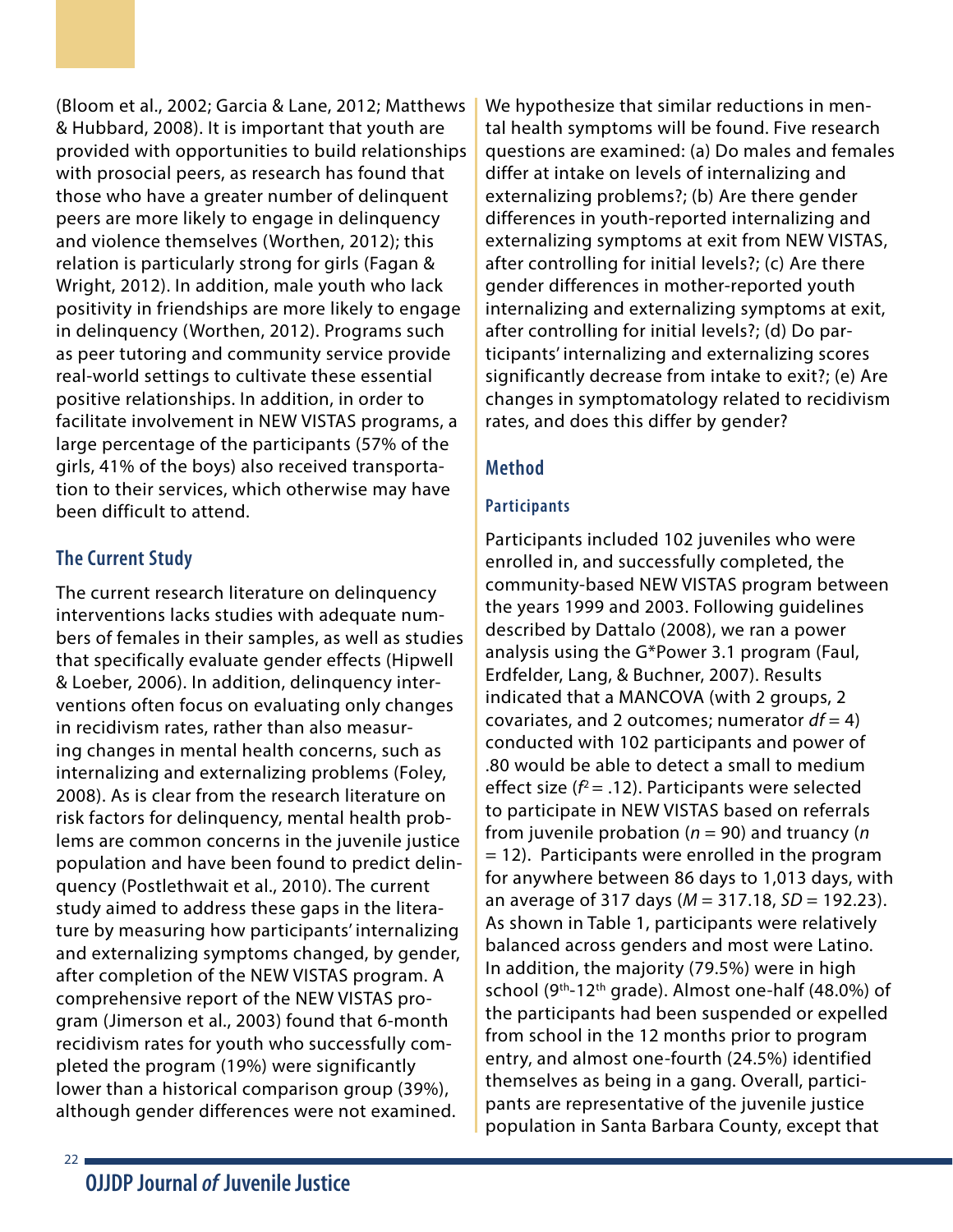the proportion of females is larger in our sample, as researchers oversampled females for the program evaluation. It was not possible to have an experimental control group for this study, but archival data from the Santa Barbara County Probation Department for the 1994–1998 time period was used to gather information about 104 youths who had previously successfully completed probation services. This historical comparison group was matched with the NEW VISTAS participants by gender, ethnicity, age, and severity of offense.

**Attrition.** Table 1 compares participants who successfully completed the program and were included in the current analyses with those who dropped out through no fault of their own (e.g., moved; *n* = 34) and those who dropped out because they failed the program  $(n = 12)$ . Participants who dropped out were similar to those who completed the program in age and ethnicity; participants who dropped out for reasons beyond their control were more likely to be male than participants who completed

the program. Drop-out rates for males (7.6% of males) and females (8.7% of females) were similar. Participants who failed the program had higher levels of internalizing and externalizing problems at intake than the group who completed the program, although analysis of variance (ANOVA) comparing intake levels of internalizing and externalizing problems between the groups revealed no statistically significant differences.

#### **Measures**

**Child Behavior Checklist (CBCL).** Mothers completed the CBCL, a parent-report measure of child behavior problems, at intake and exit. The youth self–report (YSR) and CBCL were designed as complementary multi-informant measures of child behavior and are some of the most widely used measures of child behavior problems in psychological research (Achenbach, 1999). The CBCL can be used to rate children ages 4 to 18 years and takes about 15 minutes to complete. Measures were available in English or Spanish. In this study, two broadband behavior scales

|                                              | <b>Study Participants</b><br>Mean (SD) | <b>Dropped Out-No Fault</b><br><b>Mean (SD)</b> | <b>Dropped Out-Failed</b><br>Mean (SD) |  |
|----------------------------------------------|----------------------------------------|-------------------------------------------------|----------------------------------------|--|
| n                                            | 102                                    | 34                                              | 12                                     |  |
| Sex                                          |                                        |                                                 |                                        |  |
| Male                                         | 57.8%                                  | 73.5%                                           | 58.3%                                  |  |
| Female                                       | 42.2%                                  | 26.5%                                           | 41.7%                                  |  |
| Age                                          | 16.24 (1.04)                           | 16.30(1.14)                                     | 16.37(1.45)                            |  |
| <b>Ethnicity</b>                             |                                        |                                                 |                                        |  |
| Latino                                       | 77.5%                                  | 76.5%                                           | 75.0%                                  |  |
| Anglo                                        | 19.6%                                  | 17.6%                                           | 25.0%                                  |  |
| <b>Black</b>                                 | 1.0%                                   | 0%                                              | 0%                                     |  |
| American Indian                              | 2.0%                                   | 0%                                              | 0%                                     |  |
| <b>Other</b>                                 | 0%                                     | 5.9%                                            | 0%                                     |  |
| <b>Internalizing Pretest (Youth Report)</b>  | 51.49(11.15)                           | 51.50 (11.36)                                   | 56.67 (10.05)                          |  |
| <b>Externalizing Pretest (Youth Report)</b>  | 51.48 (11.76)                          | 51.91 (12.07)                                   | 56.33 (13.40)                          |  |
| <b>Internalizing Pretest (Mother Report)</b> | 58.42 (12.00)                          | 55.71 (12.76)                                   | 60.67(9.20)                            |  |
| <b>Externalizing Pretest (Mother Report)</b> | 57.52 (12.31)                          | 57.59 (11.69)                                   | 62.08(8.32)                            |  |

Table 1. *Comparison of Demographics and Variables of Interest for Study Participants Versus Dropped Participants*

Note. Internalizing and externalizing scores reflect Standardized Scores ( $M = 50$ , SD = 10).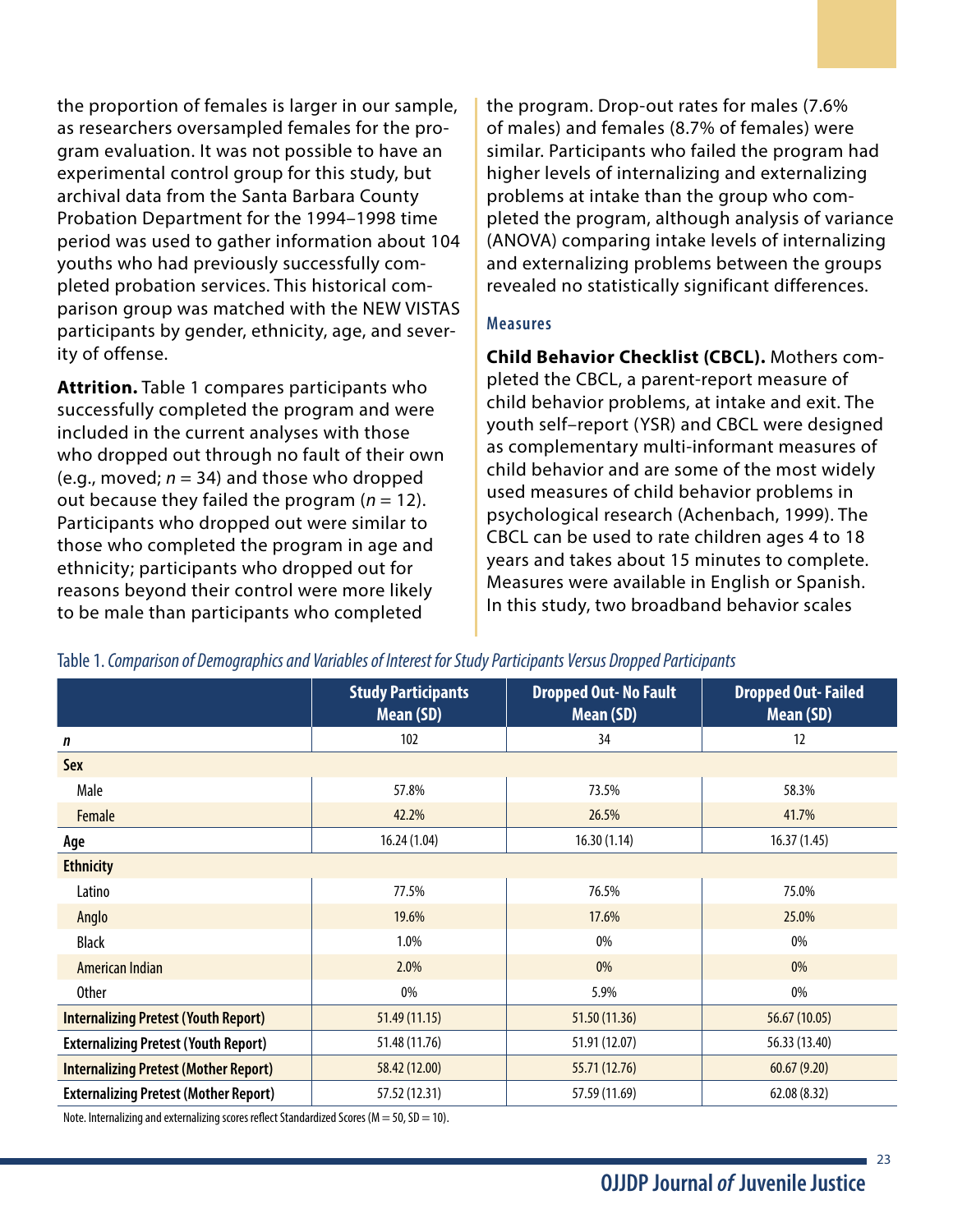from the CBCL (Internalizing and Externalizing Problems) were used, for a total of 63 items. To measure Internalizing Problems, the 9-item Withdrawn Behavior (e.g., sad, sulks), 9-item Somatic Complaints (e.g., dizzy), and 13-item Anxious/Depressed (e.g. lonely) subscales were combined. Externalizing Problems were measured by combining the 11-item Delinquent Behavior (e.g., runs away) and 21-item Aggressive Behavior (e.g. starts fights) subscales. Participants responded to each item on a three-point Likert scale ( $0 =$  "not true",  $1 =$  "somewhat or sometimes true",  $2 =$  "very true or often true"). We then transformed raw scores for both scales into agestandardized scores (*M* = 50, *SD* = 10). Standard scores below 60 are considered to be in the normal range, scores ranging from 60 to 63 are in the borderline range, and scores above 63 are in the clinical range. Achenbach (1991b) reported adequate test-retest reliability, criterion validity, and concurrent validity. In the current study, internal consistencies for both the Internalizing and Externalizing scales were excellent ( $\alpha$  = 0.89 and 0.93, respectively).

**Youth Self Report.** To measure internalizing and externalizing problems, juvenile participants completed five of eight subscales of the YSR (Achenbach, 1991a) at both intake and exit. The YSR is a standardized, self-report measure that is appropriate for children between the ages of 11 and 18. Participants responded to each item on a three-point Likert scale  $(0 = "not true", 1 =$ "somewhat or sometimes true",  $2 =$  "very true or often true"). To measure internalizing symptoms, we combined the 7-item Withdrawn Behavior (e.g., "I would rather be alone than with others"), 9-item Somatic Complaints (e.g., "I feel dizzy"), and 15-item Anxious/ Depressed (e.g., "I feel that I have to be perfect") subscales to create an overall Internalizing cluster. To measure externalizing symptoms, we combined the 11-item Delinquent Behavior (e.g., "I lie or cheat") and 19-item Aggressive Behavior (e.g., "I argue a lot") subscales to create an overall Externalizing cluster. We transformed raw scores into age-standardized

scores in the same way we did for the CBCL. The YSR has been found to have good test-retest reliability and construct validity (Achenbach, 1991a). In the current study, the internal consistencies of both scales were excellent ( $\alpha$  = 0.90).

**Recidivism.** Recidivism was measured by the number of arrests within 6 months after exiting the program. Data were collected by the probation department and transmitted to the researchers at the end of the project. Number of arrests was dichotomized into  $1 =$  had at least one arrest and  $0 =$  had no arrests.

#### **Procedure**

Participants were referred to the NEW VISTAS program through the truancy and juvenile probation offices between 1999 and 2003. A Research Advisory Panel, including researchers, police officers, school district personnel, and mental health professionals developed and reviewed the program evaluation protocol. All participants in NEW VISTAS provided data required by the Board of Corrections for the evaluation; a sample of one in two females and one in three males was recruited for a more intensive set of local evaluation measures. Data were collected from the involved families at program intake and exit by the team leaders, who were probation staff responsible for case planning, negotiating services, and family supervision. The forms could be filled out in Spanish or English and were available in interview or questionnaire format. When the data packets were complete they were transferred to researchers who scanned the forms and downloaded the data into the Statistical Package for the Social Sciences (SPSS) software program. Recidivism data on the intervention and historical comparison group were collected by the probation department and sent to the researchers to be analyzed. To adhere to the procedures established to protect the participants, neither names nor identification numbers were included with these data; therefore they were matched with the intervention group using date of birth.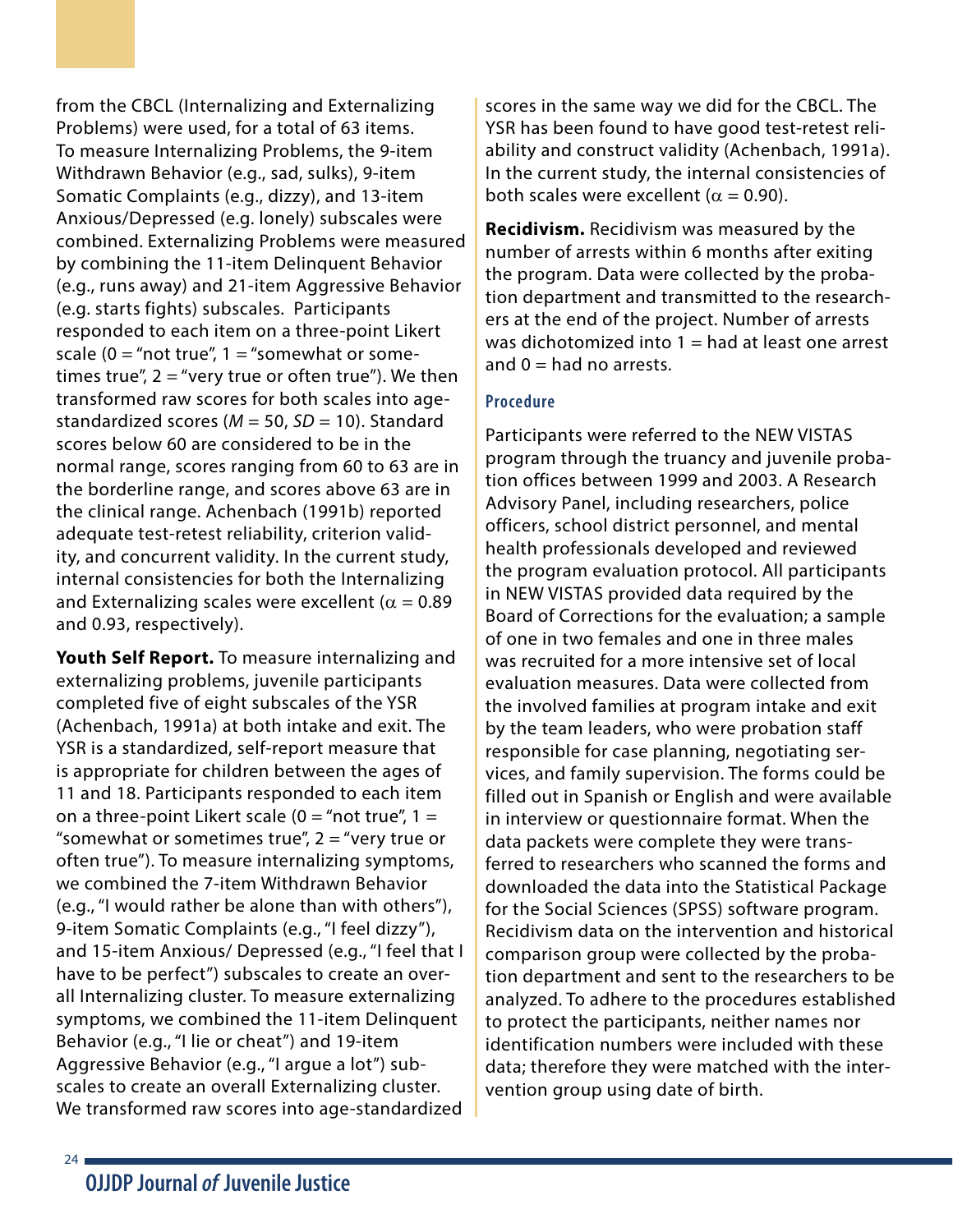#### **Design and Data Analysis**

The current study employed a pretest-posttest design to clarify the association between treatment provision and mental health, and a posttest-only design with a historical control group to examine the association between treatment provision and recidivism. We ran a series of independent samples *t*-tests to assess whether there were significant differences in both youthand mother-reported youth internalizing and externalizing symptoms at intake. We made a Bonferroni correction to adjust the *p* value from 0.05 to 0.0125 to accommodate multiple *t*-tests. To determine whether gender differences exist for posttest internalizing and externalizing mental health symptoms, after controlling for scores at intake, we conducted two multivariate analysis of covariance (MANCOVA) tests (one for youthreported symptoms and one for mother-reported youth symptoms) on two dependent variables associated with mental health: post-intervention internalizing and externalizing scores. We adjusted for two covariates: intake internalizing scores and intake externalizing scores. The independent variable was gender. This method is recommended over repeated measures ANOVA when using a pretest-posttest design and when groups are not randomly assigned (Jennings, 1988). The covariates were moderately correlated with each other and with all of the dependent variables (range .312 to .671),

which also support the use of MANCOVA rather than multiple ANCOVA tests. All assumptions of MANCOVA were met for both the youth-reported and mother-reported analyses. Finally, descriptive analysis depicted the association between improvement in mental health and recidivism for those participants whose data we could match. All analyses were run using SPSS 20 statistical software.

#### **Results**

#### **Research Question A: Gender Differences at Intake and Exit**

Results of *t-*tests indicate that males and females did not differ significantly at intake on youthreported internalizing, *t*(100) = -1.91, *p* = .059, mother-reported internalizing, *t*(100) = 0.60, *p*  = .549, or mother-reported externalizing problems, *t*(100) = 0.01, *p* = .996, at intake. However, females had higher youth-reported externalizing behaviors than males,  $t(100) = -3.02$ ,  $p =$ .003, at intake. Males and females did not differ significantly at exit on any of the scales before controlling for initial levels: youth-reported internalizing, *t*(100) = -0.59, *p* = .558, youth-reported externalizing, *t*(100) = -1.15, *p* = .254, motherreported youth internalizing,  $t(100) = -0.29$ ,  $p =$ .772, and mother-reported youth externalizing, *t*(100) = 0.25, *p* = .803. Table 2 provides means and standard deviations.

|                                      |             | <b>Internalizing</b> |               | <b>Externalizing</b> |               |  |  |
|--------------------------------------|-------------|----------------------|---------------|----------------------|---------------|--|--|
| Gender                               | $\mathbf n$ | Intake (SD)          | Exit (SD)     | Intake (SD)          | Exit (SD)     |  |  |
| <b>Youth Self-Report (YSR)</b>       |             |                      |               |                      |               |  |  |
| Male                                 | 59          | 49.71 (11.52)        | 47.22 (11.39) | 48.59 (12.46)        | 45.49 (11.45) |  |  |
| Female                               | 43          | 53.93 (10.26)        | 48.58 (11.78) | 55.44 (9.51)         | 48.23 (12.56) |  |  |
| Total                                | 102         | 51.49 (11.15)        | 47.79 (11.52) | 51.48 (11.76)        | 46.65 (11.95) |  |  |
| <b>Mother Report of Youth (CBCL)</b> |             |                      |               |                      |               |  |  |
| Male                                 | 59          | 59.03 (12.38)        | 52.78 (11.66) | 57.53 (12.94)        | 51.41 (12.50) |  |  |
| Female                               | 43          | 57.58 (11.55)        | 53.49 (12.76) | 57.51 (11.54)        | 50.79 (11.94) |  |  |
| Total                                | 102         | 58.42 (12.00)        | 53.08 (12.08) | 57.52 (12.31)        | 51.15 (12.21) |  |  |

#### Table 2. *Intake and Exit Standard Score Means and Standard Deviations by Gender*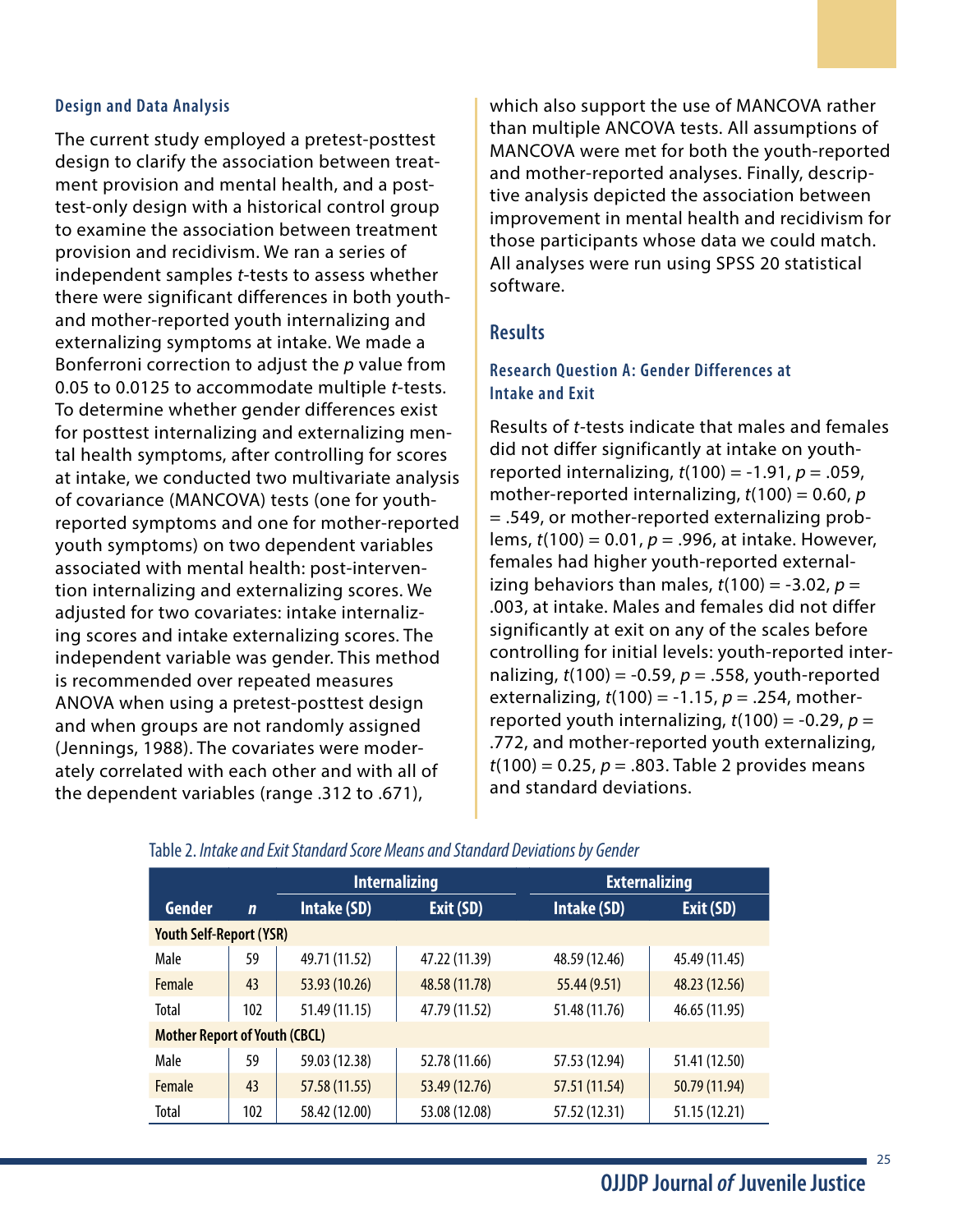#### **Research Questions B & C: Gender Differences at Exit When Controlling for Initial Levels**

Results of the MANCOVA revealed that the main effect of gender on youth self-reported internalizing and externalizing scores at exit was not significant, after controlling for intake mental health scores, *F*(1, 97) = 0.46, *p* = .634. There were similar findings for the MANCOVA conducted on mother-reported youth mental health, *F*(1,97) = 0.75, *p* = .475. This indicates that males' and females' self-reported and mother-reported posttest internalizing and externalizing mean scores did not differ significantly from each other, after controlling for initial levels.

#### **Research Question D: Pre-Post Change by Gender**

Results of MANCOVA also revealed significant main effects for youth self-reported internalizing, *F*(1, 97) = 17.73, *p* < .001 (partial eta squared = .15), and externalizing behavior, *F*(1,97) = 12.16,  $p = .001$  (partial eta squared  $= .11$ ), as well as mother-reported internalizing, *F*(1,97) = 59.65, *p*   $<$  .001 (partial eta squared  $=$  .38), and externalizing behavior, *F*(1,97) = 11.82, *p* = .001 (partial eta squared = .11); participants' internalizing and externalizing scores from both informants were significantly lower at exit than intake. See Figure 1 for a plot of male and female youth-reported and mother-reported youth scores at intake and exit.

Change in internalizing and externalizing scores from intake to exit can also be described in terms of categorical change (whether scores fell in the normative, borderline, or clinical range). The percentage of youth whose internalizing and externalizing scores were in the normative range increased from intake to exit for all measures: from 76.5% to 85.3% for youth-reported internalizing, 76.5% to 87.3% for youth-reported externalizing, 52.0% to 70.6% for mother-reported



*Figure 1.* Youth self-reported and mother-reported youths' internalizing and externalizing standard score means at intake and exit

**OJJDP Journal** *of* **Juvenile Justice**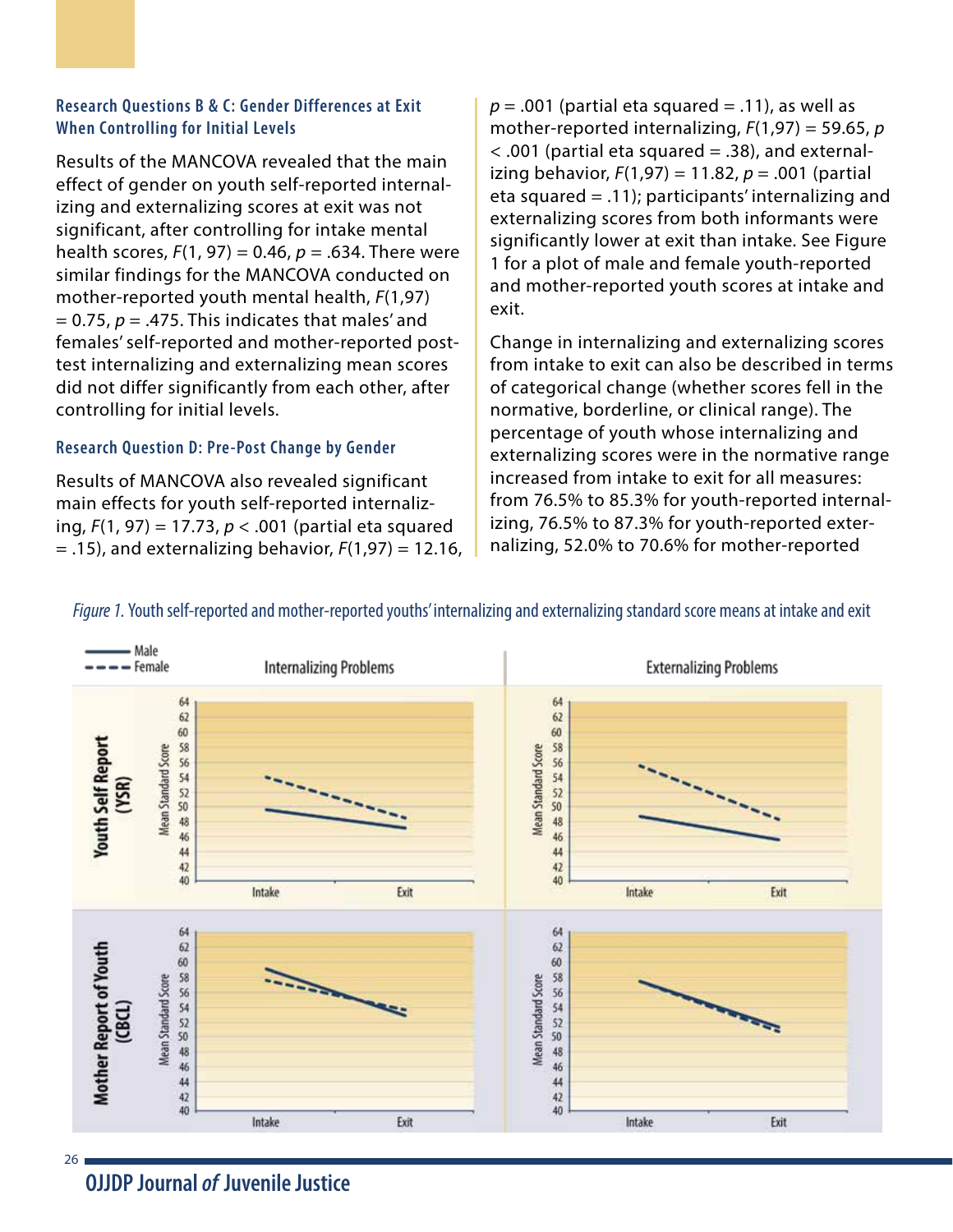internalizing, and 51.0% to 77.5% for motherreported externalizing. Percentages of youth in borderline and clinical ranges decreased from intake to exit for all measures. The percentage of youth in the clinical range for youth- and motherreported internalizing problems dropped from

*Figure 2.* Number of youths who were in either the normative, borderline, or clinical range at intake and the range they were in at exit, for youths' selfreports and mother-reports of youths' externalizing and internalizing symptoms.







12.7% to 8.8%, and 40.2% to 24.5%, respectively; youth- and mother-reported clinical range externalizing scores dropped from 14.7% to 4.9%, and 34.3% to 16.7%, respectively. Figure 2 depicts changes in participants' mental health categories from intake to exit.

#### **Research Question E: Relation Between Change in Symptoms and Recidivism**

Unfortunately, 6-month recidivism data were missing or unable to be matched with mental health data for 52 (51%) of the participants. Participants with unmatched follow-up arrest data were more likely to be male (75% versus 42%) and to have had an arrest during the intervention (66% versus 30%) than those with matched follow-up arrest data. Because of the small sample size, high percentage of missing data, and some notable differences between participants with and without follow-up data, we did not run statistical analyses. However, descriptive data suggest that recidivism rates at 6-month follow-up were very low for both males (81.0% did not recidivate, *n* = 17 ) and females (96.6% did not recidivate, *n* = 28). These rates of recidivism are lower than in the historical comparison group, of which only 64.2% of males (*n* = 18) and 55.5% of females (*n* = 10) did not recidivate during the 6-month follow-up period. In addition, in the NEW VISTAS sample, the magnitude of symptom change does appear to be related to whether a participant recidivated (see Figure 3).

#### **Discussion**

The current study aimed to understand the gender-specific mental health and recidivism outcomes for youth who participated in a comprehensive,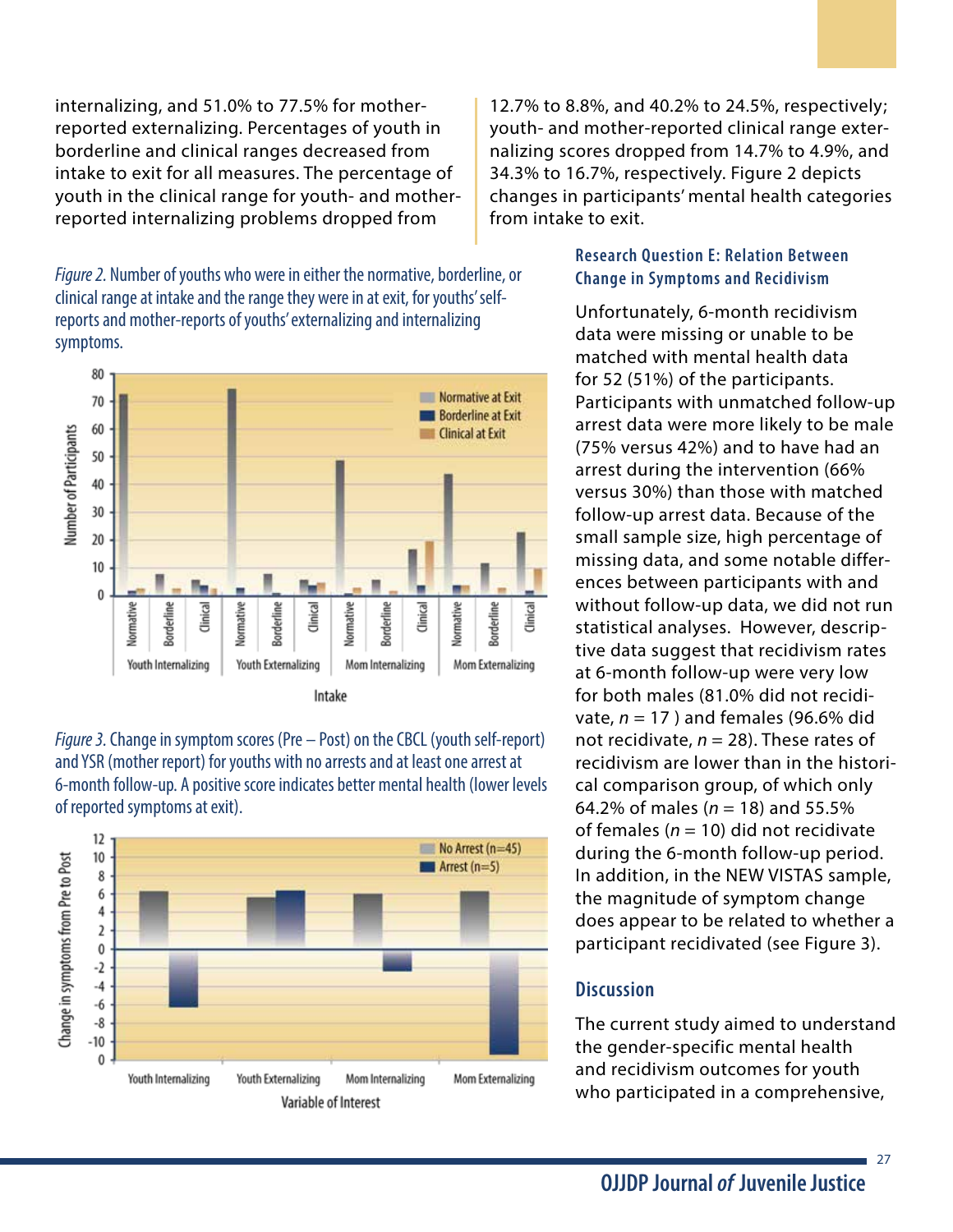individualized, and neighborhood-based delinquency intervention with a focus on gender-specific treatment. Results of the study demonstrated that males and females had similar internalizing and externalizing symptoms at exit from NEW VISTAS after controlling for initial levels, which were significantly lower than their scores at intake. Results suggest that participants in the NEW VISTAS program had a significant decrease in mental health symptoms, with males and females showing similar changes. In addition to improvements in mental health, there was a lower recidivism rate for participants in NEW VISTAS when compared to a historical control group; NEW VISTAS participants' change in mental health symptom scores appears to be related to arrest rates at 6-month follow-up.

At intake we found that boys and girls were similar on measures of internalizing and externalizing symptoms. The finding that girls did not have significantly higher internalizing scores at intake is surprising, considering previous research that has found girls involved with the juvenile justice system typically have higher rates of depression and other internalizing problems than boys (Teplin et al., 2002; Timmons-Mitchell et al., 1997). This is especially surprising considering the fact that girls engaged in delinquency often have traumatic experiences that result in higher rates of PTSD and anxiety-related disorders (Zahn et al., 2010). This finding may reflect a difference in our sample of youth as compared to other studies, particularly because we have a larger Latino population than most other studies (e.g., Teplin et al., 2002; Timmons-Mitchell et al., 1997). Girls and boys did not differ significantly on mother-reported externalizing symptoms, with boys and girls having almost identical intake scores. However, girls had significantly higher self-reported externalizing scores at intake than boys. In the general population, boys typically demonstrate more externalizing problems than girls (Rosenfield et al., 2006); however, many studies have found girls to have higher rates of all mental health problems, including

externalizing problems, compared to boys (Timmons-Mitchell et al., 1997). Our finding may be explained by the "gender paradox" in youth delinquency, which states that because girls are less likely to be involved in juvenile delinquency, those girls who do engage in it are likely to experience higher levels of related risk factors, particularly comorbid mental health problems and disruptive behavior (Loeber & Keenan, 1994).

At exit, there were no significant differences between boys and girls on any of the measures of mental health after controlling for mental health scores at intake. As a group, participants' internalizing and externalizing scores decreased significantly after involvement in the program. These findings align with previous research on gender-specific interventions for delinquency, which show that programs that address the multitude of risk factors and ecological contexts that influence youth involvement in delinquency are the most effective (Henggeler et al., 1998; Mullis, Cornille, Mullis, & Huber, 2004). However, because we had the power to detect an effect size of *f* 2 = .12, it is possible that if a real, but very small effect of gender on outcomes existed, it may not have been detected in this study; a larger sample size may reveal these differences. Nonetheless, findings are supported by other studies of multimodal interventions (i.e., Multisystemic Therapy and Multimodel Treatment Foster Care), which have found that these individualized and comprehensive delinquency interventions are effective for both boys and girls (Leve et al., 2012; Ogden & Hagen, 2009). This study adds to this current literature, as it evaluated the genderspecific outcomes of a different multimodal intervention, NEW VISTAS, and focused on mental health symptoms as the outcome of interest. Few studies have measured changes in mental health after involvement in a delinquency intervention, despite the preponderance of evidence for its important relation to juvenile delinquency (Foley, 2008). Because both males and females experienced decreased mental health symptoms, and at similar rates, the current study provides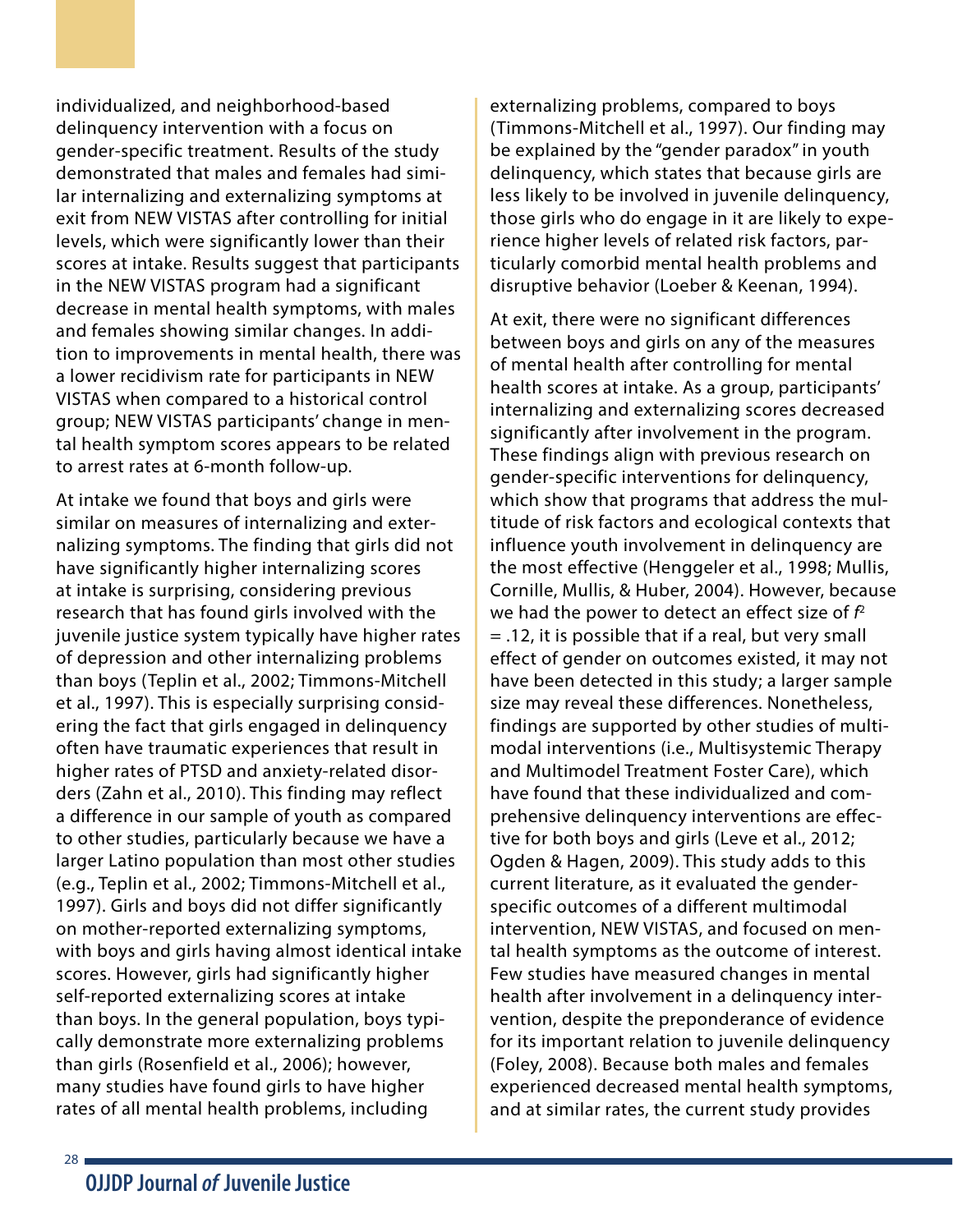evidence for the use of comprehensive, community-based programming for the reduction of mental health problems in girls and boys.

Kazdin (2003) emphasized the importance of measuring not only statistically significant changes in adolescent behavior or mental health after an intervention, but also clinical significance (i.e., did the adolescent's behavior move into the nonclinical range?). Results of descriptive analyses revealed that the majority of the youths' internalizing and externalizing symptoms were in the normative range after exiting from NEW VISTAS, and most youth moved to a less severe range or stayed in the same range (Figure 2). The proportion of youth with borderline and clinical levels of mental health concerns at exit mirrored what is expected in the general population rather than the higher rates that occur in the juvenile justice population. There were a few participants whose mental health rating moved from either the normative range to the borderline range or the normative or borderline range to the clinical range. It is unclear why this occurred, and findings could indicate iatrogenic effects. Cécile and Born (2009) discussed the risk for iatrogenic effects in youth delinquency interventions, particularly group settings where youths can learn or reinforce further negative behavior because of their association with other deviant peers. Their review of the literature found that interventions that involve the family and target multiple factors that promote delinquency, including substance use and deviant peers, show the greatest success in reducing delinquency. Considering this previous research, it is surprising that some youths' behavior appear to have worsened after involvement in a comprehensive program such as NEW VISTAS. It is likely that these findings simply reflect that these youth were already on a negative trajectory and that the intervention failed to stop or only mitigated this negative course. Differences between youth whose symptoms increased and those whose did not should be explored in the future.

In addition to mental health outcomes, this study explored the possible relation between change in mental health symptoms and recidivism. A review of the literature conducted by McLean and Ransford (2004) found that one of the most important types of programs for reducing recidivism among parolees is mental health treatment, but that it is rarely provided. In the current study, missing 6-month follow-up recidivism data precluded statistical comparisons; however, descriptive analyses of the available 6-month follow-up data suggest that the great majority of participants did not recidivate. In fact, of participants in this study, only 19% of males and 3% of females reoffended in the 6 months after successfully completing NEW VISTAS, which is much lower than the historical control group reoffense rate of 39%. Descriptive results pictured in Figure 3 indicate that with the exception of self-reported externalizing behaviors, participants with decreases in reported internalizing and externalizing symptoms had no arrest at 6-month followup, while all participants with increases in these symptoms had an arrest. These findings must be cautiously interpreted because of the large percentage of missing data, small sample size, and potential differences between those with and without follow-up data. Future studies that are able to analyze the relation between changes in mental health symptoms and recidivism are needed to further elucidate this association.

#### **Implications and Future Directions**

The current study points to the potential for a comprehensive, individualized, and culturallyand gender-sensitive program to significantly reduce mental health symptoms for both males and females on probation. These findings are an important addition to the research literature on effective delinquency programming for female youth, as females have traditionally been neglected in delinquency intervention studies (Chesney-Lind & Shelden, 2004; Hipwell & Loeber, 2006). Zahn et al. (2010) described a great need for further research on what effective treatment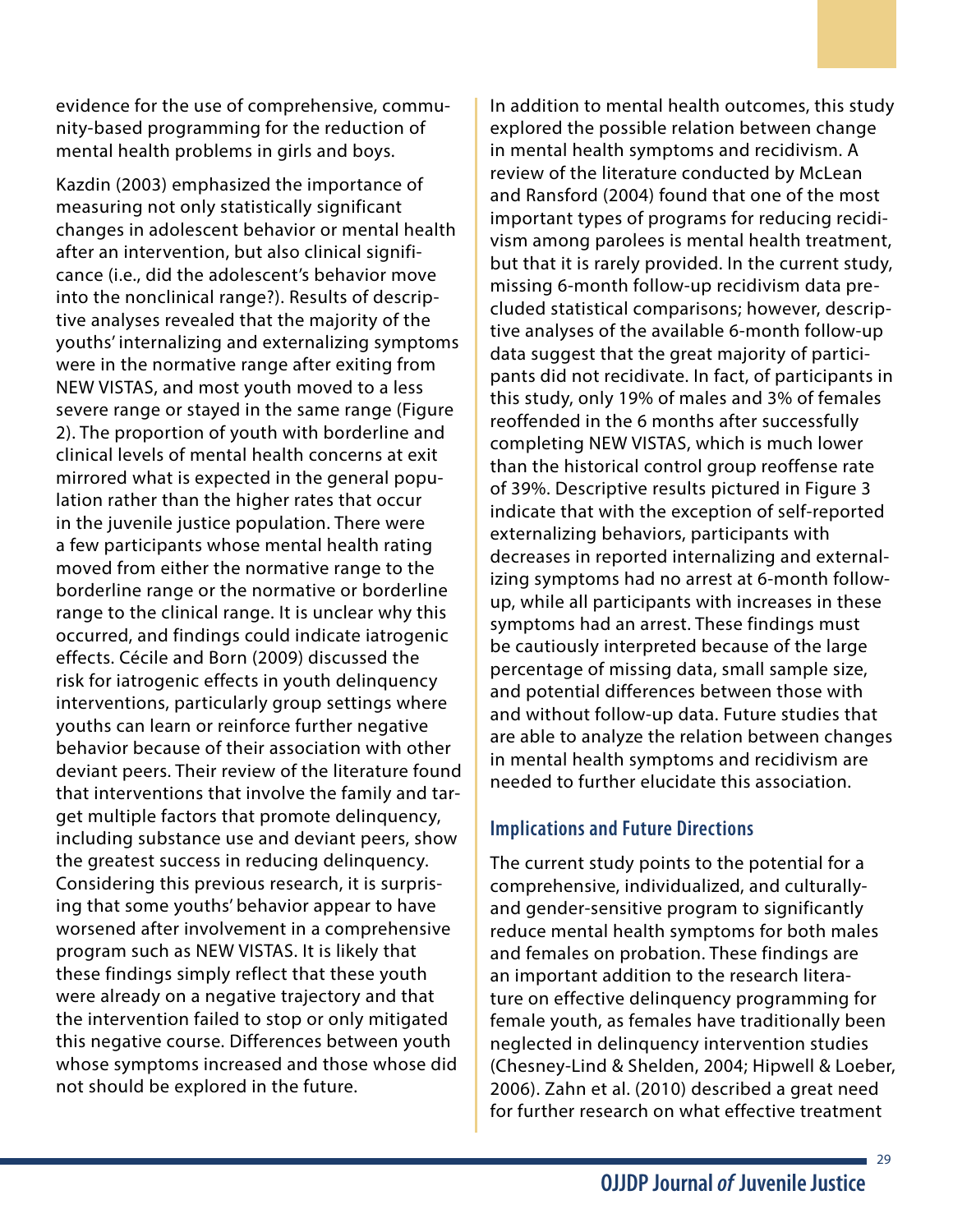for females involved in the juvenile justice system looks like. The current study addresses this gap in the literature, although additional research must continue to strive to adequately understand the intervention needs of youths of different genders.

As this study relied on data gathered through the evaluation of a comprehensive community initiative, there were several limitations that need to be addressed in more controlled research. First, there was lack of specificity regarding the intervention programs that participants received. Probation contracted with several providers to implement services, including mental health treatment. Although probation partnered with agencies to select and implement programs that met NEW VISTAS program criteria, it is unclear to what degree each intervention was implemented with fidelity. In the future it will be critical for studies to isolate which specific aspects of the intervention are most and least helpful for youth of different genders. Future research should evaluate the gender-specific effectiveness of intervention models, such as NEW VISTAS, using randomized, control group studies with intervention fidelity checks to allow outcomes to be attributed to the treatment. In addition, human subjects protection for research with juveniles on probation and in the juvenile justice system, which required the sealing of juvenile records, yielded missing follow-up data. Such constraints to community-based research need to be identified and addressed proactively in future research. Finally, some participants were not included in the current analyses because of failure to complete the program, either because they moved or were unable to successfully participate. Even though dropped participants were

not significantly different from the study sample, findings should only be generalized to youth who are able to complete a comprehensive delinquency intervention such as NEW VISTAS, since research has found that families with multiple risk factors, including mental health concerns, are more likely to drop out of treatment prematurely (Hipwell & Loeber, 2006).

It will also be important for future studies evaluating gender-specific delinquency interventions to focus not only on changes in youth problems, such as mental health symptoms and recidivism, but also on strengths. Positive psychology points to the importance in understanding not only whether problems decrease during and after intervention implementation, but whether positive attributes that promote resiliency and wellbeing are also developed (Matthews & Hubbard, 2008). Agencies, communities, and schools working with youth involved in delinquency and/or the juvenile justice system should consider the use of collaborative approaches to intervention, such as NEW VISTAS, which recognize that the causes and facilitating factors for delinquency are complex and multifaceted.

#### **About the Authors**

**Ashley M. Mayworm, MEd,** is a doctoral candidate in the Counseling, Clinical and School Psychology Department at the University of California, Santa Barbara.

**Jill D. Sharkey, PhD,** is a full-time faculty member and the school psychology program coordinator in the Department of Counseling, Clinical, and School Psychology in the Gevitz Graduate School of Education at the University of California, Santa Barbara.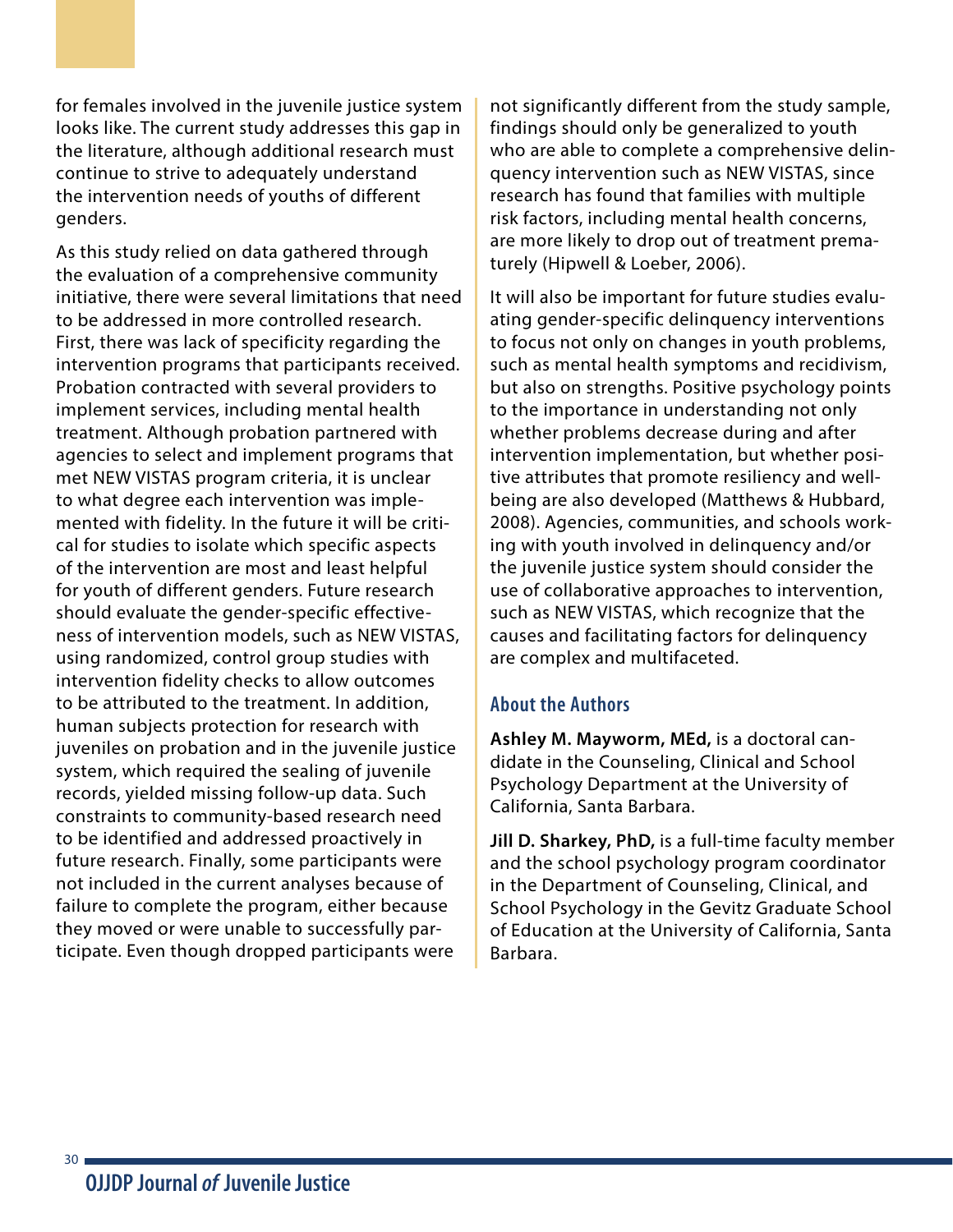## **References**

- Aaron, L., & Dallaire, D. H. (2010). Parental incarceration and multiple risk experiences: Effects on family dynamics and children's delinquency. *Journal of Youth Adolescence, 39,* 1471–1484. doi: 2048/10.1007/s10964-009-9458-0
- Achenbach, T. M. (1991a). *Integrative guide for the 1991 CBCL/4-18, YSR, and TRF profiles*. Burlington, VT: University of Vermont, Department of Psychiatry.
- Achenbach, T. M. (1991b). *Manual for the Child Behavior Checklist/4-18 and 1991 Profile*. Burlington, VT: University of Vermont, Department of Psychiatry.
- Achenbach, T. M. (1999). The Child Behavior Checklist and related instruments. In M. E. Maruish (Ed.), The use of psychological testing for treatment planning and outcomes assessment (pp. 429– 466). Mahwah, NJ: Lawrence Erlbaum Associates, Inc.
- Baldwin, S. A., Christian, S., Berkeljon, A., Shadish, W. R., & Bean, R. (2012). The effects of family therapies for adolescent delinquency and substance abuse: A meta-analysis. *Journal of Marital and Family Therapy, 38*, 281–304. doi: 10.111/j.1752-0606.2011.00248.x
- Bank, L., Marlowe, J. H., Reid, J. B., Patterson, G. R., & Weinrott, M. R. (1991). A comparative evaluation of parent-training interventions for families of chronic delinquents. *Journal of Abnormal Child Psychology, 19,* 15–33. doi: 2048/<10.1007/BF>00910562
- Bloom, B., Owen, B., Deschenes, E. P., & Rosenbaum, J. (2002). Moving toward justice for female juvenile offenders in the new millennium. *Journal of Contemporary Criminal Justice, 18*, 37–56. doi: 2048/ 10.1177/1043986202018001004
- Cauffman, E. (2004). A statewide screening of mental health symptoms among juvenile offenders in detention. *Journal of the American Academy of Child and Adolescent Psychiatry, 43*, 430–439. doi: 2048/10.1097/00004583-200404000-00009
- Cauffman, E. (2008). Understanding the female offender. *The Future of Children, 18,* 119–142. doi: 2048/<10.1353/foc>.0.0015
- Cécile, M., & Born, M. (2009). Intervention in juvenile delinquency: Danger of iatrogenic effects. *Children and Youth Services Review, 31*, 1217–1221. doi:[10.1016/j.childyouth.](10.1016/j.childyouth)2009.05.015
- Chassin, L. (2008). Juvenile justice and substance use. *The Future of Children, 18*, 165–183. doi: 2048/<10.1353/foc>.0.0017
- Chesney-Lind, M., & Shelden, R. G. (2004). *Girls, delinquency, and juvenile justice* (3rd ed.). Belmont, CA: Wadsworth/Thomson Learning.
- Colman, R. A., Mitchell-Herzfeld, S., Kim, D. H., & Shady, T. A. (2010). From delinquency to the perpetration of child maltreatment: Examining the early adult criminal justice and child welfare involvement of youth released from juvenile justice facilities. *Children and Youth Services Review, 32*, 1410–1417. doi: 2048/<10.1016/j.childyouth>.2010.06.010
- Cooney, S. M., Small, S. A., & O'Conner, C. (2008). Girls in the juvenile justice system: Toward effective gender-responsive programming. *What works, Wisconsin research to practice series,* 7. Madison, WI: University of Wisconsin–Madison/Extension.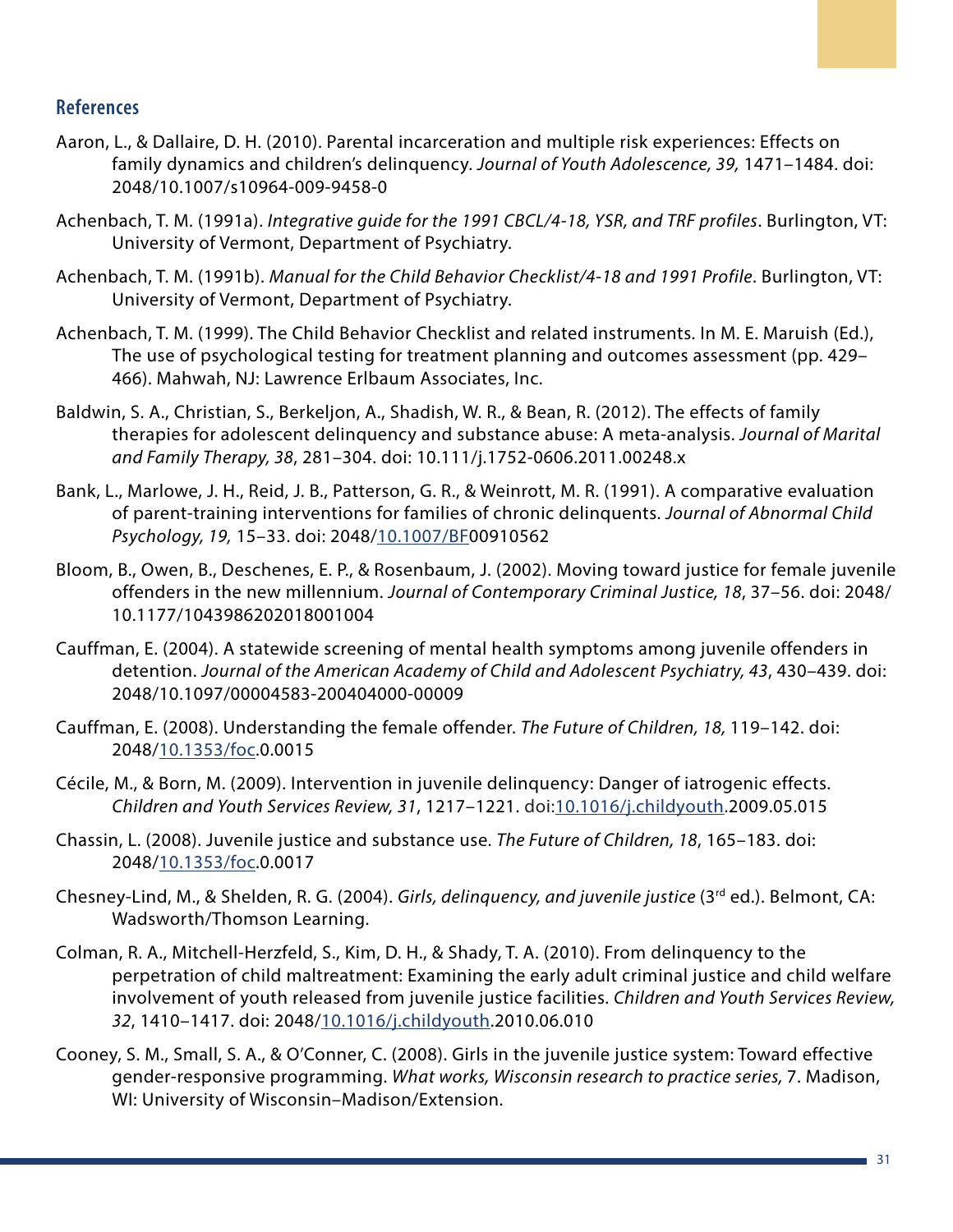- Dattalo, P. (2008). *Determining sample size: Balancing power, precision, and practicality*. New York: Oxford University Press.
- Dinh, K. T., Roosa, M. W., Tein, J., & Lopez, V. A. (2002). The relationship between acculturation and problem behavior proneness in a Hispanic youth sample: A longitudinal mediation model. *Journal of Abnormal Child Psychology, 30*, 295–309. doi: 2048/10.1023/A:1015111014775
- Drerup, L. C., Croysdale, A., & Hoffmann, N. G. (2008). Patterns of behavioral health conditions among adolescents in a juvenile justice system. *Professional Psychology: Research and Practice, 39,*  122–128. doi: 10.1037/0735-7028.39.2.122
- Fagan, A. A., Lee, V. H., Antaramian, S., & Hawkins, J. D. (2011). How do families matter? Age and gender differences in family influences on delinquency and drug use. *Youth Violence and Juvenile Justice, 9*, 150–170. doi: 10.1177/1541204010377748
- Fagan, A. A., Van Horn, M. L., Hawkins, J. D., & Arthur, M. W. (2007). Gender similarities and differences in the association between risk and protective factors and self-reported serious delinquency. *Prevention Science, 8*, 115–124. doi:10.1007/s11121-006-0062-1
- Fagan, A. A., & Wright, E. M. (2012). The effects of neighborhood context on youth violence and delinquency: Does gender matter? *Youth Violence and Juvenile Justice, 10*, 64–82. doi: 10.1177/1541204011422086
- Faul, F., Erdfelder, E., Lang, A. G., & Buchner, A. (2007). G\*Power 3: A flexible statistical power analysis program for the social, behavioral, and biomedical sciences. *Behavior Research Methods, 39*, 175–191.
- Foley, A. (2008). The current state of gender-specific delinquency programming. *Journal of Criminal Justice, 36,* 262–269. doi: 2048/<10.1016/j.jcrimjus>.2008.04.007
- Garcia, C. A., & Lane, J. (2012). Dealing with the fall-out: Identifying and addressing the role that relationship strain plays in the lives of girls in the juvenile justice system. *Journal of Criminal Justice, 40*, 259–267. doi:<10.1016/j.jcrimjus>.2012.02.005
- Graves, K. N., Frabutt, J. M., & Shelton, T. L. (2007). Factors associated with mental health and juvenile justice involvement among children with severe emotional disturbance. *Youth Violence and Juvenile Justice, 5,* 147–167. doi: 10.1177/1541204006292870
- Hawkins, J. D., Herrenkohl, T. I., Farrington, D. P., Brewer, D., Catalano, R. F., Harachi, T. W., et al. (2000). *Predictors of youth violence*. Washington, DC: U.S. Department of Justice, Office of Justice Programs, Office of Juvenile Justice and Delinquency Prevention.
- Henggeler, S. W., Schoenwald, S. K., Borduin, C. M., Rowland, M. D., & Cunningham, P. B. (1998). *Multisystemic treatment of antisocial behavior in children and adolescents*. New York: Guilford.
- Hipwell, A., & Loeber, R. (2006). Do we know which interventions are effective for disruptive and delinquent girls? *Clinical Child and Family Psychology Review*, *9*, 221–255. doi:10.1007/ s10567-006-0012-2.
- Javdani, S., Sadeh, N., & Verona, E. (2011). Gendered social forces: A review of the impact of institutionalized factors on women and girls' criminal justice trajectories. *Psychology, Public Policy, and Law, 17*, 161–211. doi: 10.1037/a0021957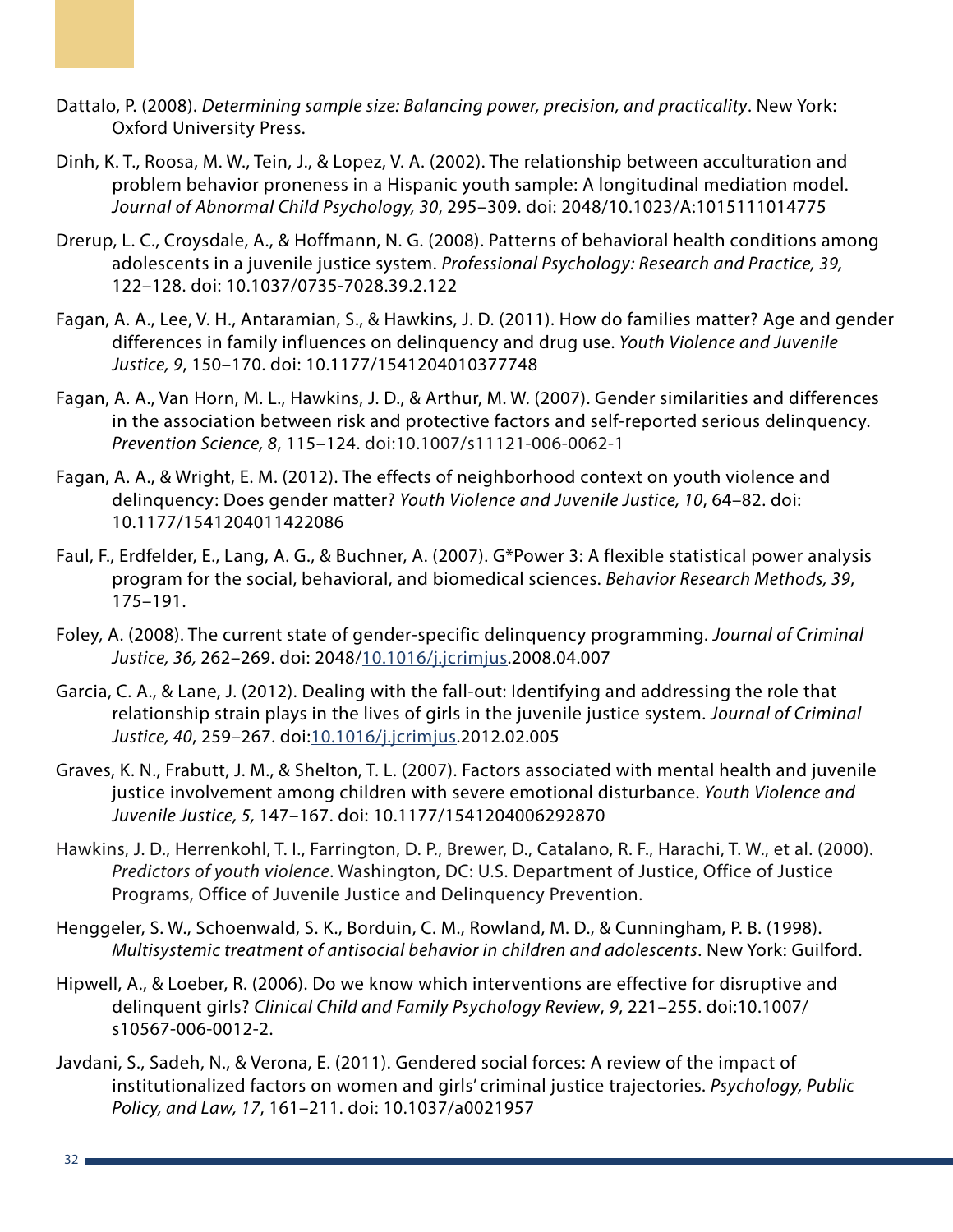- Jenson, J. M., & Howard, M. O. (1998). Correlates of gang involvement among juvenile probationers. *Journal of Gang Research, 5*, 7–15.
- Jimerson, S. R., O'Brien, K. M., Furlong, M. J., Sharkey, J., Sia, A., & Graydon, K. (2003). *Analysis of a fouryear longitudinal study of a neighborhood-based, family-focused, intervention program for at-risk adolescents: Examining behaviors, relationships, and numerous individual, family, neighborhood, and juvenile justice outcomes.* Santa Barbara, CA: Santa Barbara Probation Department. Available online at<http://www.education.ucsb.edu/newvistas>
- Johansson, P., & Kempf-Leonard, K. (2009). A gender-specific pathway to serious, violent, and chronic offending?: Exploring Howell's risk factors for serious delinquency. *Crime & Delinquency, 55*, 216–240. doi: 10.1177/0011128708330652
- Juvenile Justice and Delinquency Prevention Appropriations Authorization, Pub. L. 102–586, 1, 106 Stat. 4982 (1992).
- Kataoka, S. H., Zima, B. T., Dupre, D. A., Moreno, K. A., Yang, X., & McCracken, J. T. (2001). Mental health problems and service use among female juvenile offenders: Their relationship to criminal history. *Journal of American Academy of Child and Adolescent Psychiatry, 40*, 549–555. doi:2048/10.1097/00004583-200105000-00014
- Kazdin, A. (2003). Clinical significance: Measuring whether interventions make a difference. In A. Kazdin (Ed.), *Methodological issues & strategies in clinical research* (3rd ed., pp. 691–710). Washington, DC: American Psychological Association.
- Leve, L. D., Chamberlain, P., Smith, D. K., & Harold, G. T. (2012). Multidimensional Treatment Foster Care as an intervention for juvenile justice girls in out-of-home care. In S. Miller, L. D. Leve, & P. K. Kerig (Eds.), *Delinquent girls: Contexts, relationships, and adaptation* (pp. 147–160). New York: Springer Science+Business Media, LLC.
- Loeber, R., & Keenan, K. (1994). Interaction between conduct disorder and its comorbid conditions: Effects of age and gender. *Clinical Psychology Review, 14*, 497–523. doi: 10.1016/0272-7358(94)90015-9
- Marston, E. G., Russell, M. A., Obsuth, I., & Watson, G. K. (2012). Dealing with double jeopardy: Mental health disorders among girls in the juvenile justice system. In S. Miller, L. D. Leve, & P. K. Kerig (Eds.), *Delinquent girls: Contexts, relationships, and adaptation* (pp. 105–118). New York: Springer Science+Business Media, LLC.
- Matthews, B., & Hubbard, D. J. (2008). Moving ahead: Five essential elements for working effectively with girls. *Journal of Criminal Justice, 36*, 494–502. doi: 2048/<10.1016/j.jcrimjus>.2008.09.011
- McLean, L., & Ransford, C. (2004). *Current strategies for reducing recidivism*. Retrieved from the Center for Impact Research Web site: [http://www.impactresearch.org/documents/](http://www.impactresearch.org/documents/recidivismexecutivesummary.pdf) [recidivismexecutivesummary.pdf](http://www.impactresearch.org/documents/recidivismexecutivesummary.pdf)
- Miller, S., Malone, P. S., & Dodge, K. A. (2010). Developmental trajectories of boys' and girls' delinquency: Sex differences and links to later adolescent outcomes. *Journal of Abnormal Child Psychology, 38,* 1021–1032. doi: 2048/10.1007/s10802-010-9430-1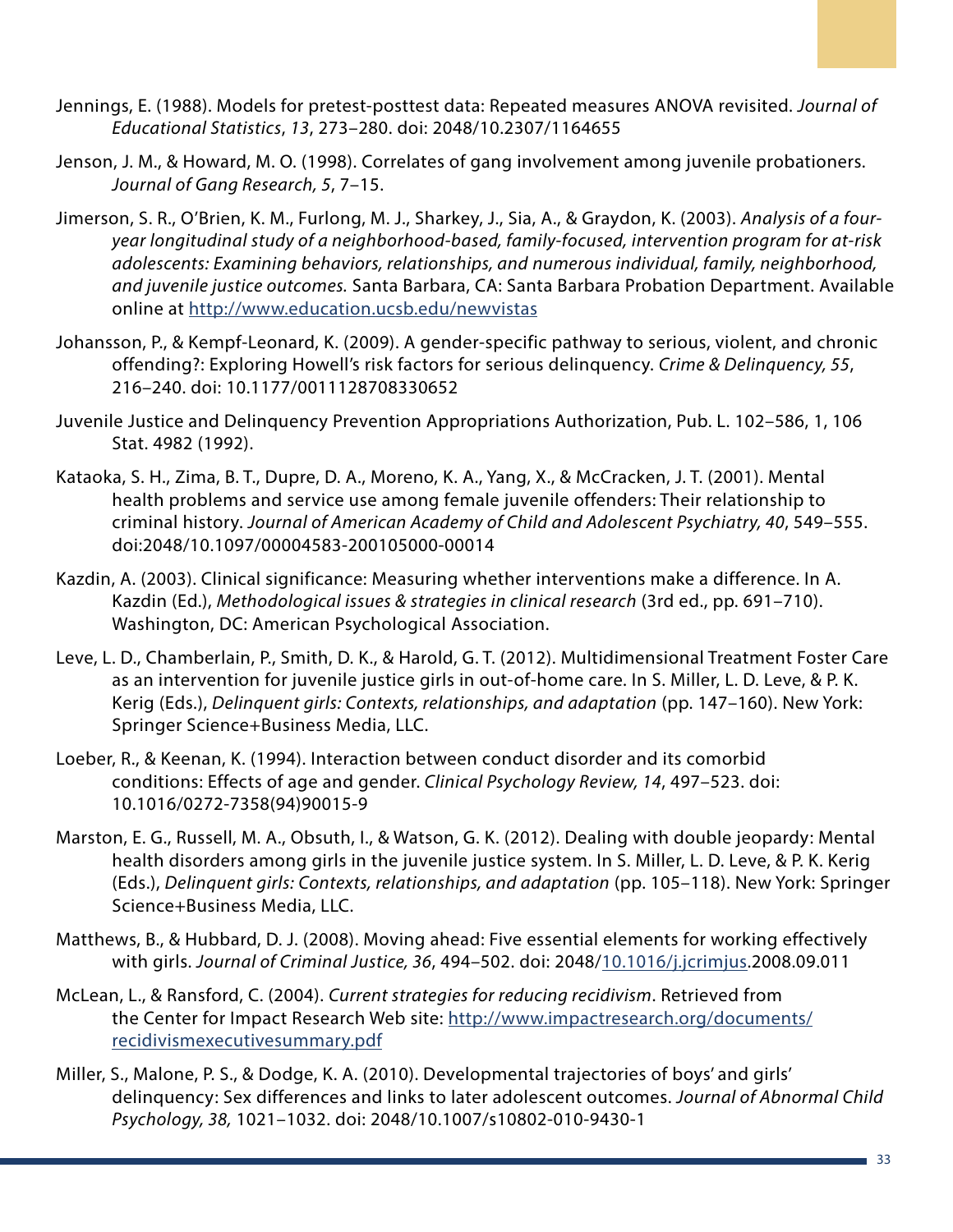- Mullis, R. L., Cornille, T. A., Mullis, A. K., & Huber, J. (2004). Female juvenile offending: A review of characteristics and contexts. *Journal of Child and Family Studies, 13*, 205–218. doi: 2048/10.1023/B:JCFS.0000015708.71295.2a
- Murray, J., & Farrington, D. P. (2010). Risk factors for conduct disorder and delinquency: Key findings from longitudinal studies. *The Canadian Journal of Psychiatry, 55*, 633–642.
- Novak, K. B., & Crawford, L. A. (2010). Routine activities as determinants of gender differences in delinquency. *Journal of Criminal Justice, 38*, 913–920. doi: [10.1016/j.jcrimjus.](10.1016/j.jcrimjus)2010.06.008
- Ogden, T., & Hagen, K. A. (2009). What works for whom? Gender differences in intake characteristics and treatment outcomes following Multisystemic Therapy. *Journal of Adolescence, 32*, 1425– 1435. doi:[10.1016/j.adolescence.](10.1016/j.adolescence)2009.06.006
- Payne, A. A. (2008). A multilevel analysis of the relationships among communal school organization, student bonding, and delinquency. *Journal of Research in Crime and Delinquency*, *45*, 429–455. doi: 10.1177/0022427808322621
- Postlethwait, A. W., Barth, R. P., & Guo, S. (2010). Gender variation in delinquent behavior changes of child welfare-involved youth. *Children and Youth Services Review, 32*, 318–324. doi: [10.1016/j.](10.1016/j.childyouth) [childyouth](10.1016/j.childyouth).2009.09.012
- Rosenfield, S., Phillips, J., & White, H. (2006). Gender, race, and the self in mental health and crime. *Social Problems, 53*, 161–185. doi: 2048[/10.1525/sp](10.1525/sp).2006.53.2.161
- Sameroff, A. J. (2000). Developmental systems and psychopathology. *Development and Psychopathology, 12*, 297–312.
- Teplin, L. A., Abram, K. M., McClelland, G. M., Duncan, M. K., & Mericle, A. A. (2002). Psychiatric disorders in youth in juvenile detention. *Archives of General Psychiatry, 59*, 1133–1143.
- Timmons-Mitchell, J., Brown, C., Schulz, S. C., Webster, S. E., Underwood, L. A., & Semple, W. E. (1997). Comparing the mental health needs of female and male incarcerated juvenile delinquents. *Behavioral Sciences & the Law, 15*, 195–202. doi:10.1002/ (SICI)1099-0798(199721)15:2<195::AID-BSL269><3.0.CO>;2-8
- Tracy, P. E., Kempf-Leonard, K., & Abramoske-James, S. (2009). Gender differences in delinquency and juvenile justice processing: Evidence from national data. *Crime & Delinquency, 55*, 171–215. doi: 10.1177/0011128708330628
- Vincent, G. M., Grisso, T., Terry, A., & Banks, S. (2008). Sex and race differences in mental health symptoms in juvenile justice: The MAYSI-2 national meta-analysis. *Journal of the American Academy of Child & Adolescent Psychiatry, 47*, 282–290. doi: [10.1097/CHI.](10.1097/CHI)0b013e318160d516
- Walrath, C., Ybarra, M., Holden, E. W., Manteuffel, B., Santiago, R., & Leaf, P. (2003). Female offenders referred for community-based mental health service as compared to other service-referred youth: Correlates of conviction. *Journal of Adolescence, 26,* 45–61. doi: 2048/10.1016/ S0140-1971(02)00113-6
- Whitney, S. D., Renner, L. M., & Herrenkohl, T. I. (2010). Gender differences in risk and promotive classifications associated with adolescent delinquency. *The Journal of Genetic Psychology: Research and Theory on Human Development, 171*, 116–138. doi: 10.1080/00221320903548092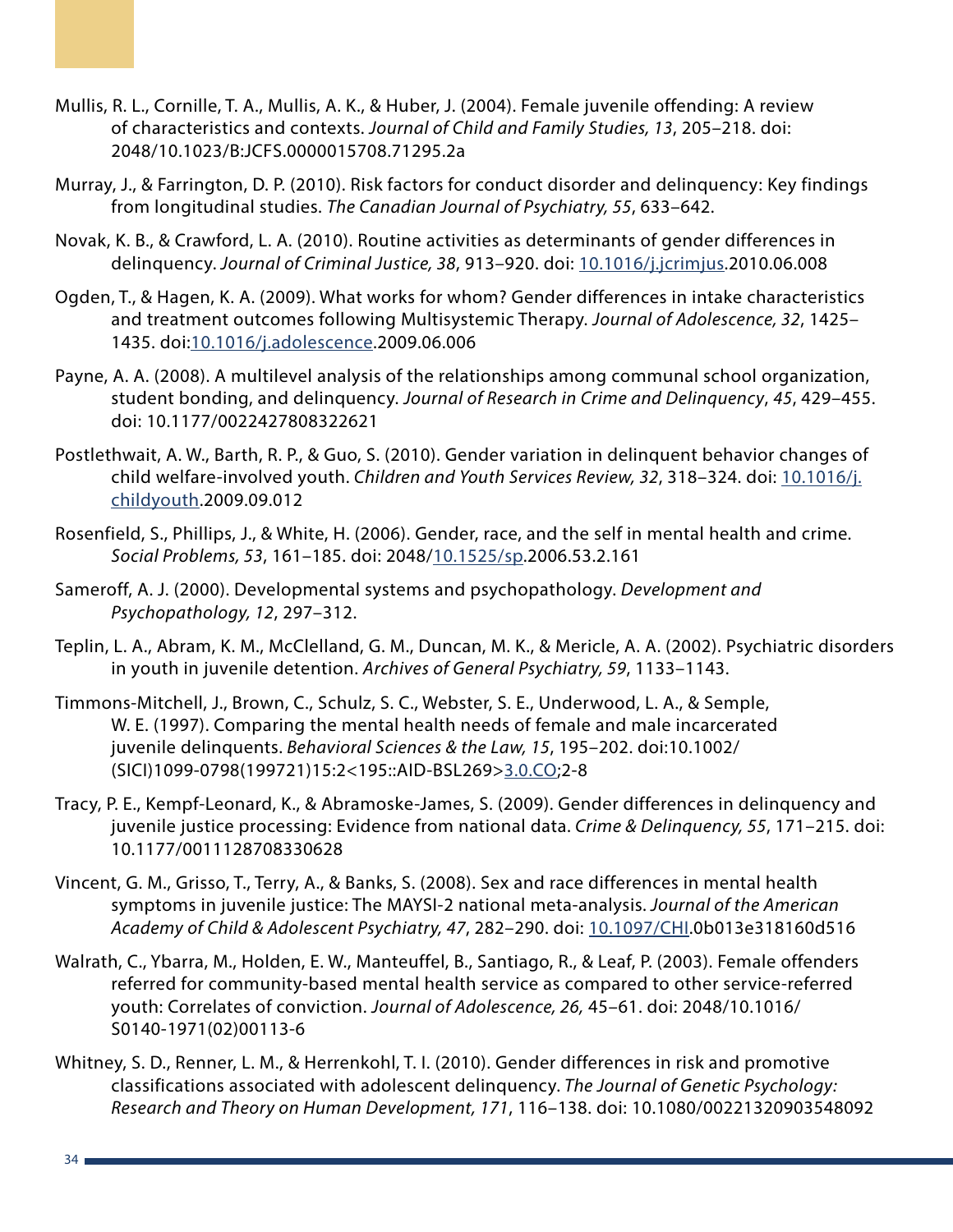- Worthen, M. G. F. (2012). Gender differences in delinquency in early, middle, and late adolescence: An exploration of parent and friend relationships. *Deviant Behavior, 33*, 282–307. doi: 10.1080/01639625.2011.573421
- Zahn, M. A. (2007). The causes of girls' delinquency and their program implications. *Family Court Review, 45*. 456–465. doi: 10.1111/j.1744-1617.2007.00161.
- Zahn, M. A., Agnew, R., Fishbein, D., Miller, S., Winn, D., Dakoff, G., et al. (2010). Causes and correlates of girls' delinquency. *Bulletin: Girls Study Group Series.* Retrieved from Office of Juvenile Justice and Delinquency Prevention Web site: <https://www.ncjrs.gov/pdffiles1/ojjdp/226358.pdf>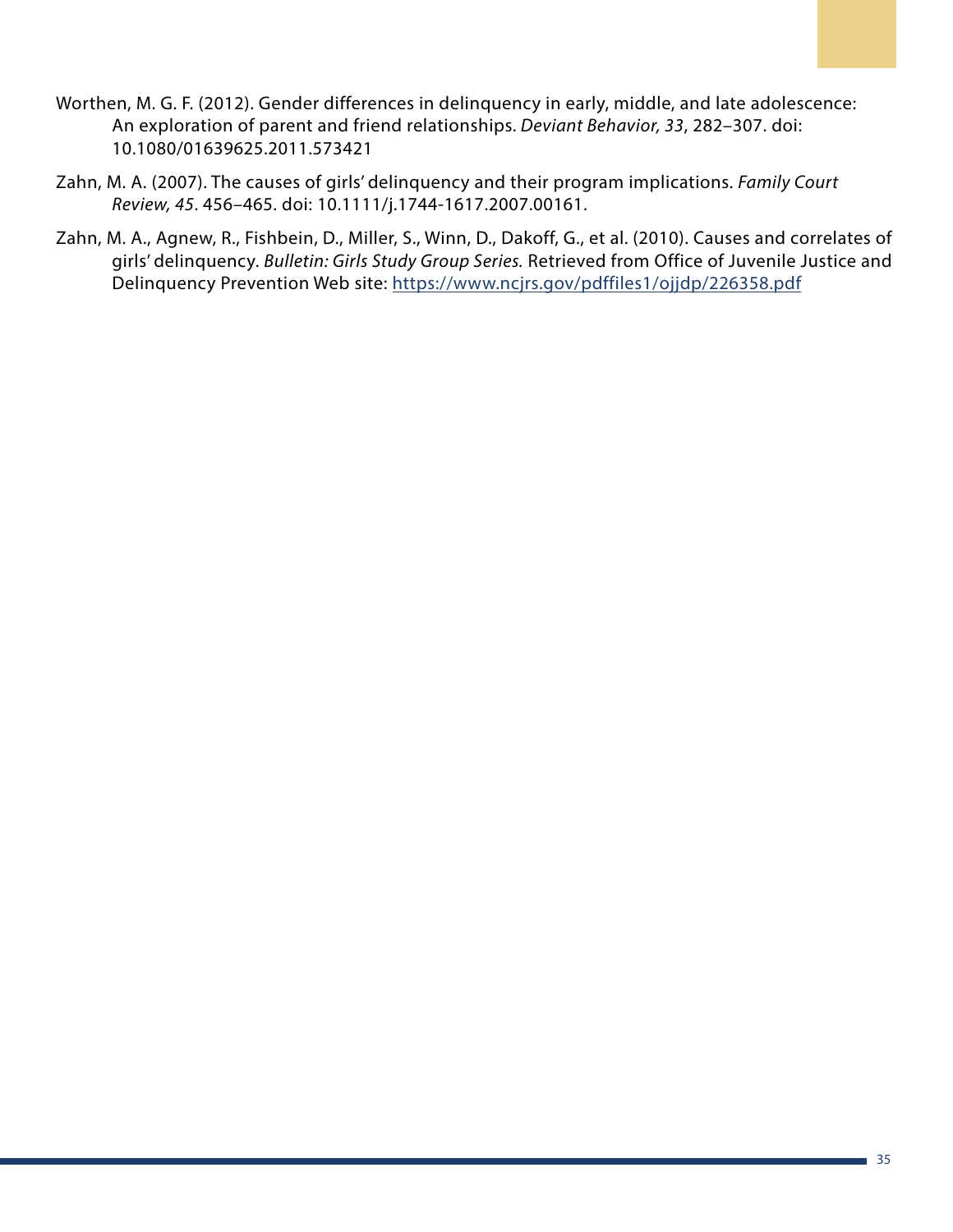# **Predicting Recidivism Among Juvenile Delinquents: Comparison of Risk Factors for Male and Female Offenders**

*Kristin C. Thompson and Richard J. Morris University of Arizona, Tucson, Arizona*

Kristin C. Thompson, School Psychology Program, University of Arizona; Richard J. Morris, School Psychology Program, University of Arizona.

Acknowledgment: Preparation of this article was supported by the University of Arizona's Jacqueline Anne Morris Memorial Foundation's Children's Policy and Research Project.

Correspondence concerning this article should be addressed to: Kristin C. Thompson, University of Arizona–School Psychology, 1430 East 2nd Street, PO Box 210069, Tucson, Arizona 85721; E-mail: [thomkr01@email.arizona.edu](mailto:thomkr01@email.arizona.edu)

*Keywords: gender, recidivism, education, juvenile delinquency*

# **Abstract**

36

Research examining risk factors for delinquency and risk factors that predict recidivism among delinquents has produced inconsistent results, due, in part, to the various methodologies and samples used in studies. The majority of studies have used all-male samples or have been limited to groups of offenders who have committed only minor offenses on the one hand, or severe offenses on the other. As the number of female offenders increases, more research is needed that controls for gender and methodology in an effort to clarify risk factors for both delinquency and recidivism among male and female juveniles.

This study examined risk factors for recidivism related to education, demographics, and offense patterns in a diverse sample of 3,287 male and female juvenile delinquents from Arizona. The study sought to determine whether differences existed between male and female offenders in regard to risk factors for recidivism, and to identify those that were predictive of recidivism in male versus female delinquents. Overall, this study found significant differences between risk factors, and that male and female delinquents

differed with respect to which risk factors were predictive of recidivism. Academic achievement was not predictive of recidivism among females in this study, and contrary to the results of other studies, we found offense severity was not related to recidivism for either sex. Despite its relatively low frequency in the sample, we found emotional disabilities were predictive of recidivism for both sexes. Additional analyses found that juvenile delinquents with an emotional disability were at significantly greater risk for recidivism than were delinquents without an emotional disability.

## **Introduction**

A major concern in the area of juvenile delinquency is the repeated arrest and incarceration of juveniles. Although the actual arrest rate of juveniles has declined over the past decade, recidivism has remained high and stable, with estimates of reoffending among juveniles ranging from 30% to 90% (e.g., McMackin, Tansi, & LaFratta, 2004; Trulson, Marquart, Mullings, & Caeti, 2005; van der Geest, 2008). This concern has led a number of studies to address risk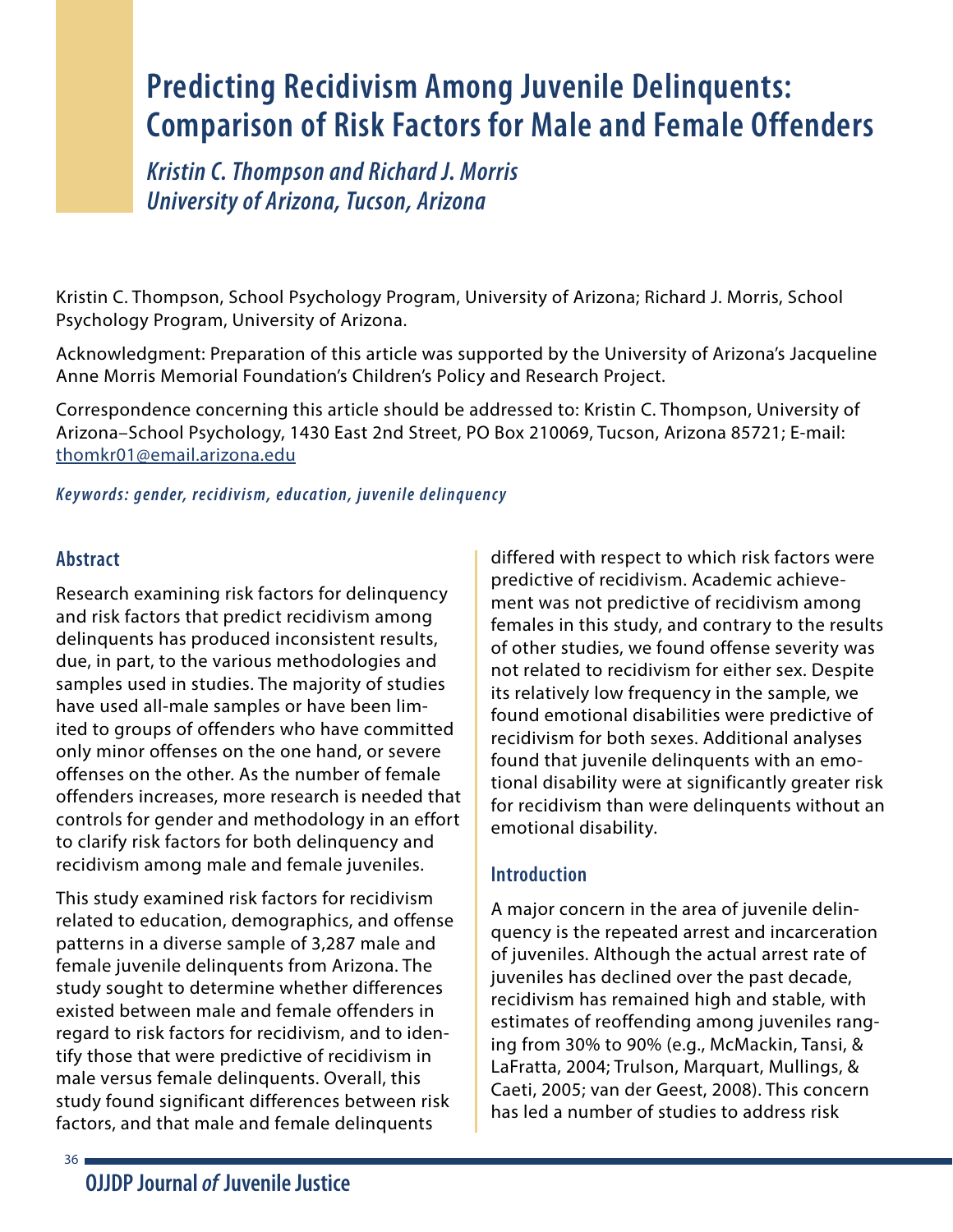factors related to recidivism among juvenile offenders. For example, in regard to offense patterns, studies consistently report that the earlier juveniles begin to commit crimes, the greater the likelihood that they will continue to reoffend (e.g., Barrett, Katsiyannis, & Zhang, 2010; Cottle, Lee, & Heilbrun, 2001; Trulson et al., 2005). In addition, studies have found that delinquents who commit crimes of greater severity are at an increased risk for reoffending (e.g., Cottle et al., 2001; Dembo et al., 1998; Myner, Santman, Cappelletty, & Perlmutter, 1998).

Researchers have also linked academic achievement with recidivism (e.g., Katsiyannis, Ryan, Zhang, & Spann, 2008). For example, Archwamety and Katsiyannis (2000) studied juvenile delinquents in remedial math and reading groups and found that they were twice as likely to recidivate as those in the control group who were not in need of remedial academic instruction. A literature review by Vacca (2008) that focused on reading achievement and delinquency suggested that recidivism would decrease if more time were spent teaching delinquents to read.

Directly related to academic achievement, a limited number of studies have examined the relationships among delinquency, disability, and recidivism, as there is an overrepresentation of juveniles with such disabilities in the juvenile justice system. In fact, research has suggested that between 30% and 100% of delinquents have a disability as categorized under the Individuals with Disabilities Education Improvement Act (IDEIA) (IDEIA, 2004; Morris & Morris, 2006; Quinn, Rutherford, Leone, Osher, & Poirer, 2005), with delinquents having emotional disabilities (ED) being overrepresented. Some studies specifically examining the relationship between disability and reoffending suggest that juveniles with disabilities may be particularly vulnerable to recidivism (Barrett, et al., 2010; Zhang, Barrett, Katsiyannis, & Yoon, 2011; Zhang, Hsu, Katsiyannis, Barrett, & Ju, 2011), although research in this area is limited.

Inconsistent findings plague delinquency research, particularly when examining risk factors for recidivism. Qualitatively, a review of the literature shows nearly as many studies supporting various factors as being predictive of recidivism as studies failing to find any relationship. Specifically, although several studies have found academic achievement, disability, ethnicity, socioeconomic status, conduct problems, and offense patterns to be predictive of recidivism, several other studies have not (e.g., Calley, 2012; Cottle et al., 2001; Dembo et al., 1998; Duncan, Kennedy, & Patrick, 1995; Mulder, Vermunt, Brand, Bullens, & Marle, 2012; Myner et al.,1998; Tille & Rose, 2007). These inconsistencies are due, in part, to the various methodologies and samples used in studies, as the majority of studies utilize all-male samples or are limited to groups of juveniles who have committed either relatively minor or relatively severe offenses.

The differing ways in which studies define variables can also affect their results. For example, few studies examine the influence of a specific disability (e.g., emotional disability versus learning disability) on recidivism, instead using a generic category of "special education placement" despite supporting evidence that mental health issues (associated with an emotional disability) may be correlated with recidivism.

The majority of studies also utilize samples of primarily male delinquents, or combine male and female delinquents into one sample, despite available evidence suggesting that male and female adolescents may differ with regard to characteristics of delinquency and risk factors for recidivism (e.g., Tille & Rose, 2007; Trulson et al., 2005; Vitopoulos, Peterson-Badali, & Skilling, 2012). A study by Funk (1999), for example, found that risk factors of recidivism for males were different than risk factors of recidivism for females. A recent study by Steketee, Junger, and Junger-Tas (2013) examined male and female delinquents in 30 countries and concluded that there are significant differences in risk factors of recidivism for females versus males. These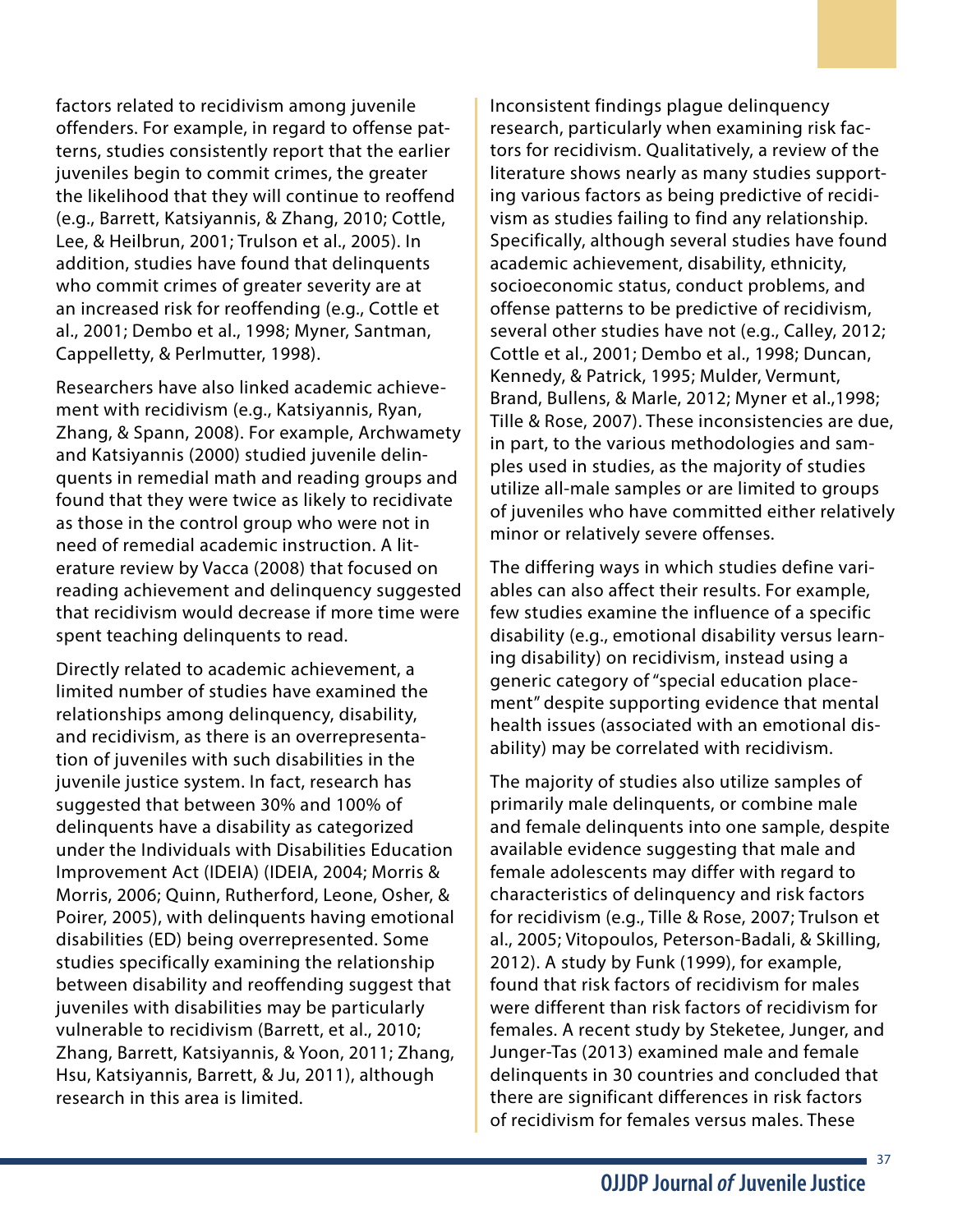researchers asserted that traditional theories of delinquency do not apply to females as they do to males. It is notable, however, that this study (and many other studies) relied on self-reported delinquency versus an actual arrest history.

The results of the studies mentioned above highlight the importance of gender-responsive delinquency research, given that it is scholarly research that serves as the premise for many risk-assessment instruments and intervention planning for delinquent youth. Consequently, the purpose of the present study was twofold: first, to examine whether differences exist between female and male juvenile offenders with respect to educational and offense variables that research suggests may be predictive of recidivism; and second, to determine which are the best predictors of recidivism among male and female delinquents.

This study contained educational, demographic, and offense data for a large and diverse sample of youth arrested at least once over the 5 years between August 2006 and May 2011. The sample included male and female delinquents, and included youth with various offense histories. Youth in the sample had been arrested anywhere from 1 to 54 times, and had committed offenses ranging from relatively minor status offenses and misdemeanor offenses, to more severe felony offenses. The educational variables examined include diagnosis of an emotional disability; diagnosis of a learning disability; and standardized academic achievement test scores in reading, writing, and math. Offense variables examined included their type and severity, adjudication status, and total days in detention. Demographic variables included in the analyses were socioeconomic status, dual involvement in the court system because of either delinquency or child welfare issues, and ethnicity. We formulated the following hypotheses: (a) based on the limited research suggesting that female delinquents differ considerably from their male counterparts in terms of risk factors for delinquency, differences would be observed between male

and female delinquents in regard to risk factors for recidivism; and (b) variables included in the analysis would significantly predict recidivism among male and female delinquents.

# **Method**

# **Participants**

This study included 3,287 youth (2,134 males and 1,153 females) between the ages of 8 and 17 years. These juveniles were enrolled in a large public school district in Arizona and had been arrested at least once between August 2006 and May 2011. The most current data were used for participants who had been arrested multiple times during this time period. This project was approved by the University of Arizona's Institutional Review Board, the participating school district, and the participating juvenile court center.

# **Variables**

The independent variables were as follows:

- 1. Presence of an emotional disability, as defined by the IDEIA (2004).
- 2. Presence of a learning disability, as defined by IDEIA (2004). The diagnoses of emotional and learning disabilities are two of the most common IDEIA diagnoses found among delinquents.
- 3. Presence of a speech or language impairment, as defined by IDEIA (2004). This variable was included because it was the second most prevalent IDEA diagnosis in the sample of participants.
- 4. Ethnicity.
- 5. Socioeconomic status, determined by students' participation in the school lunch program. This program makes students eligible to receive free or reduced lunch based on the income level of their parents or guardians. Those receiving no free lunch or reduced lunch fall above a predetermined income;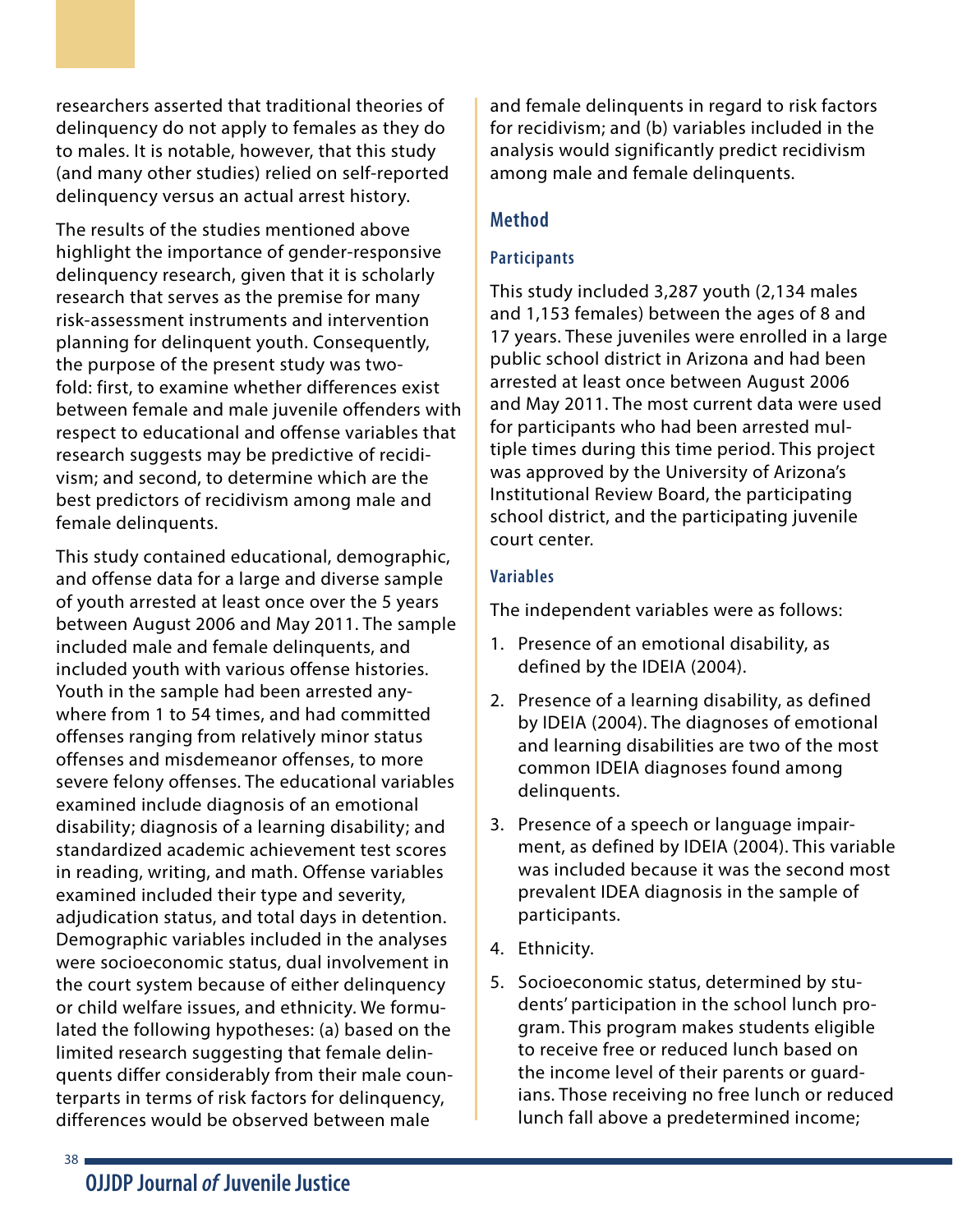those receiving free lunch fall into the lowest income category. The three categories for the variable of socioeconomic status were: no free or reduced lunch, reduced lunch, and free lunch.

- 6. Dual involvement of youth in the court system, which included youth who were involved with the courts because of delinquency offenses, as well as child welfare issues.
- 7. The participants' Arizona Instrument to Measure Standards (AIMS) standardized achievement test scores in the areas of reading performance, writing performance, and math performance. Standardized achievement scores were determined from the scores available from the students' most recent AIMS standardized test results in these areas. Reliability coefficients for the AIMS tests are above 0.90 for all grade levels (Arizona Department of Education, 2008).
- 8. Adjudication status (guilty vs. not guilty) of participants arrested. Adjudication status was defined according to whether the participant was found guilty of at least one of the offenses for which he or she was arrested.
- 9. Severity of offense. Offense severity was determined by the local juvenile court center in four categories: status offenses, obstruction, misdemeanor, and felony. Given that some youth are likely to have committed more than one offense during a particular school year, the most severe offense was used in all statistical analyses. Because status offense is the only category in which a crime is illegal solely because of the juvenile's age, this was rated to be the least severe offense type. Obstruction, which consists of offenses such as violation of conditions of release or probation violations, was ranked second in terms of severity because violations are deemed criminal acts regardless of an individual's age. Misdemeanors and felonies ranked third and fourth, respectively, in terms of severity.

10. Type of offense committed. Type of offense was determined by the local juvenile court center and included a variety of categories, such as status offense, drug possession or sales, misdemeanor against property, misdemeanor against persons, felony against property, and felony against persons.

Recidivism served as the dependent variable and was defined as the total number of arrests present in a student's lifetime record with the local juvenile court center, including probation violations.

#### **Procedure**

Data for this study were obtained through the University of Arizona Juvenile Delinquency Project (UAJDP) database. This extensive database, which we created for this project, consists of offense history and educational data for students 8 to 17 years of age who have been arrested in an Arizona county. New data are obtained yearly through an intergovernmental data-sharing agreement between an Arizona juvenile court center, an Arizona school district, and the University of Arizona. As of 2012, the UAJDP had amassed data for 8,997 youths. This database is comprehensive in that it contains information for all youth arrested in a large school district (*n* = 60,000) each year. Consequently, it represents male and female offenders, first-time and repeat offenders, minor status offenders, juveniles completing probation violations or misdemeanor offenses, and offenders who have committed serious felonies. Some youth in the database have been detained and/ or incarcerated, while others received only paper arrests. All data went through the juvenile court center before being given to researchers at the University of Arizona. To maintain confidentiality, each student in the database was first assigned a random identification number by information technology staff at the juvenile court center, none of whom were affiliated with this study or informed about its specific purpose or hypotheses. The identification numbers of youth who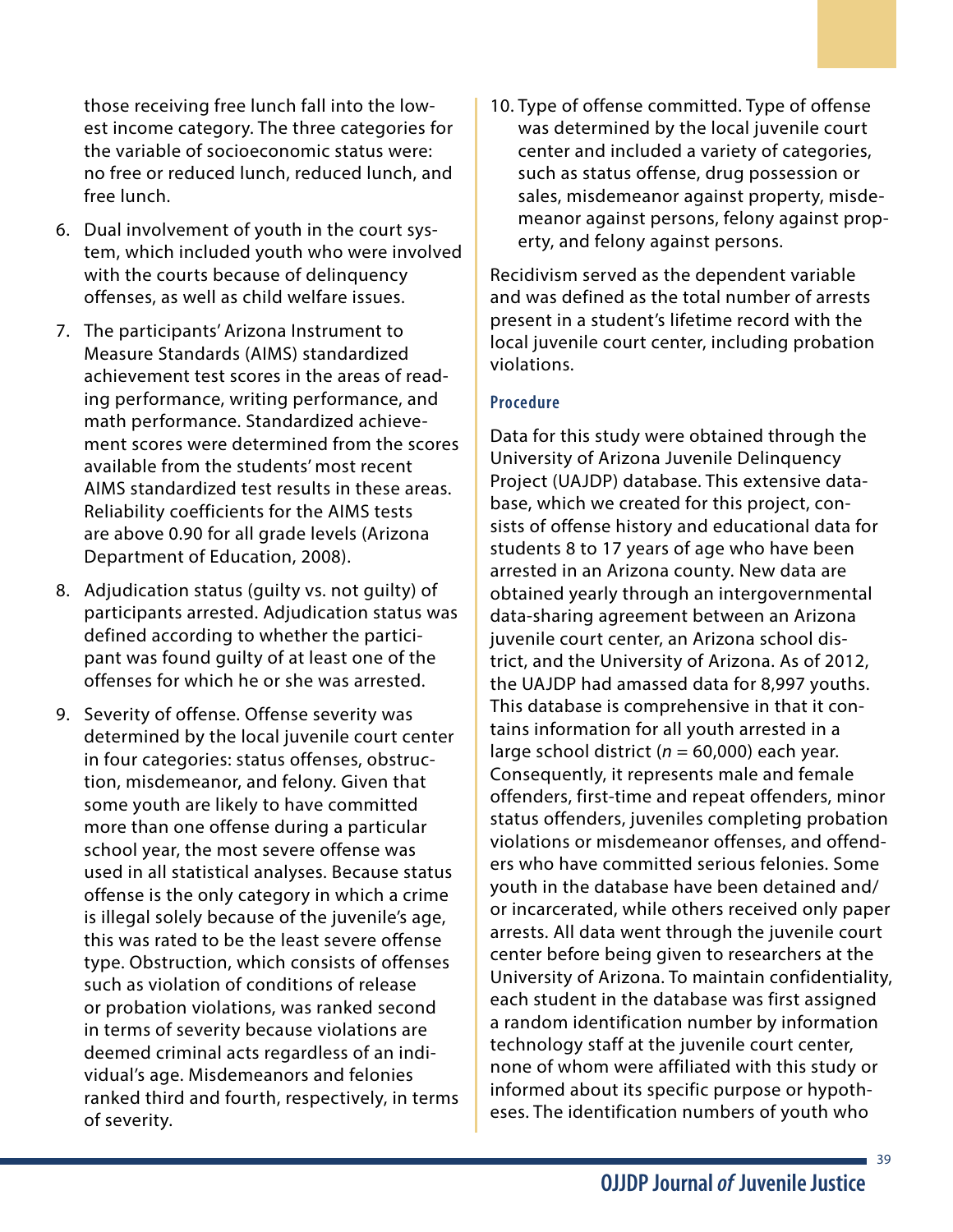had been arrested over multiple years of data collection were flagged for researchers to avoid duplication.

#### **Demographics of Sample**

The sample for this study consisted of 64.9% male delinquents and 35.1% female delinquents. These percentages are consistent with nationwide data on gender and delinquency. In regard to ethnicity, 54.0% of the study population was Hispanic, 27.9% Caucasian, 9.9% African American, 6.0% Native American, and 1.3% Asian American. The ethnic representation of the sample was consistent with that of the original

#### Table 1. *Sample Characteristicsa*

|                                   | <b>Males</b> | <b>Females</b> |  |
|-----------------------------------|--------------|----------------|--|
| <b>Ethnicity</b>                  |              |                |  |
| <b>African American</b>           | 9.7          | 10.5           |  |
| Asian                             | 1.1          | 1.6            |  |
| Caucasian                         | 28           | 27.7           |  |
| Hispanic                          | 54.6         | 53             |  |
| <b>Native American</b>            | 5.8          | 6.2            |  |
| <b>Special Education</b>          | 33.7         | 17.5           |  |
| LD                                | 18.5         | 9.2            |  |
| ED                                | 8.3          | 3.5            |  |
| Speech-Language Impairment        | 10.3         | 6.0            |  |
| <b>Demographics</b>               |              |                |  |
| <b>Free/Reduced Lunch</b>         | 69.0         | 69.1           |  |
| <b>Dually Involved</b>            | 10.9         | 11.3           |  |
| Academic Achievement <sup>b</sup> |              |                |  |
| Reading                           | 42.1         | 53.5           |  |
| Math                              | 50.4         | 57.5           |  |
| Writing                           | 42.8         | 66.5           |  |
| Offense Severity <sup>c</sup>     |              |                |  |
| Felony                            | 33.8         | 16.4           |  |
| <b>Misdemeanor</b>                | 55.0         | 64.2           |  |
| <b>Obstruction</b>                | 2.5          | 1.0            |  |
| <b>Status Offense</b>             | 8.5          | 18.2           |  |
| Adjudicated                       | 12.7         | 4.3            |  |

a: Values represent percentages

**b: Percentage with passing scores on state standardized achievement tests** 

c: Most severe offense reported

40

population of youth in the school district. See Table 1 for a comparison of male and female juveniles on all variables.

#### **Data Analyses**

We conducted chi-square analyses to determine whether there were differences among independent variables for male and female delinquents. We then used standard multiple regression analysis to determine which factors best predicted recidivism among male and female juvenile delinquents. These analyses allowed us to determine which independent variables best predicted recidivism for each sex, and whether risk factors differed between males and females.

Due to the categorical nature of ethnicity and offense type, we did not include these variables in the linear regression model. Instead, we conducted a one-way analysis of variance (ANOVA) to determine whether the number of referrals differed significantly among the various ethnic groups, as well as among the types of offenses committed.

#### **Results**

#### **Hypothesis I: Comparison of Risk Factors for Male and Female Offenders**

We conducted chi-square analyses to determine whether significant differences existed between males and females for the variables that were to be included in the prediction model for recidivism. While no significant associations were observed between males and females on ethnicity, socioeconomic status, or dual involvement in the juvenile court system, we observed differences between the sexes in all other areas. In regard to educational variables, more females than males were likely to have passed standardized achievement tests in the areas of reading χ2 (1, *N =* 3098) = 37.15, *p* < .001, phi = .11; writing χ<sup>2</sup> (1, *N =* 3287) = 168.81, *p* < .001, phi = .227; and math  $\chi^2(1, N = 3005) = 13.681, p < .001,$  $phi = .067$ . It is noteworthy, however, that the effect size was small for both reading and math.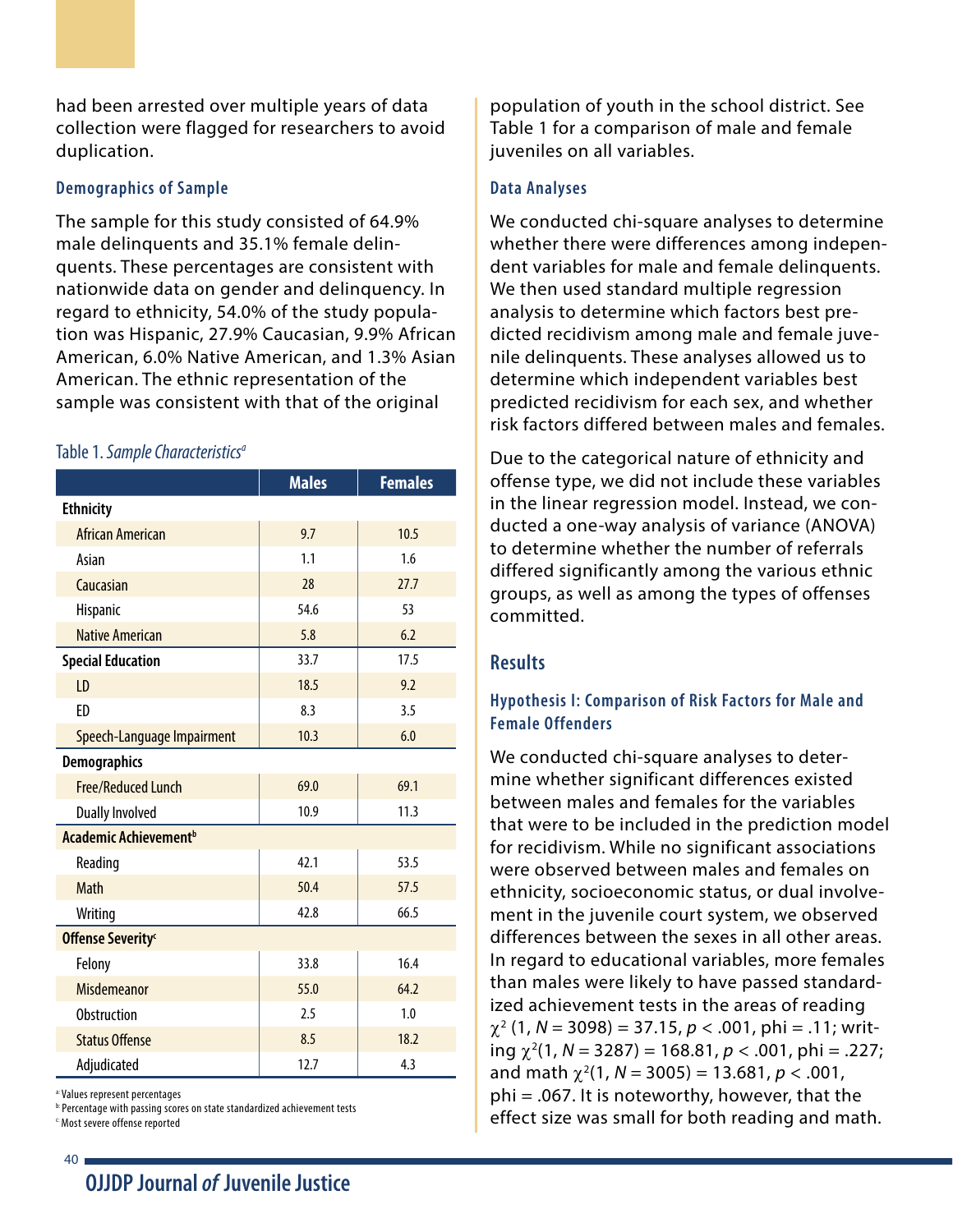In addition, a significantly larger proportion of males than females were enrolled in special education programs  $\chi^2(1, N = 3287) = 97.58$ ,  $p < .001$ , phi = .172. In regard to specific disabilities, a smaller proportion of females than males were diagnosed with emotional disabilities  $\chi^2(1, \mathcal{O})$ *N =* 3287) = 28.26, *p* < .001, phi = -.093, but again, the effect size was small. Fewer females than males were observed with a diagnosis of a learning disability  $\chi^2(1, N = 3287) = 50.29, p < .001,$ phi = -.124. We observed similar results for speech and language impairments  $\chi^2(1, N = 3287)$  $= 32.89, p < .001, \text{ phi} = -.072.$ 

We categorized offense patterns as follows: (a) 1 offense; (b) 2 to 5 offenses; and (c) 6 or more offenses. We observed significant differences in offense patterns between male and female delinquents χ<sup>2</sup> (2, *N =* 3280) = 19.52, *p* < .001, Cramer's  $V = 0.78$ . Specifically, more females than males had only one offense, while a greater proportion of males than females had six or more offenses. We also observed differences in offense severity,  $\chi^2(3, N = 3279) = 160.61, p < .001$ , Cramer's  $V = .221$ , with a greater proportion of females than males having status offenses, and significantly more males than females having felony offenses. Males were also more likely than females to have been adjudicated  $\chi^2(1, N = 3280)$  $= 67.06, p < .001, \text{phi} = .143.$ 

#### **Hypothesis II: Predicting Recidivism Among Male and Female Juvenile Offenders**

To test hypothesis II, we conducted standard regression analysis for both the male and female samples. For both male and female delinquents, initial analyses found that offense severity, learning disabilities, and a speech-language impairment had extremely low correlations (all <0.10) with the dependent variable (recidivism) and consequently were not included in the final regression analysis. The final variables included in the analysis were as follows: socioeconomic status, dual involvement, adjudication status, total time spent in detention, emotional disability, and standardized achievement in reading, writing,

and math. Given the large sample size for both males and females, the number of cases per variable is well above the suggested number of cases needed to ensure a reliable equation in multiple regression (Tabachnick & Fidell, 2007).

#### *Females*

We conducted preliminary analyses to ensure no violation of the assumptions of normality, linearity, multicollinearity, or homoscedasticity. As previously mentioned, we removed three variables from the final analysis because of low correlations with the dependent variable. We found a significant model that explained 36% of the variance in recidivism among females, *F*(9,  $1057$ ) = 67.31,  $p < 0.001$ . Variables that significantly predicted recidivism among females included socioeconomic status, adjudication status, dual involvement, emotional disability, and total time in detention (see Table 2). We conducted a oneway ANOVA to determine whether ethnicity was significantly related to recidivism among females; results indicated that the number of referrals did not differ significantly from one ethnic group to another, *F*(4,1133) = 0.671; *p* > .05. We also conducted a one-way ANOVA among groups of females who had committed different types of offenses to determine the effect of offense type on recidivism. We found a significant difference among females for offense type, *F*(6, 1129) = 5.98, *p* < .001. However, despite reaching statistical significance, the actual difference in mean number of arrests among the groups of females by offense type was small. The effect size, calculated using eta squared, was 0.001. Consequently,

the statistical significance was likely due to the large sample size and, therefore, no post hoc analyses are reported here because upon examination these results were clinically insignificant.

Table 2. *Variables Predicting Recidivism in Adolescent Females (N =1,153 )*

| <b>Variable</b>            | B        |
|----------------------------|----------|
| Total time in detention    | 0.324    |
| <b>Dually Involved</b>     | 0.281    |
| FD                         | 0.175    |
| <b>Adjudication Status</b> | 0.169    |
| Socioeconomic Status       | $-0.110$ |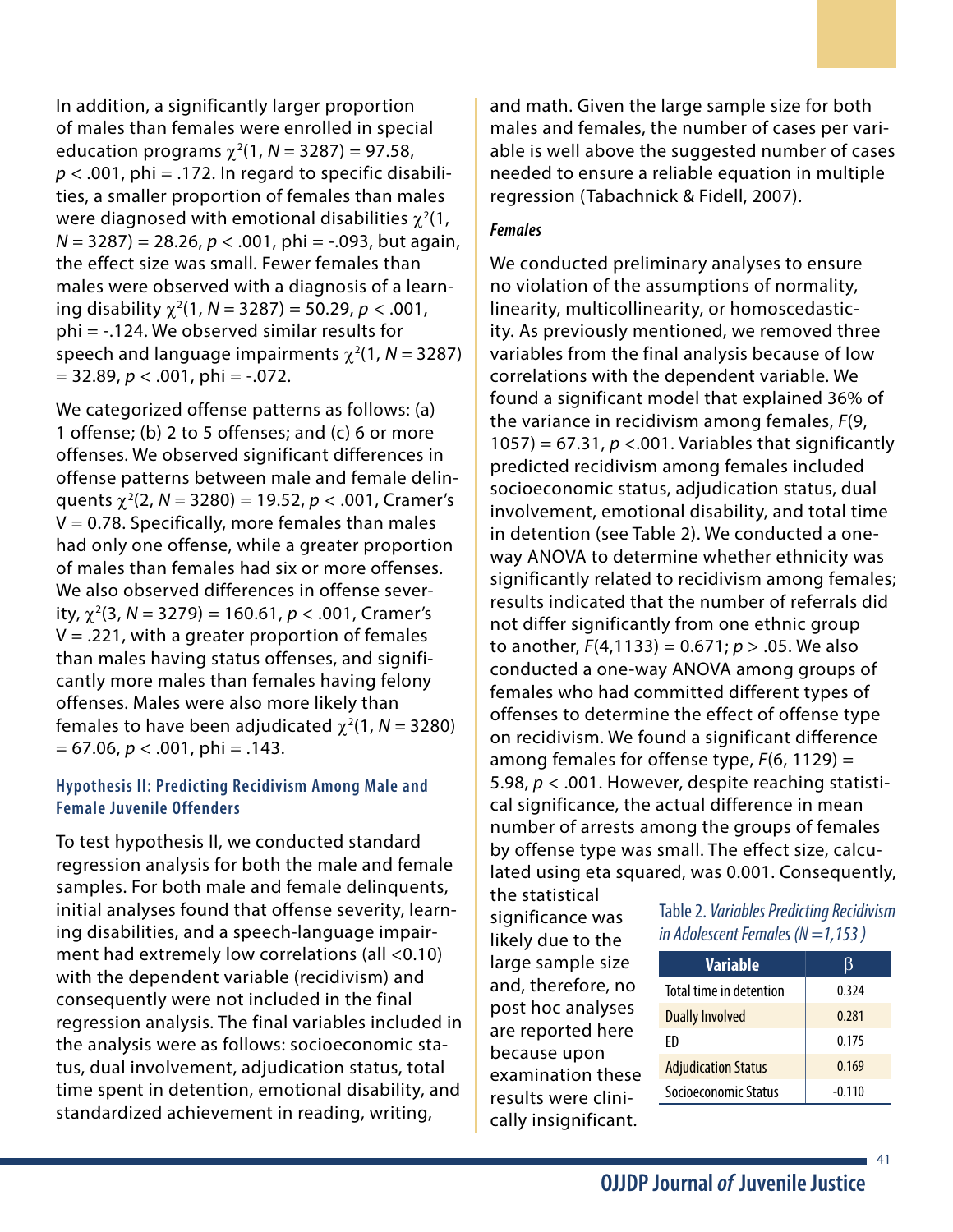#### *Males*

We conducted preliminary analyses to ensure no violation of the assumptions of normality, linearity, multicollinearity, or homoscedasticity. We found a significant model that explained 35% of the variance in recidivism among males, *F*(9, 1921) = 116.58, *p* <.001. Variables that significantly predicted recidivism among males included socioeconomic status, adjudication status, dual involvement, diagnosis of an emotional disability, total time in detention, writing achievement, and math achievement (see Table 3).

We conducted a one-way ANOVA to determine whether ethnicity was significantly related to recidivism; results indicated no significant differences among ethnic groups in regard to the number of arrests, *F*(4,2107*)* = 1.791; *p* > .05. We also conducted a one-way ANOVA between groups to explore the impact of offense type on recidivism. Results indicated a significant difference for offense type, *F*(6, 2075) = 2.97, *p* < .01. However, despite reaching statistical significance, the actual difference in mean scores among the

groups by type of offense was small. The effect size, calculated using eta squared, was 0.01. Consequently, the statistical significant was likely due to the large sample size and, therefore, no post hoc analyses are reported here.

| Table 3. Variables Predicting Recidivism |
|------------------------------------------|
| in Adolescent Males                      |
| $(N = 2, 134)$                           |

| Variable                   | l3       |
|----------------------------|----------|
| Total time in detention    | 0.342    |
| <b>Adjudication Status</b> | 0.196    |
| <b>Dually Involved</b>     | 0.187    |
| FD                         | 0.155    |
| Socioeconomic Status       | $-0.149$ |
| <b>Math</b>                | $-0.110$ |
| Writing                    | $-0.072$ |

#### **Emotional Disability**

42

Although the presence of an emotional disability was relatively small in this sample, particularly for females, an emotional disability was a significant predictive factor for recidivism for both male and female delinquents. This is important given that no educational variables were predictive of

recidivism among female delinquents, including standardized achievement scores in reading, writing, and math or the presence of a learning disability or speech-language impairment. Consequently, we conducted further analyses to examine differences between samples with and without emotional disabilities.

Among female delinquents, we observed significant associations between recidivism, and an emotional disability by ethnic group, with significantly more Caucasian and African American females being diagnosed with an emotional disability than would be expected,  $\chi^2$ (4, N = 1141) = 10.12, *p <* .05, Cramer's V = .094. We observed the same pattern and associations among male delinquents, χ<sup>2</sup> (4, *N =* 2116) = 39.79, *p <* .001, Cramer's  $V = .137$ .

Offense type also differed significantly with diagnosis of an emotional disability. Females with an emotional disability committed fewer drug offenses and misdemeanors against property than would be expected, and more misdemeanors against persons,  $\chi^2(9, N = 1150) = 20.43$ , *p <* .05, Cramer's V = .133. We observed a similarly significant pattern for male delinquents with an emotional disability, who also had a substantially greater number of felonies against persons compared to males without an emotional disability, χ2 (9, *N =* 2130) = 67.218, *p <* .05, Cramer's V = .18. We conducted an independent sample *t*-test to determine whether the amount of time spent in detention among youth with and without emotional disabilities differed; results indicated a significant difference between males with an emotional disability (*M =* 2.31, *SD* = 7.76) and males without an emotional disability (*M* = 1.06, *SD* = 6.42); *t*(2128) = -2.41, *p* < .05. We found no significant differences in the amount of time spent in detention for females with and without an emotional disability.

Academically, both male and female delinquents with an emotional disability performed significantly more poorly on standardized measures of reading, writing, and math than their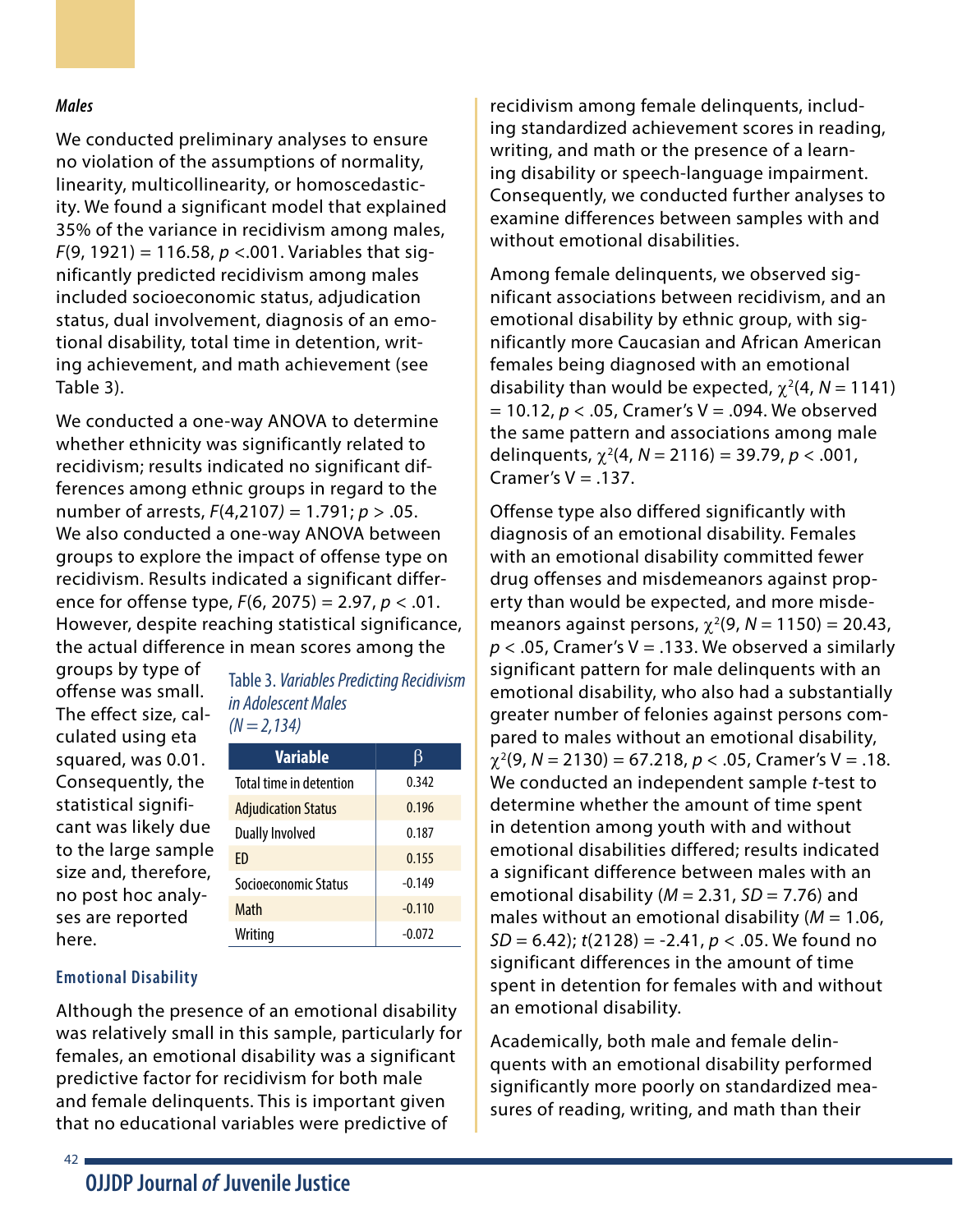counterparts without an emotional disability. Specifically, for reading, although 43.9% of delinquents passed standardized tests, only 21.6% of male delinquents with an emotional disability passed, χ<sup>2</sup> (1, *N =* 2000 = 29.33 *p <* .001, Cramer's  $V = .123$ . Among females, 54.4% of girls without an emotional disability passed, while 26.3% with an emotional disability passed,  $\chi^2(1, N = 1098)$ = 11.66, *p <* .001, Cramer's V = .103. In regard to writing, only 17.5% of male youth with an emotional disability passed standardized tests, and 22.5% of girls with an emotional disability passed, χ<sup>2</sup> (1, *N =* 2134) = 49.23, *p <* .001, Cramer's V = .15; χ<sup>2</sup> (1, *N =* 1153) = 34.04, *p <* .001, Cramer's  $V = .17$ . For state standardized math tests, only 8.6% of male juveniles with an emotional disability passed, and 7.9% of female delinquents with an emotional disability passed;  $\chi^2(1, N = 1938) =$ 42.36, *p <* .001, Cramer's V = .15; χ<sup>2</sup> (1, *N =* 1067) = 13.55, *p <* .001, Cramer's V = .11.

# **Discussion**

The purpose of this study was to determine whether male and female delinquents differ on educational and offense variables predictive of recidivism and, if so, to identify which risk factors are predictive of recidivism in both populations. Overall, this study found significant differences between risk factors, and that male and female delinquents differed with respect to which risk factors are predictive of recidivism.

Our results concur with those of other studies (e.g., Steketee et al., 2013), finding that females committed fewer and less severe offenses than males. Specifically, females in our study were more likely than males to commit status offenses. In fact, females had committed more than twice as many status offenses as males. Males, on the other hand, had committed more than twice as many felonies as females.

We observed differences in risk factors for recidivism among males and females primarily in the area of academic achievement. Specifically, females performed significantly better than

their male counterparts (although they were still below average) in the areas of reading, writing, and math. Higher achievement in these areas was not predictive of recidivism among females, although low achievement in writing and math was predictive of recidivism among males. Interestingly, despite evidence suggesting that poor reading skills and learning disabilities are predictive of delinquency and recidivism (e.g., Barrett et al., 2010; Archwamety & Katsiyannis, 2000; Vacca, 2008), neither of these was significant in this study.

We found a diagnosis of an emotional disability to be a strong predictor of recidivism among both male and female delinquents. This is of particular importance considering the small incidence of emotional disability within the sample. This variable precluded many other variables in the regression model. In addition, given the lack of empirical research examining the relationship between emotional disability, special education status, and recidivism, further investigation regarding this relationship is needed. Learning disabilities were not found to be a significant predictor of recidivism, despite the fact that nearly 55% of the sample receiving special education services were diagnosed with a learning disability.

Additional analyses found that delinquents with emotional disabilities differed significantly from their non-emotionally disabled counterparts in several areas, including number of arrests, academic achievement, and types of offenses committed. Interestingly, we found no relationship between offense severity and recidivism, and we observed no differences in offense severity between youth with and without emotional disabilities—despite the fact that youth with an emotional disability committed significantly more offenses than youth without an emotional disability. This finding has direct implications for how these youth are being dealt with in both the school system and the juvenile justice system. Early intervention for youth with emotional disabilities, which may include school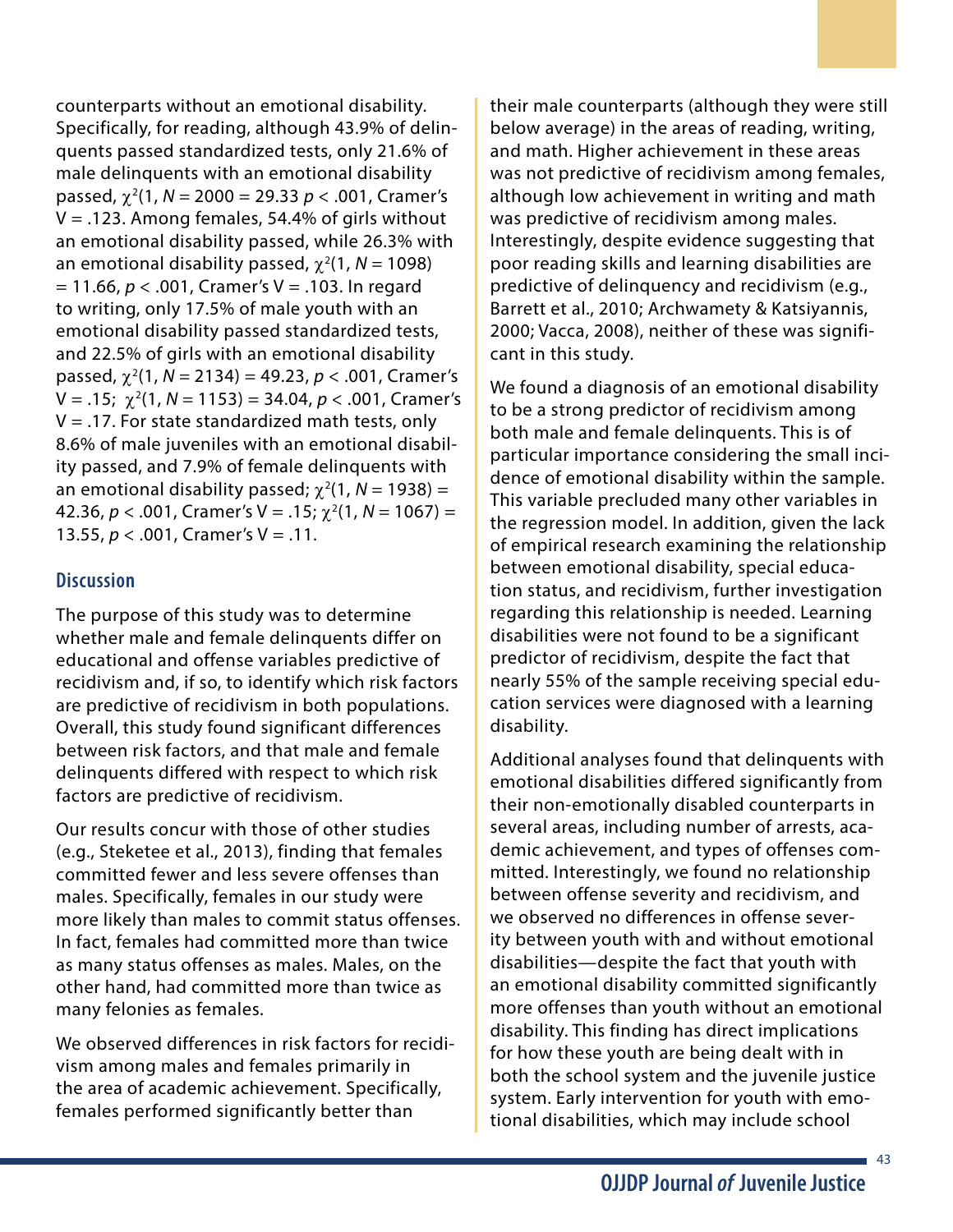administrators and personnel finding alternative strategies for discipline, is critical. Finding ways of dealing with these children before turning them over to the juvenile justice system seems imperative, since they appear to not respond well to current procedures. Delinquents in this study who were diagnosed with an emotional disability spent significantly more time in detention than those without an emotional disability, even though the former group was not committing more severe offenses than the latter.

The discussions focusing on why delinquents with disabilities are overrepresented in the juvenile justice system are interminable. Yet, despite special education reforms and progress in providing services to students with disabilities within the general education system, more needs to be done within the juvenile justice system. Results of the present study have specific implications for the development of transition services for juveniles with disabilities, specifically those with emotional disabilities. Transition services are a required component of the services students are entitled to by the IDEIA (2004); however, the extent to which these services are provided in juvenile correctional facilities is minimal (Griller-Clark, & Mathur, 2010; Nelson, Jolivette, Leone, & Mathur, 2010). Given recent evidence suggesting that delinquents with disabilities who are provided transition services upon release are less likely to recidivate than those without access to such services (e.g., Griller-Clark, Mathur, & Helding, 2011), it is crucial that more be done to facilitate the development of prevention, intervention, and transition services for these youth.

As previously mentioned, contrary to the findings of other studies, offense severity was not significantly predictive of recidivism in this study, either for males or females. In fact, the correlation between severity and recidivism was so low that the variable was not retained in the final regression analysis. This finding may relate to the impact of sampling biases in other studies; a diverse, broad sample was a strength of our

study, as participants were recruited from more than one setting. This implies that research may need to further examine the use of severity as a covariate when conducting analyses, particularly given that females are more likely to have status offenses than are males.

#### **Limitations of the Study**

Our study had several limitations. First, because this study used a snapshot of information, research based on a more thorough offense history is needed to determine whether offense history continues to be predictive of recidivism. Second, the present study did not include youth who committed crimes that required them to be transferred to adult court. Such youth, if included in a similar study, may have an effect on the results, since their offenses are likely to be more serious. Third, although the sample was representative of the local population, there were a higher percentage of both females and Hispanic youth in our study than is found in the general population of delinquents nationwide; consequently, our sample may not be representative of delinquent youth across the United States. In addition, this study did not address the varied emotional and familial characteristics that studies have indicated may be disproportionately related to female, compared with male, delinquency (e.g., Steketee et al., 2013; Tille & Rose, 2007).

This study highlights the need to treat male and female offenders as two distinct populations when conducting research, as each population is characterized by distinct offense and academic patterns. This separation of male and female delinquents in research samples is particularly important if the goal of the research is to develop effective prevention or intervention programs, as the treatments must be modified to the etiology of delinquency.

The age of first offense is an important variable to include in a regression model, since research consistently shows that juveniles who begin offending at a younger age are likely to

 $\overline{A}A$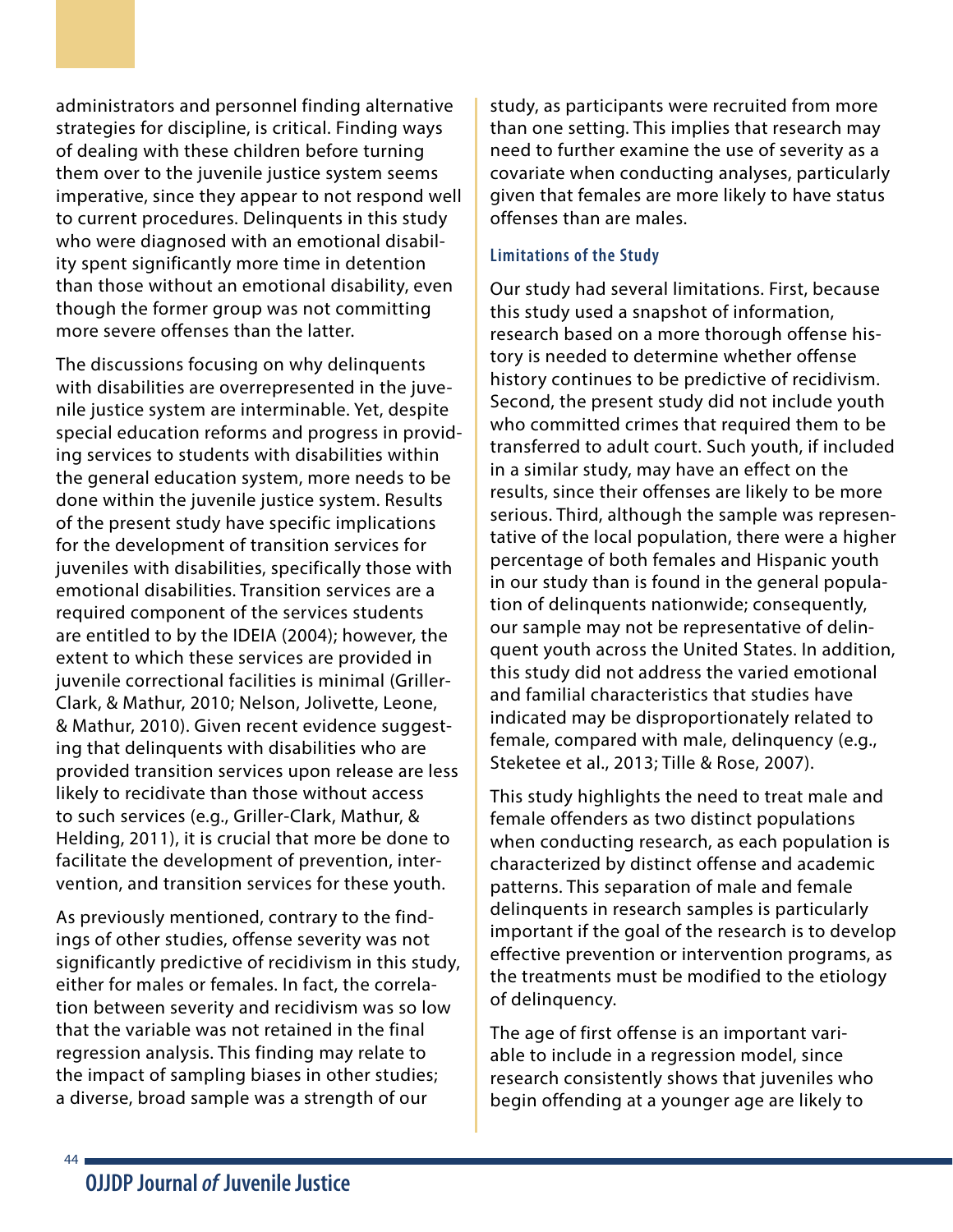commit a greater number of, and more serious, offenses than those who begin to offend later in their teenage years (e.g., Jones, Harris, Fader, & Grubstein, 2001; Trulson et al., 2005). It would also be important for future research to compare the influence of age at first offense to other variables, such as diagnosis of an emotional disability, which the current model found to be an important predictor of recidivism in this population.

# **About the Authors**

**Kristin C. Thompson, PhD,** is an assistant professor of practice and teaches graduate courses in school psychology at the University of Arizona. A nationally certified school psychologist and licensed psychologist, Dr. Thompson also works with children and adolescents in private practice and has experience working in juvenile corrections.

**Richard J. Morris, PhD,** is a professor of school psychology at the University of Arizona. A fellow of the American Psychological Association, Dr. Morris has written or edited more than 13 books on child behavioral disorders and psychotherapy.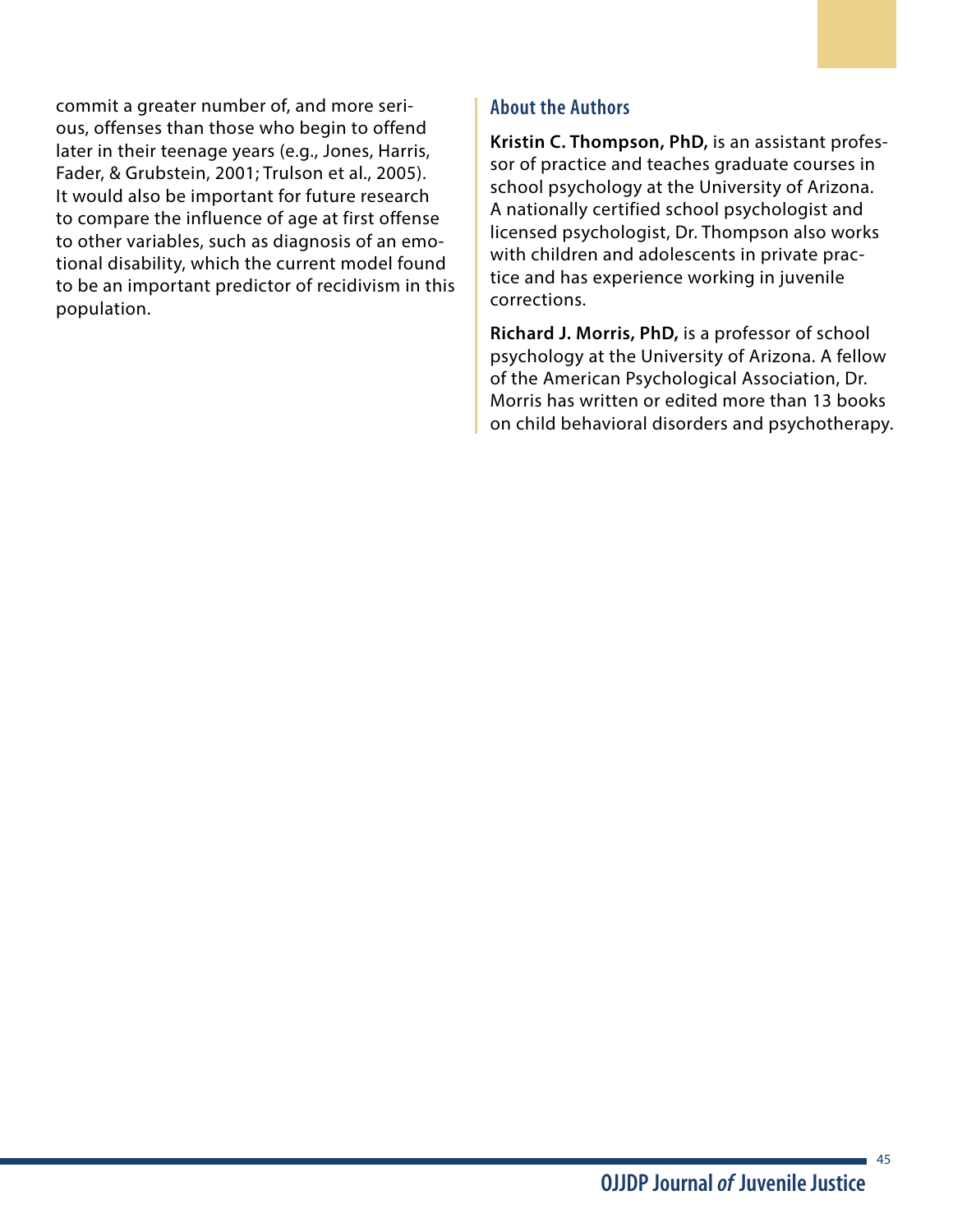#### **References**

- Archwamety, T., & Katsiyannis, A. (2000). Academic remediation, parole violation, and recidivism rates among delinquent youths. *Remedial and Special Education, 21,* 161–170. doi:10.1177/074193250002100306
- Arizona Department of Education (2008). *Arizona's instrument to measure standards results.* Retrieved January 17, 2009, from http://www.ade.state.az.us/researchpolicy/AIMSresults
- Barrett, D. E., Katsiyannis, A., & Zhang, D. (2010). Predictors of offense severity, adjudication, incarceration and repeat referrals for juvenile offenders: A multi-cohort replication study. *Remedial and Special Education, 31,* 261–275. doi:[10.1177/0741932509355990](http://dx.doi.org/10.1177%2F0741932509355990)
- Calley, N. G. (2012). Juvenile offender recidivism: An examination of risk factors. *Journal of Child Sexual Abuse: Research, Treatment, & Program Innovations for Victims, Survivors, & Offenders, 21,*  257–272.
- Cottle, C. C., Lee, R. J., & Heilbrun, K. (2001). The prediction of criminal recidivism in juveniles: A metaanalysis. *Criminal Justice and Behavior, 28,* 367–394. doi:10.1177/0093854801028003005
- Dembo, R., Schmeidler, J., Nini-Gough, B., Sue, C. C., Borden, P., & Manning, D. (1998). Predictors of recidivism to a juvenile assessment center: A three year study. *Journal of Child and Adolescent Substance Abuse, 7,* 57–77. doi:10.1300/J029v07n03\_03
- Duncan, R., Kennedy, W., & Patrick, C. (1995). Four-factor model of recidivism in male juvenile offenders. *Journal of Clinical Child Psychology, 24,* 250–257. doi:10.1207/s15374424jccp2403\_1
- Funk, S. J. (1999). Risk assessment for juveniles on probation: A focus on gender. *Criminal Justice and Behavior, 26,* 44-68.
- Griller-Clark, H., & Mathur, S. R. (2010). Practices in transition for youth in the juvenile justice system. In D. Cheney (Ed.), *Transition of secondary students with emotional or behavioral disabilities: Current approaches for positive outcomes* (2nd ed., pp. 275–295). Arlington VA: Council for Children with Behavioral Disorders/Division of Career Development and Transition.
- Griller-Clark, H., Mathur, S. R., & Helding, B. (2011). Transition services for juvenile detainees with disabilities: Findings on recidivism. *Education and Treatment of Children, 34,* 511–529.
- Individuals with Disabilities Education Improvement Act (2004). P.L. 108–446.
- Jones, P. R., Harris, P. W., Fader, J., & Grubstein, L. (2001). Identifying chronic juvenile offenders. *Justice Quarterly, 18,* 479–507. doi:10.1080/07418820100094991
- Katsiyannis, A., Ryan, J., Zhang, D., & Spann, A. (2008). Juvenile delinquency and recidivism: The impact of academic achievement. *Reading & Writing Quarterly: Overcoming Learning Difficulties, 24,*  177–196. doi:10.1080/10573560701808460
- McMackin, R. A., Tansi, R., & LaFratta, J. (2004). Special section: Studies in the rehabilitation of juvenile offenders, recidivism among juvenile offenders over periods ranging from one to twenty years following residential treatment. *Journal of Offender Rehabilitation, 28,* 1–15. doi:10.1300/ J076v38n03\_01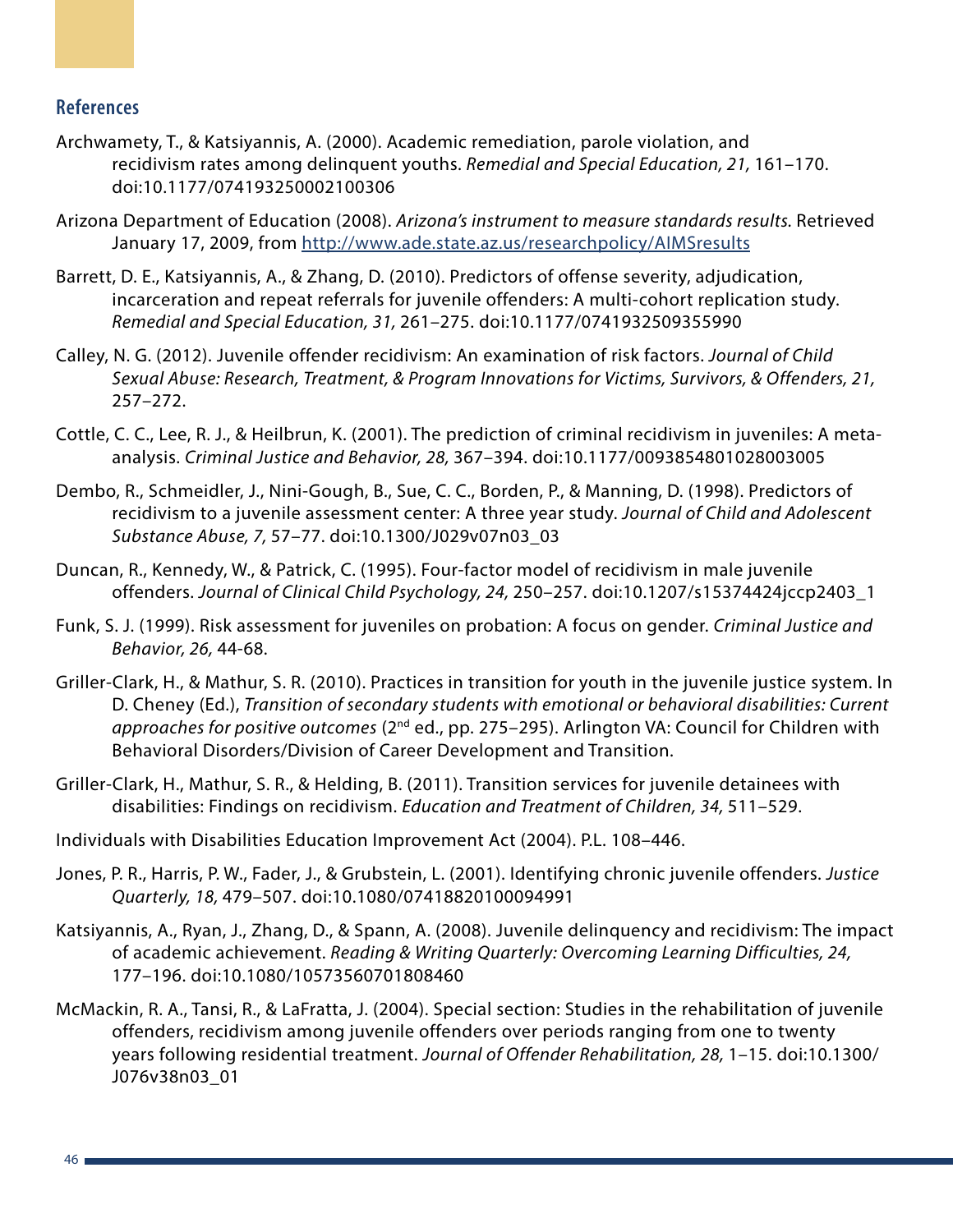- Morris, K., & Morris, R. J. (2006). Disability and juvenile delinquency: Issues and trends. *Disability and Society, 21,* 613–627.
- Mulder, E., Vermunt, J., Brand, E., Bullens, R., & Marle, H. (2012). Recidivism in subgroups of serious juvenile offenders: Different profiles, different risks? *Criminal Behaviour and Mental Health, 22,*  122–135.
- Myner, J., Santman, J., Cappelletty, G., & Perlmutter, B. (1998). Variables related to recidivism among juvenile offenders. *International Journal of Offender Therapy and Comparative Criminology, 42*, 65–80. doi:10.1177/0306624X98421006
- Nelson, C. M., Jolivette, K., Leone, P. E., & Mathur, S. R. (2010). Meeting the needs of adjudicated youth with behavioral challenges: The promise of juvenile justice. *Behavioral Disorders, 36,* 70–80.
- Quinn, M. M., Rutherford, R. B., Leone, P. E., Osher, D. M., & Poirer, J. M. (2005). Youth with disabilities in juvenile corrections: A national survey. *Exceptional Children, 71,* 339–345.
- Steketee, M., Junger, M., Junger-Tas, J. (2013). Sex differences in the predictors of juvenile delinquency: Females are more susceptible to poor environments; males are influenced more by low selfcontrol. *Journal of Contemporary Criminal Justice, 29,* 88–105.
- Tabachnick, B. G. & Fidell, L. S. (2007). *Using multivariate statistics* (5th ed.). Boston: Pearson Education.
- Tille, J. E., & Rose, J. C. (2007). Emotional and behavioral problems of 13-to-18-year-old incarcerated female first-time offenders and recidivists. *Youth Violence and Juvenile Justice, 5,* 426–435. doi:10.1177/1541204007300355
- Trulson, C., Marquart, J., Mullings, J., & Caeti, T. (2005). In between adolescence and adulthood: Recidivism outcomes of a cohort of state delinquents. *Youth Violence and Juvenile Justice, 3,*  355–387. doi:10.1177/1541204005278802
- Vacca, J. S. (2008). Crime can be prevented if schools teach juvenile offenders to read. *Children and Youth Services Review, 30,* 1055–1062. doi:[10.1016/j.childyouth.](10.1016/j.childyouth)2008.01.013
- van der Geest, B. C. (2008). Personal, background and treatment characteristics associated with offending after residential treatment: A 13-year follow up in adolescent males. *Psychology, Crime, & Law, 14,* 159-176.
- Vitopoulos, N. A., Peterson-Badali, M., & Skilling, T. A. (2012). Male and female youth: examining the RNR principles in practice. *Criminal Justice and Behavior, 39,* 1025–141. doi:10.1177/0093854812442895
- Zhang, D., Barrett, D. E., Katsiyannis, A., & Yoon, M. (2011). Juvenile offenders with and without disabilities: Risks and patterns of recidivism. *Learning and Individual Differences, 21,* 12–18. [doi:10.1016/j.lindif.2010.09.006](http://dx.doi.org/10.1016%2Fj.lindif.2010.09.006)
- Zhang, D., Hsu, H. Y., Katsiyannis, A., Barrett, D. E., & Ju, S. (2011). Adolescents with disabilities in the juvenile justice system: Patterns of recidivism. *Exceptional Children, 77,* 283–28. [doi:10.1016/j.](http://dx.doi.org/10.1016%2Fj.lindif.2010.09.006) [lindif.2010.09.006](http://dx.doi.org/10.1016%2Fj.lindif.2010.09.006)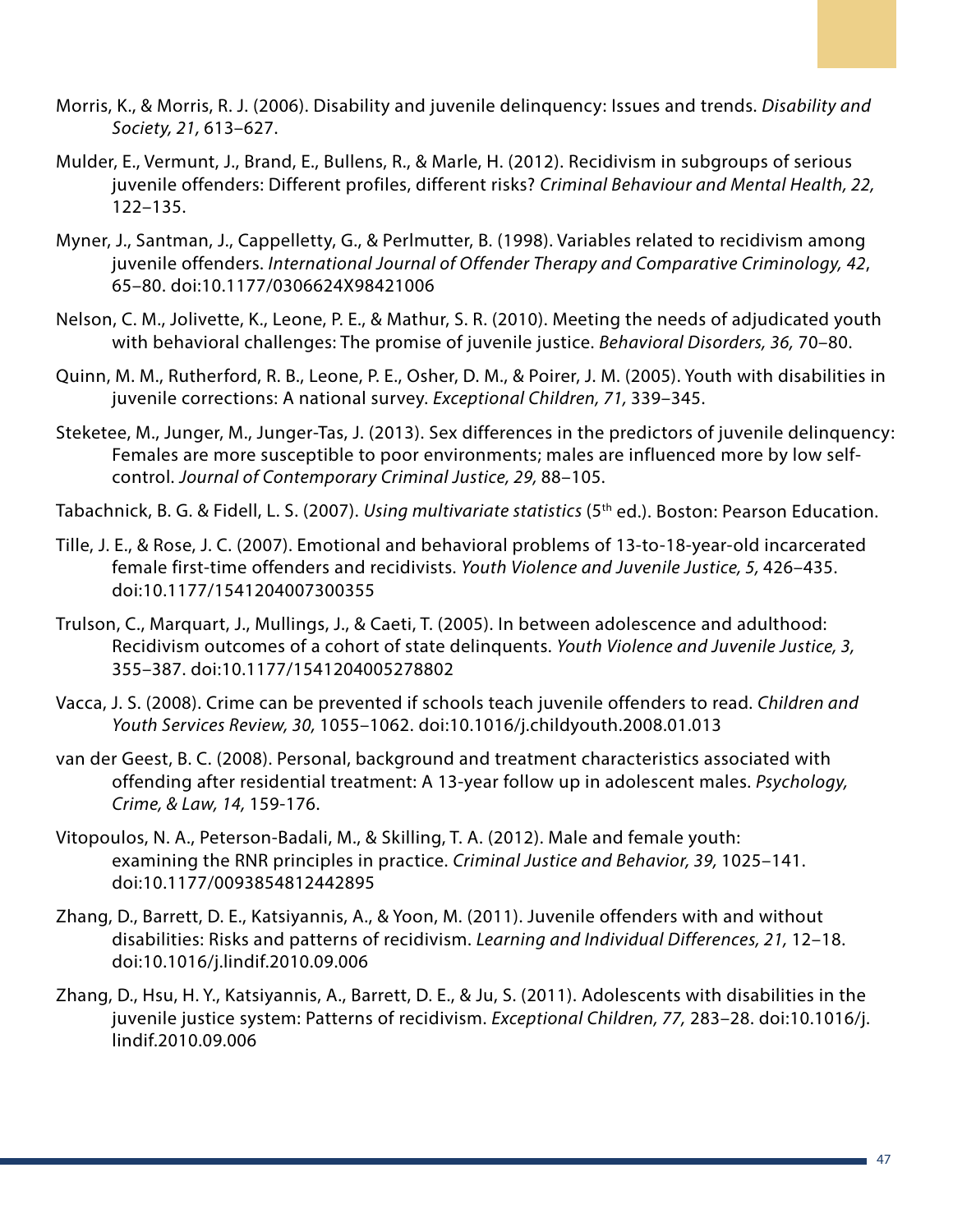# **Building Connections Between Officers and Baltimore City Youth: Key Components of a Police–Youth Teambuilding Program**

*Elena T. Broaddus, Kerry E. Scott, Lianne M. Gonsalves, Canada Parrish, Evelyn L. Rhodes, Samuel E. Donovan, and Peter J. Winch Johns Hopkins Bloomberg School of Public Health, Baltimore, Maryland*

Elena T. Broaddus, Social and Behavioral Interventions Program, Department of International Health, Johns Hopkins Bloomberg School of Public Health; Kerry E. Scott, Social and Behavioral Interventions Program, Department of International Health, Johns Hopkins Bloomberg School of Public Health; Lianne M. Gonsalves, Social and Behavioral Interventions Program, Department of International Health, Johns Hopkins Bloomberg School of Public Health; Canada Parrish, Social and Behavioral Interventions Program, Department of International Health, Johns Hopkins Bloomberg School of Public Health; Evelyn L. Rhodes, Social and Behavioral Interventions Program, Department of International Health, Johns Hopkins Bloomberg School of Public Health; Samuel E. Donovan, Social and Behavioral Interventions Program, Department of International Health, Johns Hopkins Bloomberg School of Public Health; and Peter J. Winch, Social and Behavioral Interventions Program, Department of International Health, Johns Hopkins Bloomberg School of Public Health.

Correspondence concerning this article should be addressed to: Elena Broaddus, Social and Behavioral Interventions Program, Department of International Health, 615 N. Wolfe Street, Baltimore, Maryland 21205; E-mail: [ebroaddu@jhsph.edu](mailto:ebroaddu@jhsph.edu)

*Keywords: inner-city youth, police, urban neighborhoods, model programs, education*

## **Abstract**

48

Animosity between youth and police officers reduces community–police collaboration and increases the likelihood of future negative encounters. The Baltimore Outward Bound Police Insight Program, a unique 1 day police–youth program, brings officers and middle-school students together for a day of team-building activities. Intergroup Contact Theory (ICT) supports the idea that bringing youth and police together under certain optimal conditions can improve the way members of each group view each other. This paper presents the findings from a qualitative study of the Police Insight Program and uses ICT as a framework to assess how the program

facilitates stereotype reduction between officers and youth. Our analysis indicates that the program successfully brings officers and youth together in a situation in which they have equal status, share common goals, must cooperate to succeed, and have the support of authority figures. Additional key program components are the neutral environment, fun and engaging atmosphere, and open discussion of stereotypes. Outcomes observed and reported by participants include reduced stereotyping of the opposite group and a desire for future positive interactions. Our findings suggest that the Police Insight Program model could serve as a steppingstone toward improved relationships between officers and youth in Baltimore and elsewhere.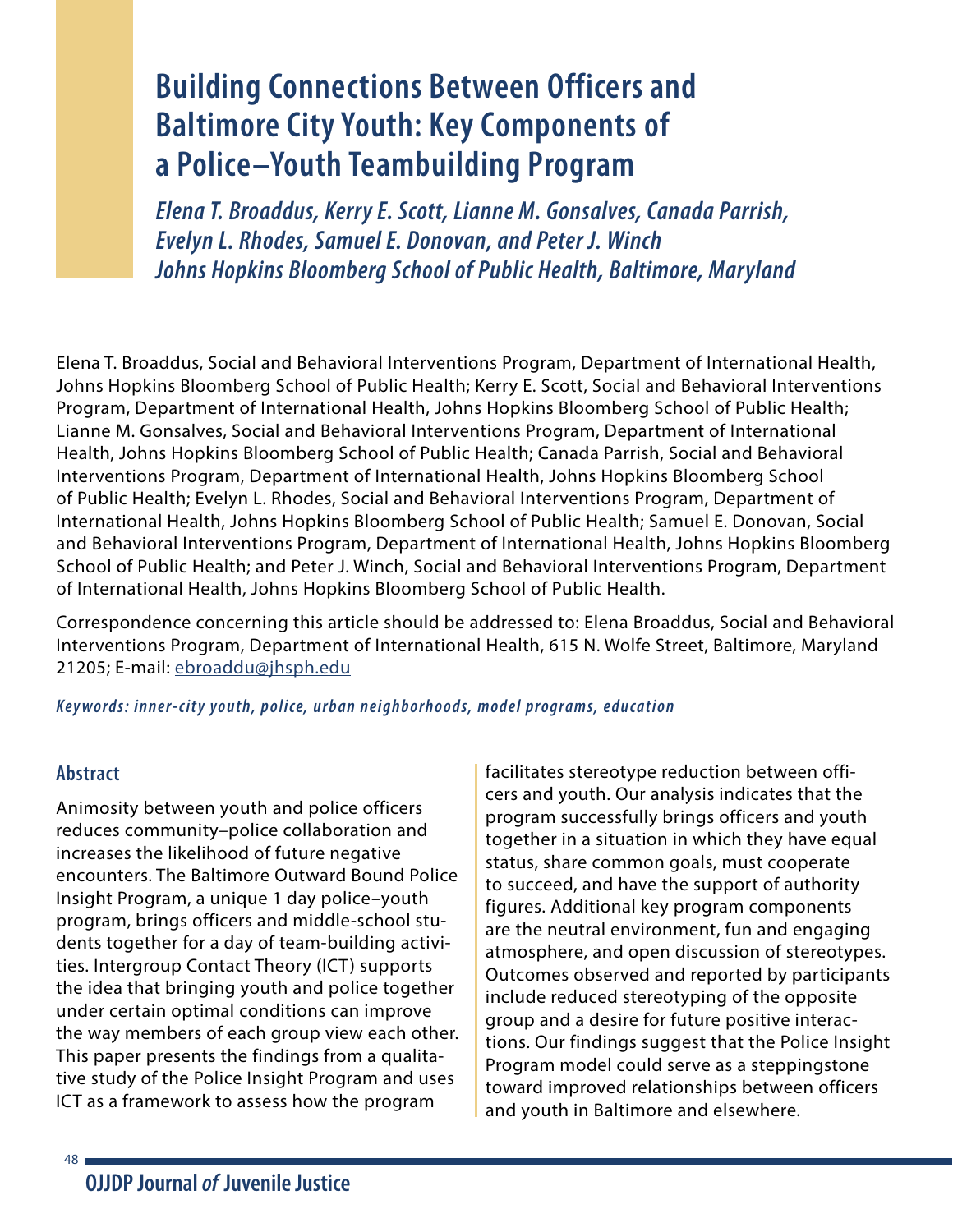## **Introduction**

Relationships between police and youth in urban America are often strained (Brunson & Weitzer, 2011; Hurst & Frank, 2000; Lurigio, Greenleaf, & Flexon, 2009). Youth living in lower income areas, adolescent males, and African-American and Latino youth are particularly likely to report negative attitudes toward police, that they have been disrespected by police, and that they have experienced unwarranted and harassing stops and searches (Eith & Durose, 2011; Weitzer & Tuch, 2006). In turn, Engel (2003) describes how citizens from historically marginalized social groups, particularly young minority males, may behave in disrespectful and oppositional ways toward police to "symbolize their perceptions of injustice" (p. 477). There is a widespread lack of training programs to prepare officers to deal appropriately and effectively with youth or to address the underlying causes of disproportionate arrests of minority youth (International Association of Chiefs of Police, 2011; Thurau, 2009).

Negative attitudes and interactions between police and youth reduce opportunities for community–police collaboration, which has serious implications for public safety. Police are usually the first—and often the only—representative of the criminal justice system with whom youth interact; these early contacts support the development of stereotypes and inform future interactions between youth and the system (Winfree & Griffiths, 1977). Fagan (2002) describes the law as "the meeting point between citizens and accepted social norms, learned from childhood" (p. 69). When the law is implemented in an unfair manner, which can include uneven application of criminal codes through race-based policing, failure to protect marginalized citizens from crime, and disrespectful treatment by police, disadvantaged groups internalize distrust for authorities and resistance to social regulation and control (Fagan, 2002, 2008).

Positive interactions with police have been found to be predictive of positive attitudes toward the

police, while negative interactions have been found to be predictive of negative attitudes (Rusinko, Johnson, & Hornung, 1978). Researchers have noted the tendency of youth to perceive officers as primarily an extension of an oppressive system rather than as individual people (Cooper, 1980; Williams, 1999). Similarly, police officers have been found to make assumptions about young people based on their race, age, dress, and appearance (Fine et al., 2003; Thurau, 2009; Williams, 1999). Researchers have also found evidence that police officers hold unconscious biases against minority youth (Graham & Lowery, 2004) and unconsciously associate African-American male faces with concepts of crime (Eberhardt, Goff, Purdie, & Davies, 2004).

In an effort to improve the quality of officer–youth interactions in a city confronting record-breaking rates of violence and youth incarceration (CDC, 2011), the Baltimore Police Department (BPD) partnered with the Baltimore Chesapeake Bay Outward Bound Center (OB) in 2008 to create the 1-day Police Insight Program (Fenton, 2008). The program runs on a monthly basis and participation in at least one program is required of all BPD officers as part of a mandatory training curriculum. Each Police Insight Program brings together all of the officers who work a given shift from one district (25 to 35 officers) with a roughly equal number of students from a middle school located in that same district. Students participate voluntarily and are invited to take part in the program at the discretion of teachers and school administrators. School staff is encouraged to invite students who span a wide range of academic and behavioral performance levels. The program day consists of small groups of students and officers, usually five of each, working together on a series of games and group challenges led by Outward Bound facilitators at the Baltimore Chesapeake Bay Outward Bound base. Though the base is within city limits, it is located in a large wooded park that contains several miles of hiking trails, several large open fields, and a climbing wall and other ropes-course elements.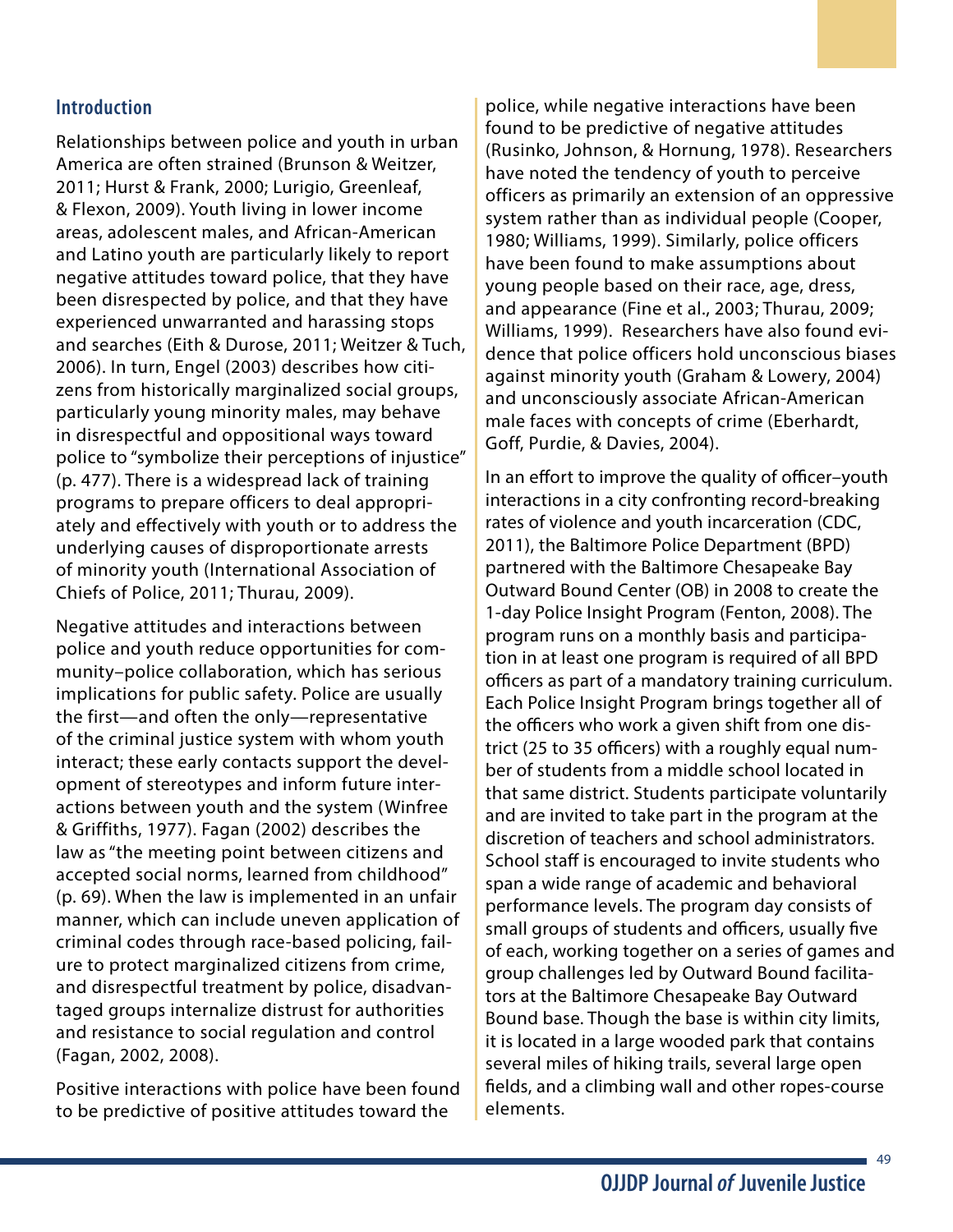The Police Insight Program's emphasis on experiential team-building activities, mandatory participation for officers, and 1-day length differentiate it from other police–youth programs described in the literature. Most of these programs are schoolor sports-based, or involve supervised recreation or tutoring programs and are voluntary for all participants (Roth et al., 2000). For example, many police departments throughout the country run Police Explorer programs that provide interested youth with the opportunity to learn about police work (Learning for Life, 2013), School Resource Officer programs place officers in schools to both educate students and enforce rules (Canady, Bernard, & Nease, 2012), and Police Athletic Leagues bring officers and youth together for sports and other recreational activities (National Association of Police Athletic/Activities Leagues Inc., 2013). Other programs involve collaboration on service projects within the communities where youth live, or involve going to a camp or participating in a program where officers teach youth police skills (Anderson, Sabatelli, & Trachtenberg, 2007; Thurman, Giacomazzi, & Bogen, 1993). Studies of school- and sports-based youth–police programs indicate that such interventions have the potential to promote positive youth development (Anderson et al., 2007; Clements, 1975; Roth et al., 2000), as well as to reduce violence and discipline infractions within schools (Johnson, 1999; Yale University Child Studies Center, 2003).

Though few descriptions of police–youth programs specifically address a theoretical framework on which the program is based, many seem to draw on the concept of mentorship, which emphasizes the roles of police as advisers and youth as learners and focus primarily on improving and altering the behavior of the juvenile participants. Such programs emphasize longerterm involvement and repeated interactions, but tend not to focus on the specific conditions under which those interactions take place. In contrast, the Police Insight Program aims to break down hierarchies and stereotypical perceptions held

by both youth and officers by bringing them together in a unique setting and atmosphere over the course of 1 day.

# **Theoretical Framework**

Allport's (1954) Intergroup Contact Theory (ICT) provides a theoretical basis for the idea that bringing youth and police officers together under certain optimal conditions may reduce stereotypical ideas that each group holds about the other. Allport specifies that the optimal conditions for improving intergroup relationships are that: (a) the groups share equal status, (b) participants work toward common goals, (c) there is intergroup cooperation, and (d) there is the support of an overarching authority (Allport, 1954). Though it has been critiqued by some as too idealistic (Dixon, Durrheim, & Tredoux, 2005), a meta-analysis of ICT studies supported the concept that intergroup contact under Allport's "optimal conditions" is a practical and effective means of improving intergroup relations (Pettigrew & Tropp, 2006). This meta-analysis also found that the greater the extent to which the contact context incorporates Allport's optimal contact conditions, the greater the reduction in prejudice between groups.

Contact theory has previously been discussed in relation to police–youth programming (Hopkins, 1994; Hopkins, Hewstone, & Hantzi, 1992; Rabois & Haaga, 2002); however, the authors of these studies focused primarily on the issue of "generalization," referring to whether positive views of individuals were generalized to the group as a whole. No studies of police–youth programs have previously examined the extent to which the programs meet Allport's optimal contact conditions, or how the presence or absence of these conditions may contribute to outcomes. Given the focus on "contact conditions" in the theoretical literature on improving intergroup attitudes via contact (Bettencourt, Brewer, Croak, & Miller, 1992; Brewer, 1996; Pettigrew & Tropp, 2006), the conditions created in police–youth programs merit scrutiny.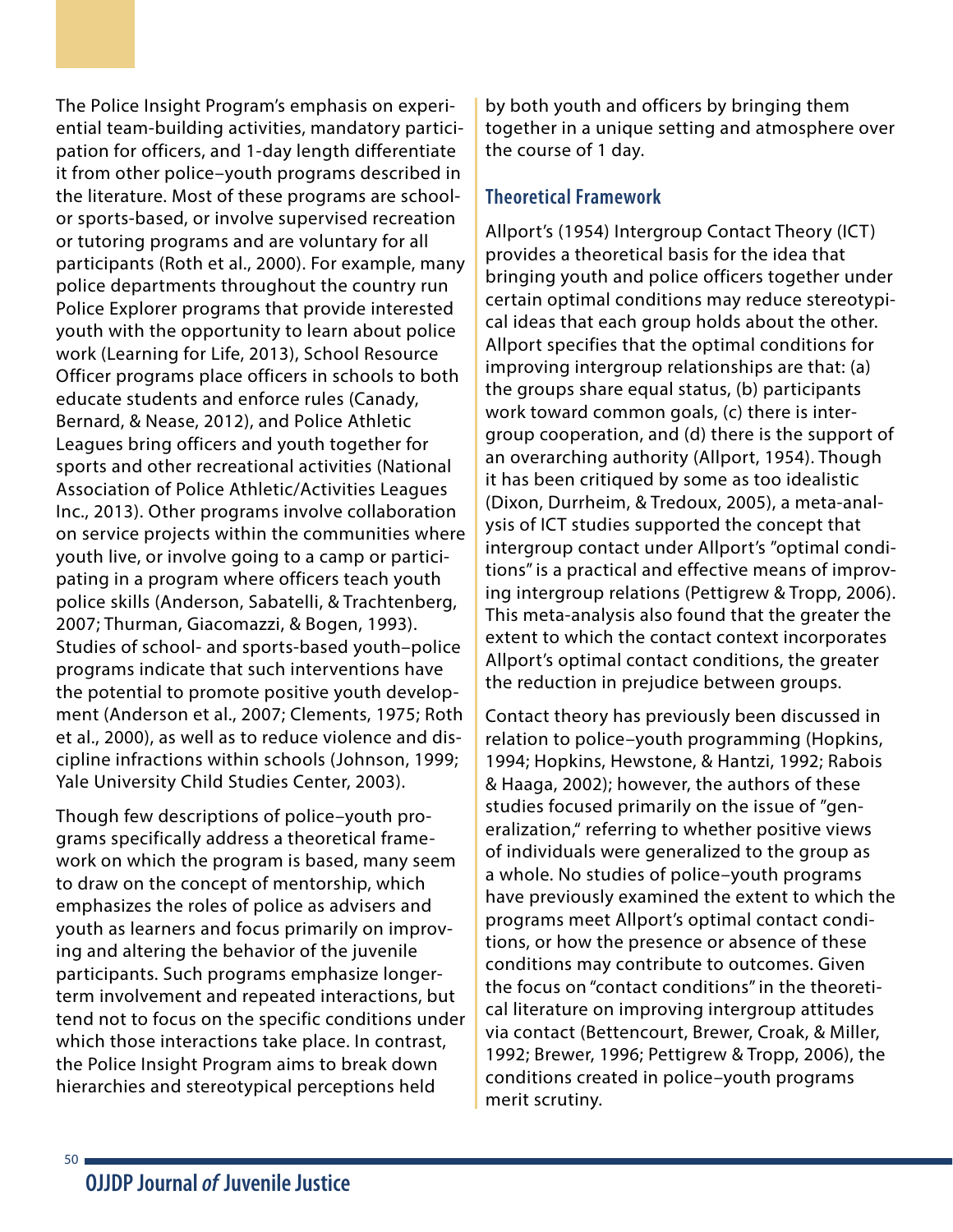This paper presents findings from a qualitative study of the Baltimore Outward Bound Police Insight Program. Our primary aims were to identify and describe key program components using Allport's specifications for optimal contact conditions as a framework, and to examine the ways in which key program components relate to participant-described program outcomes. This program description and analysis can help to inform future interventions targeting police–youth relationships in other urban settings.

# **Methods**

The research team, all public health graduate students, developed the study protocol based on input from Outward Bound administrators and instructors, school representatives, police department program coordinators, and other police department officials. Permission for interviewing officers was obtained from the BPD Public Information Office prior to initiating the study; ethical approval for the entire protocol was obtained from the Johns Hopkins Bloomberg

Table 1. *Demographics of Outward Bound Police Insight Program Participants (Sample Demographics from 2 of the 5 Program Days Observed)*

|                                          | Program<br><b>Participants</b> | Age                        | Gender               | <b>Race/Ethnicity</b>                                  |
|------------------------------------------|--------------------------------|----------------------------|----------------------|--------------------------------------------------------|
| Program Day<br><b>Example One</b>        | 24 Officers                    | 30s and 40s                | 20 Male<br>4 Female  | 13 African-American<br>7 White<br>4 Latino             |
|                                          | 20 Students                    | 6th, 7th, and<br>8th grade | 7 Male<br>13 Female  | All African-American                                   |
|                                          | 5 Facilitators                 | 20s and 30s                | 3 Male<br>2 Female   | All White                                              |
| <b>Program Day</b><br><b>Example Two</b> | 28 Officers                    | 30s, 40s and<br>50s        | 23 Male<br>5 Female  | 9 African-American<br>14 White<br>4 Latino<br>1 Asian  |
|                                          | 33 Students                    | 8th grade                  | 12 Male<br>21 Female | 19 African-American<br>10 White<br>3 Latino<br>1 Asian |
|                                          | <b>4 Facilitators</b>          | 20s and 30s                | 2 Male<br>2 Female   | <b>All White</b>                                       |

School of Public Health Institutional Review Board.

# **Observation of Program Days**

The research team conducted semiparticipant observation throughout 5 6-hour program days during the autumn of 2011 and winter of 2012. Each program included 20 to 35 students from grades 6 to 8 and a roughly equal number of officers. Detailed participant numbers and demographics for a sample of 2 program days is presented in Table 1. Researchers stayed with one group of officers and students throughout the day, observing all activities and discussions. Researchers used an observation guide and took detailed field notes on topics such as supportive comments or behaviors, signs of boredom or disrespect, and other aspects of group dynamics.

#### **In-Depth Interviews**

We conducted 27 in-depth interviews with different members of the five major stakeholder groups: students (10); officers (7); OB facilitators

(5); Baltimore City Public School staff (3); and BPD Program Coordinators (2). See Table 2 for demographic details of respondents. We used a purposive sampling strategy in an attempt to maximize the range of perspectives accessed when recruiting students and officers. We recruited student participants through collaboration with school staff. We asked the school staff for parental contact information for students who would be able to provide us with a variety of perspectives on the program based on their personalities, backgrounds, and enjoyment of the program day. We then contacted parents to seek consent and, if given, sought assent from each student prior to the interview. We were able to reach the parents of 10 students and all provided consent; we were unable to reach the parents of four other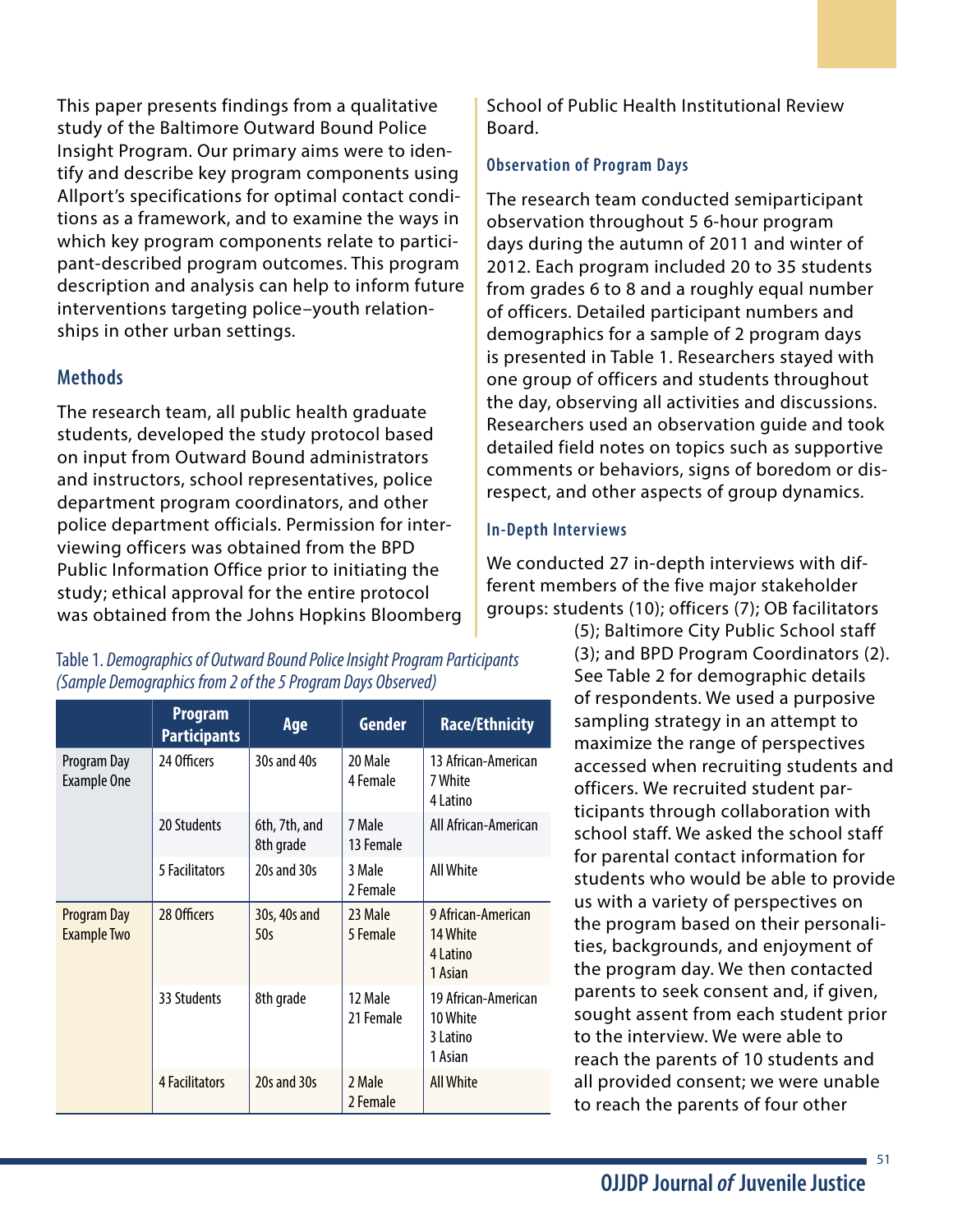students whom we attempted to contact. Due to privacy protection standards, we did not collect any data on the four students whose parents we were unable to reach; therefore, we are unable to comment on potential differences between them and the 10 students we did interview. Those interviewed displayed a range of attitudes toward the police in general and described a wide variety of perceptions of the program. Furthermore, their different descriptions of their experience with the program and their interactions with the officers seemed to accurately reflect our observations of the larger groups of student participants during the program day—in short, these students did not appear to be significantly more positive about the program or better behaved than their peers.

We recruited officers for interviews at the end of each of the 2 winter program days by approaching them individually and asking if they would be willing to leave their contact information with us so we could arrange for an interview. We specifically approached officers who, based on our observations, seemed to have a range of experiences and opinions about the program. We approached 13 officers on program days and all of them indicated willingness to give an interview. When we attempted to contact them later by phone, text, or E-mail we received replies from only eight officers. All eight agreed to be interviewed. However, one officer cancelled his interview at the last minute with no specific reason given, leaving us with seven officer interviews. Despite the low response rate, we still believe that we successfully accomplished our purposive sampling strategy; we retained four officers who had specifically been recruited based on their low enthusiasm levels at certain points of the program day and heard a variety of perspectives on the program. It does not appear that the officers willing to be interviewed were more youthengaged or enthusiastic than the officers who did not respond to our requests. All of the officer participants we interviewed and observed were from the midnight shift in their given district.

We used an exhaustive sampling strategy to recruit OB facilitators, BCPS staff, and BPD program coordinators. This means that we sought interviews with all Outward Bound facilitators within the Baltimore area experienced in working with the Insight Program, as well as all involved BCPS staff and BPD program coordinators. All facilitators and program coordinators responded and were interviewed; however, one of the BCPS staff members declined to be interviewed due to her busy schedule. Student and BCPS staff interviews took place at their school during the day. Interviews with officers, OB facilitators, and BPD program coordinators took place at a location convenient for their participation. Interviews were digitally recorded and then transcribed.

Table 2. *Demographics of the Outward Bound Police Insight Program Stakeholders That Participated in In-Depth Interviews*

| <b>Interview</b><br><b>Participants</b> | Age        | <b>Gender</b>      | <b>Race/Ethnicity</b>                  |
|-----------------------------------------|------------|--------------------|----------------------------------------|
| <b>10 Students</b>                      | 12 to 14   | 3 Male<br>7 Female | 9 African-American<br>1 White          |
| 70fficers                               | 20s to 50s | 6 Male<br>1 Female | 5 African-American<br>1 White 1 Latino |
| 5 Facilitators                          | 20s to 40s | 3 Male<br>2 Female | 2 African-American<br>3 White          |
| 3 School Staff<br><b>Members</b>        | 20s to 50s | 1 Male<br>2 Female | <b>All White</b>                       |
| 2 BPD Program<br>Coordinators           | 40s to 50s | 2 Male             | 1 African-American<br>1 White          |

# **Data Analysis**

After reading all transcripts and observation field notes, the research team discussed key themes and concepts, then used these themes to develop a codebook. To identify and eliminate inconsistencies in different researchers' application of the codebook, all researchers individually applied the codebook to the same two transcripts (one from an officer interview and one from a student interview). After resolving all coding discrepancies that arose, and thus clarifying the appropriate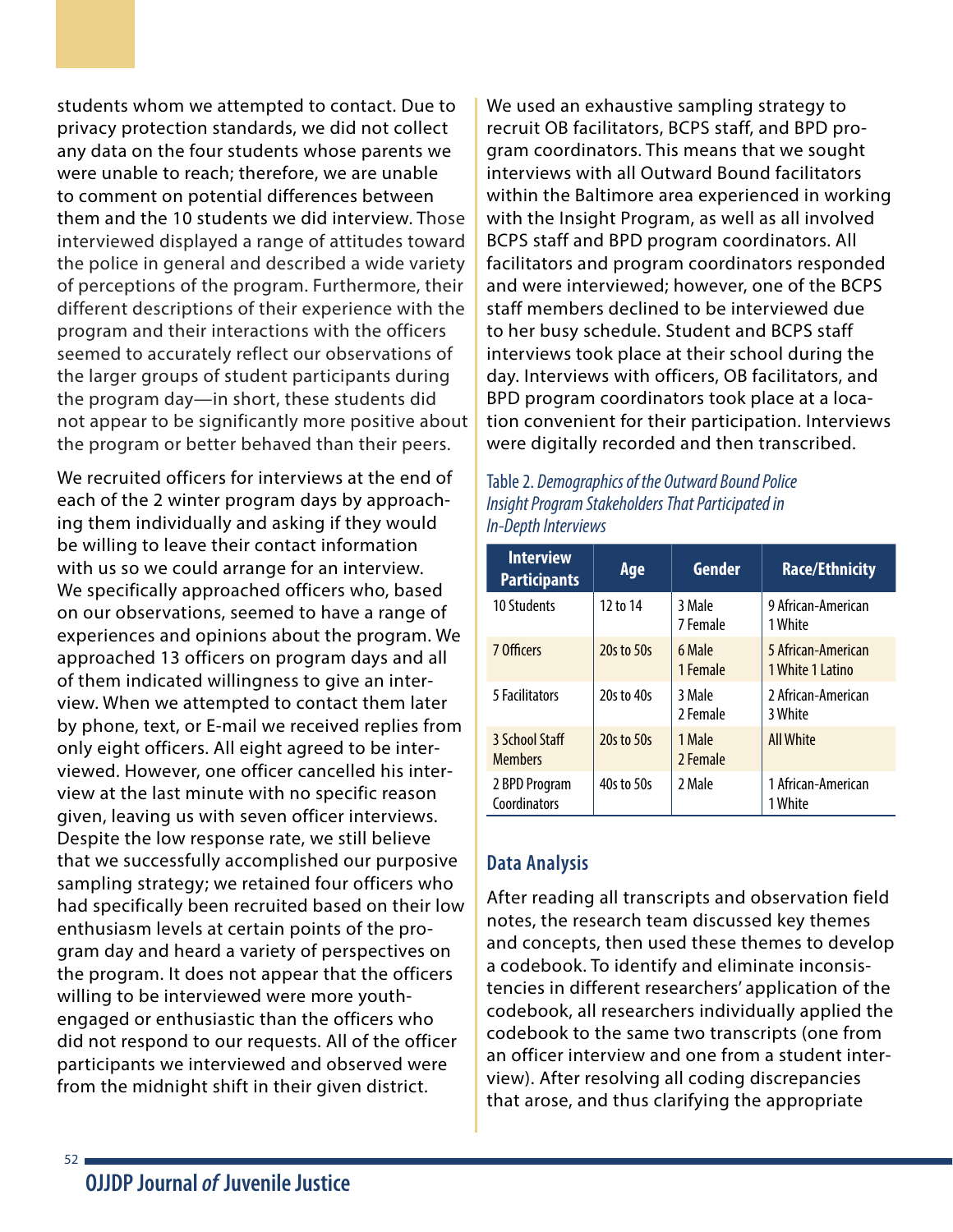use of each code, the researchers then coded the transcripts of the interviews they had conducted. Field notes from program day observations were not coded but were read carefully and used to inform identification of key concepts in the interview transcripts. Our observation of group discussions of stereotypes and other program day activities enabled us to access comments from and observe the behavior of all participants, not just those with whom we conducted individual interviews. Observations of the changes in officer–student interaction over the course of the day provided critical information when drawing conclusions about the program's outcomes. After coding was complete, we applied Allport's (1954) ICT as a tool for analysis by examining whether our findings fit the theory's contact condition specifications and the outcomes it predicts. This allowed us to develop a deeper theoretical understanding of which program components were most important and how those program components helped produce the outcomes identified. We were also able to generate recommendations for future police–youth programs.

# **Results**

We first present respondent's perceptions of officer–youth interactions outside the program, which illuminate the challenges facing police– youth relations in Baltimore, in order to contextualize the need for the Police Insight Program. We then present key components of the program using ICT as a framework. Finally, we discuss program outcomes, as described by interviewed participants.

## **Interactions and Perceptions "On the Street"**

During interviews we asked students and officers to describe typical interactions with one another in order to better understand the prior experiences and perceptions that shaped their encounter during the program day. Officers spoke at length about the many barriers they faced to building more positive relationships with youth in the city. Many officers described a "culture"

of antipathy and distrust toward officers that is passed down to youth from parents and older siblings. The officers overwhelmingly articulated a perception that many adolescents in Baltimore were "not on the right path." One explained that youth are "our predators of the street" (Male Officer 7). Another commented that:

Just like the kids see negativity from the police… like locking up and things that aren't, aren't positive, you know. They see that and they don't feel like dealing with it. And, it's the same for us. We deal with the kids on a difficult basis and, you just like, ah, I don't feel like dealing with it. (Male Officer 1)

Several officers, youth, and facilitators described a subset of officers who were "jaded" or "angry" and had given up trying to "help"; however, nearly all officers interviewed said they wanted to improve relationships with youth. They expressed frustration that the nature of their work did not allow time or opportunities to socialize positively with young people, as officers are present only in challenging situations.

Only 2 of the 10 student respondents described specific firsthand accounts of interaction with officers, but many had witnessed friends or family members interact negatively with officers, as expressed by this student:

Like when my siblings or someone in my family get in trouble [with the police]. They just, it, it be crazy. [Gets quieter] Just be crazy

*Interviewer:* Yeah... why do you think that is?

*Student:* I don't know... It probably be because they do somethin' bad. But, it's family over everything. [Gestures to chest.] (Male Student 3)

Students also often described irritation with police officers for bothering young people unfairly, or failing to help in difficult situations. Several students described this failure on the part of officers to respond when needed as evidence of a lack of "caring" on the part of the officers.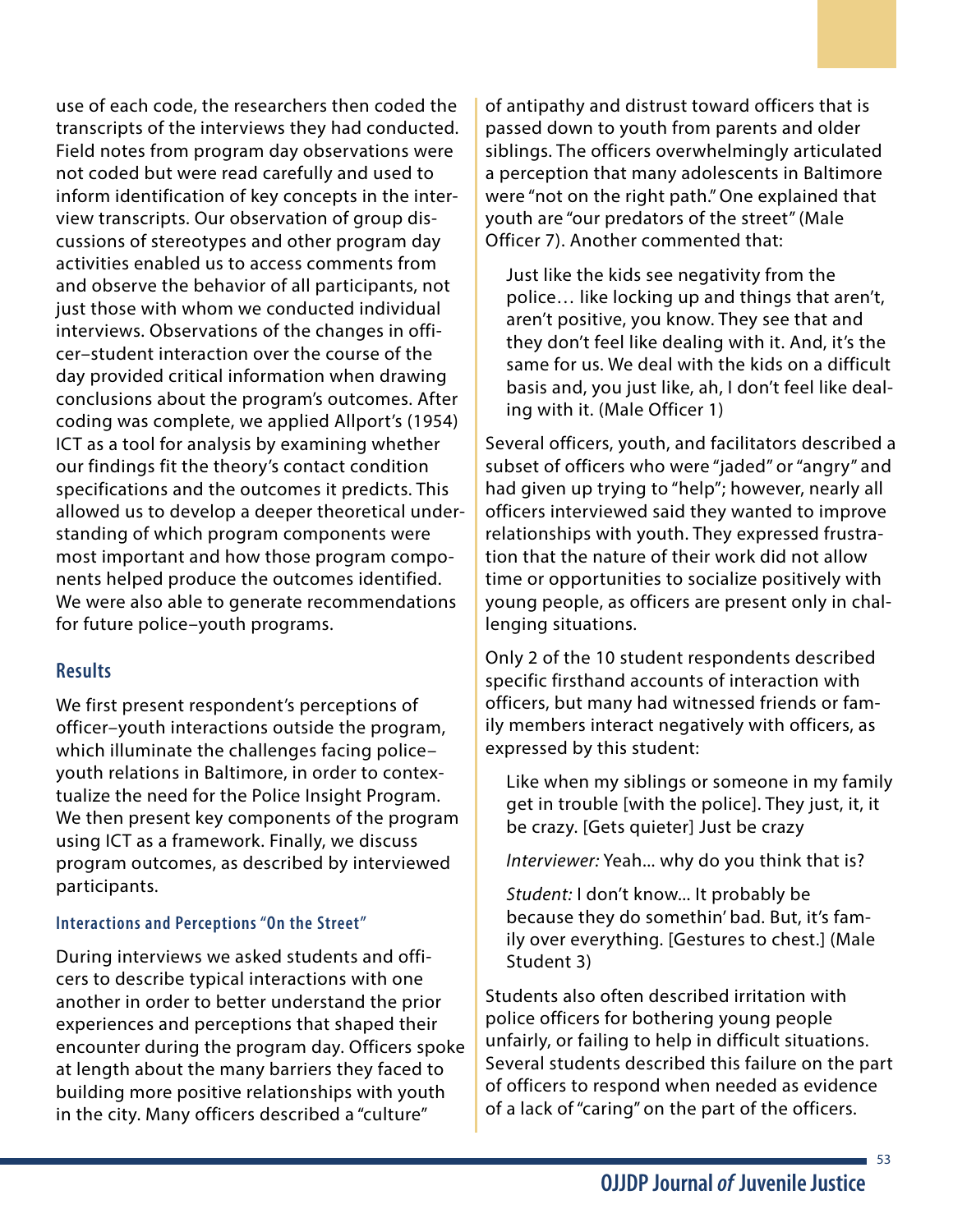Although many students had positive perceptions of a specific officer, frequently one that worked in their school, the vast majority described officers as a group as "mean." Students referred to officers "abusing their authority," threatening and yelling at them, and being "mad," "reckless," and "ignorant."

#### **Interaction Conditions Specified by ICT**

We now move on to describe the ways in which the Outward Bound Police Insight Program sought to improve relations between the two groups, arranged into sections by ICT conditions—with components not covered by ICT's specific optimal conditions included in a section at the end of this article. Table 3 describes how

Table 3. *Description of How the Outward Bound Police Insight Program Met Each of the Optimal Contact Conditions Specified by Allport's Intergroup Contact Theory*

| <b>Allport's</b><br><b>Conditions for</b><br><b>Optimal Contact</b> | <b>How Contact Conditions Were Met at the</b><br><b>Outward Bound Police Insight Program</b>                                                                                                                                                                                          |
|---------------------------------------------------------------------|---------------------------------------------------------------------------------------------------------------------------------------------------------------------------------------------------------------------------------------------------------------------------------------|
| <b>Equal Group Status</b>                                           | • No police uniforms<br>• Clear expectations for respect, listening, and using<br>first names<br>• Students take on leadership roles during activities<br>• Both groups physically and mentally challenged<br>by climbing activities                                                  |
| Common Goals                                                        | • Group members support each other to achieve<br>goals on climbing wall and ropes course<br>• Team-building challenges posed by facilitator                                                                                                                                           |
| Intergroup<br>Cooperation                                           | • Student-officer pairs required for some activities<br>• Activities tailored to maximize cooperation across<br>groups<br>• Debriefs focused on cooperation<br>• Participants encouraged to talk and get to know<br>each other                                                        |
| <b>Support of Authority</b>                                         | • Students encouraged to participate by school staff<br>members<br>• Officers required to participate as a component of<br>their training<br>. High-ranking police officials present and<br>enthusiastic<br>• Facilitators act as overarching authority figures<br>during the program |

the Police Insight Program satisfies Allport's "optimal" conditions.

*ICT Optimal Condition #1: Equal Group [Status.](Status.According)* [According](Status.According) to ICT, establishing the conditions under which stereotypes can be addressed and challenged requires creating a sense of equality between the two interacting groups. While there are certain inherently unequal components of officer and youth identity, such as age difference, education level and (for some) race and social class, which cannot be set aside, the Police Insight Program created interaction conditions that were markedly different from the authority role of police on the street. The Police Insight Program promoted an increased sense of equality between the officers and students in a variety of ways. One key feature of the program was that the officers were all out of uniform—instead wearing sneakers, jeans, and jackets just like the students. Facilitators and program coordinators described this as an essential component of the program, because police uniforms create an immediate barrier between officers and youth. As one officer described, "You know, they see this uniform, it's automatic—they tense up, tense up automatically" (Male Officer 7). Many students described being surprised to find out that all the adults present were officers, and that out of uniform, they appeared "just like regular people" (Female Student 6). When another student was asked during an interview what it would have been like if the officers had worn uniforms, he replied, "I would have automatically knew that they were police officers. And once I knew that, I probably would be less, like, less willing to cooperate with them, because I didn't know their personalities or anything" (Male Student 4).

Facilitators also established clear expectations at the beginning of the program for respecting each other and calling each other by name, with no titles attached. One officer explained:

When you get to learn a person's name, it means a lot. You're not dealing with a police officer, you're dealing with who I am, and I'm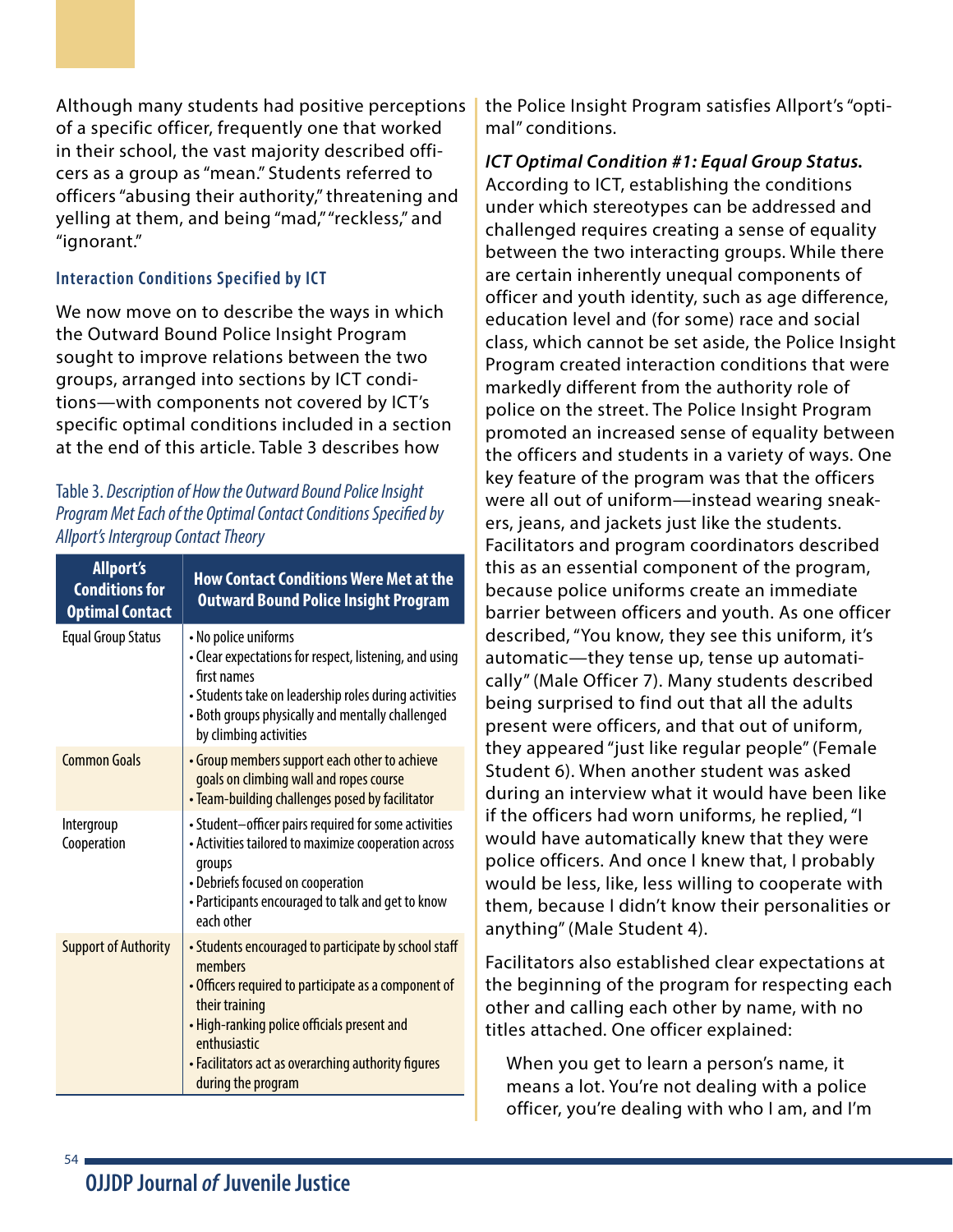dealing with who that youth is that I'm speaking with… [it] just makes you respect the person more when you refer to them by their name rather than just "some person." (Male Officer 5)

Throughout the day, facilitators encouraged students to take on leadership roles, reversing the usual power dynamics between officers and youth. Many of the activities gave students a chance to take charge and give directions. One example was described by an officer:

When we were doing the jump rope thing, the girls took over. The two instructors would turn the rope, and you had to get under without the rope touching you…the fun part was because the students, they were like "we got this, we got this." So they would tell us "go now, go now!" (Male Officer 6)

The climbing activities on the rock-climbing wall or ropes-course were particularly important because officers and students had to trust and encourage each other to succeed and officers, as well as students, were often initially frightened by these activities. One officer described the following conversation with a student: "One girl told me, she was like, 'I never knew police officers get scared.' And I said, 'What you mean?' And she said, 'Girl, cause you scared of heights!' I said, 'Well I'm human.'" (Female Officer 2)

## *ICT Optimal Condition #2: Common Goals.*

Climbing activities also prompted students and officers to work together toward a common goal. One student's description of her experience climbing the wall provides a good example of this group support:

So I was real scared. So when I looked down, it looked like a real, real big fall. But then, when they was like, "Go ahead you can do it, it's okay, we got you," and stuff like that, I was okay and I wasn't all as scared as I was at first. (Female Student 6)

Often officers and students would climb the wall together in pairs. One explained, "There was a

police officer, she was afraid of heights. And she was the one that I actually climbed with. If she wouldn't have told me she was afraid of heights I wouldn't have gone up. She encouraged me" (Female Student 9).

Though less dramatic than the climbing activities, team-building challenges posed by the facilitator provided groups additional opportunities to strive toward a common goal. For example, one activity required everyone in the group to balance on two planks with one foot on each and hold on to ropes tied to the planks. The group had to use the ropes to raise one board at a time and slide it forward in order to reach a finish line. An officer explained, "That right there, just working with kids we never worked with before, it's just the small things, like, 'Alright everybody, on three, we gonna move the right leg! One, two, three!' So we were coming together and working together." (Male Officer 4)

#### *ICT Optimal Condition #3: Intergroup*

*Cooperation.* Facilitators prompted groups to pay attention to the way they were interacting in order to accomplish their shared goals. Activities emphasized cooperation and were frequently followed by "debrief" discussions, in which groups talked about what had worked well and where they could improve when working together. One student explained:

We had to actually strategize… You have to talk about what you gonna do, in order to make something work. So you can't like, just yell at each other. You have to like, actually sit and talk about what you're gonna do, and have a calm conversation. (Female Student 5)

An officer also noted the way the program activities required a certain level of cooperation and interaction:

Most of the games, we had to work together to get it done. Well actually all of 'em pretty much, to be honest with you. So, that way, [the students] had to deal with us and we had to deal with them. (Male Officer 6)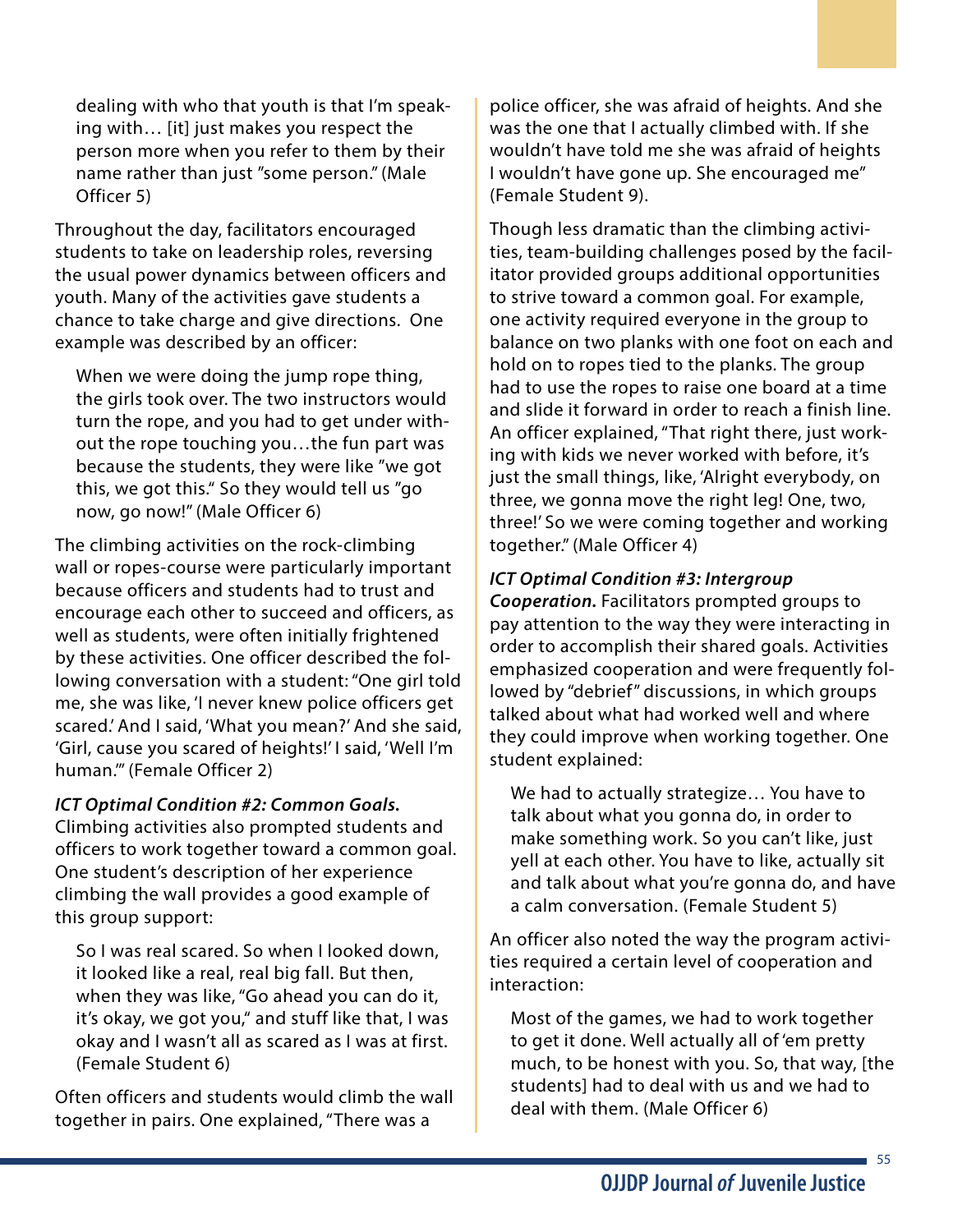While we never observed students or officers being overtly disrespectful of one another, failure to listen to each other or communicate effectively (for example yelling, talking over each other) was occasionally evident. In some cases, students were so excited by the activity that they did not take time to collaborate. At other times, officers seemed intent on completing the activity correctly at the expense of involving students. Debriefs provided an opportunity for facilitators to bring these dynamics to the attention of the group and initiate a discussion about what prompted them and how they could be addressed in the future.

Working together during group games and paired activities helped pave the way to casual conversations between officers and students over lunch, and serious discussions later on about police– youth interactions in their communities. One officer described this as an "opening up" process:

[The kids] were a little shy at first but, they opened up. It didn't take long. I guess the tasks that they had us participating in as a group kinda opened them up. It opened us up also. Because, whether you can believe, I mean, I was a little shy too. (Male Officer 4)

*ICT Optimal Condition #4: Support of Authority.*  For both students and officers, relevant authority figures were present and involved during the Police Insight Program. Students were accompanied by the teachers or other school staff members, who either selected them or encouraged them to participate in the Police Insight Program. All students arrived knowing that the program was sanctioned and supported by their teachers and school staff. Officers were required to participate in the program as part of a departmentwide training program, and high-ranking police officials who helped to coordinate the program were always present, enthusiastic, and, as the only police official in uniform at the base, highly visible. In addition, facilitators acted as overarching authority figures for each group of officers and students, managing any problematic behavior

from both adults and youth, selecting and setting rules for group activities, and guiding and moderating group discussions. For example, we observed several instances in which officers who demonstrated outward signs of boredom (joking off to the side with other officers and hanging back from activities) were taken aside by facilitators and encouraged to engage more with the students. During these talks, the officers were reminded that they serve as role models for the youth and that their level of enthusiasm would set the tone for the day. After these one-on-one talks, we noticed that the officers became more engaged.

## **Important Program Components Not Specified by Intergroup Contact Theory**

The following three subsections describe components of the Police Insight Program that did not fit within the particular conditions specified by ICT, yet that our findings indicate are important facilitators of success for a police–youth program. Table 4 displays Allport's specified conditions, key components of the program not covered

Table 4. *Table Displaying Contact Conditions Specified by Intergroup Contact Theory (ICT), Important Components of the Police Insight Program That Are Not Specified by ICT, and Participant-Described Program Outcomes*

| <b>Conditions</b><br><b>Specified</b><br>by ICT | <b>Important</b><br><b>Program</b><br><b>Components Not</b><br><b>Specified by ICT</b> | <b>Program Outcomes</b>                                              |
|-------------------------------------------------|----------------------------------------------------------------------------------------|----------------------------------------------------------------------|
| <b>Equal Group</b>                              | <b>Neutral Environment</b>                                                             | • Reduction in stereotyping                                          |
| <b>Status</b>                                   | Fun and Engaging                                                                       | • Positive attitude toward members                                   |
| Common<br>Goals                                 | Atmosphere                                                                             | of the opposite group in the                                         |
|                                                 | Open Discussion of                                                                     | program                                                              |
| Intergroup<br>Cooperation                       | <b>Stereotypes</b>                                                                     | • Positive attitude may not be<br>generalized to opposite group as a |
| Support of                                      |                                                                                        | whole without follow-up                                              |
| Authority                                       |                                                                                        | • Increased tendency to see each<br>other as people                  |
|                                                 |                                                                                        | • Increased openness to<br>communication                             |
|                                                 |                                                                                        | • Desire for future positive<br>interaction                          |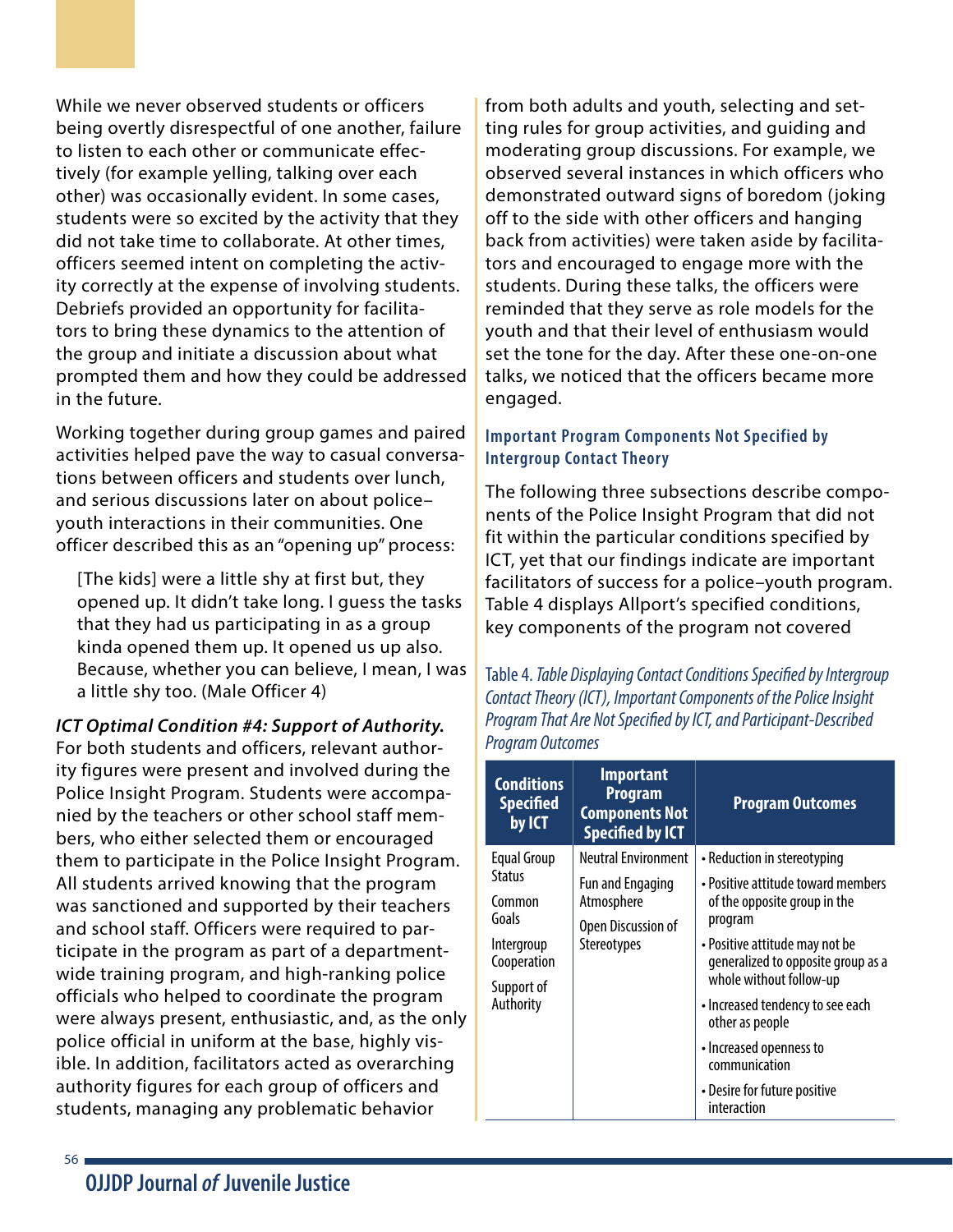by Allport's conditions, and the outcomes that resulted from bringing the two groups of participants together in this program.

*Non-ICT Condition #1: Neutral Environment.* The Police Insight Program's location outdoors in a large wooded park was described as "neutral ground" by several stakeholders. One facilitator said, "It's taking both groups out of their comfort zone, both groups out of the environment that they're used to" (Female OB Facilitator 3). When asked about the police department's decision to partner with Outward Bound at their base in the park, a BPD program coordinator explained:

There's no brick, there's no row homes, there's no streets. You know, there's no pavement. It's grass, it's woods, it's trees… There are so many places we could take officers and youth to come together. We could take [youth] to the academy, we could have the officers go to the schools, you know. But you need a separate entity. (Male Program Coordinator 2)

*Non-ICT Condition #2: Fun and Engaging Atmosphere.* Facilitators and program coordinators emphasized how important fun was for getting officers and students to "buy into" the program. Many officers described being skeptical or unenthusiastic about the program prior to participating, and many students said that they initially expected officers to be strict and severe. During observation we noted that at the beginning of each program day few participants spoke or interacted voluntarily with members of the opposite group: students generally clustered tightly in groups whispering to their friends while most officers stood on the opposite side of the program area, some looking bored or making sarcastic comments about the day to come. However, this initial lack of interest and interaction changed quickly during large-group games that involved running around, yelling silly things, laughing, and generally having a lot of fun. One officer said that when she arrived, "I'm gonna be honest. I did not want to go. It was cold. I was sick… but I think the first little bit of warm-ups

had us all like, 'Oooh yeah, we're gonna have fun'" (Female Officer 2). Another officer also explained, "You gotta at least fake the fun. You know, you gotta play the game, and, maybe when you're playing the game you start to actually really open up, and be… genuine" (Male Officer 1). Many students said that they initially expected officers to be strict and severe; however, as they saw the officers having fun they seemed less intimidating, and the students started to feel more comfortable interacting with them.

*Non-ICT Condition #3: Open Discussion of Stereotypes.* An activity described as very memorable by both students and officers was a group discussion about the stereotypes that existed about both officers and youth. Facilitators usually initiated the conversation toward the end of the day, asking participants for examples of how police and youth stereotypically perceived each other. Then facilitators asked participants to comment about what they thought of these stereotypes and whether they applied to the other group members with whom they had spent the day. Often it turned into a question and answer session, with students asking officers why police acted in certain ways, and officers asking students why youth perceived them in certain ways. Members of both groups had the opportunity to explain things from their perspective. One student explained, "[The officers] learned that each and every one of us is different" (Female Student 7). Another student described the conversation in her group, saying:

They taught us that we should not stereotype. Because like, you think all police officers are not cool and are boring or they're mean. But we got to know that they are regular people and they're very fun to be around. (Female Student 8)

## **Outcomes**

*Outcomes for Students.* Students interviewed said they enjoyed the program and liked the officers in their group. All students said they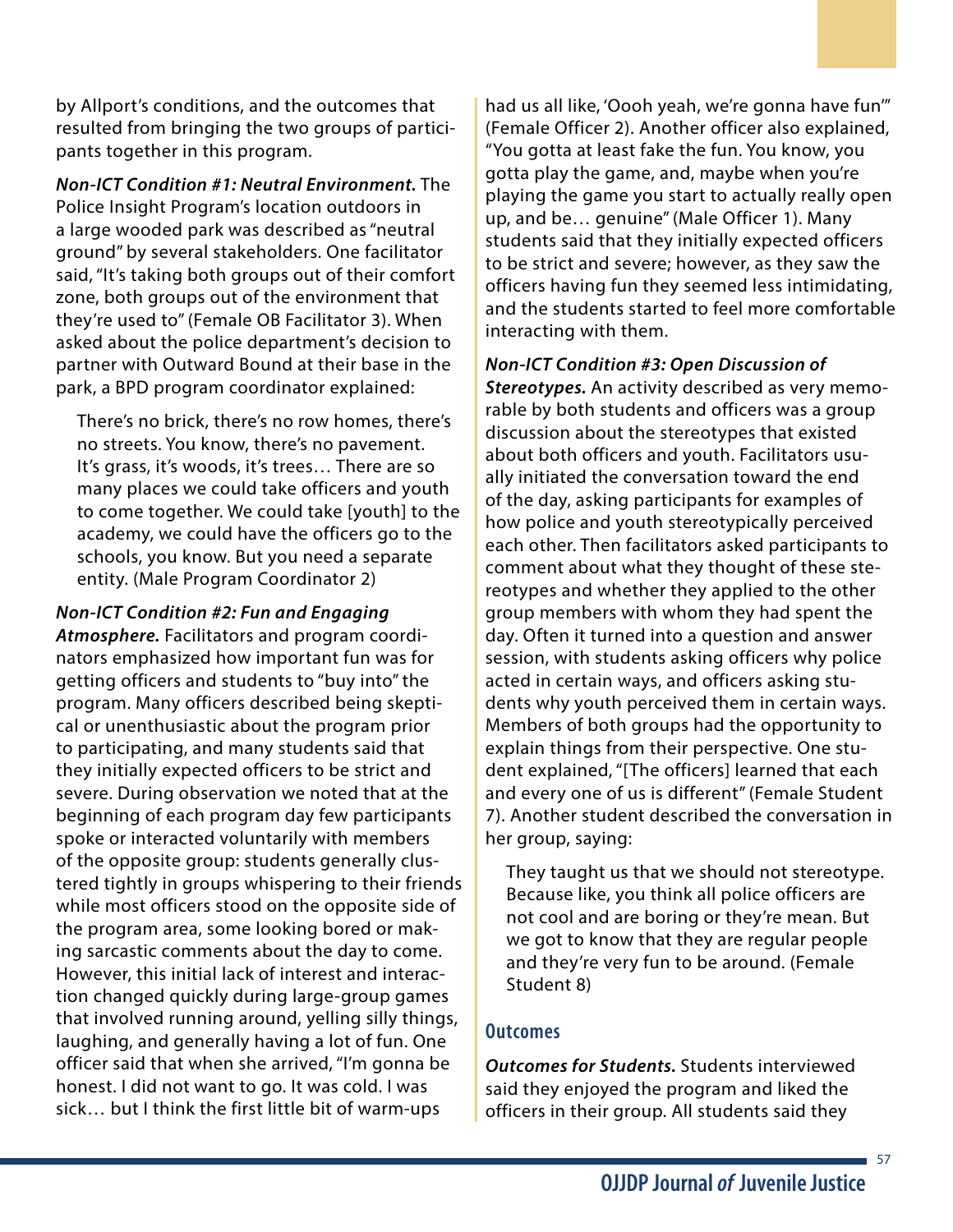would recommend the program to a friend, told their classmates that it was fun, and would like to participate again in the future. Many students said they were happily surprised by how nice the officers were, and how different they were compared to the students' expectations. One student said, "When I looked at them, I thought they was gonna be mean and strict, but they wasn't. They was real laid back and cool and everything, and fun to talk to" (Female Student 2).

Comments varied regarding how the program influenced students' view of officers more generally. Some students said they thought the officers must have volunteered to be there and were the ones who wanted to spend time with kids, indicating they thought most officers did not really like children. However, many students made comments indicating their view of all officers had become more complex due to the program. One student said that during the program, "We learned about police officers. We learned that there's good ones and bad ones. Not just, like, bad and ignorant ones. Also some that can help" (Male Student 4). Many students described seeing officers as more human, and mentioned having a realization that police were actually just "regular people" at some point in the day. Students' comments also indicated they were less likely to make assumptions or automatically believe stereotypes about what police officers were like. One boy explained, "Now I think, some [officers] are cool, and some not. You just gotta talk to them. See how they is. Like, you can't just assume somebody because they police, assume their actions because they police" (Male Student 1).

*Outcomes for Officers.* Most officers we spoke with said that they liked kids and enjoyed having the opportunity to interact with youth in a positive way for a change, rather than being a disciplinarian. Several indicated that the program helped to remind them of the positive "side" of youth. One officer explained:

You get a perspective, especially working this job for a while, and you get a perspective where you say, "there's only a few [youth] that's worth saving." And then you look and you say "naw, that ain't right." You go to a program like that and you see that. (Male Officer 6)

Officers also echoed comments by students about the important realization that the individuals they were interacting with were people, were human, and were not very different from them:

The purpose for [police officers] is to let them know the youth are human, you know, 'cause I don't think sometimes we look at youth as… individuals. I think we look at them as a whole different monster… Hopefully the officers really got a good opportunity to see what youth are, you know, what they can possibly be, given the right environment and the right people. (Male Officer 7)

Officers also emphasized the need for program follow-up in order for lasting changes in police– youth relationships and attitudes to occur. They noted the difficulty of trying to build relationships with youth during their normal working hours, saying this would conflict with their law enforcement responsibilities. Many expressed a strong desire for more opportunities for positive interaction. When asked what recommendations he had for improving the program, one officer said:

I'd like to know [the kids'] background a little bit more. And maybe do a follow up or something. Just because then you, you start to build a relationship with them, you know. And, a relationship with them, then it might turn into a relationship with their parents. And then with their parents might help you out on dealing with crime in that neighborhood. Or maybe that parent hated the police, you know, and it changed their outlook on police, or you know, maybe that kid at least changed their outlook. (Male Officer 1)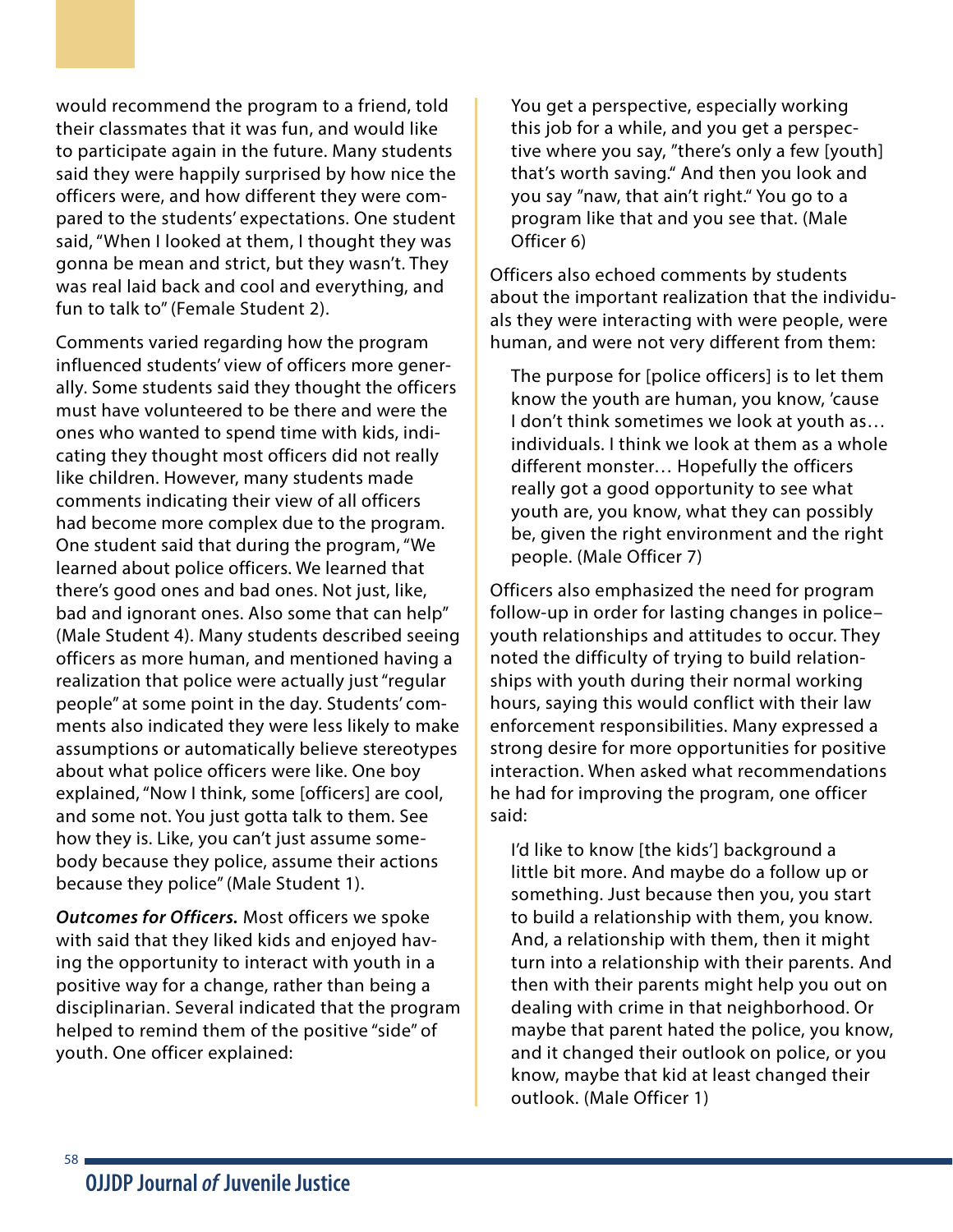# **Discussion**

Our study results indicate multiple ways that the Outward Bound Police Insight Program creates optimal contact conditions as specified by Allport in his Intergroup Contact Theory (1954): equal status, common goals, cooperation, and support of an overarching authority. Our results also indicate the importance of certain contact conditions created by the program that are not "captured" by the four conditions Allport describes. Program outcomes for officers and youth include positive feelings toward fellow program participants, a more nuanced and less stereotyped view of the opposite group more generally, and a desire for future positive interactions.

We propose that, in addition to creating Allport's optimal conditions, police–youth programs should also strive to provide (a) a neutral setting distinct from areas where the two groups normally interact, (b) a fun, light-hearted atmosphere, and (c) facilitated communication about stereotypes. Furthermore, a clear theme that emerged from our results regarding post-program outcomes was a need for program followup. Establishing optimal contact conditions may create the potential for improved longer term intergroup relations, but require followup interactions for that potential to be realized. Therefore, we recommend that police–youth programs also incorporate repeated follow-up that involves students and officers working with the same individuals they met during the program, as well as new individuals. Follow-up intergroup contact may not be as dependent on the need for a neutral setting as the initial interaction. Progressive introduction of the more polarizing settings in which the participants normally interact could help consolidate the benefits of the program by encouraging the participants to carry forward their insights into their everyday environment.

## **Limitations**

The short duration of this study did not allow us to assess long-term program outcomes or effects on actual future police–youth interactions. Furthermore, while its qualitative nature allowed us to gain a detailed understanding of the experience of the officers and students that we observed and interviewed, further research in other settings is needed to understand police–youth relationships in other contexts. These research objectives are worthy topics for future studies utilizing mixed-method designs over a longer time frame. Also, as mentioned in the methodology section, we were able to interview only those students whose parents were accessible by phone, and only those officers who indicated they had time available for interviews. These selection criteria may have limited the range of perspectives that we were able to access. Nonetheless, we still interviewed a diverse group of students and officers who presented varying opinions of the program and did not appear to be an especially positive or pro– Outward Bound subpopulation. Our direct program observation also allowed us to overcome this limitation to some extent, as we were able to observe the reactions and comments of all participants, not only those we later interviewed.

## **Conclusion**

Our findings indicate the importance of creating specific conditions when bringing officers and youth together in an effort to reduce stereotypes and improve relationships. The self-reported positive participant outcomes that we documented justify further investment in research to examine program outcomes using rigorous quantitative evaluation methods, as well as longitudinal qualitative follow-up regarding how changes in perspective and stereotyping alter the quality of future encounters between officers and youth. Although we were not able to assess long-term outcomes, our findings suggest that programs following the Police Insight Program model, if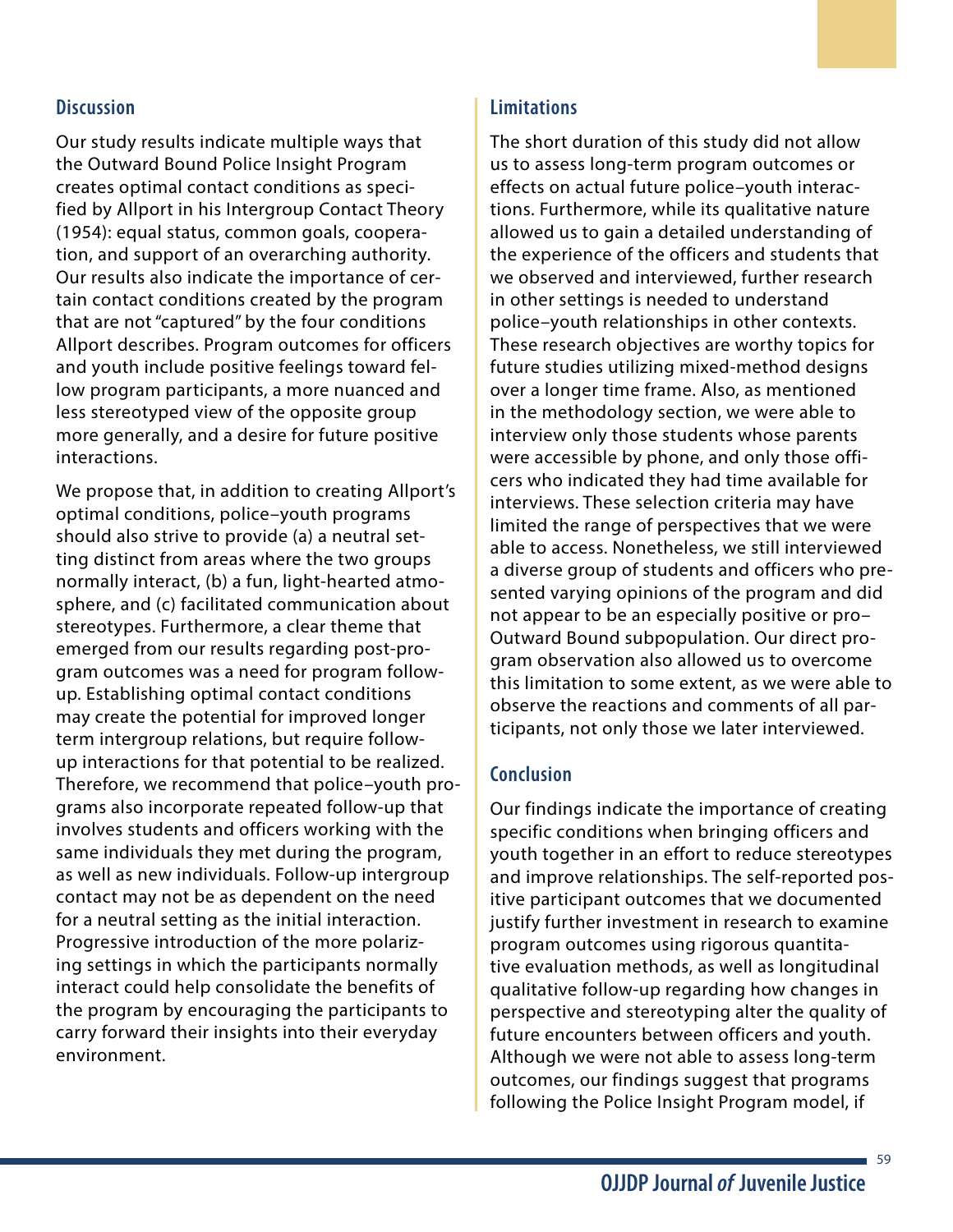paired with further follow-up, could serve as a steppingstone toward improved relationships between officers and youth "on the streets."

# **About the Authors**

**Elena T. Broaddus, MSPH,** was a student in the Social and Behavioral Interventions Program, Johns Hopkins Bloomberg School of Public Health, Baltimore, Maryland, at the time of this writing.

**Kerry E. Scott, MSc,** was a student in the Social and Behavioral Interventions Program, Johns Hopkins Bloomberg School of Public Health, Baltimore, Maryland, at the time of this writing. Currently, Ms. Scott is a PhD candidate in international health at the Johns Hopkins Bloomberg School of Public Health.

**Lianne M. Gonsalves, MSPH,** was a student in the Social and Behavioral Interventions Program, Johns Hopkins Bloomberg School of Public Health, Baltimore, Maryland, at the time of this writing.

**Canada Parrish, MSPH,** was a student in the Social and Behavioral Interventions Program, Johns Hopkins Bloomberg School of Public Health, Baltimore, Maryland, at the time of this writing. Currently, Ms. Parrish is project coordinator at Afia Clinics International, Tulsa, Oklahoma.

**Evelyn L. Rhodes, MSPH,** was a student in the Social and Behavioral Interventions Program, Johns Hopkins Bloomberg School of Public Health, Baltimore, Maryland, at the time of this writing.

**Samuel E. Donovan, MSPH,** was a student in the Social and Behavioral Interventions Program, Johns Hopkins Bloomberg School of Public Health, Baltimore, Maryland, at the time of this writing. Currently, Mr. Donovan is a research assistant at Massachusetts General Hospital, Boston, Massachusetts.

**Peter John Winch, MD, MPH,** is professor and director, Social and Behavioral Interventions Program, Department of International Health, Johns Hopkins Bloomberg School of Public Health; and Associate Chair, Department of International Health, Johns Hopkins Bloomberg School of Public Health, Baltimore, Maryland.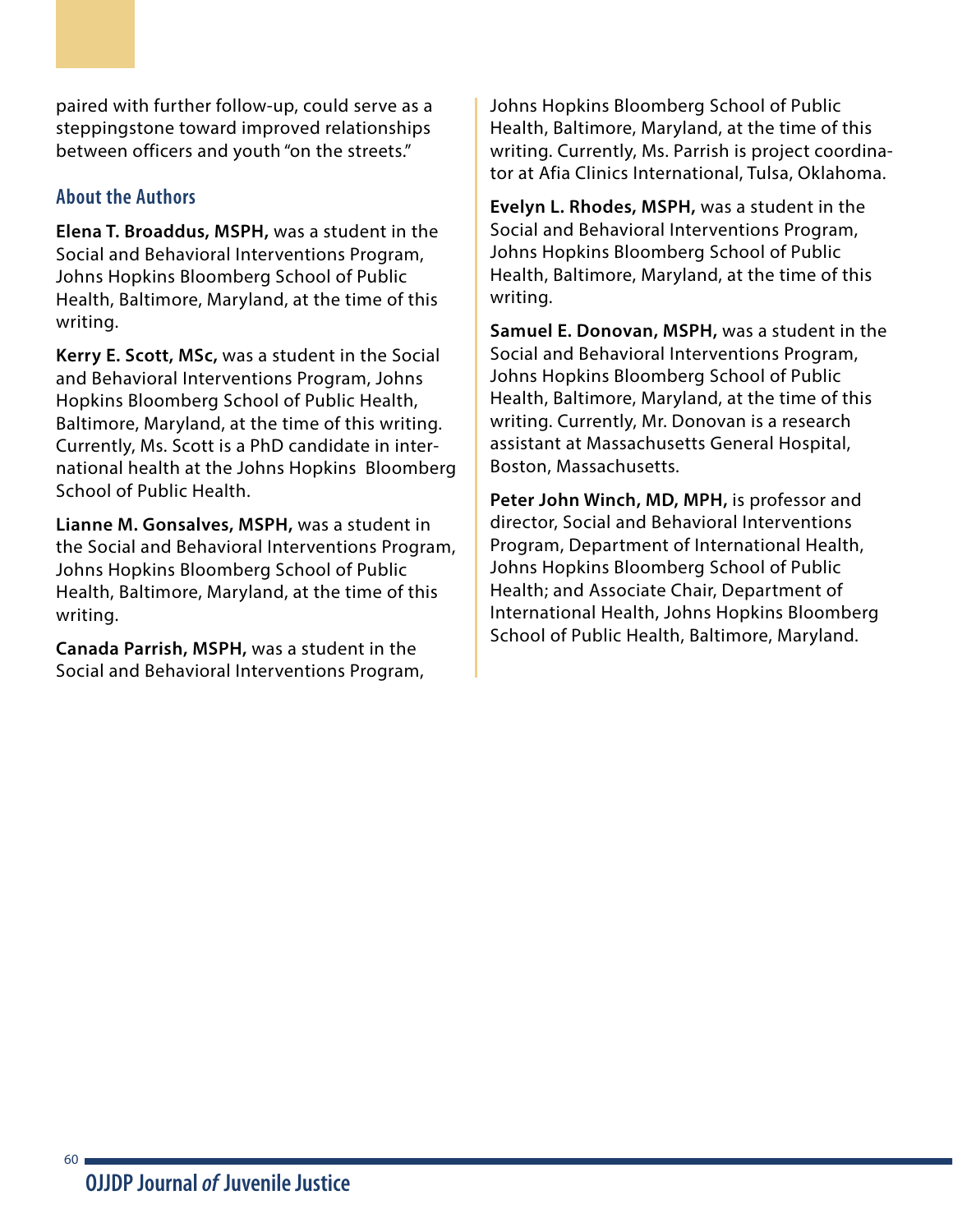### **References**

Allport, G. W. (1954). *The Nature of Prejudice*. Cambridge, MA: Addison-Wesley.

- Anderson, S. A., Sabatelli, R. M., & Trachtenberg, J. (2007). Community police and youth programs as a context for positive youth development. *Police Quarterly, 10*(1), 23–40.
- Bettencourt, B. A., et al., Brewer, M. B., Croak, M. R., & Miller, N. (1992). Cooperation and the reduction of intergroup bias: The role of reward structure and social orientation. *Journal of Experimental Social Psychology, 28*(4), 301–319.
- Brewer, M. B. (1996). When contact is not enough: Social identity and intergroup cooperation. *International Journal of Intercultural Relations, 20*(3–4), 291–303.
- Brunson, R. K., & Weitzer, R. (2011). Negotiating unwelcome police encounters: The intergenerational transmission of conduct norms. *Journal of Contemporary Ethnography, 40*(4), 425–456.
- Canady, M., Bernard, J., & Nease, J. (2012). *To educate & protect: The school resource officer and the prevention of violence in schools.* Hoover, AL: National Association of School Resource Officers.
- Centers for Disease Control and Prevention (CDC). (2011). Violence-related firearm deaths among residents of metropolitan areas and cities— United States, 2006-2007 *Morbidity and Mortality Weekly Report* (Vol. 18, pp. 573–578). Atlanta, GA: Centers for Disease Control and Prevention.
- Clements, C. B. (1975). The school relations bureau—A program of police intervention. *Criminal Justice and Behavior, 2*(4), 358–371.
- Cooper, J. L. (1980). *The Police and the Ghetto*. Port Washington, New York: Kennikat Press.
- Dixon, J., Durrheim, K., & Tredoux, C. (2005). Beyond the optimal contact strategy: A reality check for the contact hypothesis. *Am Psychol, 60*(7), 697–711.
- Eberhardt, J. L., Goff, P. A., Purdie, V. J., & Davies, P. G. (2004). Seeing black: Race, crime, and visual processing. *J Pers Soc Psychol, 87*(6), 876.
- Eith, C., & Durose, M. (2011). Contacts between police and the public, 2008. Washington, DC: U.S. Department of Justice, Bureau of Justice Statistics.
- Engel, R. S. (2003). Explaining suspects' resistance and disrespect toward police. *Journal of Criminal Justice, 31*(5), 475–492.
- Fagan, J. (2002). Race, legitimacy, and criminal law. *Souls, 4*(1), 69–72.
- Fagan, J. (2008). Legitimacy and criminal justice-introduction. *Ohio St. J. Crim. L., 6*, 123.
- Fenton, J. (2008, December 18). Getting past the uniform. *The Baltimore Sun*. Retrieved from [http://](http://articles.baltimoresun.com/2008-12-18/news/0812170091) [articles.baltimoresun.com/2008-12-18/news/0812170091](http://articles.baltimoresun.com/2008-12-18/news/0812170091)
- Fine, M., et al. (2003). "Anything can happen with police around": Urban youth evaluate strategies of surveillance in public places. *Journal of Social Issues, 59*(1), 141–158.
- Graham, S., & Lowery, B. S. (2004). Priming unconscious racial stereotypes about adolescent offenders. *Law and Human Behavior, 28*(5), 483.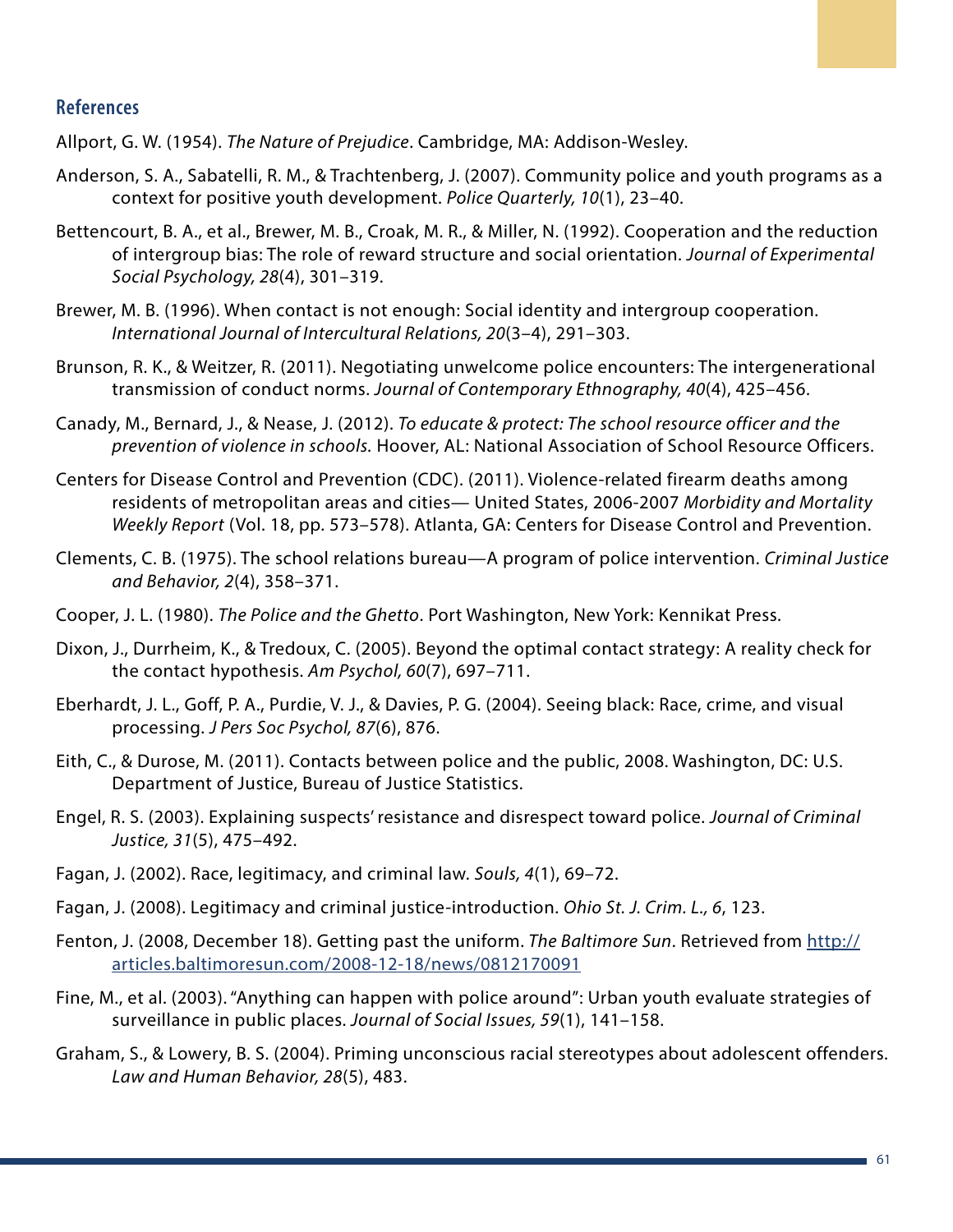- Hopkins, N. (1994). Young people arguing and thinking about the police. *Human Relations, 47*(11), 1409–1432.
- Hopkins, N., Hewstone, M., & Hantzi, A. (1992). Police-schools liaison and young people's image of the police: An intervention evaluation. *British Journal of Psychology, 83*(2), 203–220.
- Hurst, Y. G., & Frank, J. (2000). How kids view cops: The nature of juvenile attitudes toward the police. *Journal of Criminal Justice, 28*, 189–202.
- International Association of Chiefs of Police. (2011). *2011 juvenile justice training needs assessment.* U.S. Department of Justice, Office of Juvenile Justice and Delinquency Prevention.
- Johnson, I. M. (1999). School violence The effectiveness of a school resource officer program in a southern city. *Journal of Criminal Justice, 27*(2), 173–192.
- Learning for Life. (2013). Law enforcement exploring. Retrieved August 1, 2013, from [http://exploring.](http://exploring.learningforlife.org/services/career-exploring/law-enforcement/) [learningforlife.org/services/career-exploring/law-enforcement/](http://exploring.learningforlife.org/services/career-exploring/law-enforcement/)
- Lurigio, A. J., Greenleaf, R. G., & Flexon, J. L. (2009). The effects of race on relationships with the police: A survey of African American and Latino Youths in Chicago. *W. Criminology Rev., 10*, 29.
- National Association of Police Athletic/Activities Leagues Inc. (2013). National PAL. Retrieved August 1, 2013, from<http://www.nationalpal.org/programs>
- Pettigrew, T. F., & Tropp, L. R. (2006). A meta-analytic test of intergroup contact theory. *J Pers Soc Psychol, 90*(5), 751–783.
- Rabois, D., & Haaga, D. A. F. (2002). Facilitating police–minority youth attitude change. *Journal of Community Psychology, 30*(2), 189–195.
- Roth, J. A., et al. (2000). National Evaluation of the COPS Program Title I of the 1994 Crime Act. Series: Research Report. U.S. Department of Justice: Office of Justice Programs, National Institute of Justice.
- Rusinko, W. T., Johnson, K. W., & Hornung, C. A. (1978). The importance of police contact in the formulation of youths' attitudes toward police. *Journal of Criminal Justice, 6*(1), 53–67.
- Thurau, L. H. (2009). Rethinking how we police youth: Incorporating knowledge of adolescence into policing teens. *Children's Legal Rights Journal, 29*(3).
- Thurman, Q. C., Giacomazzi, A., & Bogen, P. (1993). Research Note: Cops, kids, and community policing. *Crime & Delinquency, 39*(4), 554–564.
- Weitzer, R., & Tuch, S. A. (2006). *Race and policing in America: Conflict and reform*. New York: Cambridge University Press.
- Williams, B. N. (1999). Perceptions of children and teenagers on community policing: Implications for law enforcement leadership, training, and citizen evaluations. *Police Quarterly, 2*(2), 150–173.
- Winfree, L. T., & Griffiths, C. T. (1977). Adolescent attitudes toward the police. In T. Ferdinand (Ed.), *Juvenile delinquency: Little brother grows up* (Vol. 2, 79–99). Beverly Hills, CA: Sage Publications.
- Yale University Child Studies Center. (2003). Community outreach through police in schools. Washington DC: U.S. Department of Justice, Office for Victims of Crime.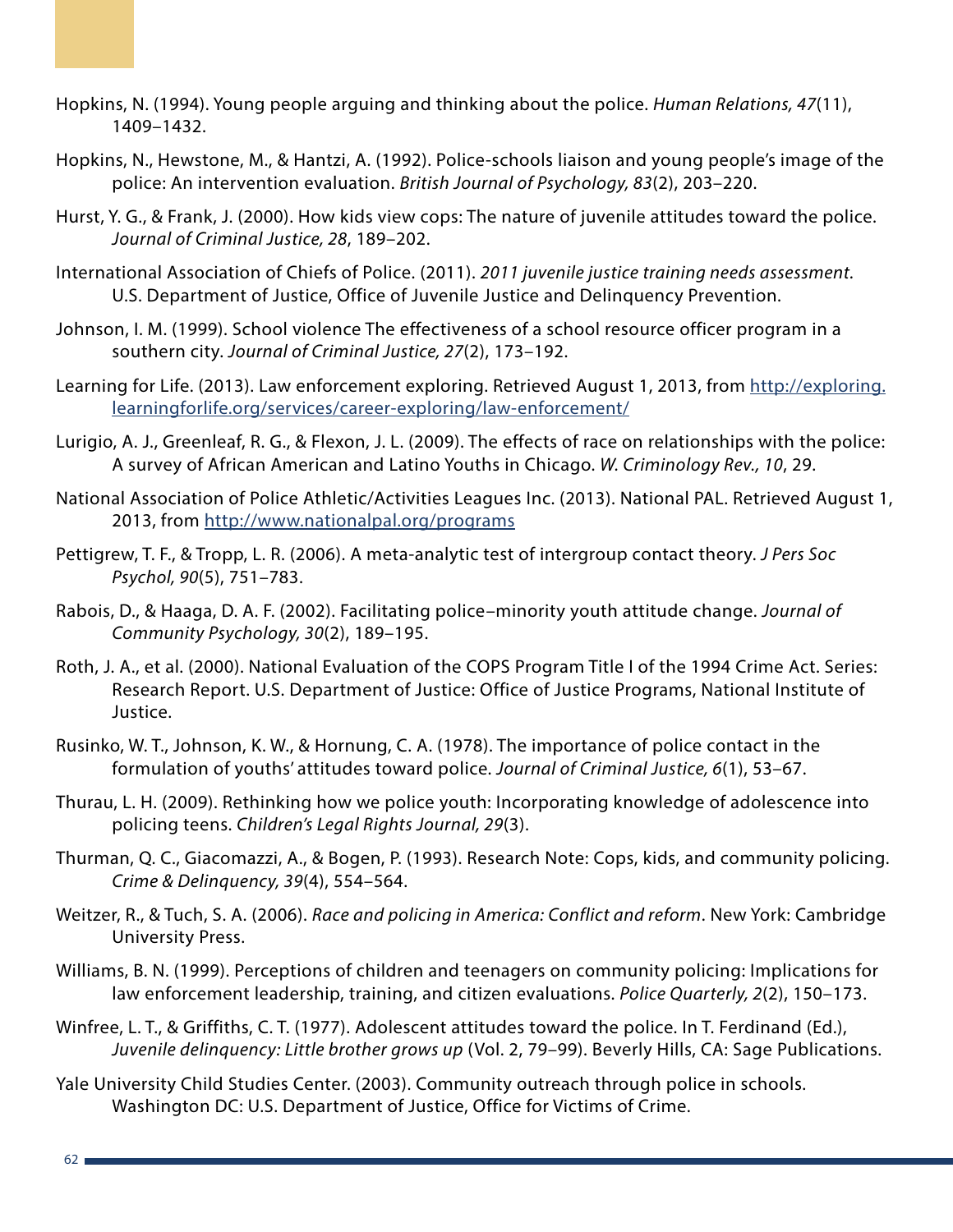# **Internet-Based Mindfulness Meditation and Self-regulation: A Randomized Trial with Juvenile Justice Involved Youth**

*Michelle Evans-Chase, University of Pennsylvania, Philadelphia*

Michelle Evans-Chase, School of Social Policy & Practice, University of Pennsylvania.

Correspondence concerning this article should be addressed to: Michelle Evans-Chase at [meva@sp2.](mailto:meva@sp2.upenn.edu) [upenn.edu](mailto:meva@sp2.upenn.edu)

Acknowledgments: The author would like to acknowledge the New Jersey Juvenile Justice Commission for access and logistical support in the implementation of the study, and the Provost Office of the University of Pennsylvania for financial support.

#### *Keywords: Internet, mindfulness meditation, self-regulation, juvenile justice, intervention*

# **Abstract**

There is mounting evidence that the traumas disproportionately faced by incarcerated youth outside of custody are barriers to the healthy development of self-regulation, compounding their risk for poor social and developmental outcomes. To address this risk, a randomized controlled trial was conducted comparing the impact of Internet-based mindfulness meditation and guided relaxation on self-regulation in juvenile justice–involved youth. Multiple regression analysis was used to assess the differences between treatment and control groups on posttest scores, controlling for pretest scores, with age group included as a moderator in an interaction term with treatment group. Treatment youth in the oldest age group (age 19 to 23) scored significantly higher on interpersonal self-restraint at posttest than similarly aged youth in the control group. Differences were found in the interaction model, but not in the main effects model indicating that, had age been included as a control variable only, treatment effects would not have been found due to the increased variation of age groups analyzed together. These findings support (a) the use of Internet-based mindfulness

meditation as a method of fostering the development of self-regulation in incarcerated youth, and (b) the use of age as a moderator in analyses of treatment effects when outcomes are self-regulatory in nature (i.e., delinquency).

# **Introduction**

Youth incarcerated in the juvenile justice system are disproportionately exposed to stressors outside of custody known to increase the risk for physical violence, delinquency, and selfinjurious behaviors (Duke, Pettingell, McMorris, & Borowsky, 2010). Such stressors include parental incarceration (Phillips, Burns, Wagner, Kramer, & Robbins, 2002; Simons, Simons, Chen, Brody, & Lin, 2007), violent victimization and exposure to violence (Hawkins et al., 2000), as well as poverty and family disruption (Snyder & Sickmund, 2006). These stressors, which are enduring factors in the lives of incarcerated youth prior to and after incarceration, are considered what the Centers for Disease Control has termed Adverse Childhood Experiences (ACE).<sup>1</sup> ACEs have been associated with increased risk for depression, substance use

<www.cdc.gov/nccdphp/ace>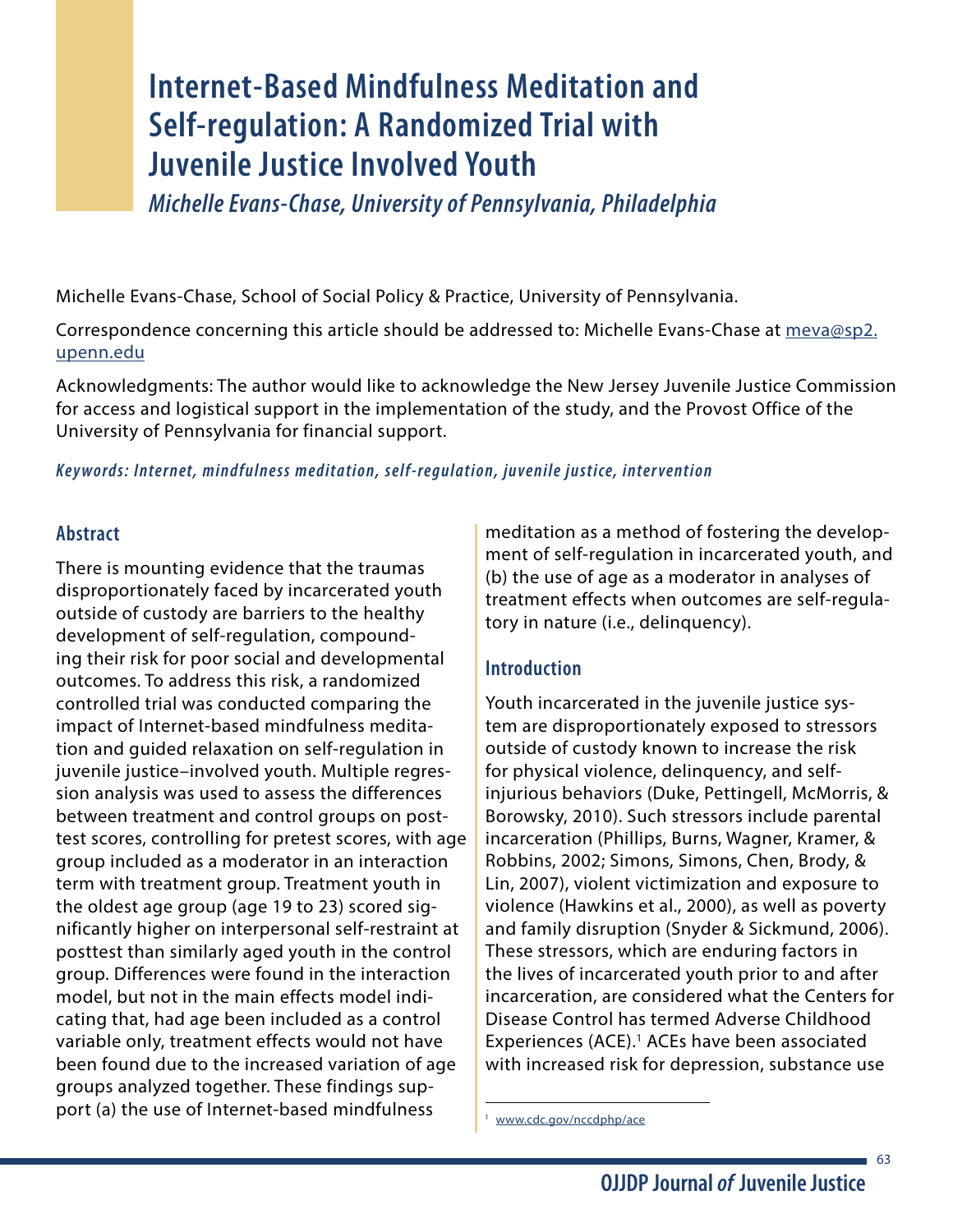disorders, personality disorders, conduct disorders, attention deficit hyperactivity disorder (ADHD), and anxiety (Adams, 2010). Long-term outcomes associated with ACEs include poor anger control, high perceived levels of stress, relationship problems, risk of perpetrating or being a victim of domestic violence (Larkin, Shields, & Anda, 2012), delinquency, and violence perpetration (Duke et al., 2010). Although an estimated 34% of youth in the United States experience some type of ACE, it is an experience shared by 75% to 93% of youth entering the juvenile justice system (Adams, 2010).

ACEs have also been implicated as barriers to the healthy development of self-regulation (Allen, 2011; Hein, Cohen, & Campbell, 2005), a critical developmental process of the adolescent period and a skill whose maturation is associated with the reduction of normative risk-taking (Eshel, Nelson, Blair, Pine, & Ernst, 2007; Steinberg, 2008) and the increase in cognitive control of behavior in emotionally charged situations (Luna, Padmanabhan, & O'Hearn, 2010; Nelson, Leibenluft, McClure, & Pine, 2005). Incarcerated youth are thus a population at risk for poor social and developmental outcomes due to their disproportionate exposure to circumstances that not only act as barriers to healthy development, but also contribute to and exacerbate the high rate of emotional problems and recidivism found in this population. If the juvenile justice system is to successfully reduce recidivism among incarcerated youth, facility programming must support the healthy development of self-regulation while youth are in custody and find ways to maintain that support when youth are again faced with the traumas endemic to their lives outside of custody.

# **Background and Significance**

64

An estimated 130,000 youth are incarcerated in juvenile justice facilities in the United States (Puzzanchera, Adams, & Sickmund, 2010). It is well documented that these youth experience disproportionately high rates of emotional, educational,

and substance use problems. For instance, 90% of youth leaving state custody in 2003 reported experiencing an emotional problem such as anger management difficulties (81%), anxiety (61%), depression (59%), substance abuse (68%), suicidal ideation (27%) or suicide attempts (21%), with a vast majority (71%) reporting multiple problems (Sedlak & McPherson, 2010; Snyder & Sickmund, 2006). In addition, 22% of incarcerated youth have more recently reported at least one past suicide attempt, four times the national average, as well as high rates of substance use, with 84% (vs. 30% in the general population) reporting marijuana use, 59% reporting being high or drunk the week prior to their arrest, and 68% reporting problems and blackouts stemming from their substance use (Sickmund, 2010).

# **Incarcerated Youth as an Adolescent Population**

Although incarcerated youth are a special population given their disproportionate exposure to individual, family, and community adversity, they are also, by definition, a group in the midst of a critical developmental period. Central to this period is the neural development of key brain systems involved in self-regulation, which continues through the teens and into the early 20s. There is ample evidence to indicate that the development of connections in and between three of these key areas, the Medial Prefrontal Cortex (MPFC), the Ventrolateral Prefrontal Cortex (VLPFC), and the Anterior Cingulate Cortex (ACC), occur on a predictable developmental timeline while at the same time being responsive to experience, particularly during the adolescent period (Casey, Getz, & Galvan, 2008, p. 67; Cauffman, Steinberg, & Piquero, 2005). Accompanying the maturation of the MPFC, VLPFC, and ACC are increases in response inhibition, planning ahead, weighing risks and rewards, and simultaneously considering multiple sources of information (Steinberg, 2008).

There is mounting evidence that ACEs influence the development of the prefrontal cortex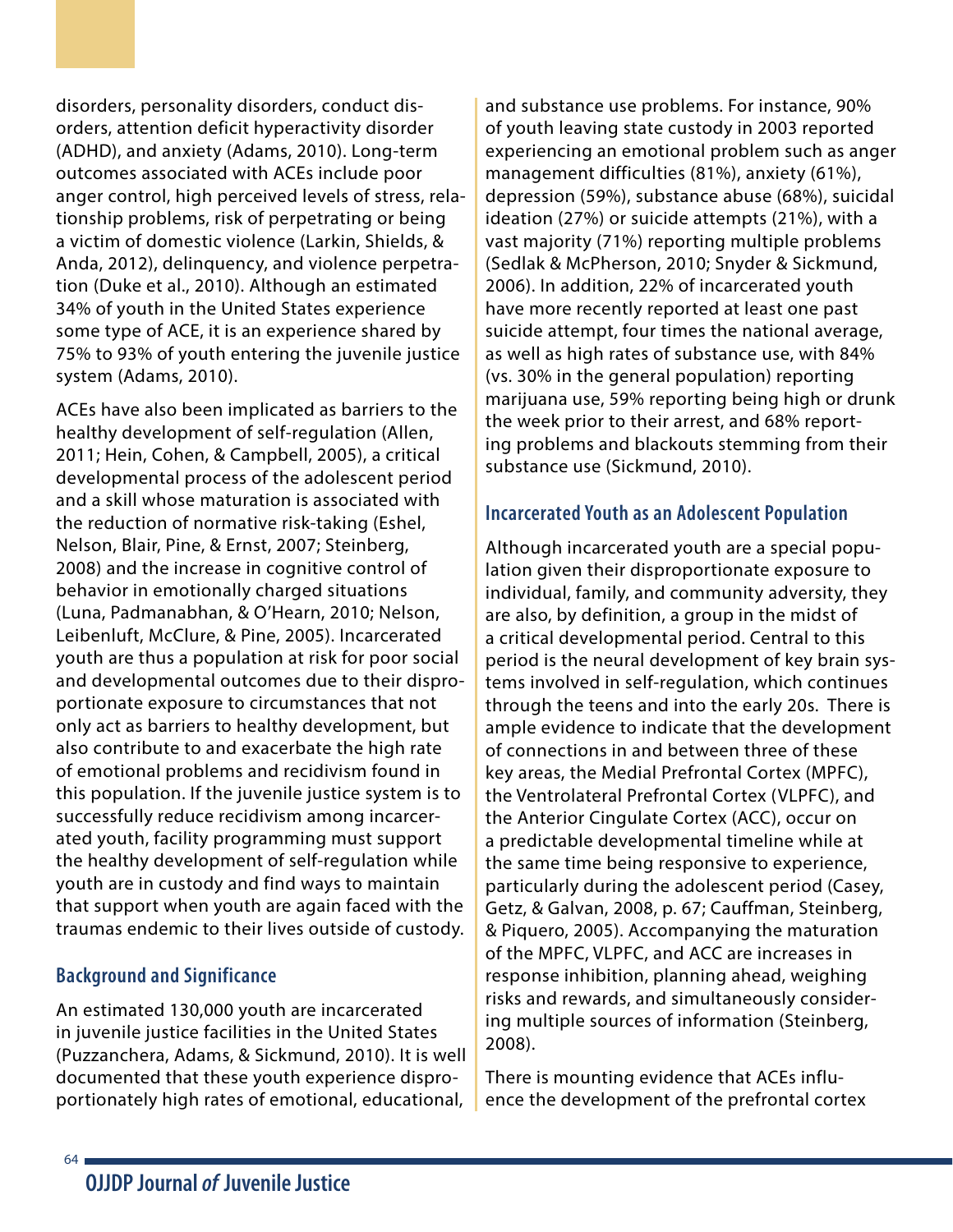and the neural pathways between the prefrontal cortex and the amygdala (Anda, et al., 2006; Bremner, 2003), which has implications for the healthy development of self-regulation, given the involvement of those pathways in the cognitive control of emotional impulses (Fareri, Martin, & Delgado, 2008). Given that youth incarcerated in the juvenile justice system are disproportionately exposed to ACEs, identifying interventions that support the development of self-regulation is vital to reducing the poor social and developmental outcomes associated with exposure to ACEs while decreasing the likelihood of repeat offending and further incarceration. One intervention that has been associated with positive mental health outcomes and increases in self-regulation is mindfulness meditation.

# **Mindfulness Meditation**

Mindfulness meditation is a practice that is based in the Buddhist Vipassana, or insight meditation tradition, which "encourages the cultivation of nonjudgmental, moment-to-moment awareness both during formal meditation practice and in everyday life" (Jain, et al., 2007, p. 11). Successful integration of mindfulness meditation into individual practice has been found with programs ranging from 45-minute sessions once a week for 4 weeks (Jain et al., 2007) to 2-hour sessions once a week for 8 weeks (Ramel, Goldin, Carmona, & McQuaid, 2004). Mindfulness meditation may be an effective intervention for incarcerated youth because the mechanisms through which mindfulness meditation affect the practitioner include an increase in self-regulation, which is negatively associated with delinquent and other risk behaviors (Steinberg, 2008). Mindfulness meditation is an intervention that is amenable to experimentation, feasible with incarcerated youth, and appropriate as an intervention to address the issues that incarcerated youth face both in and out of state custody.

There are three main components common to most definitions of mindfulness meditation practice. The first, *present awareness*, refers to having

one's awareness in the present moment. The second, *nonjudgmental awareness*, refers to being aware of but not judging the emotions, thoughts, or events of the present moment as good or bad. The third component, *acceptance*, refers to accepting the emotions, thoughts, or events of the present moment as they are (Biegel, Brown, Shapiro & Schubert, 2009; Burke, 2010; Ivanovski & Malhi, 2007). The experience of these components in practice has been described in the following way:

When thoughts or feelings come up in your mind, you don't ignore them or suppress them, nor do you analyze or judge their content. Rather, you simply note any thoughts as they occur as best you can and observe them intentionally but nonjudgmentally, moment by moment, as the events in the field of your awareness. Paradoxically, this inclusive noting of thoughts that come and go in your mind can lead you to feel less caught up in them and give you a deeper perspective on your reaction to everyday stress and pressures. By observing your thoughts and emotions as if you had taken a step back from them, you can see much more clearly what is actually on your mind. You can see your thoughts arise and recede one after another. You can note the content of your thoughts, the feelings associated with them, and your reactions to them. You might become aware of agendas, attachments, likes and dislikes, and inaccuracies in your ideas (Kabat-Zinn, 2011, p. 1).

# **Positive Mental Health Outcomes and Behavior Change**

Mindfulness meditation has been found in randomized controlled trials to have significant effects on positive states of mind and stress reduction (Broderick, 2005; Jain et al., 2007), as well as reduced rumination, which mediated reductions in maladaptive cognitive content and affective symptoms (Ramel et al., 2004). Other studies using qualitative and correlational designs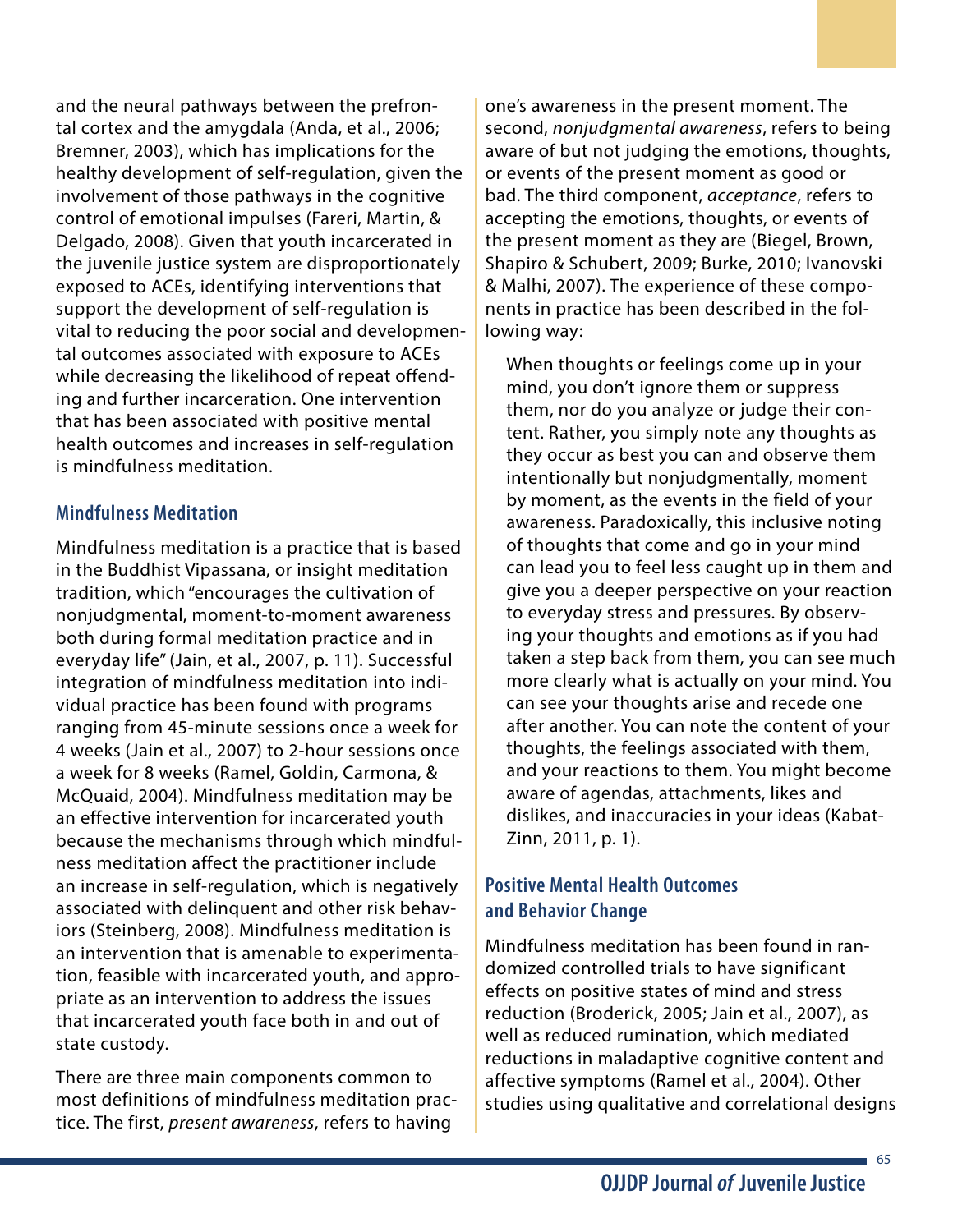have found a positive relationship between mindfulness meditation and reduced substance abuse in a population of incarcerated adults (Bowen et al., 2006), and increased self-control and self-awareness and decreased stress and anger in adolescent sex offenders (Derezotes, 2000). Mindfulness meditation has also been combined with existing therapies, such as cognitive behavioral therapy and dialectical behavior therapy, as a treatment for children with anxiety (Semple, Reid, & Miller, 2005) and for the prevention of suicidal behavior in patients with past suicidal ideation (Williams, Duggan, Crane, & Fennell, 2006). A review of research spanning the years 2003 to 2008 found the associated effects of mindfulness meditation practice to include lowered anxiety, depression, anger, and worry; a greater sense of well-being; increased emotional control; lowered levels of cortisol; and an increased ability to reduce harmful behaviors such as binge eating, smoking, and substance use (Greeson, 2009).

# **Mindfulness Meditation with Adolescents**

In recent years, meditation, particularly in the Buddhist tradition, has increasingly become a part of popular culture in America, reflected in movies such as the *Matrix* trilogy; in interviews with celebrity practitioners in professional sports (e.g., NBA players); music (Beastie Boys, Red Hot Chili Peppers, and hip hop guru Russell Simmons); and in the youth movement, Dharma Punx, which is made up of meditation groups in 14 American cities, including Philadelphia, Seattle, Washington, New York, San Francisco, San Diego, and Hollywood.

Although studies have been conducted on the effects of mindfulness meditation on adolescents, much of that research has been of generally low quality, using pre/post designs with no control group (Burke, 2010), suggesting a need for additional research with adolescent populations. However, studies that have been conducted with adolescent samples using control or comparison groups have found increases in positive outcomes for adolescents who practiced mindfulness meditation. For instance, Biegal et al. (2009) found significantly lower levels of reported anxiety, stress, depressive symptoms, interpersonal problems, and obsessive symptoms and significantly higher levels of self-esteem and sleep quality in mindfulness meditation participants compared to a control group. Similarly, Huppert and Johnson (2010) found significantly higher levels of psychological well-being in treatment group youth who practiced the mindfulness meditation intervention more frequently outside of class than others in the treatment group who practiced less often, although there were no significant differences found overall between treatment and control groups.

These studies, regardless of design, indicate that adolescents are both able to and interested in learning mindfulness meditation. In addition, these studies provide evidence for the feasibility of providing mindfulness meditation training to adolescents in a variety of settings, including school (Huppert & Johnson, 2010; Semple et al., 2005) and clinical settings (Biegel et al., 2009; Derezotes, 2000), with no indications of unintended negative effects.

Mindfulness meditation may be uniquely suited for use in the juvenile justice system because it has been found to be effective as a treatment for behavioral and emotional problems similar to those reported by youth leaving custody, including suicidal ideation, anger management, anxiety, and depression (Biegal, et al., 2009; Semple, et al., 2005; Snyder & Sickmund, 2006; Williams, et al., 2006). There is also indication that mindfulness meditation may enhance the development of those specific brain areas that are both affected by childhood trauma and directly implicated in delinquent and other risk-taking behaviors.

## **Neuropsychosocial Model**

Brain-imaging studies have found that mindfulness meditation affects those areas of the brain that are both involved in self-regulation (Creswell, Way, Eisenberger, & Lieberman, 2007; Holzel, et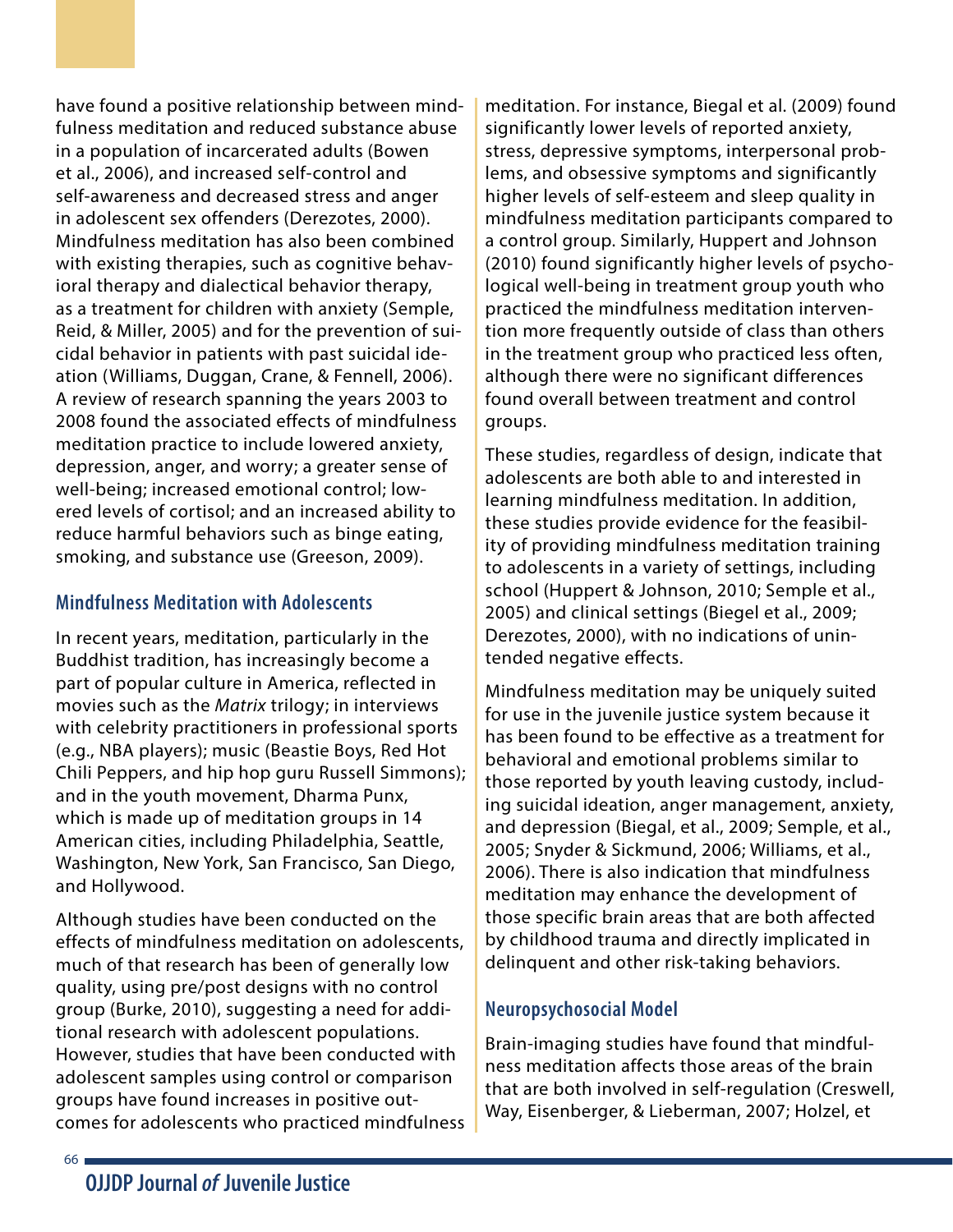al., 2011; Holzel, et al., 2007) and are undergoing significant change during the adolescent period (Ernst, Pine, & Hardin, 2005; Fareri et al., 2008; Giorgio, et al., 2010). Neural-imaging studies of adults with various levels of mindfulness meditation experience have consistently found increased activity in the medial prefrontal cortex (MPFC) and parts of the neural network of which the MPFC is a part, with significantly greater activity in the MPFC of experienced meditators compared to nonmeditators (Holzel et al., 2007). In addition, an 8-week mindfulness meditation intervention study found significant increases in treatment versus control groups in synaptic connections in several areas of the brain that form a neural network with the MPFC and are involved in considering the future and taking the perspective of others (Holzel, et al., 2011). Finally, a correlational study measuring the relationship between brain activity and levels of mindfulness found that higher levels of mindfulness were associated with higher levels of activity throughout the prefrontal cortex, particularly in the VLPFC and MPFC (Creswell, et al., 2007).

Overall, these findings indicate that mindfulness meditation increases synaptic connections and neural activity in areas that (a) are still developing in the adolescent brain, and (b) are involved in self-regulation. This increase in synaptic connections and the predicted increase in myelination associated with the rise in neural activity may well translate into enhanced neural functioning in those prefrontal areas that moderate emotional and reward systems, the predicted effect of which would be an increase in the ability to self-regulate.

The intersection of neurodevelopmental and mindfulness literature introduces two contrasting possibilities related to mindfulness meditation and the methods by which self-regulation matures (i.e., experientially and developmentally). The first is the possibility that mindfulness meditation could enhance self-regulation through the experiential aspect of self-regulatory maturation; the second is the possible developmentally

determined limitations of that enhancement. To explore these possibilities, two hypotheses guided the design and analysis of a mindfulness meditation intervention with incarcerated youth:

- 1. Mindfulness meditation will be associated with increased self-regulation among adolescents who practice it, when compared to a Guided Relaxation intervention.
- 2. The impact of mindfulness meditation on selfregulation will be moderated by age, used as a proxy for level of neurological development, such that the 15 to 17 year-old age group will experience smaller increases in self-regulation than those in the 18 to 23 year-old age group.

# **Methods**

To test these hypotheses, a randomized-controlled trial was conducted in which participants were randomly assigned to either mindfulness mediation or guided relaxation.

### **Participants**

One hundred and twenty-one youth incarcerated in a long-term juvenile justice facility were recruited for the study, with all but two consenting or assenting to participate. A total of 58 youth who consented/assented did not attend the pretest/randomization session. Twenty-three of these youth were under the age of 18 and were unable to participate due to a lack of consent by a parent or guardian. The remaining 35 did not participate for a variety of reasons, including refusal to attend the pretest session, lockdown on the day of the pretest, release from custody, or transfer to another facility. A total of 61 young men attended the pretest session and were randomized to eight sessions of mindfulness meditation or eight sessions of guided relaxation. Of the 61 participants who started the study,  $44\%$  ( $n = 27$ ) completed the study through the posttest and were included in the analysis of treatment effects. Attrition from the study and thus exclusion from the final analysis was most often due to being out of custody at the time of the posttest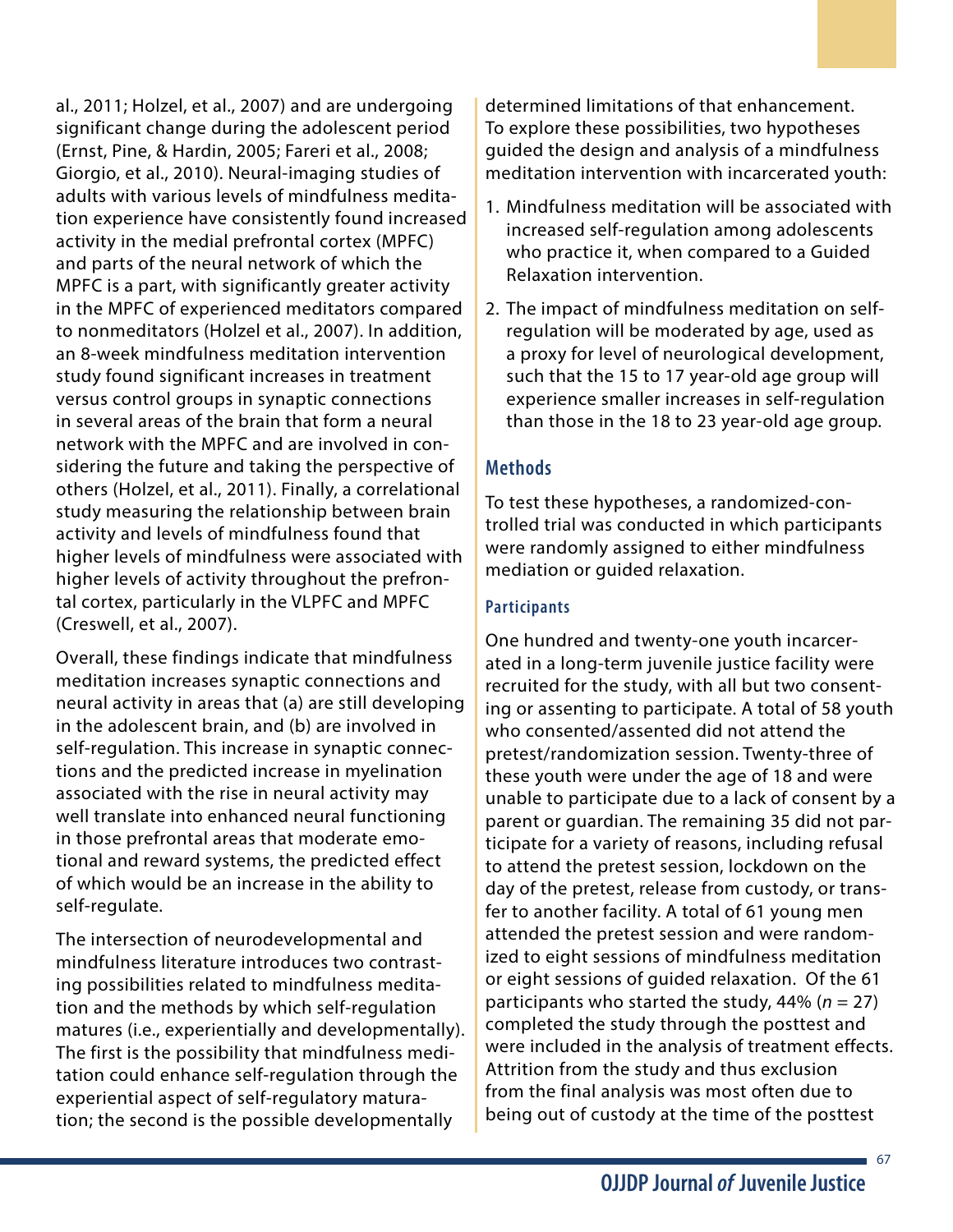(*n* = 19, 31%), followed by withdrawal from the study ( $n = 8$ , 13%), and being on lockdown (not allowed to leave the housing unit) on the day of the posttest  $(n = 3, 5\%)$ . Three additional youth from the control group who completed both the pretest and posttest were excluded from analysis of treatment effects due to exposure to the treatment (contamination) and one youth from each of the groups was dropped from both the baseline and final analysis due to an excessive number of missing answers on pretest measures of self-regulation.

#### **Procedure**

A randomized controlled trial was conducted in which participants were randomly assigned to either eight 1-hour weekly sessions of mindfulness meditation or guided relaxation. A male research assistant used prerecorded mindfulness meditation or guided relaxation instructions to facilitate treatment and control group sessions.

Consent interviews were conducted with youth 18 and over and assent interviews were conducted with youth 17 and under. Facility staff members were given parental consent forms, which they sent to the parents/guardians of all youth under the age of 18 who assented to participate. Randomization was done at the individual level within housing unit groups, with youth from housing units A, B, and C randomly assigned to either treatment or control groups meeting on Thursday nights and youth from housing units D, E, and F randomly assigned to either treatment or control groups meeting on Friday nights. Housing units were combined by the facility administrators based on those that normally mixed in other facility activities. The randomization process utilized a list of numbers, with even numbers representing mindfulness meditation assignment and odd numbers representing guided relaxation assignment. Each number was written on an individual piece of paper, folded, and placed in a small paper bag. At the end of the pretest session, as each participant turned in his completed questionnaire, he was asked to

pick a piece of paper out of the bag. The number chosen indicated his group assignment. All study activities were approved by the University of Pennsylvania Institutional Review Board (IRB).

#### **Treatment Group: Mindfulness Meditation**

The mindfulness meditation treatment sessions used recordings of lectures and guided meditation by Noah Levine, a Buddhist practitioner who has extensive training and experience in teaching meditation to incarcerated youth and adults, as well as to nonincarcerated youth recovering from drug and alcohol addiction. All audio recordings used in the study are available for free at Mr. Levine's website, [http://www.dharma](http://www.dharmapunx.com/htm/mp3.htm)[punx.com/htm/mp3.htm.](http://www.dharmapunx.com/htm/mp3.htm) Each session began with a lecture-like presentation of mindfulnessrelated topics, such as compassion, patience, and mindfulness in everyday life followed by guided meditation encouraging relaxed, nonjudgmental awareness of thoughts and feelings while focusing on the breath.

#### **Comparison Group: Guided Relaxation**

The comparison group for this study participated in an alternative intervention, guided relaxation. Guided relaxation was chosen as the control group activity for its adaptability to an MP3 delivery and its ability to mimic the mindfulness meditation class setup; that is, participants in both classes simply sat at tables for the duration of the class and listened to audio instructions. Guided relaxation, also called progressive muscle relaxation, includes very simple instructions in shifting awareness through different muscle groups in a conscious attempt to relax the body and reduce cognitive and physiological stress (Pawlow & Jones, 2005). The practice has been found to significantly lower levels of salivary cortisol after a single 1-hour session (Pawlow & Jones, 2005) and, in meta-analysis, to have a medium-high effect on anxiety, particularly for young people (Manzoni, Pagnini, Castelnuovo, & Molinari, 2008). Although guided relaxation and meditation have both been found to significantly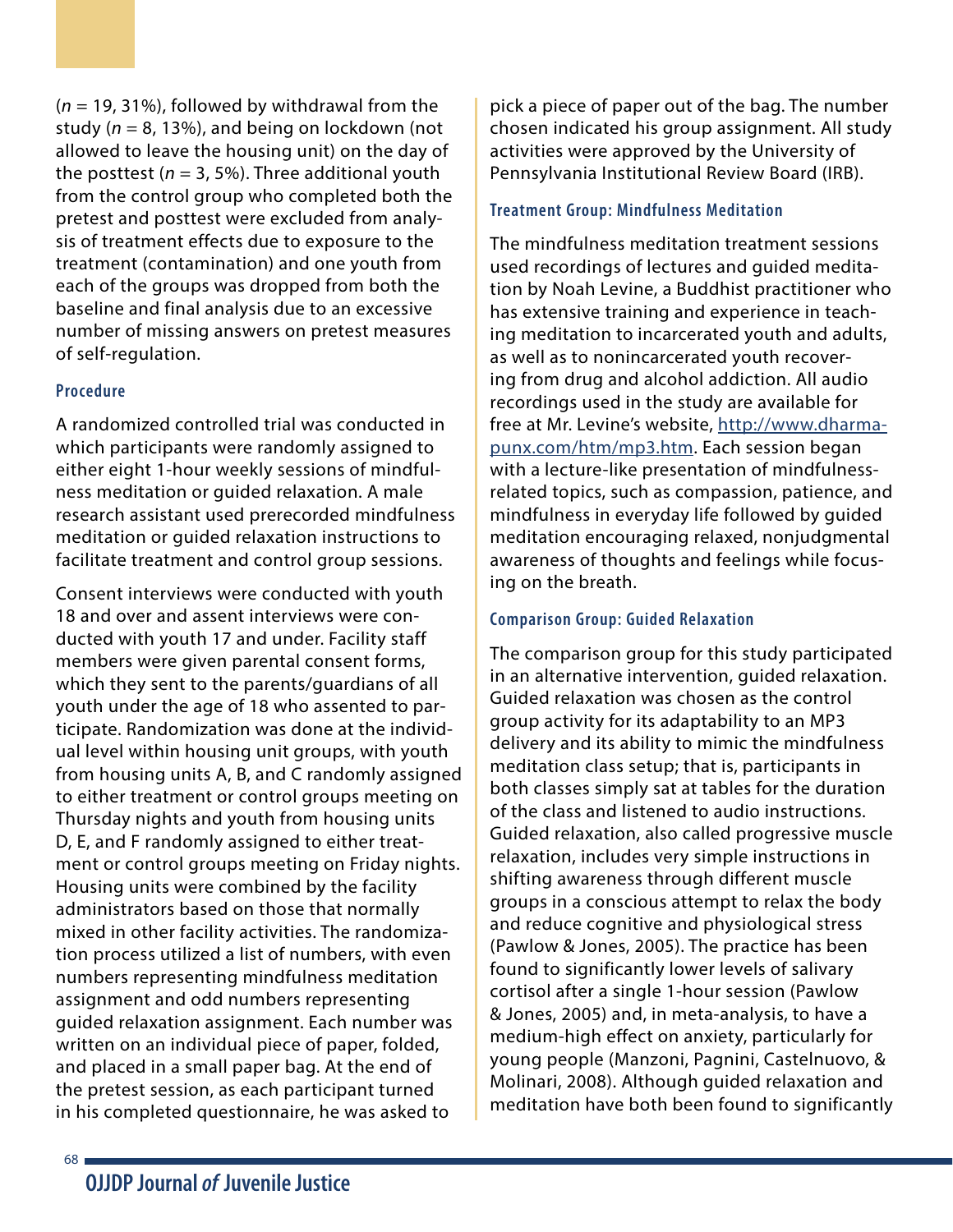reduce anxiety, the practice of mindfulness meditation is also associated with "important shifts in cognition, emotion, biology, and behavior" (Greeson, 2009, p. 15). It is this change in behavior, cognition, emotion, and biology that is hypothesized for the treatment group but not for the control group.

#### **Internet Delivery**

The study utilized MP3 (audio file) downloads from the Internet instead of employing a teacher trained in mindfulness meditation for several reasons. First, this approach to the delivery of adolescent interventions recognizes the centrality of technology in adolescents' daily lives (Nelson & Nelson, 2010), which may increase the interest of participants. Second, this method of delivery increases assurance of the integrity of intervention delivery (i.e., fidelity) while testing a novel approach to meditation instruction. Third, this method of delivery provides an intervention that youth can continue to practice both in and out of custody with the same structure as that provided during the intervention, recognizing that most of these youth will return to impoverished families and communities (Bailey et al., 1999; Bjerk, 2007; Carlson, 2006) that cannot always provide the guidance they need once they are out of custody.

#### **Measuring Self-Regulation**

A self-reported measure of self-regulation was completed prior to and after the 8 weeks of treatment and control sessions using the Restraint-Weinberger Adjustment Inventory (RWAI). Two of the four RWAI subscales were used to measure complimentary dimensions of self-regulation: the Suppression of Aggression subscale, which assesses interpersonal selfrestraint and the Impulse Control subscale, which assesses intrapersonal self-restraint (Weinberger, 1996). Internal consistency of the subscales has been found to range from 0.79 to 0.82 for the Suppression of Aggression scale and 0.66 to 0.69 for the Impulse Control scale (Feldman & Weinberger, 1994). Construct validity has been

demonstrated in studies of clinical and nonclinical samples of children and youth (Farrell & Sullivan, 2000; Weinberger, 1997). Internal reliability with the current sample was found to equal 0.82 for the Self-Regulation composite, 0.73 for the Impulse Control subscale, and 0.81 for the Suppression of Aggression subscale.

Together, the two subscales comprise 15 items that include questions such as: "If someone tries to hurt me, I make sure I get even with them;" "I'm the kind of person who will try anything once, even if it's not that safe;" and "I do things without giving them enough thought." Response options for both subscales range from 1 (Never) to 5 (Almost Always), or 1 (False) to 5 (True), with degrees of application in between (e.g., Sometimes, Often or Somewhat False, Somewhat True).

#### **Data Analysis**

In recognition of possible differences in the capacity to increase levels of self-regulation via experience due to that part of self-regulation that is developmentally determined, age as a proxy for neurological development was included in analysis as a moderator of the relationship between mindfulness meditation intervention effects and self-regulation. Age groupings were used based on common developmental subdivisions in brain-imaging studies of self-regulation (Luna, Padmanabhan, & O'Hearn, 2010). Based on the age makeup of the sample and to allow for contrast with multiple referent groups of similar sizes (Gordon, 2010), the final age groupings used for the analysis were: age1 (age 16 to 17), age2 (age 18), and age3 (age 19 to 23). The study used multiple regression analysis to test for intervention effects on self-regulation using (a) a Main Effects model, which included pretest scores, a treatment dummy variable, and two of three age group dummy variables; and (b) an Interaction model, which added a treatment x age group interaction term.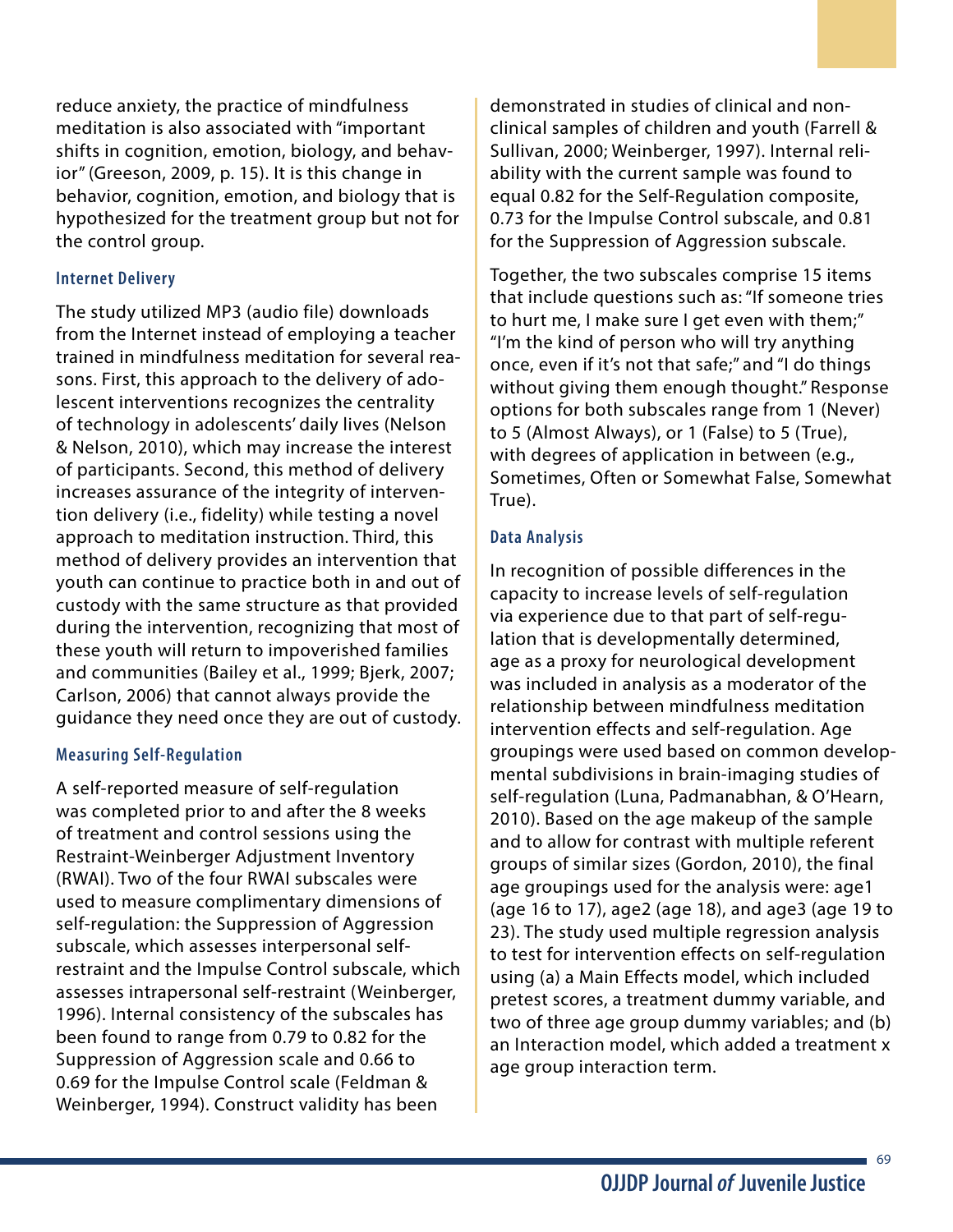#### **Results**

The mean age of the overall sample was age 18 years (*sd* = 1.30), with 17 youth (28%) in the age 16 to 17 group, 24 youth (40%) in the age 18 group, and 19 youth (32%) in the age 19 to 23 group. The age range for the sample was skewed to the higher age groups compared to the population of male youth in residential placement in New Jersey's juvenile justice system, where 57% are age 16 to 17 and 30% are age 18 and older.<sup>2</sup> The difference between the overall population of youth in residential placement and this sample is directly related to the number of parents who did not return consent forms rather than to a lack of interest in participation by youth under the age of 18.

All participants took the Self-Regulation pretest, with higher scores reflecting higher levels of self-regulation and lower scores reflecting lower levels. Pretest scores for the Self-Regulation composite ranged from 25–66 out of a possible range of 15–75, with a sample mean of 44  $sd = 9.2$ ); the Impulse Control scores ranged from 14–36 out of a possible range of 8–40, with a sample mean of 24.5 (*sd* = 5.48); and the Suppression of Aggression scores ranged from 10–34 out of a possible range of 7–35, with a sample mean of 5.35 (*sd* = 5.35). Descriptive analysis of each measure, along with subscales and bivariate relationships among variables, are provided in Table 1.

#### Table 1. *Summary of Self-Regulation Pretest Scores*

|                              | <b>Self-Regulation</b><br><b>Composite</b> | <b>Impulse</b><br><b>Control</b> | <b>Suppression of</b><br><b>Aggression</b> |
|------------------------------|--------------------------------------------|----------------------------------|--------------------------------------------|
| Self-Regulation<br>Composite | 1.00                                       |                                  |                                            |
| <b>Impulse Control</b>       | $0.85*$                                    | 1.00                             |                                            |
| Suppression of<br>Aggression | $0.85*$                                    | $0.45*$                          | 1.00                                       |
| N                            | 59                                         | 59                               | 59                                         |
| Mean                         | 43.93                                      | 24.50                            | 19.43                                      |
| SD                           | 9.20                                       | 5.48                             | 5.35                                       |

\**p*<0.05

70

Easy Access to [the Census of Juveniles in Residential Placement: 1997-2010](http://ojjdp.gov/ojstatbb/ezacjrp/) [http://ojjdp.gov/](http://ojjdp.gov/ojstatbb/ezacjrp/asp/Age_Sex.asp) [ojstatbb/ezacjrp/asp/Age\\_Sex.asp](http://ojjdp.gov/ojstatbb/ezacjrp/asp/Age_Sex.asp)

#### **Equivalence Check and Fidelity Assessment**

Of the 59 participants with complete self-regulation pretest data, 29 were randomized into the treatment group and 30 were randomized into the control group. Rates of attrition, baseline equivalency between those included and excluded from the final analysis (Tables 2 and 3), and baseline equivalency between the final treatment and control groups

| Table 2. Baseline Comparisons of Mean Self-Regulation Scores at |
|-----------------------------------------------------------------|
| Pretest of Cases Included vs. Excluded from Final Analysis      |

|                              | <b>Excluded</b><br>M(SD) | <b>Included</b><br>M(SD) | t-test<br>(df) | 2-tailed<br><i>p</i> -value |
|------------------------------|--------------------------|--------------------------|----------------|-----------------------------|
| Self-Regulation<br>Composite | 44.23 (9.87)             | 43.57 (8.52)             | 0.27(57)       | 0.79                        |
| <b>Impulse Control</b>       | 24.70(5.75)              | 24.26(5.23)              | 0.31           | 0.76                        |
| Suppression of<br>Aggression | 19.53 (5.97)             | 19.31 (4.60)             | 0.15           | 0.88                        |

#### Table 3. *Baseline Comparison of Age Groups: Cases Excluded vs. Included in Final Analysis*

| <b>Age Group</b> | <b>Excluded n</b>               | Included n |
|------------------|---------------------------------|------------|
| $1(16-17)$       | 10                              |            |
| 2(18)            | 13                              | 11         |
| $3(19-23)$       | 10                              |            |
|                  | $\sim$ $\sim$ $\sim$<br>_______ |            |

 $\chi^2(2) = 0.15$   $p = 0.93$ 

| Table 4. Baseline Comparisons of Mean Self-Regulation Scores at |
|-----------------------------------------------------------------|
| Pretest: Final Control vs. Final Treatment                      |

|                              | <b>Final</b><br><b>Control</b><br>M(SD) | <b>Final</b><br><b>Treatment</b><br>M(SD) | t-test<br>(df) | 2-tailed<br><i>p</i> -value |
|------------------------------|-----------------------------------------|-------------------------------------------|----------------|-----------------------------|
| Self-Regulation<br>Composite | 43.65 (8.71)                            | 43.50 (8.67)                              | 0.05(25)       | 0.96                        |
| <b>Impulse Control</b>       | 24.00(6.14)                             | 24.50 (4.45)                              | $-0.24$        | 0.81                        |
| Suppression of<br>Aggression | 19.65 (3.56)                            | 19.00 (5.52)                              | 0.36           | 0.72                        |

#### Table 5. *Comparison of Age Groups: Final Control vs. Final Treatment*

| <b>Age Group</b> | <b>Final Control</b>          | <b>Final Treatment</b> |
|------------------|-------------------------------|------------------------|
| $1(16-17)$       |                               |                        |
| 2(18)            |                               |                        |
| $3(19-23)$       |                               |                        |
|                  | $\chi^2(2) = 2.34 \ p = 0.31$ |                        |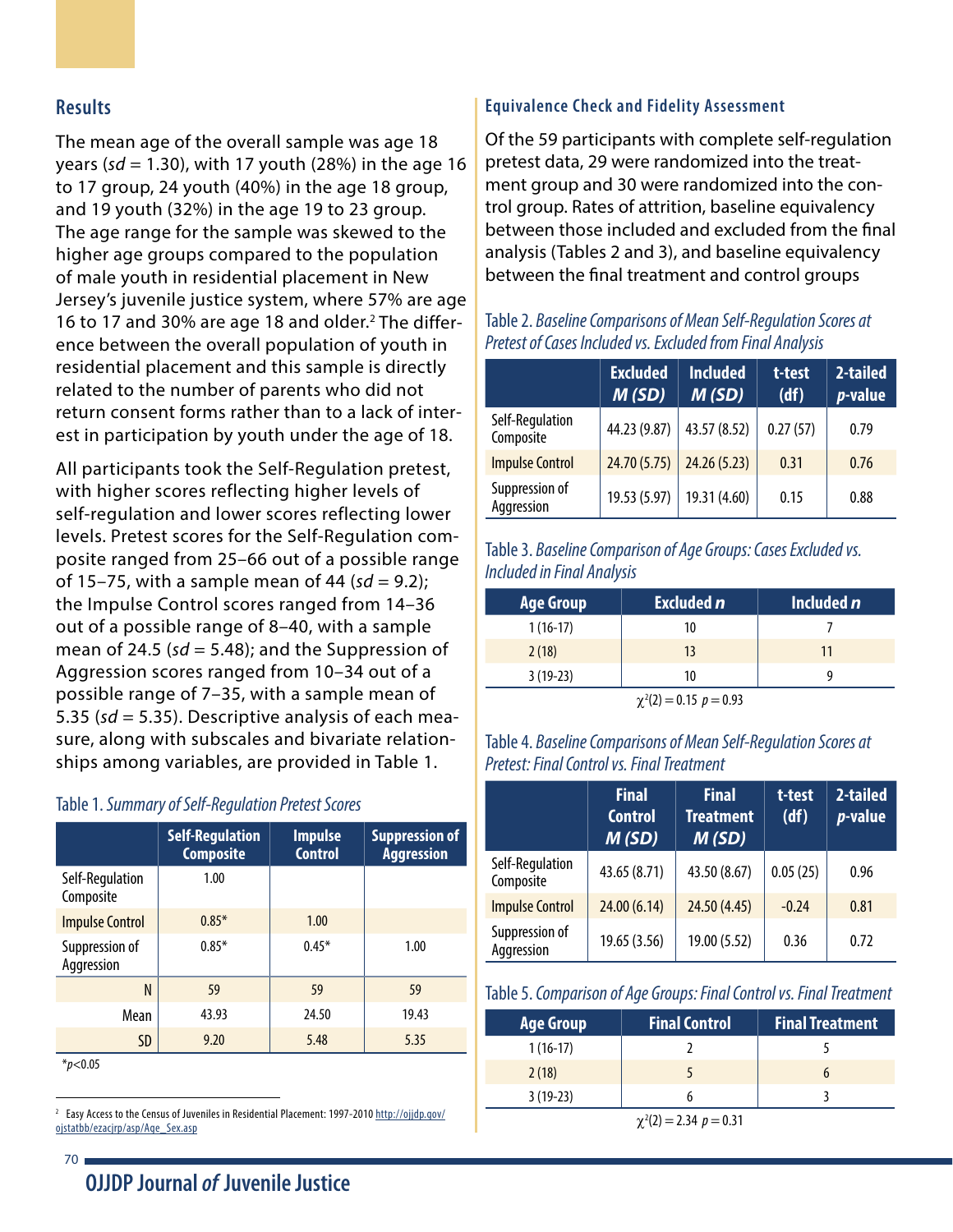used in analysis (Table 4 and 5) were made with no significant differences found between groups.

To measure the fidelity of the treatment and control sessions to the intended intervention and research plans, session summary sheets and field notes were analyzed, which indicated that only 6%—or 6 out of 102 sessions (i.e., mindfulness meditation class sessions, guided relaxation class sessions, pretest/randomization sessions, and posttest sessions across three rounds of the study)—deviated in any way from the treatment plan or the research design.

#### **Posttest Suppression of Aggression: Treatment Versus Control**

As reported in Table 6, there were several significant differences in mean posttest Suppression of Aggression scores between treatment and control

|                                | <b>Suppression of Aggression</b> |                             |  |  |  |
|--------------------------------|----------------------------------|-----------------------------|--|--|--|
|                                | <b>Main Effects</b><br>B(SE)     | <b>Interaction</b><br>B(SE) |  |  |  |
| Pretest                        | $1.08(0.25)$ *                   | $1.06(0.20)$ *              |  |  |  |
| <b>Treat v Control</b>         | $-0.551(1.53)$                   |                             |  |  |  |
| Treat v Control Age 1          |                                  | $-5.38(2.47)$ <sup>*1</sup> |  |  |  |
| <b>Treat v Control Age 2</b>   |                                  | $-2.72(1.78)^2$             |  |  |  |
| Treat v Control Age 3          |                                  | $5.75(2.08)$ *              |  |  |  |
| Age 1                          | $-1.96(2.08)$                    | 3.63(2.48)                  |  |  |  |
| Age 2                          | 0.631(1.90)                      | 3.84 (1.90)                 |  |  |  |
| Age $1 \times$ Treat           |                                  | $-11.13(3.19)$ *            |  |  |  |
| Age $2 \times$ Treat           |                                  | $-8.47(2.71)$ *             |  |  |  |
| Intercept                      | 0.191(5.37)                      | $-1.51(4.30)$               |  |  |  |
| N                              | 27                               | 27                          |  |  |  |
| Adj <sup>2</sup> R             | 0.48                             | 0.67                        |  |  |  |
| F-Value                        | $F(4, 22) = 6.94*$               | $F(6, 20) = 9.79*$          |  |  |  |
| $\triangle$ Adj <sup>2</sup> R |                                  | 0.22                        |  |  |  |
| F-Value                        |                                  | $F(2,20)=7.33*$             |  |  |  |

#### Table 6. *Suppression of Aggression Mean Posttest Scores<sup>3</sup>*

\**p*<0.05

1 Intercept: *B*=2.13, *SE*=5.26, *p*>0.05

2 Intercept: *B*=2.33, *SE*=3.65, *p*>0.05

conditions and between age groups within the treatment condition using the Interaction model. First, older youth in the age3 treatment group scored, on average, almost 6 points higher (*p* < 0.05) on the Suppression of Aggression posttest than the age3 control group. Second, the age3 treatment group scored 11 points higher (*p* < 0.05), on average, than the age1 treatment group, and 8 points higher (*p* < 0.05), on average, than the age2 treatment group. Finally, in the age1 group, youth in the control group outperformed youth in the treatment group by an average of 5 points ( $p < 0.05$ ). No differences were found between treatment and control groups in the Main Effects model for the Suppression of Aggression scale, nor in either model for the Impulse Control or Self-Regulation Composite scores.

#### **Discussion**

This randomized controlled trial supports the use of an Internet-based mindfulness meditation intervention to increase *interactional* selfregulatory capacities of incarcerated youth. These findings also indicate, as hypothesized, that this ability is most pronounced in older youth, with the largest mean differences between treatment and control groups occurring in the oldest age group and, within the treatment group, between the oldest and the youngest age groups, with diminishing differences between the oldest and middle age groups. It is important to note that without the addition of an interaction term, which allowed for the comparison of treatment effects within each age group, these results would have been lost in the developmental variation of age groups analyzed together. This is evident in the main effects model, in which age was included as a control variable only and where no significant differences were found between treatment and control groups.

One significant difference between groups that was not hypothesized was in Suppression of Aggression posttest scores between treatment and control youth in the youngest age group (age

<sup>&</sup>lt;sup>3</sup> Additional calculations were conducted to provide coefficients and significance levels for the dummy variable reference categories in Table 6 for the sake of convenience in discussing the models.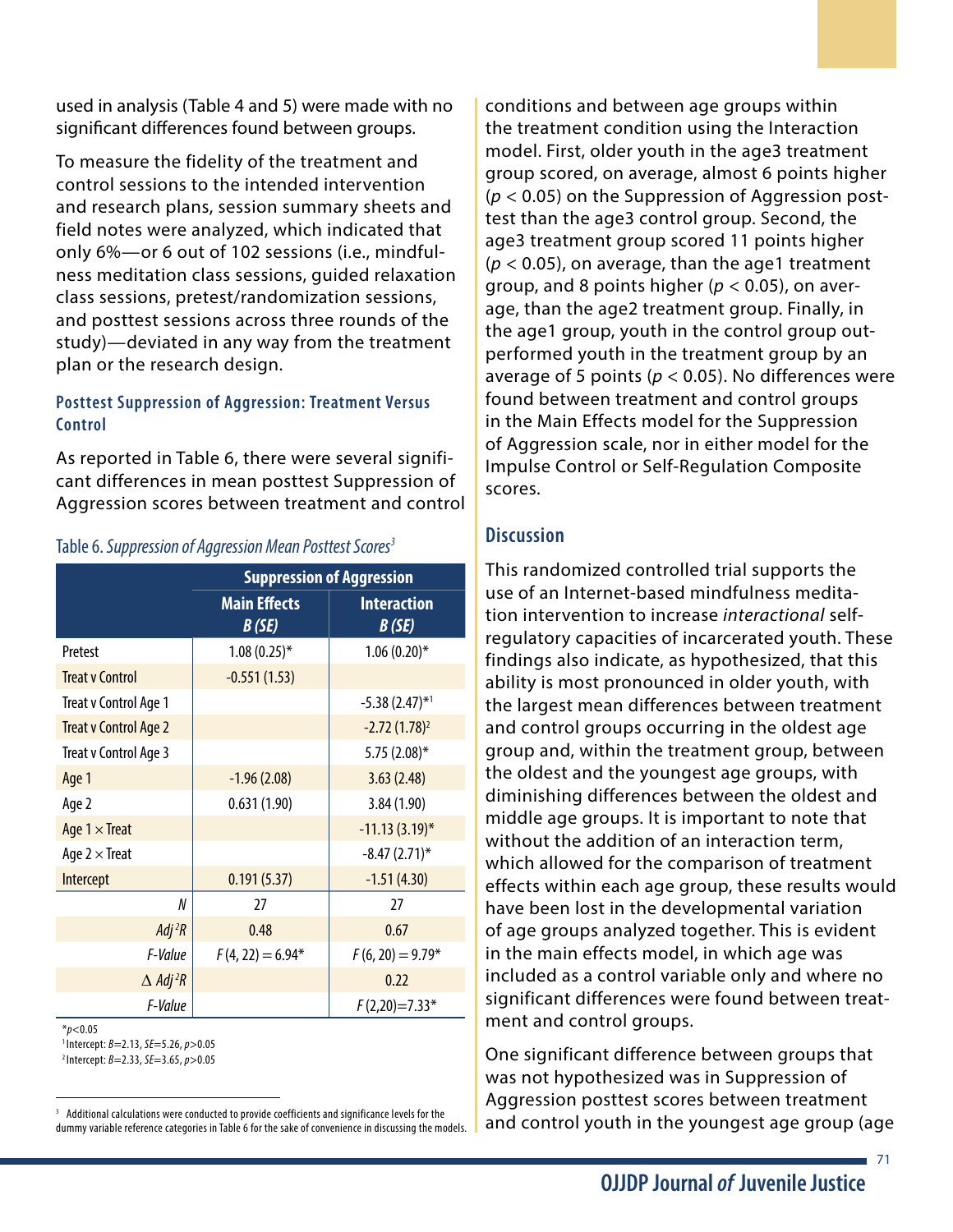16 to 17), where youth in the guided relaxation control group outperformed youth in the mindfulness meditation treatment group. While guided relaxation has not been associated in previous research with increases in self-regulation, it has been associated with reductions in stress, making it plausible that the source of the difference between the groups may have been based on differences in stress levels. Changes in interpersonal aggression due to changes in stress levels would be consistent with studies correlating stress with aggression in interpersonal relationships (Shortt, Capaldi, Kim, & Tiberio, 2013) and the ability to self-regulate emotions in interpersonal interactions (Chan & Wan, 2012). It may be that guided relaxation is more effective in reducing stress than mindfulness meditation, or that guided relaxation, because it is more physical in nature (tightening and relaxing muscles groups), is more engaging for younger youth than the more passive, cognitively based practice of mindfulness meditation.

The causal mechanism underlying changes in Suppression of Aggression scores, therefore, may be different for different age groups. Changes in stress levels from the practice of guided relaxation may underscore differences in Suppression of Aggression scores in the younger group in whom, theoretically, there is no limit in the ability to experience decreases in stress, but in whom, theoretically, there are limitations in the ability to experience increases in self-regulation. Alternatively, changes in stress levels and self-regulation may underscore differences in Suppression of Aggression in the older group where theoretically those in the mindfulness meditation group would have the benefit of both the reduction in stress associated with mindfulness meditation and the increase in self-regulation.

#### **Impulse Control**

72

Neither the main effects model nor the interaction model indicated any significant differences between the treatment and control groups in any

of the age groups, nor between age groups within the treatment group, for intrapersonal self-regulation as measured by the Impulse Control scale. Therefore, hypotheses one and two were not supported when self-regulation is operationalized as *intra*personal self-restraint.

The difference in treatment effects between the two types of self-regulation may be explained by differences in exposure to situations within the juvenile justice facility setting that call for intraversus interpersonal self-restraint. It is plausible that the opportunity to practice *intra*personal restraint is more limited in the correctional setting, making examples of having or not having intrapersonal restraint less salient or harder to bring to mind when considering Impulse Control items such as, "When I'm doing something for fun (for example, partying, acting silly), I tend to get carried away and go too far." Memories of such instances may be more likely to be of experiences outside of custody, with little opportunity to bring to mind more recent experiences that might indicate a change in behavior while in custody.

In contrast, more recent experiences of interpersonal restraint as assessed by the Suppression of Aggression scale may be easier to bring to mind when considering such statements as, "If someone does something I really don't like, I yell at them about it." Many opportunities are likely to exist in the juvenile justice setting for youth to experience such situations, providing the opportunity to bring to mind more recent examples of, and changes in, the extent to which one identifies with the statement or the frequency with which one reacts in such a manner.

#### **Self-Regulation Composite**

The Self-Regulation score was a composite of intra- and inter-personal self-restraint such that it was the combination of Impulse Control and Suppression of Aggression scores. Changes in the composite measure of self-regulation were assessed using the combined posttest scores. Neither the main effects model nor the interaction model found any significant differences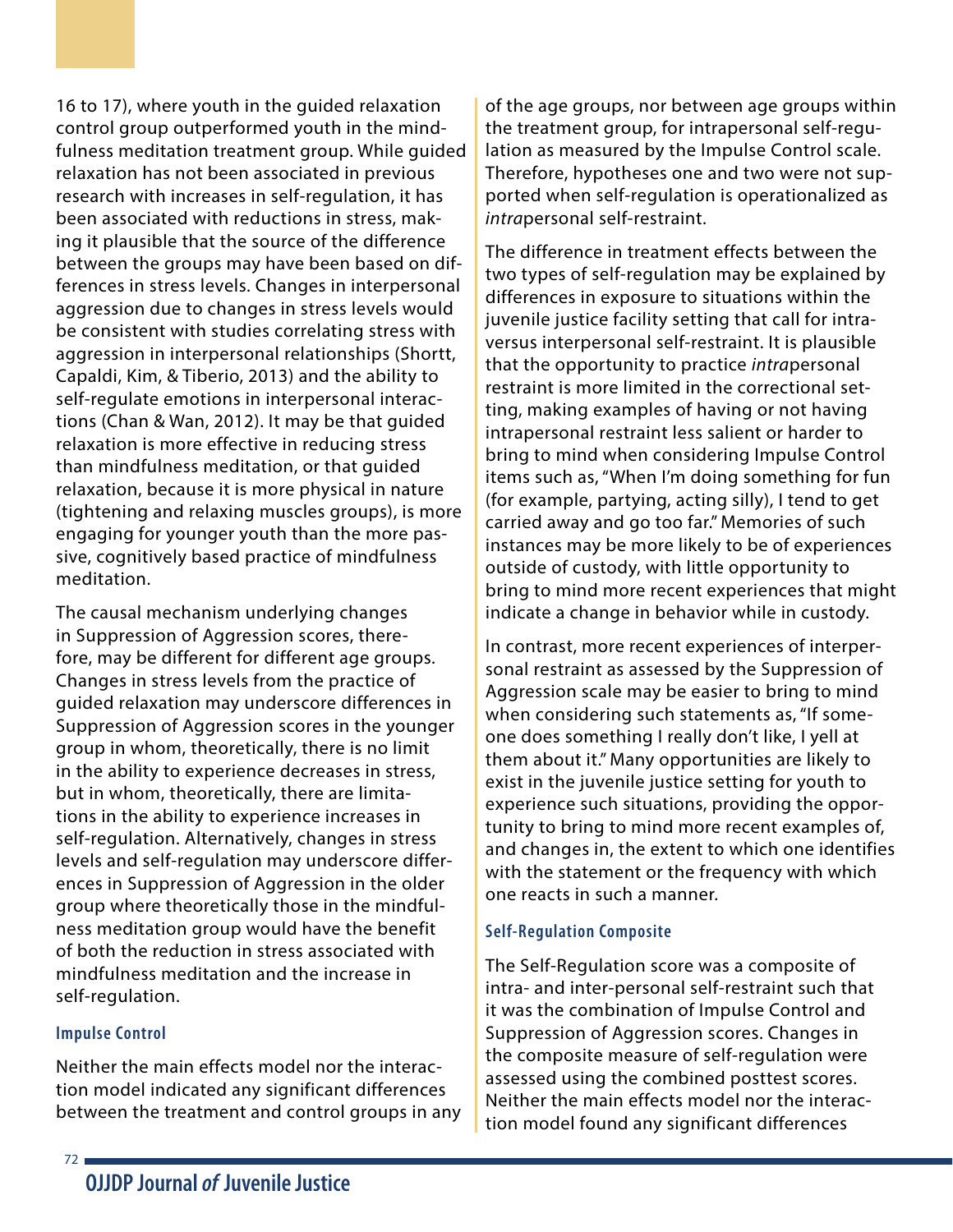between the treatment and control groups in any of the age groups on the Self-Regulation composite posttest scores, nor were significant differences found between age groups within the treatment group. Therefore, hypotheses one and two were not supported when self-regulation is operationalized as a composite measure of intrapersonal and interpersonal self-restraint. One plausible explanation for the differences in treatment effects between a measure of interpersonal self-restraint (i.e., the Suppression of Aggression scores) and a composite of interpersonal and intrapersonal self-restraint may be that although the two scales have been found in general population studies to be complementary (Feldman & Weinberger, 1994; Weinberger, 1996), they may not have been so in this sample due to differences in the opportunity to exercise and thus bring to mind instances of intrapersonal and interpersonal self-restraint in the juvenile justice setting. Thus, a composite of the two scales as currently scored may not be a valid indicator of self-regulation in this population.

#### **Challenges**

Measuring the impact of juvenile justice interventions is an important part of ensuring the efficient use of program participants' time and the resources expended in program provision. Establishing a valid estimate of the impact of a program or intervention involves more than simply measuring the program outcomes before and after participation, given that many other factors may arguably contribute to measured changes. Therefore, to establish the true causal impact of a program, changes experienced by program participants must be compared to what those same outcomes would have been had those same people not experienced the program, a hypothetical situation called the counterfactual (i.e., what it would have been without; Bloom, Michalopoulos & Hill, 2006). This study attempted to establish the counterfactual via the random assignment of youth to either a mindfulness meditation treatment group or a guided relaxation control group.

Creating the counterfactual, as well as conducting mindfulness meditation and guided relaxation class sessions with youth in a residential juvenile justice facility was, as would be expected, an awesome experience rife with challenges.

### **Posttest Attrition**

A primary challenge in conducting this study was the retention of participants through the 8 weeks of classes to the posttest at week 9. The relatively high rate of attrition between the pretest and posttest was not, by all indications, due to a lack of interest in the classes, but was most often due to the release from custody or transfer of participants to other facilities. Overall, the study's attrition rate between randomization and the posttest was 55%, leaving a small sample size of *n* = 27 for analysis. While all possible attempts were made to avoid the attrition of participants, the primary source of attrition (release or transfer) was outside the control of the principal investigator. Analysis of baseline scores, however, indicated that neither the external validity (i.e., generalizability) nor the internal validity (i.e., equivalency of treatment and control groups) of the study was compromised as a result of study attrition.

The primary challenge of using a small sample in analysis of intervention effects is the increased likelihood of making a Type II error due to the reduced power to detect an effect. The findings here suggest that the reduced power did not lead to a Type II error, given that an effect was found in several comparisons of mean scores. In addition, the ability to find an effect in studies of mindfulness meditation with such a small sample is supported by previous studies of mindfulness meditation using randomized controlled trials, in which effect sizes ranged from medium to large (Biegel, et al., 2009; Jain, et al., 2007; Burke, 2010), with studies finding significant differences between groups with samples as small as *n* = 25 per group (Davidson et al., 2003), *n* = 18 per group (Holzel, et al., 2011), and samples even smaller than the one used here (Ditto, Eclache, & Goldman, 2006, *n* = 10 per group).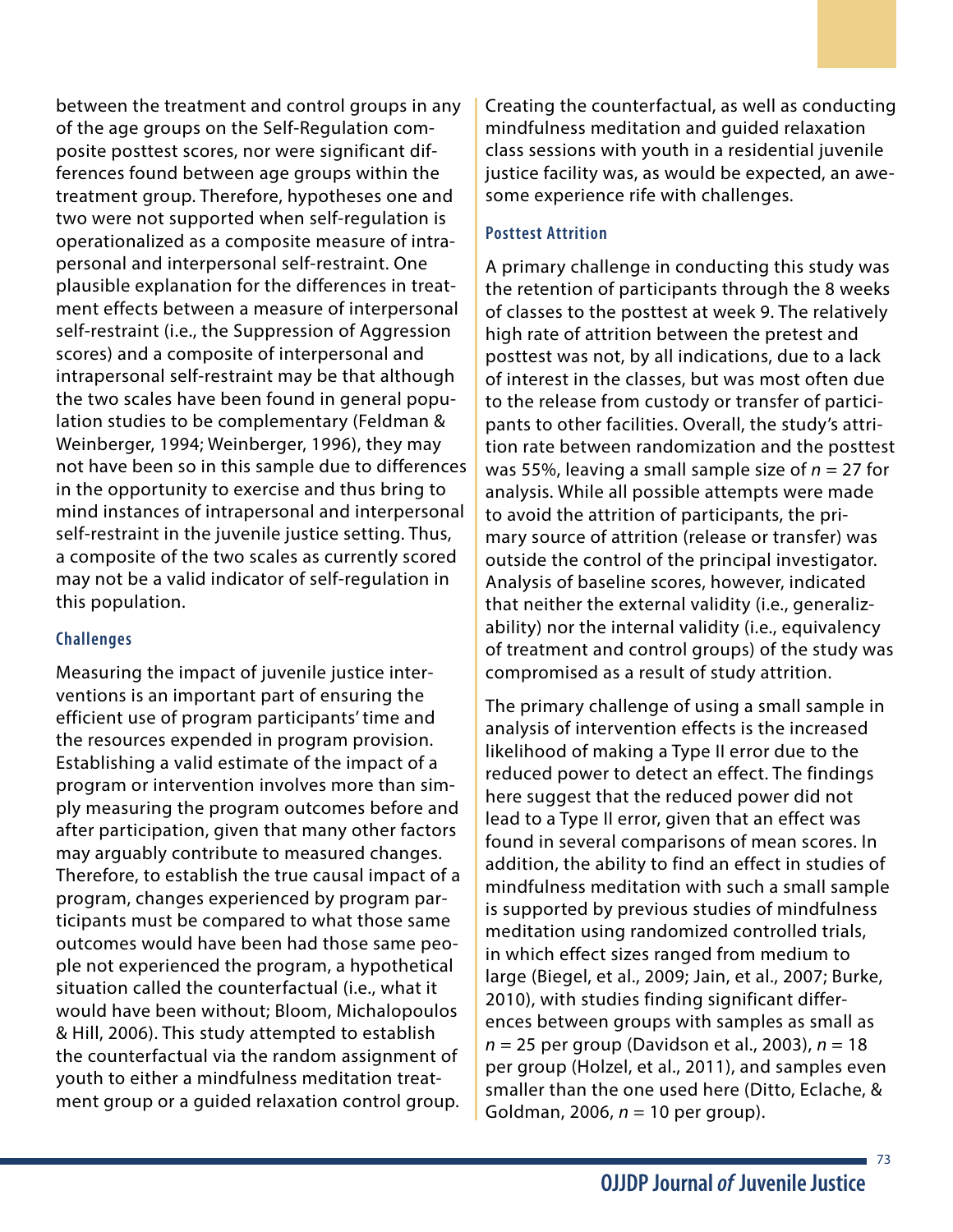#### **Conclusion**

The purpose of this study was to evaluate an intervention for incarcerated youth, the design and evaluation of which were informed by neuropsychosocial theories of development and out-of-custody contexts, in an effort to more effectively support youths' healthy development both in and out of custody. The successful implementation and positive outcomes found here provide support for several new directions in the field of juvenile justice intervention research.

First, findings from this study provide support for a new intervention for incarcerated youth, mindfulness meditation, which has been shown here to increase the ability of older youth to suppress unwanted reactions in interpersonal contexts. The use of mindfulness meditation in juvenile justice facilities may also serve to support other juvenile justice interventions, given that selfregulation is often a mechanism by which many interventions attempt to reduce delinquency (i.e., by targeting or attempting to increase the ability of youth to delay gratification, consider the consequences of their actions, or control their emotional responses to situations). Utilizing the Internet to deliver the intervention as was done here also increases the ability of juvenile justice facilities to provide a longer period of transitional support for youth leaving custody such that the Internet-based mindfulness meditation program is freely accessible from any computer, giving youth the opportunity to continue to practice intervention skills after they are released.

Second, findings from this study provide support for the use of age as a moderator in the relationship between intervention effects and self-regulation outcomes. Without the use of age as a moderator, treatment effects on selfregulatory outcomes (e.g., delinquency) may be obscured in analyses, similar to the main effects model reported here. Considering that the use of age as an additive control variable in the analysis of juvenile justice intervention effects has been the most common use of age in the literature

(Evans-Chase, Kim, & Zhou, 2013), it may be that there are many interventions that have been determined to have no effect on self-regulatory outcomes when, in fact, the true effect has been lost in the "noise" of variation that comes from combining differing levels of neuropsychosocial development in analysis.

#### **Future Studies**

This study is but a beginning to what should be the continued investigation of both the use and delivery of mindfulness meditation via the Internet with youth in the juvenile justice system and the use of neuropsychosocial principles to establish intervention effects in juvenile justice intervention research. Future studies of the use of MP3 downloads in the delivery of mindfulness meditation should explore additional samples, locations, and variations in class design to fill in the gaps and address the challenges of the current study.

Future research should include samples of girls and young women in juvenile justice facilities and special populations of youth not represented here (i.e., those in substance use and mental health treatment units). Future studies should also explore the efficacy of a shorter intervention period, with multiple classes per week across fewer weeks to address the high rate of attrition due to changes in custody status (i.e., release or transfer to a different facility) endemic to an 8-week intervention in the juvenile justice system, while maintaining the overall number of structured practice times demonstrated here to be effective. In addition, future studies should explore the efficacy of individual delivery via personal ipods as a complement to classroom delivery, to allow for the inclusion of juvenile justice–involved youth who are not safe within group settings.

Support for a moderating impact of age on the relationship between treatment effects and selfregulatory outcomes also opens up the possibility that re-analyzing data from previous studies,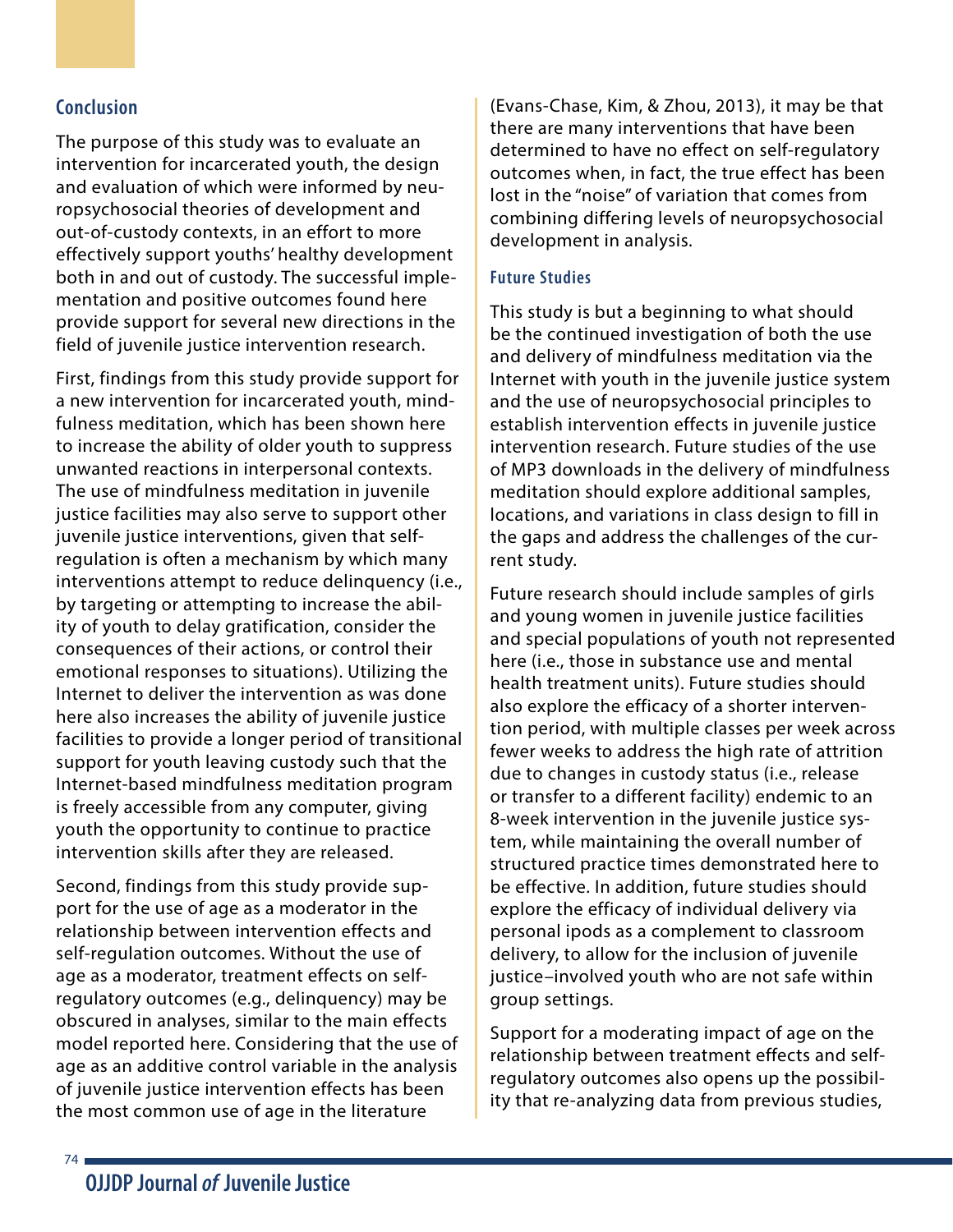whose treatment effects may have been lost due to the misspecification of age in the original analysis, may provide new information about effective interventions while saving the time and expense of additional studies requiring new data collection. Finally, the testing of interaction effects in future studies using age groups that reflect neuropsychosocial levels of development may help to establish treatment effects with more precision, thus moving the field of juvenile justice intervention research forward by identifying best practices to support one of the most vulnerable and traumatized populations of youth in our country: those incarcerated in our juvenile justice system.

# **About the Author**

**Michelle Evans-Chase** received her PhD from the School of Social Policy and Practice at the University of Pennsylvania where her focus was on the design and evaluation of interventions for youth in the juvenile justice system informed by neuropsychosocial development and the impact of trauma on self-regulation. Dr. Evans-Chase received her Master's degree in Social Psychology from San Francisco State University, where she also worked for the Public Research Institute on field studies in the criminal justice system.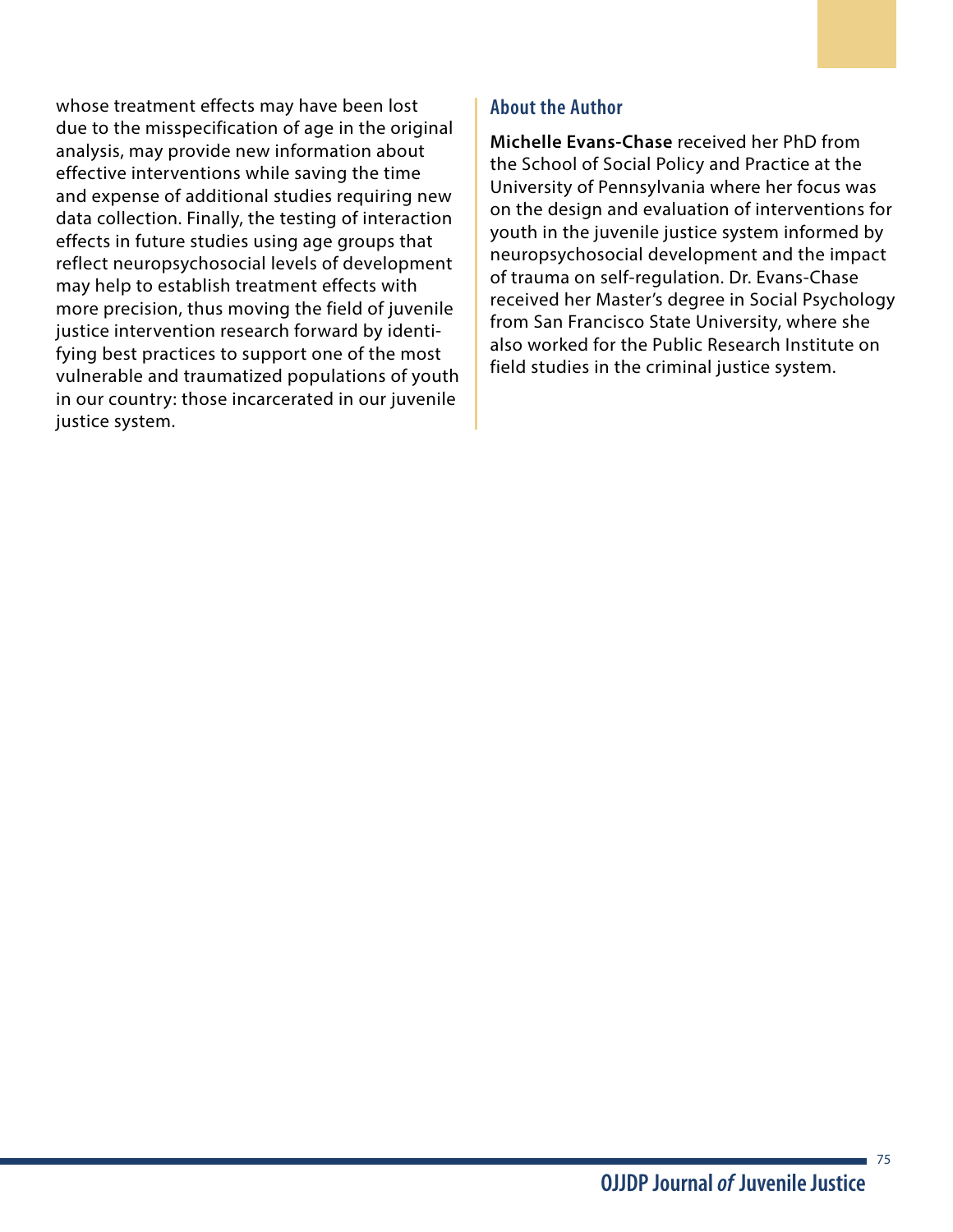#### **References**

- Adams, E. (2010). Healing invisible wounds: Why investing in trauma-informed care for children makes sense. *Justice Policy Institute.* Retrieved from <http://www.justicepolicy.org>
- Allen, B. (2011). Childhood psychological abuse and adult aggression: The mediating role of selfcapacities. *Journal of Interpersonal Violence, 26,* 2093–2110.
- Anda, R., Felitti, V., Bremner, D., Walker, J., Whitfield, C., Perry, B., et al. (2006). The enduring effects of abuse and related adverse experiences in childhood. *European Archives of Psychiatry and Clinical Neuroscience, 256,* 174–186.
- Bailey, T., Peck, D., Nelson, S., English, K., & Pasinin-Hill, D. (1999). *Juvenile delinquency prevention research: A study of youth in detention in Denver, October 1997–September 1998.* Denver, Colorado: The Piton Foundation.
- Biegel, G., Brown, K., Shapiro, S., & Schubert, C. (2009). Mindfulness-based stress reduction for the treatment of adolescent psychiatric outpatients: A randomized clinical trial. *Journal of Community and Clinical Psychology, 77,* 855–866.
- Bjerk, D. (2007). Measuring the relationship between youth criminal participation and household economic resources. *Journal of Quantitative Criminology, 23,* 23–39.
- Bloom, H., Michalopoulos, C., & Hill, C. (2006). Using experiments to assess non-experimental comparison-group methods for measuring program effects. In H. Bloom (Ed.), *Learning more from social experiments* (pp. 173-236). New York: Russell Sage Foundation.
- Bowen S., Witkiewitz K., Dilworth T., Chawla N., Simpson T., Ostafin B., et al. (2006). Mindfulness Meditation and substance abuse in an incarcerated population. *Psychology of Addictive Behavior, 2,* 343–347.
- Bremner, D. (2003). Long-term effects of childhood abuse on brain and neurobiology. *Child and Adolescent Psychiatric Clinics of North America, 12,* 271–292.
- Broderick, P. (2005). Mindfulness and coping with dysphoric mood: Contrasts with rumination and distraction. *Cognitive Therapy and Research, 29,* 501–510.
- Burke, C. (2010). Mindfulness-based approaches with children and adolescents: A preliminary review of current research in an emergent field. *Journal of Child & Family Studies, 19,* 133–144.
- Carlson, K. (2006). Poverty and youth violence exposure: Experiences in rural communities. *Children & Schools, 28,* 87–96.
- Casey, B., Getz, S., & Galvan, A. (2008). The adolescent brain. *Developmental Review, 28,* 62–77.
- Cauffman, E., Steinberg, L., & Piquero, A. (2005). Psychological, neuropsychological and physiological correlates of serious antisocial behavior in adolescence: The role of self-control. *Criminology, 43,* 133–165.
- Chan, K., & Wan, E. (2012). How can stressed employees deliver better customer service? The underlying self-regulation depletion mechanism. *Journal of Marketing, 76,* 119–137.
- Creswell, J., Way, B., Eisenberger, N., & Lieberman, M. (2007). Neural correlates of dispositional mindfulness during affect labeling. *Psychosomatic Medicine, 69,* 560–565.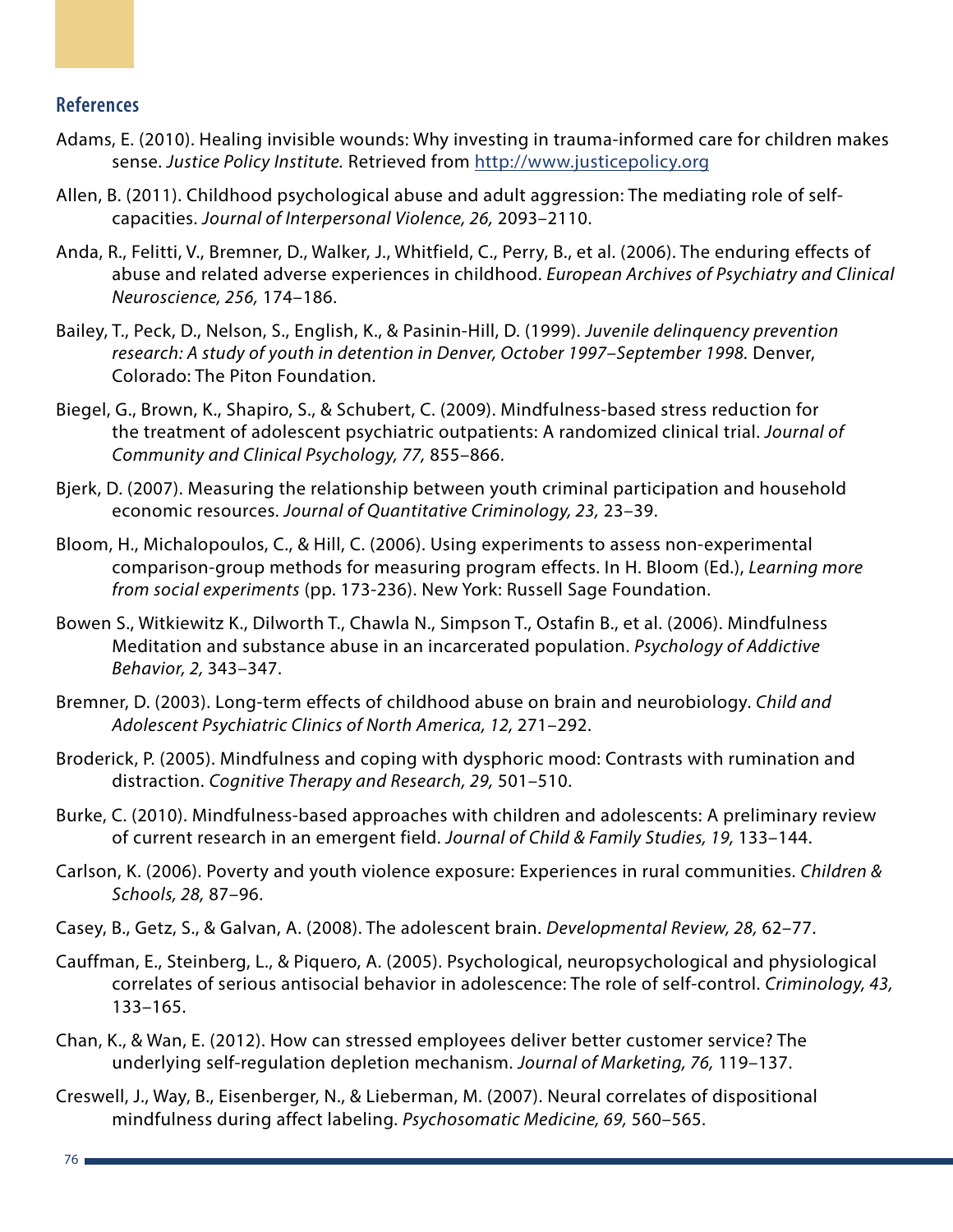- Davidson, R., Kabat-Zinn, J., Schumacher, J., Rosendranz, M., Muller, D., Santorelli, S., et al. (2003). Alterations in brain and immune function produced by Mindfulness Meditation. *Psychosomatic Medicine, 65,* 564–570.
- Derezotes, D. (2000). Evaluation of yoga and meditation training with adolescent sex offenders. *Child and Adolescent Social Work Journal, 17,* 97–113.
- Ditto, B., Eclache, M., & Goldman, N. (2006). Short-term autonomic and cardiovascular effects of Mindfulness Body Scan Meditation. *Annals of Behavioral Medicine, 32,* 227–234.
- Duke, N., Pettingell, S., McMorris, B., & Borowsky, I. (2010). Adolescent violence perpetration: Associations with multiple types of adverse childhood experiences. *Pediatrics, 125,* e778–e787.
- Ernst, M., Pine, D., & Hardin, M. (2005). Triadic model of neurobiology of motivated behavior in adolescence. *Psychological Medicine, 36,* 299–312.
- Eshel, N., Nelson, E., Blair, R., Pine, D., Ernst, M. (2007). Neural substrates of choice selection in adults and adolescents: Development of the ventrolateral prefrontal and anterior cingulate cortices. *Neuropsychologia, 45,* 1270–1279.
- Evans-Chase, M., Kim, M., & Zhou, H. (2013). Risk-taking and self-regulation: A systematic review of the analysis of delinquency outcomes in the juvenile justice intervention literature 1996–2009. *Criminal Justice & Behavior, 40,* 608–628.
- Fareri, D., Martin, L., & Delgado, M. (2008). Reward-related processing in the human brain: Developmental considerations. *Developmental and Psychopathology, 20,* 1191–1211.
- Farrell, D. & Sullivan, T. (2000). Structure of the Weinberger Adjustment Inventory Self-Restraint scale and its relation to problem behaviors in adolescence. *Psychological Assessment, 12,* 394–401.
- Feldman, S., & Weinberger, D. (1994). Self-restraint as a mediator of family influences on boys' delinquent behavior: A longitudinal study. *Child Development, 65,* 195–211.
- Giorgio, A., Watkins, K., Chadwick, M., James, S., Winmill, L., Douaud, G., et al. (2010). Longitudinal changes in grey and white matter during adolescence. *NeuroImage, 49,* 94–103.
- Gordon, R. (2010). Regression analysis for the social sciences. New York: Routledge.
- Greeson, J. (2009). Mindfulness research update: 2008. *Complementary Health Practice Review, 14,* 10–18.
- Hawkins, J., Herrenkohl, D., Farrington, D., Catalano, R., Harachi, T., & Cothern L. (2000). Predictors of youth violence. *OJJDP Juvenile Justice Bulletin.* Retrieved from [www.ncjrs.gov/pdffiles1/](www.ncjrs.gov/pdffiles1/ojjdp/179065.pdf) [ojjdp/179065.pdf](www.ncjrs.gov/pdffiles1/ojjdp/179065.pdf)
- Hein, D., Cohen, L., & Campbell, A. (2005). Is traumatic stress a vulnerability factor for women with substance use disorders? *Clinical Psychology Review, 25,* 813–823.
- Holzel, B., Carmody, J., Vangel, M., Congleton, C., Yerramsetti, S., Gard, T., et al. (2011). Mindfulness practice leads to increase in regional brain matter density. *Psychiatric Research: Neuroimaging, 191,* 36–43.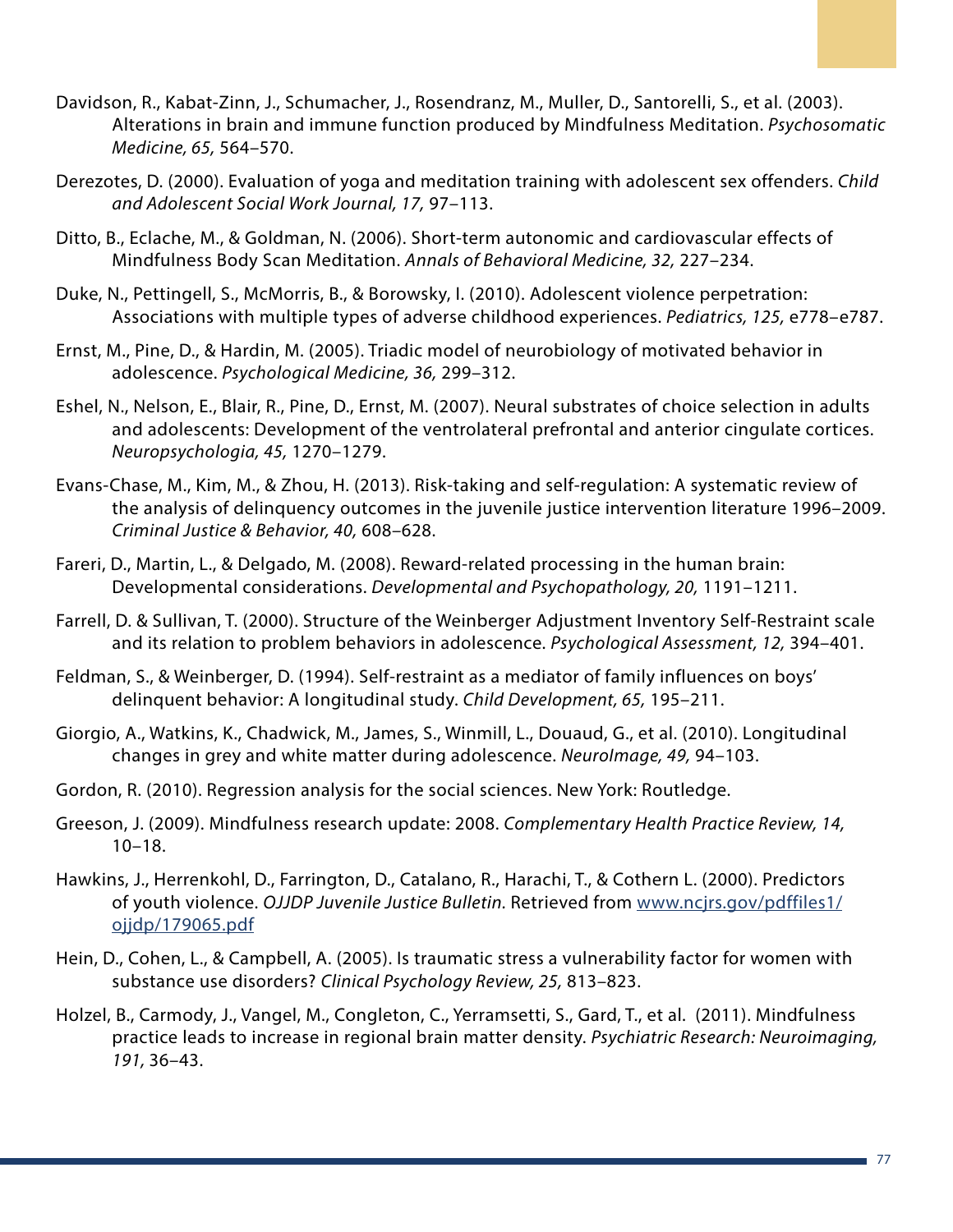- Holzel, B., Ott, U., Hempel, H., Hackl, A., Wolf, K., Stark, R., et al. (2007). Differential engagement of anterior cingulated and adjacent medial frontal cortex in adept meditators and non-meditators. *Neuroscience Letters, 421,* 16–21.
- Huppert, F., & Johnson, D. (2010). A controlled trial of mindfulness training in schools: The importance of practice for an impact on well-being. *The Journal of Positive Psychology, 5,* 264–274.
- Ivanovski, B., & Malhi, G. (2007). The psychological and neurophysiological concomitants of Mindfulness forms of meditation. *Acta Neuropsychiatrica, 19,* 76–91.
- Jain, S., Shapiro, S., Swanick, S., Roesch, S., Mills, P., Bell, I., et al. (2007). A randomized controlled trial of mindfulness meditation versus relaxation training: Effects on distress, positive states of mind, rumination & distraction. *Annals of Behavioral Medicine, 33,* 11–21.
- Kabat-Zinn, J. (2011). A description of mindfulness meditation. Retrieved from: [http://www.](http://www.stjohnprovidence.org/innerpage.aspx?PageID=1779) [stjohnprovidence.org/innerpage.aspx?PageID=1779](http://www.stjohnprovidence.org/innerpage.aspx?PageID=1779)
- Larkin, H., Shields, J., & Anda, R. (2012). The health and social consequences of Adverse Childhood Experiences (ACE) across the lifespan: An introduction to prevention and intervention in the community. *J of Prev & Inter in the Community, 40,* 263–270.
- Luna, B., Padmanabhan, A., & O'Hearn, K. (2010). What has fMRI told us about the development of cognitive control through adolescence? *Brain & Cognition, 72,* 101–113.
- Manzoni, G., Pagnini, F., Castelnuovo, G., & Molinari, E. (2008). Relaxation training for anxiety: A tenyears systematic review with meta-analysis. *British Medical Central Psychiatry, 8,* 41–53.
- Nelson, E., Leibenluft, E., McClure, E., & Pine, D. (2005). The social re-orientation of adolescence: A neuroscience perspective on the process and its relation to psychopathology. *Psychological Medicine, 35,* 163–174.
- Nelson, T., & Nelson, J. (2010). Evidence-based practice and the culture of adolescence. *Professional Psychology: Research and Practice, 41,* 305–311.
- Pawlow, L. & Jones, G. (2005). The impact of abbreviated Progressive Muscle Relaxation on salivary cortisol and salivary Immunoglobulin A (sIgA). *Applied Psychophysiology and Biofeedback, 30,*  375–387.
- Phillips, S., Burns, B., Wagner, H., Kramer, T., & Robbins, J. (2002). Parental incarceration among adolescents receiving mental health services. *Journal of Child and Family Studies, 11,* 385–399.
- Puzzanchera, C., Adams, B., & Sickmund, M. (2010). *Juvenile court statistics 2006–2007.* Pittsburgh, PA: National Center for Juvenile Justice.
- Ramel, W., Goldin, P., Carmona, P., & McQuaid, J. (2004). The effects of mindfulness meditation on cognitive processes and affect in patients with past depression. *Cognitive Therapy & Research, 28,* 433–455.
- Sedlak, A., & McPherson, K. (2010). Conditions of confinement: Findings from the survey of youth in residential placement. *OJJDP Juvenile Justice Bulletin.* Retrieved from [http://www.ncjrs.gov/](http://www.ncjrs.gov/pdffiles1/ojjdp/227729.pdf) [pdffiles1/ojjdp/227729.pdf](http://www.ncjrs.gov/pdffiles1/ojjdp/227729.pdf)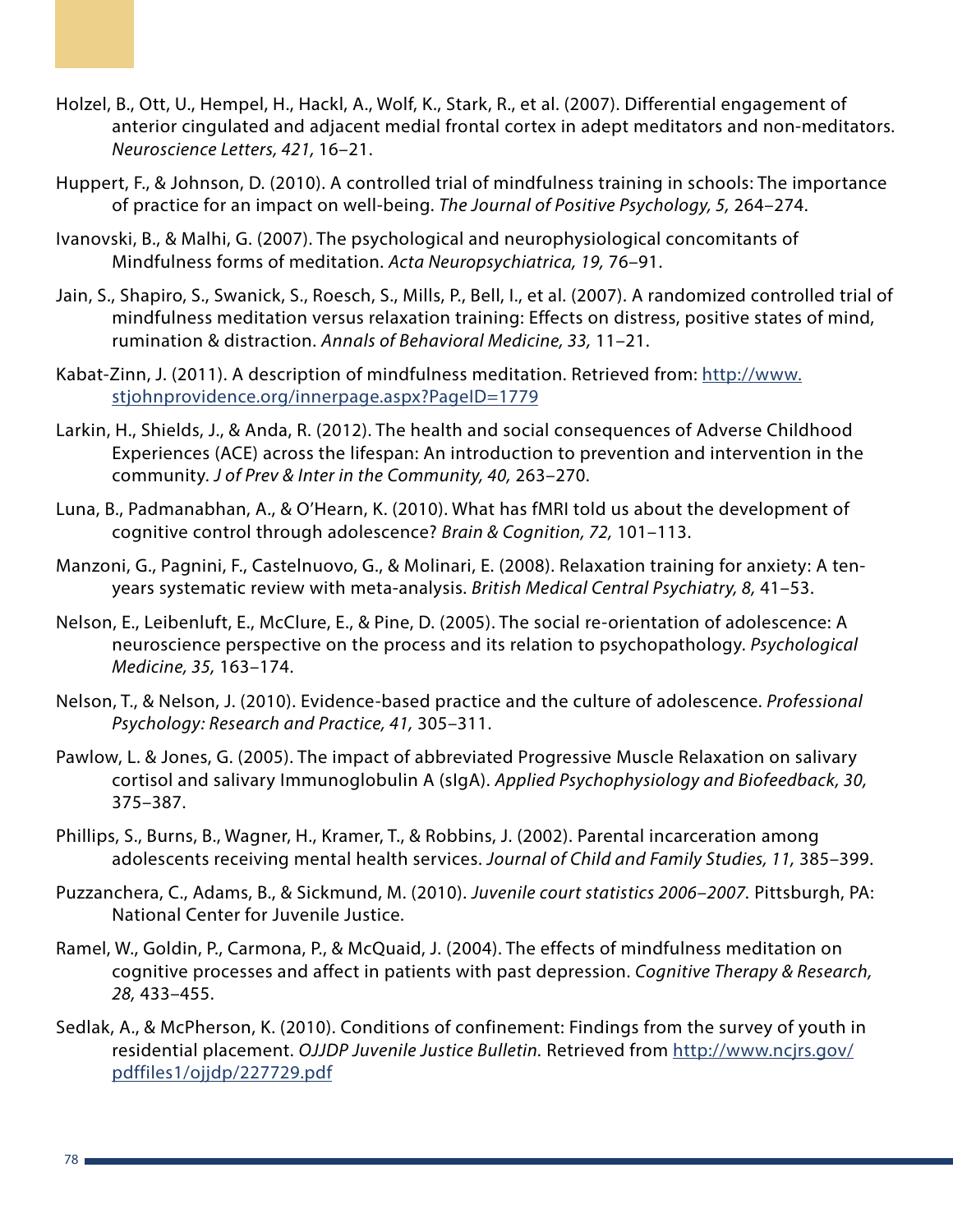- Semple, J., Reid, E., Miller, L. (2005). Treating anxiety with Mindfulness: An open trial for Mindfulness training in anxious children. *Journal of Cognitive Psychotherapy: An International Quarterly, 19,*  379–392.
- Shortt, J., Capaldi, D., Kim, H., & Tiberio, S. (2013). The interplay between interpersonal stress and psychological intimate partner violence over time for young at-risk couples. *Journal of Youth & Adolescence, 42,* 619–632.
- Sickmund, M. (2010). Juveniles in residential placement, 1997–2008. *OJJDP Fact Sheet.* Retrieved from <http://www.ncjrs.gov/pdffiles1/ojjdp/229379.pdf>
- Simons, R., Simons, L., Chen, Y., Brody, G., & Lin, K. (2007). Identifying the psychological factors that mediate the association between parenting practices and delinquency. *Criminology, 45,*  481–508.
- Snyder, H., & Sickmund, M. (2006). *Juvenile offenders & victims: 2006 national report.* Washington, DC: U.S. Department of Justice, Office of Justice Programs, Office of Juvenile Justice and Delinquency Prevention. Retrieved from [http://www.ojjdp.gov/ojstatbb/nr2006/downloads/](http://www.ojjdp.gov/ojstatbb/nr2006/downloads/nr2006.pdf) [nr2006.pdf](http://www.ojjdp.gov/ojstatbb/nr2006/downloads/nr2006.pdf)
- Steinberg, L. (2008). A social neuroscience perspective on adolescent risk-taking. *Developmental Review, 28,* 78–106.
- Steinberg, L. (2009). Should the science of adolescent brain development inform public policy? *American Psychologist, 64*(8), 739–750.
- Weinberger, D. (1996). Distorted self-perceptions: Divergent self-reports as statistical outliers in the multimethod assessment of children's social-emotional adjustment. *Journal of Personality Assessment, 66,* 126–143.
- Weinberger, D. (1997). Distress and self-restraint as measures of adjustment across the lifespan: Confirmatory factor analysis in clinical and non-clinical samples. *Psychological Assessment, 9,*  132–135.
- Williams, J., Duggan, D., Crane, C., & Fennell, M. (2006). Mindfulness-based cognitive therapy for prevention of recurrence of suicidal behavior. *Journal of Clinical Psychology: In Session, 62,*  201–210.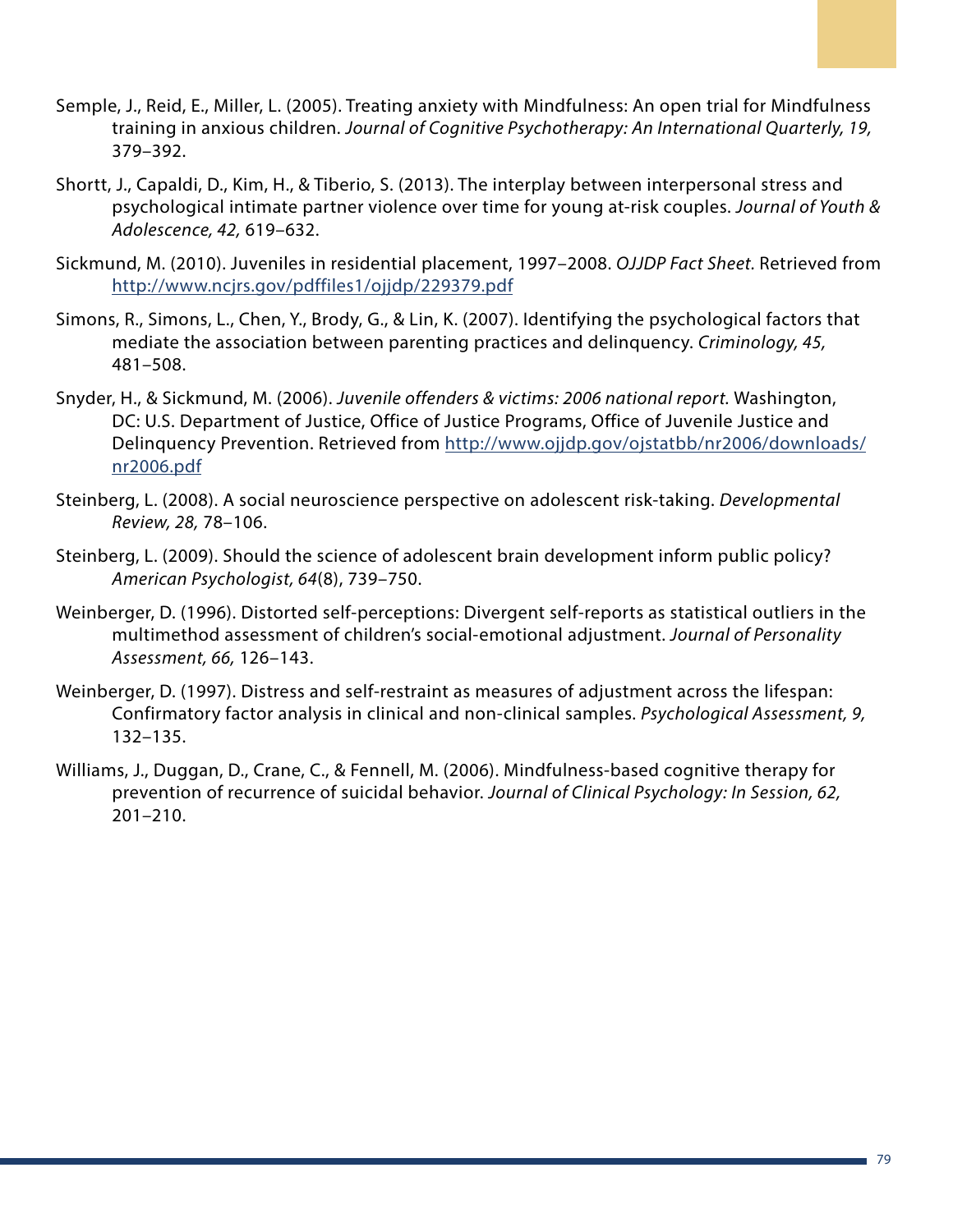# **Assessing Youth Early in the Juvenile Justice System**

*Anne M. Hobbs and Timbre Lee Wulf-Ludden, University of Nebraska, Omaha Jenna Strawhun, University of Nebraska, Lincoln*

Anne M. Hobbs, School of Criminology and Criminal Justice, University of Nebraska Omaha; Timbre Lee Wulf-Ludden, School of Criminology and Criminal Justice, University of Nebraska Omaha; and Jenna Strawhun, Department of Educational Psychology, University of Nebraska Lincoln.

Acknowledgments: This article was funded by Title II Grant #11JJ-12 from the Nebraska Crime Commission. The University of Nebraska Juvenile Justice Institute would like to acknowledge the contributions of time and expertise of the Lancaster County Attorney, CEDARS Diversion and Early Assessment staff, and the Lancaster County Juvenile Justice Coordinator.

Correspondence concerning this article should be addressed to: Anne M. Hobbs, University of Nebraska Omaha, School of Criminology and Criminal Justice, 310 Nebraska Hall, Lincoln, Nebraska 68588-0561; E-mail: ahobbs@unomaha.edu

*Keywords: assessment, diversion programs, early intervention programs, evidence-based programs*

# **Abstract**

80

Unnecessary involvement in the juvenile justice system generally results in negative long-term outcomes (Annie E. Casey Foundation, 2008). The problem lies in determining when involvement is unnecessary and when it is necessary. A juvenile's path to detention often begins years prior. Research indicates that unnecessary court involvement may contribute to worse outcomes, which can ultimately culminate in detention (Holman & Ziedenberg, 2006). Youth who are formally processed through court are more likely to be under closer supervision, which, in turn, increases their chances of being caught violating curfew, missing school, or committing another technical violation. To test the effect of system involvement, we examined youth enrolled in two early intervention programs: Juvenile Diversion, which involves formal processing and services, and Early Assessment, a process designed to screen youth out of system involvement. Only low-risk, juvenile law offenders are eligible for either of these two programs. Using propensity score analysis we examined whether youth who

participated in Early Assessment were less likely to recidivate than their peers who participated in the Juvenile Diversion Program. Our findings indicate that, 24 months after program completion, Early Assessment participants were significantly less likely to have a new law violation compared to youth who participated in Juvenile Diversion.

# **Introduction**

From 1994 to 2009, juvenile crime decreased significantly nationwide, yet rates of adjudicating and detaining youth rose steadily (Annie E. Casey Foundation Website, 2008; Bouffard & Bergseth, 2008; Knoll & Sickmund, 2011; Knoll & Sickmund, 2012; Puzzanchera & Adams, 2011). According to Puzzanchera and Adams (2011), levels of juvenile crime fell 50% between 1994 and 2009. Trends in detaining juveniles did not follow suit (Annie E. Casey Foundation, 2010). Even as late as 2008, thousands of youth sat in detention and other confined settings. On any given night "an estimated 400,000 youngsters cycle through juvenile detention centers; and nearly 100,000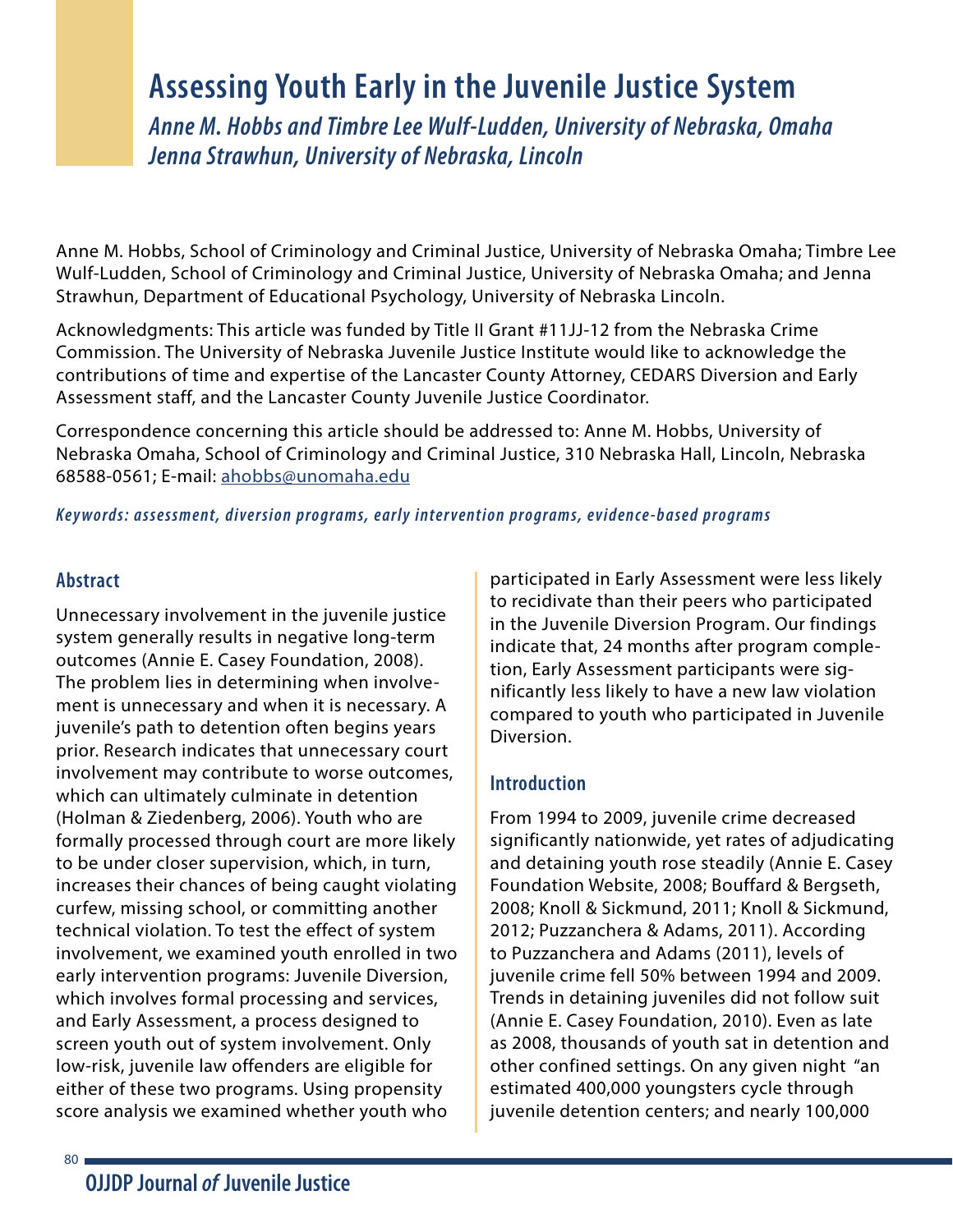youth are confined in juvenile jails, prisons, boot camps, and other residential facilities" (Annie E. Casey Foundation, 2008, p. 3). Roughly 40% of all detained youth are held for nonviolent offenses (e.g., status offenses, probation violations, low-level property offenses; Annie E. Casey Foundation, 2013), making the United States a country that treats adolescent offenders more harshly than almost any other industrialized nation (Steinberg, 2013). Unnecessary detention is not an effective use of resources. Researchers have repeatedly documented that when juveniles are detained for low-level offenses detention does not have a deterrent effect, but may actually increase recidivism (Annie E. Casey Foundation, 2008; Mendel, 2011). In addition, detention is a costly intervention, with states spending an estimated \$5.7 billion annually to detain youth, most of whom could be safely managed in the community (Holman & Ziedenberg, 2006). If juvenile detention is unnecessary, ineffective, and costly, why then do we rely on juvenile detention as our primary intervention for juvenile crime in the United States? Many jurisdictions are in the process of reforming their juvenile justice systems to address these contradictory and damaging trends.

Research confirms that the practice of detaining juveniles for relatively low-level offenses is both ineffective and detrimental (Frazier & Cochran, 1986; Holman & Ziedenberg, 2006; Kenny, Lennings, and Munn, 2008). Potential iatrogenic consequences range from reinforcement of violent attitudes due to association with other high-risk youth (Ryzin & Dishion, 2013), mental health concerns (Teplin, Abram, McCelland, Dulcan, & Mericle, 2002) and sexual health issues (e.g., increases in sexually transmitted diseases; Aalsma et al., 2012). Increases in violent behavior and subsequent law violations have also been cited as results of detaining low-risk juveniles (Mendel, 2011; Tonry, 2007). Holman and Ziedenberg (2006) note a variety of individuallevel negative outcomes that flow from detaining youthful offenders, including: (a) poor mental

health outcomes; (b) barriers to education and, (c) obstacles to future employment. In addition, adolescents are commonly more vulnerable to negative influences, particularly salient, maladaptive peer pressures (Fried & Reppucci, 2001; Steinberg & Scott, 2003). Youth who have been detained also have worse legal outcomes than those who have not. Harsher legal penalties are more prevalent for youth who have been previously detained. Frazier and Cochran (1986) examined the severity of court outcomes among nearly 10,000 delinquent youth. They found that detained youth, regardless of offense seriousness, referral status, and various demographic variables, experienced much harsher outcomes at later decision-points in court-processing than did similarly situated youth who were not detained.

The Annie E. Casey Foundation has been on the forefront of efforts to reform juvenile detention and is active in roughly 36 states to advocate for evidence-based alternatives for low-risk youth. They argue that many low-risk youth end up in detention because other systems (e.g., education, mental health) cannot provide appropriate services (Annie E. Casey Foundation, 2010). Generally, however, detention reform focuses on the youth at the "deep end" of the system. The path to detention begins with the first law violation; relatively few reform initiatives and studies focus on that very first interaction youth have with the legal system. Research has demonstrated that official processing of a juvenile law violation may be the least effective means of rehabilitating juvenile offenders.

Petrosino, Turpin-Petrosino, & Guckenburg's (2010) study presents the most comprehensive analysis of the impact of formal court processing on delinquent youths' future offending. They examined 29 juvenile justice studies to determine whether formal processing of juvenile offenders reduces subsequent acts of delinquency. Their meta-analysis included 7,304 juvenile records over a 35-year period (Petrosino, et al., 2010). Formal processing included youth who were charged in juvenile court, adjudicated,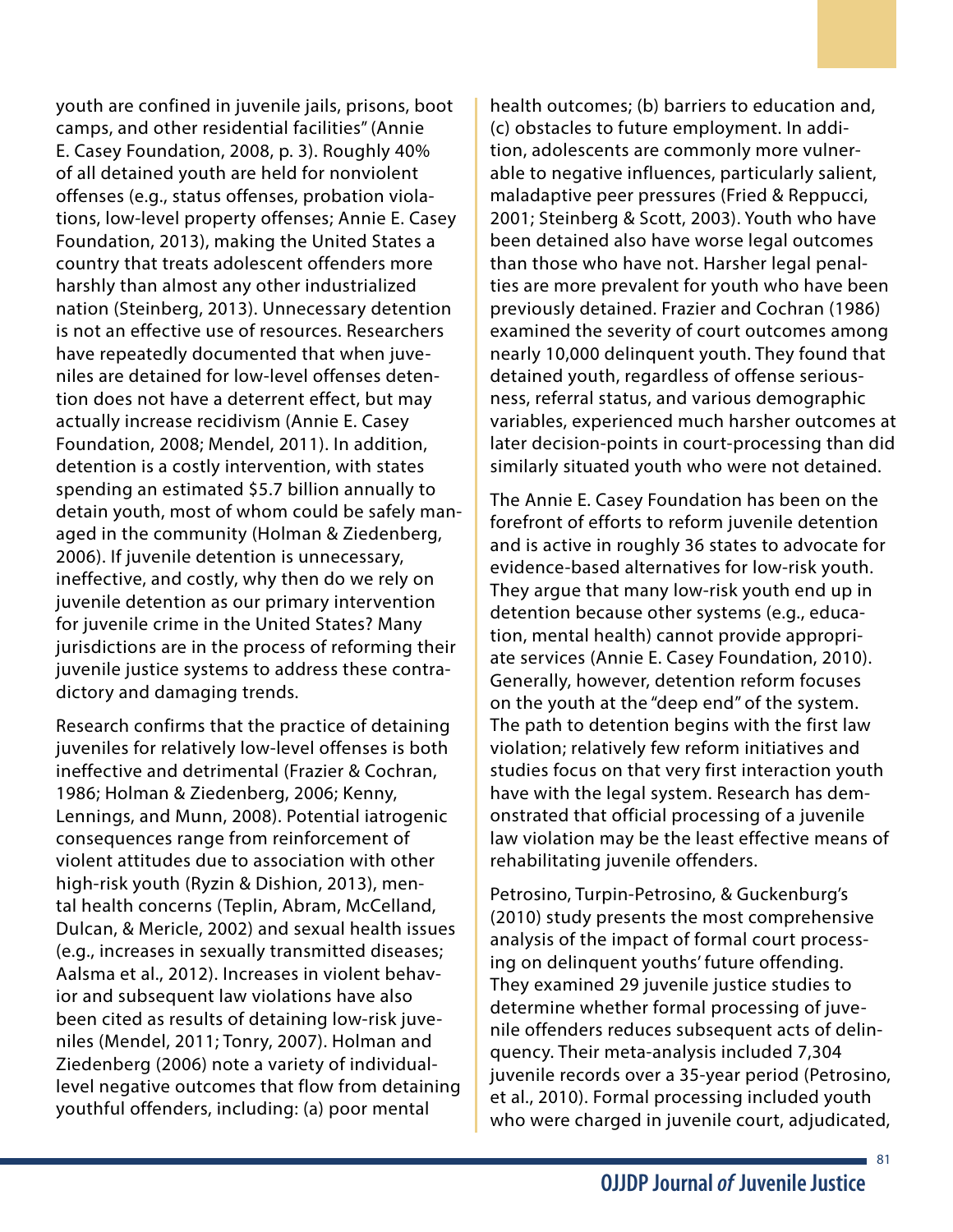or placed on probation. Youth who were formally processed were compared to those who were diverted from the system to other services or who were released without any requirements. Although the results were not uniform across each of the 29 studies, the general findings of the meta-analysis were startling: processing a juvenile through formal juvenile court proceedings appears to result in later acts of delinquency. "Rather than providing a public safety benefit, processing a juvenile through the system appears to have a negative or backfire effect" (Petrosino et al., 2010, p. 38).

#### **Net Widening: Not All Youth Need Intervention**

While Petrosino's (2010) research supported alternatives to formal processing, it did not support a policy of diverting youth who would not otherwise have been processed, or net widening. In other words, researchers were not in favor of diverting all youth, but only youth who needed intervention.

Why does net widening happen? Some of the behaviors that we now criminalize in our juvenile justice system are behaviors that used to be tolerated to some degree by society (American Psychological Association, 2008; Dupper, 2010; Snyder 1998). Many researchers cite the myth of juvenile violent offenders, perpetuated by the media, as the underlying reason for the rapid increase in juvenile court processing (Dembo, Wareham, & Schmeidler, 2005; Haegerich, Salerno, & Bottoms, 2012; Greene & Evelo, 2013; Muschert, 2007; Snyder, 1998). More recent legal cases and reform efforts point to a systemic misunderstanding of adolescent development as the source of this net widening. For example, a recent study conducted by Allen, Trzcinski, & Kubiak (2012) found that not only were participants' views of adolescent development predictive of how they believed juveniles should be treated in the justice system, but attitudes toward adolescent development explained more variance in how juveniles should be treated than any other demographic construct. Taking

adolescent development into account, evaluators and stakeholders should inquire whether: (a) the youth requires any intervention or whether the process brings juveniles into the system unnecessarily, and (b) whether the intervention is a developmentally appropriate response designed to reduce recidivism.

#### **Adolescent Development**

According to the Annie E. Casey Foundation (2008), "behavioral research has proven that children and adolescents are far less able than adults to gauge risks and consequences, control impulses, handle stress, and resist peer pressure" (p. 2). Similarly, Cauffman and Steinberg (2000) have reported that socially responsive decision making is significantly more common among young adults than adolescents. Although the 1980s and 1990s were increasingly focused on protecting the rights of the community over the rights of the juvenile defendant (Fried & Reppucci, 2001), developments in adolescent neuroscience are now returning to emphasizing the juvenile. In a recent Supreme Court case, the Court noted that adolescent deficiencies in executive functioning and their inability to consider long-term consequences made certain legal consequences unconstitutional. Writing for a 5-4 majority, Justice Elena Kagan wrote, "Mandatory life without parole for a juvenile precludes consideration of his chronological age and its hallmark features—among them, immaturity, impetuosity, and failure to appreciate risks and consequences" (*Jackson v. Hobbs,* 2012). The Court ruled that mandatory life without parole is unconstitutional for juvenile defendants (*Jackson v. Hobbs,* 2012; Steinberg, 2013).

In addition to a juvenile's inability to fully appreciate long-term consequences and the legal ramifications, decades of research support the notion that participation in delinquency is commonplace during adolescence and that most young offenders will cease any law-breaking tendency as part of the normal maturation process (Matsuda, 2009; Snyder, 1998; Gottfredson &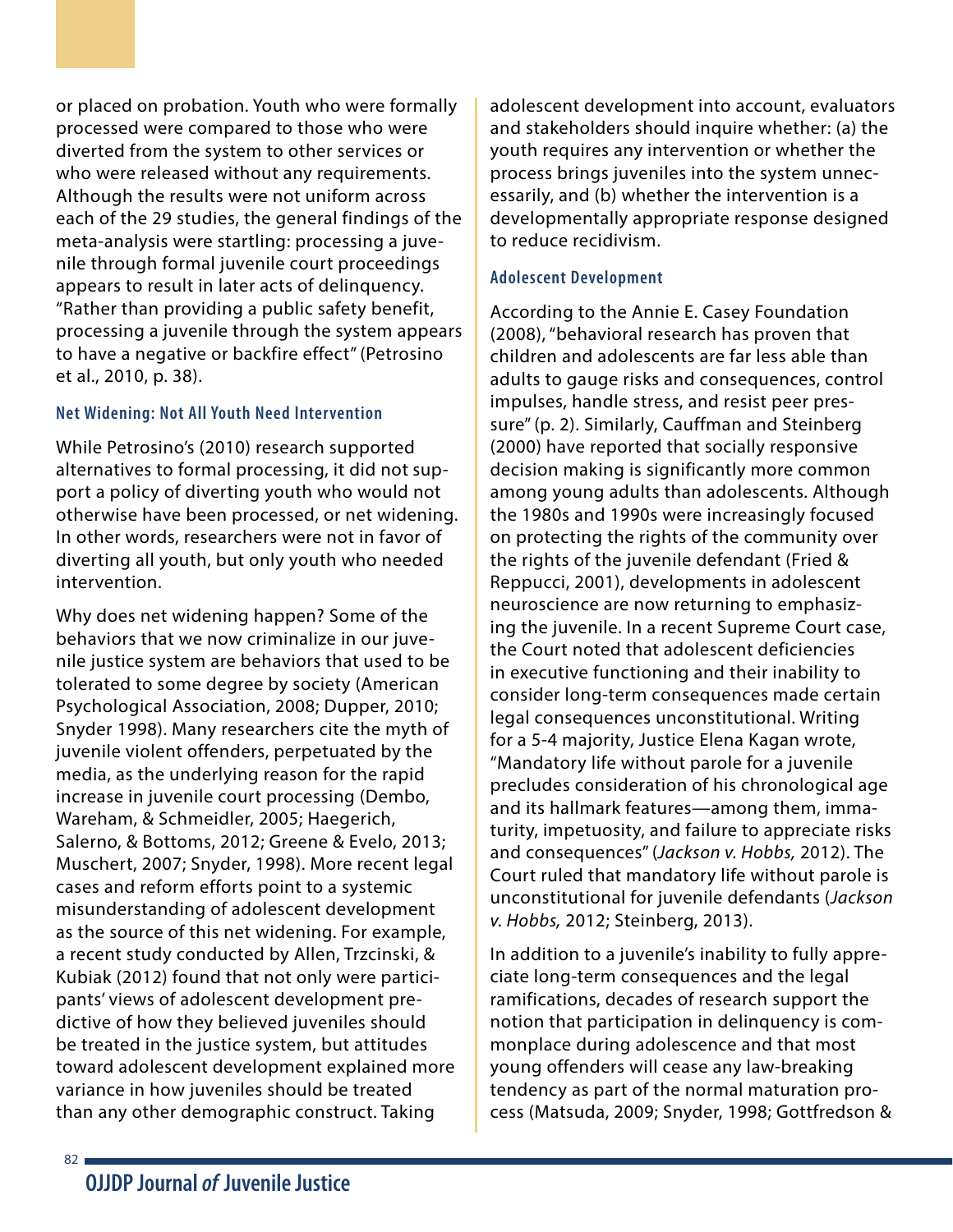Hirschi, 1990). Given all of the negative aspects of juvenile detention, and the fact that most youth will naturally cease delinquent acts without intervention, it becomes imperative for our systems to differentiate between youth who are behaving in a manner consistent with normative development, and youth who may be displaying atypical behaviors consistent with psychopathology and future criminal offending.

While it is harmful to overtreat youth, it is also potentially harmful if youth who need services are not identified and offered intervention early enough. Too often youth with mental health needs, learning disabilities, or poor support and structure in their homes go unidentified and may end up deeply entangled in our juvenile justice systems (Cocozza & Skowyra, 2000). A delicate balance exists between identifying youth early enough without overreacting and criminalizing normal youth development and experimentation. In short, our systems need to be able to assess which youth require serious legal interventions and which will benefit most from communitybased intervention, or no treatment at all.

#### **Formal and Informal Methods of Diverting Juveniles**

Many jurisdictions operate formal programs that allow youth to divert a minor law violation by sending the youth through a diversion program in lieu of formal court processing. In Nebraska, like many states, a county attorney may refer a juvenile to diversion prior to filing a petition in court. There are also informal methods of diverting youth out of the system. A prosecutor may simply dismiss the case for lack of evidence or because they do not believe it should be prosecuted. Prosecutors may use other informal methods such as holding on to a case to allow the youth's family time to set up services or to see if the youth has any subsequent law violations. Whether because of public perception, victim rights, or political implications, prosecutors often do not track the number of cases they handle informally.

#### **Diverting Youth Prior to System Involvement**

Formal juvenile diversion is often built upon principles of restorative justice (U.S. Department of Justice and Office of Juvenile Justice and Delinquency Prevention, 2009). Youth referred to diversion are generally thought to be diverted from the formal process of juvenile court, but diversion clearly falls within part of the processing decision, albeit very early on in the process. Some jurisdictions are now exploring ways to keep youth out of the system altogether. In Lancaster County, Nebraska, the chief juvenile prosecutor worked with the local diversion program to identify youth who could be diverted prior to diversion. The county attorney implemented a process designed to screen out low-risk juvenile law offenders charged with misdemeanors. This process became known as the Early Assessment Process. The stakeholders involved in the Early Assessment Process used a bifocal approach by considering both short- and long-term consequences. Collaborative planning for this project included representatives from juvenile diversion, juvenile probation, the public defender's office, the city and county attorneys' offices, private and nonprofit providers, and the juvenile detention facility. The goal of this collaborative undertaking was to identify, very early in the juvenile process, which youth required further intervention and which youth had sufficient community supports to be diverted away from official processing, sometimes without any intervention. After receiving the citation or referral from law enforcement, a staff of the county attorney contacted the youth and guardian by phone. This was generally done within 10 days of the law violation, and the staff conducted a brief screening using the Nebraska Youth Screen (NYS), an abbreviated version of the Youth Level Services/Case Management Inventory (YLS/CMI).1 Based upon the screening, the prosecutor chose to dismiss, divert, or file the case in court.

<sup>1</sup> The YLS is derived from the Level of Service Inventory Revised (LSI-R), a standardized risk assessment for adult offenders created by Andrews and Bonta (1995). There are a number of studies that demonstrate the predictive validity of the YLS/CMI, linking the relationship between recidivism and YLS/CMI scores.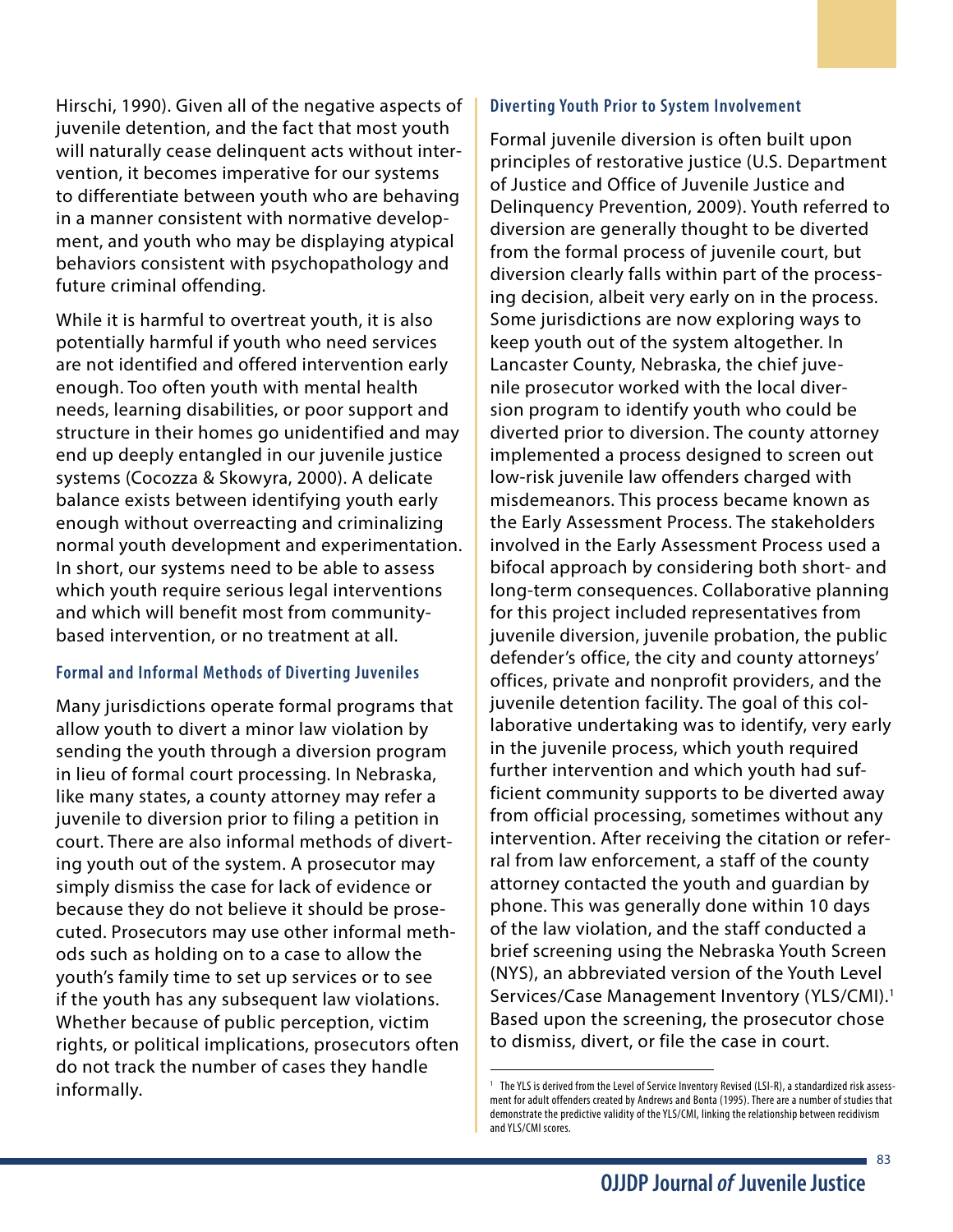This new approach generated some concern when it was initiated in 2009. Would providing additional information to the prosecutor result in net widening, thereby leading even more youth to be drawn into the system? More specifically, by focusing on young offenders, would even younger juveniles be pulled into the juvenile system? Because youth are sometimes given only one opportunity at diversion, another concern was whether youth offered prediversion would later be ineligible for diversion. Perhaps the most salient question was whether such a minimal intervention would, in fact, have any impact. Would youth who received only a phone call be likely to disregard the system as inconsequential, and be more likely to engage in future law violations? For purposes of this article, we examined only the long-term research question of whether youth who were screened out were more likely to commit a new law violation.

#### **Similarities and Differences of the Programs**

The Early Assessment Process and Juvenile Diversion are fairly similar in the characteristics of the youth they accept, as well as the types of law violations committed by referred youth. They are different, however, in the amount of resources required to run the program. The key programmatic differences between the two programs are:

- 1. Youth referred to the Early Assessment Process generally only speak with a juvenile justice professional over the phone, while youth enrolled in Juvenile Diversion have ongoing meetings over a series of months.
- 2. Youth referred to the Early Assessment Process are screened using a brief assessment tool called the Nebraska Youth Screen (NYS), an adaptation of the Youth Level Services/ Case Management Inventory (YLS/CMI). Youth in Juvenile Diversion complete the YLS/CMI and may have more in-depth evaluations and therapeutic requirements based on the results.
- 3. Youth referred to the Early Assessment Process generally do not have to complete any requirements, whereas youth in Juvenile Diversion are required to complete a number of requirements such as educational classes, community service, paying restitution, or written assignments.
- 4. Youth who go through Juvenile Diversion must pay a fee.

# Method

Because the Early Assessment Process and Juvenile Diversion have been in operation since 2009 and 1994, respectively, random assignment to treatment and control groups was not possible. As a result, selection bias presented a potential methodological problem. For example, youth referred to the Early Assessment Process may have been less likely to recidivate to begin with—due to age, the type of law violation, etc.—than youth referred to Juvenile Diversion. Fortunately, there are several options available to minimize selection bias.

Random selection is the most effective way to minimize selection bias. By randomly assigning individuals to a treatment or control group, it can be assumed that individuals in each group are similar in all respects. The only difference will be whether or not they are assigned treatment. Unfortunately, as is the case with the present data, perfect random selection is not always possible. However, other alternatives exist that allow researchers to address selection bias. Traditional matching techniques have frequently been used in the past to ensure that treatment and control groups are equivalent when randomization is not possible; however, the more covariates used in traditional matching, the more difficult it becomes to create a perfect match (Guo & Fraser, 2010). In other words, a perfect match is easy if you are matching on one item, such as age. However, if a researcher tries to match an individual in their treatment group to an individual in their control group using several characteristics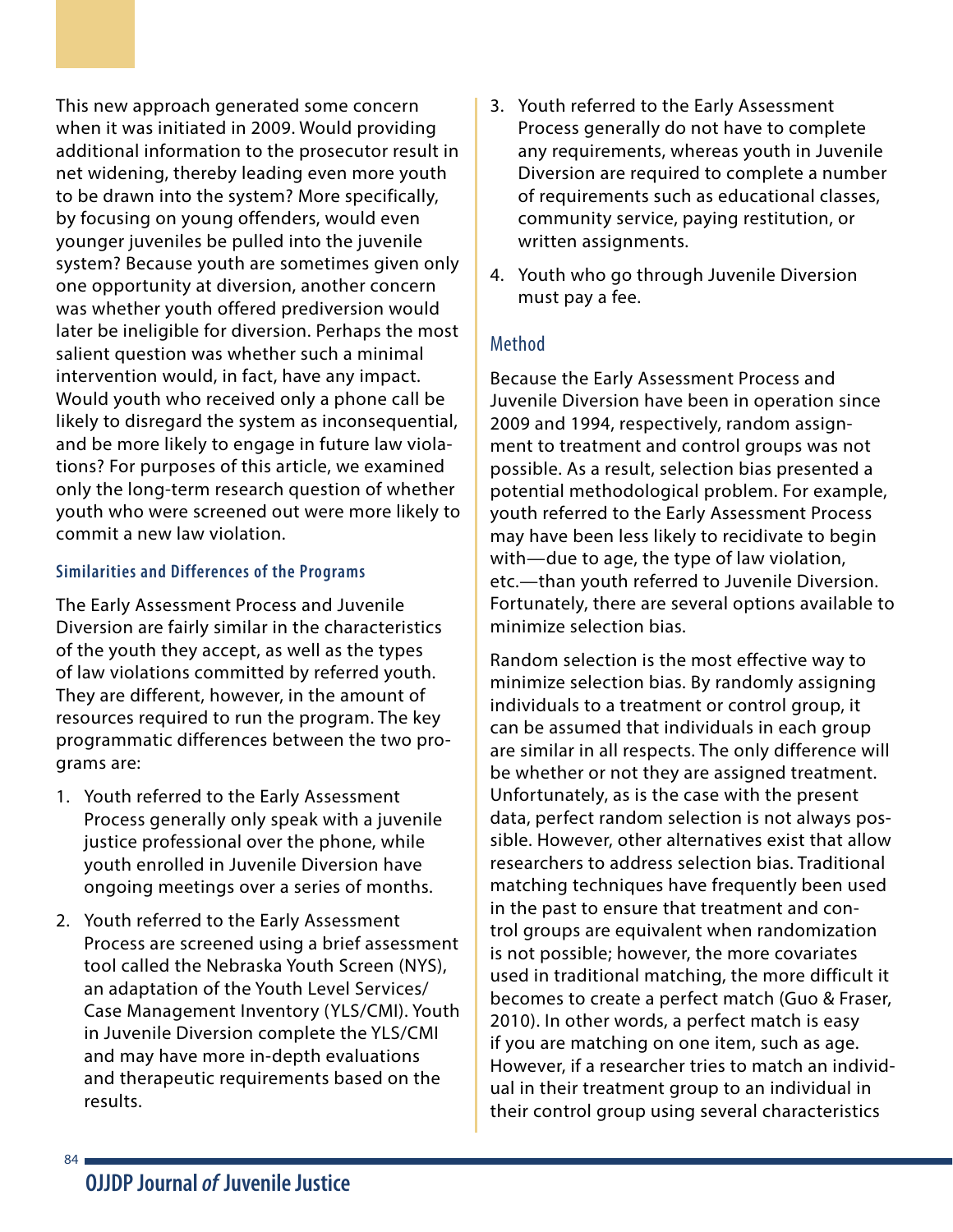(age, race, and marital status), it becomes more difficult to find a perfect match. Propensity score matching (PSM) can be used to address this problem.

Propensity score matching (PSM) was developed by Rosenbaum and Rubin (1983) and is another possible way to ensure that treatment and control groups are similar. PSM simplifies matching by creating a single item on which matches can be made. This item is known as the propensity score (Guo & Fraser, 2010). A propensity score is the probability of being assigned to a treatment group, given a set of observed covariates (Apel & Sweeten, 2010; Guo & Fraser, 2010; Rubin, 2001).2 Basically, the propensity score encapsulates and summarizes a variety of covariates in a single score (Guo & Fraser, 2010). Once a propensity score is generated, it can be used to match individuals in the treatment group with individuals in the control group. Instead of matching treatment cases to control cases based on a variety of individual covariates, treatment and control cases are simply matched using a single propensity score (Guo & Fraser, 2010).

Furthermore, because the propensity score is a summary of those many covariates, individuals with similar propensity scores can be considered "comparable, even though they may differ on values of specific covariates" (Guo & Fraser, 2010, p. 130). If analyses are limited to individuals with similar propensity scores, selection bias can be largely reduced as a result. When individuals in the treatment and control group are matched based on their propensity scores, the two groups are similar and are considered to be "balanced." Therefore, if it can be demonstrated that the treatment and control groups have been balanced via PSM, selection bias should be largely eliminated (Guo & Fraser, 2010). In other words, given the propensity score, treatment assignment is independent of the other covariates (Guo & Fraser, 2010). Because PSM has been

established as a useful tool for simplifying matching and eliminating selection bias, we chose to use PSM in this study.

PSM is increasingly being used by researchers in the criminal justice field to explore differences between groups of individuals. To elaborate, PSM has been effectively used to study offending populations (see for example, Boduszek, 2013; Duwe & Goldman, 2009; Grady, Edwards, Pettus-Davis, & Abramson, 2013; Jolliffe & Hedderman, 2012), including youthful offenders (see for example, Caldwell, 2011; Cuellar, McReynolds, & Wasserman, 2006; Fagan, 2008; Loughran et al., 2010; Nagin, Cullen, & Jonson, 2009; Petitclerc, Gatti, Vitaro, & Tremblay, 2013). For example, Peticlerc and colleagues (2013) used PSM to compare youth processed through the juvenile justice system with those who were not. They found that youth processed in the juvenile justice system were more likely to be convicted of later crimes as adults than were similar youth who were not processed. As a further example, Loughran and colleagues (2010) used PSM to explore recidivism among delinquent youth. Specifically, they compared differences in recidivism among youth who were transferred to adult court and those who were not. They demonstrated that the effect of transfer to adult court on recidivism was dependent on the type of charge. The present study will add to a growing body of research that utilizes PSM to research youthful offenders.

#### **Procedure**

Data on individual youth involved in Early Assessment were provided by the Lancaster County Attorney's office (*n* = 2,475). This dataset included all youth screened for Early Assessment since the program began in January 2009. Many of the variables included in the original data provided by the Lancaster County Attorney's office were case processing variables (e.g., time contact was attempted), and were not used for matching. Instead, the covariates used to generate the propensity score included demographic- and

<sup>&</sup>lt;sup>2</sup> For more details on the origins of the equations used in generating the propensity score, please see Rosenbaum and Rubin's (1983) article. For further in-depth discussion of the application and function of these equations, see Guo and Fraser (2010).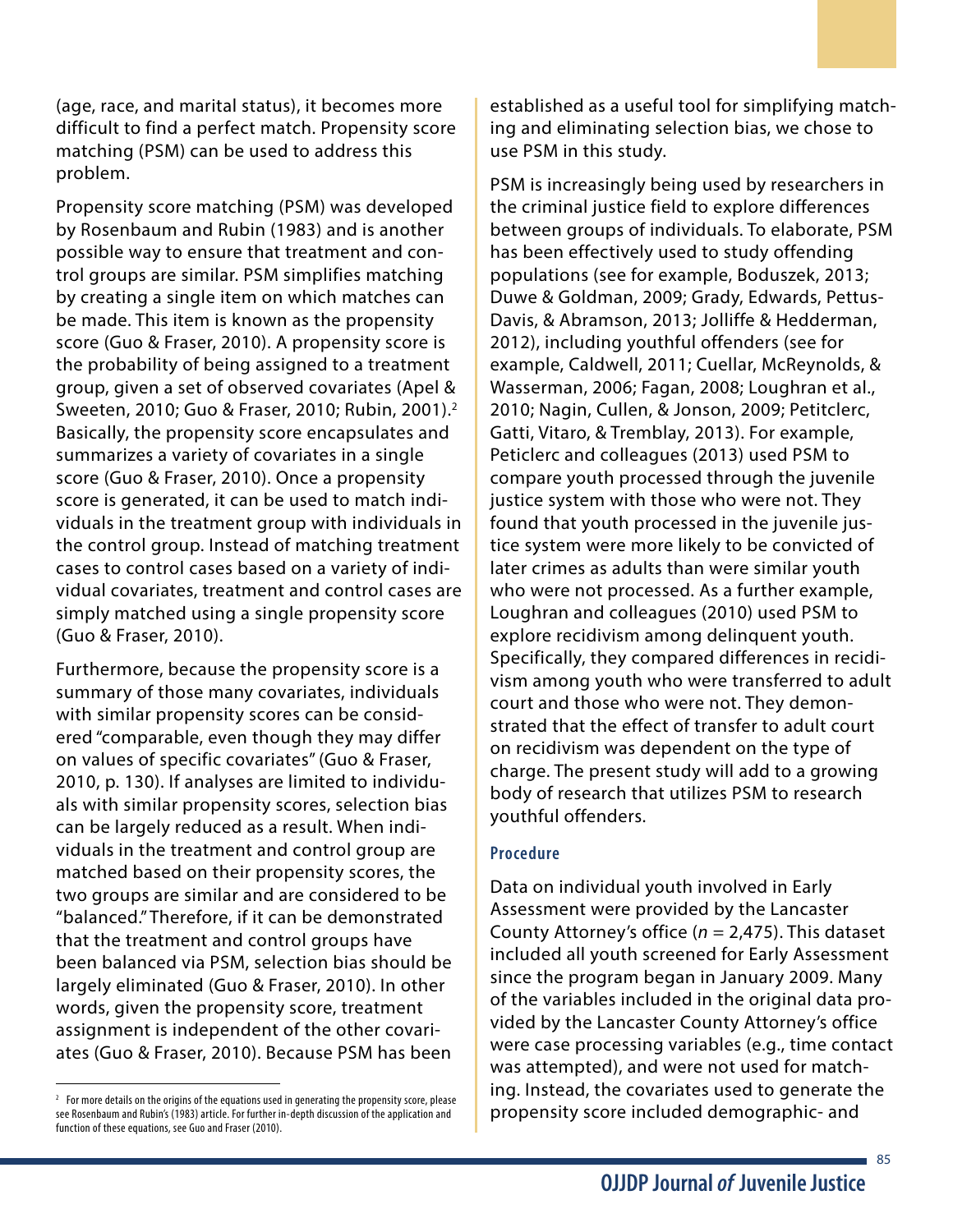offense-specific data, explained as control variables below.

Data on individual youth referred to Juvenile Diversion from 2004 to 2011 (*n* = 7,093) were provided by CEDARS Youth Services, a nonprofit agency contracted by the Lancaster County Attorney and Lincoln City Attorney to serve youth eligible for Juvenile Diversion. Early Assessment was designed as part of a continuum of juvenile services; consequently, some youth had been sent through the Early Assessment Process and then later committed a law violation and were referred to Juvenile Diversion. For comparative purposes, we divided youth into two comparison groups: (a) Early Assessment only and (b) Juvenile Diversion only. Youth who completed both programs were not included in this analysis.

Recidivism data was collected by a staff member within the Lancaster County Attorney's office. The staff member examined recidivism data by entering each youth's name into the Lancaster County Attorney's case management system and searching for law violations that resulted in a juvenile or criminal petition being filed (post program completion). Because well over 9,000 individual youth were included in the Juvenile Diversion and Early Assessment datasets, it was not practical for the staff member to generate reports for every youth. Therefore, we provided a random list of names, drawn from all participants in each group. Specifically, a random sample of 400 youth who participated in Juvenile Diversion and a random sample of 400 youth who participated in Early Assessment were selected from the data provided. The staff member then provided recidivism data for these specific youth.

#### **Participants**

86

One youth in the Juvenile Diversion group and one in the Early Assessment group had incomplete or missing data and were eliminated from the sample, leaving a final sample of 798 total youth who had participated in either Early Assessment (*n* = 399) or Juvenile Diversion

(*n* = 399). Descriptive statistics of the sample are available in Table 1.

#### Table 1. *Descriptive Statistics*

| <b>Variable</b>     | <b>Mean</b> | Std. Dev. | Min.         | Max. |
|---------------------|-------------|-----------|--------------|------|
| Age                 | 14.435      | 2.365     | 7            | 20   |
| Gender              | 0.624       | 0.485     | $\bf{0}$     | 1    |
| Race/Ethnicity      |             |           |              |      |
| <b>Black</b>        | 0.143       | 0.350     | $\mathbf{0}$ | 1    |
| Hisp                | 0.040       | 0.196     | $\mathbf{0}$ | 1    |
| White               | 0.627       | 0.484     | $\mathbf{0}$ | 1    |
| <b>Other</b>        | 0.190       | 0.393     | 0            | 1    |
| <b>Offense Type</b> |             |           |              |      |
| Person              | 0.257       | 0.437     | $\mathbf{0}$ | 1    |
| Property            | 0.452       | 0.498     | $\mathbf{0}$ | 1    |
| Weapons             | 0.020       | 0.140     | $\mathbf{0}$ | 1    |
| Drugs/Alcohol       | 0.190       | 0.393     | $\mathbf{0}$ | 1    |
| <b>Traffic</b>      | 0.005       | 0.071     | $\mathbf{0}$ | 1    |
| <b>Other</b>        | 0.075       | 0.264     | $\mathbf{0}$ | 1    |

Youth in the final sample were, on average, 14.4 years old. Most (62.4%) youth were male. White youth made up the largest racial group in the sample (62.7%). In addition, 14.3% of sampled youth were Black, 4.0% were Hispanic, and the remaining 19.0% were categorized as some "other race." Approximately 45% of sampled youth had committed a property offense, while approximately 26% of the sample had committed a person-related offense. An additional 19% of offenses fell into the drugs/alcohol category. Very few youth committed weapons-related (2.0%), traffic (0.5%), or other (7.5%) offenses.3

#### **Data Analysis Plan**

Program assignment was coded as a simple dichotomous variable. Youth who were referred to Early Assessment were coded as "1" and youth referred to Juvenile Diversion were coded as "0."

Recidivism was defined as any law violation charged, or filed on, by the Lincoln City Attorney

<sup>&</sup>lt;sup>3</sup> For detailed notes on the coding of offense types, see the Appendix.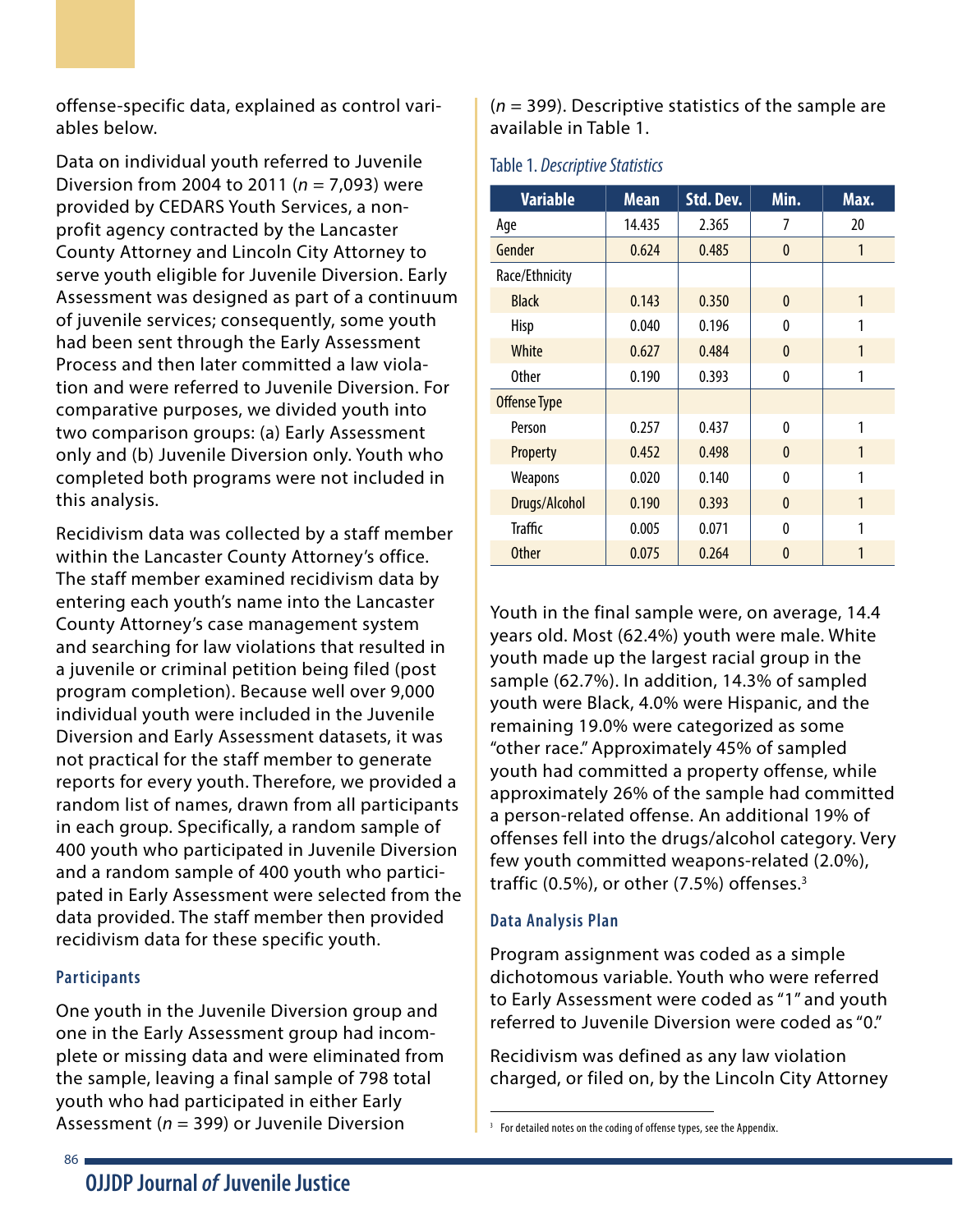or Lancaster County Attorney after resolution of a youth's initial law violation (the violation that brought the youth to Early Assessment or Juvenile Diversion). Recidivism was measured as a dichotomous variable at three distinct time periods: 12 months, 24 months, and long-term/ any recorded recidivism. For each time period, a code of "1" indicated that the youth had reoffended and a code of "0" indicated that the youth had not reoffended within the specified time period.

Several additional covariates were included in the analyses, such as age (measured in years) and gender (females were coded as "0" and males were coded as "1"). Race was coded as a series of dichotomous indicator variables, including White, Black, Hispanic, and Other. Because of the very small number of youth who fell into the Asian, Native American, and Other categories, these three groups were collapsed into one "Other" race variable. This "Other" category was left out of the analysis as the reference group. Several dichotomous indicator variables were also created to indicate the type of offense a youth committed. Specifically, variables for person, property, weapons, drug and alcohol, traffic, and other offenses were created. The "other" category was the reference group. Each of these control variables are used to generate a propensity score on which the youth in our sample were matched. A propensity score is literally a score that takes into account matching characteristics of a youth. As stated above, this allowed us to isolate the treatment effects.

We began our analyses by estimating the propensity score for each individual case. Next, youth assigned to Early Assessment were matched with those assigned to Juvenile Diversion. Specifically, we used nearest neighbor matching. Nearest neighbor matching is a strategy used to match an individual from the treatment group with an individual from the control group. A match is created between two individuals when "the absolute difference of propensity scores is the smallest among all possible pairs of propensity

scores" (Guo & Fraser, 2010, p. 146). This simply means that youth in the treatment group were matched to an individual in the control group whose propensity score was most similar to their own. We also implemented a caliper restriction. Caliper matching helps to weed out "bad matches" (Caliendo & Kopeinig, 2008). A caliper is basically a restriction placed on how much the propensity score of two cases can differ in order to be considered a match (Caliendo & Kopeinig, 2008; Guo & Fraser, 2010). The smaller the caliper, the more similar two cases must be in order to be paired together. We chose to use a caliper of .05.

We then checked for balance across the covariates both before and after matching. Subsequently, we used Stata to calculate the average treatment effect for treated youth (ATT). If the ATT is significant, then program participation is responsible for a significant change in the dependent variable (Guo & Fraser, 2010). In other words, if the ATT is significant, then participation in Early Assessment is responsible for any changes in recidivism.

#### **Results**

After matching youth who participated in Early Assessment and Juvenile Diversion, we assessed the balance among the matches. Recall that when selection bias is present, treatment and control groups will be different based on something other than treatment assignment. When selection bias is controlled for, treatment and control groups are considered well balanced (i.e., individuals in both groups are considered similar and matched in all respects, with the exception of whether or not they were assigned treatment). As a result, we test for balance in our sample in two ways. First we compare the treatment and control groups before any matching has been done, and test to see whether they are balanced across a variety of covariates. Next, the two groups are examined again, this time after they have been matched based on the propensity score. If the two groups are similar (i.e., well balanced) there will be no significant differences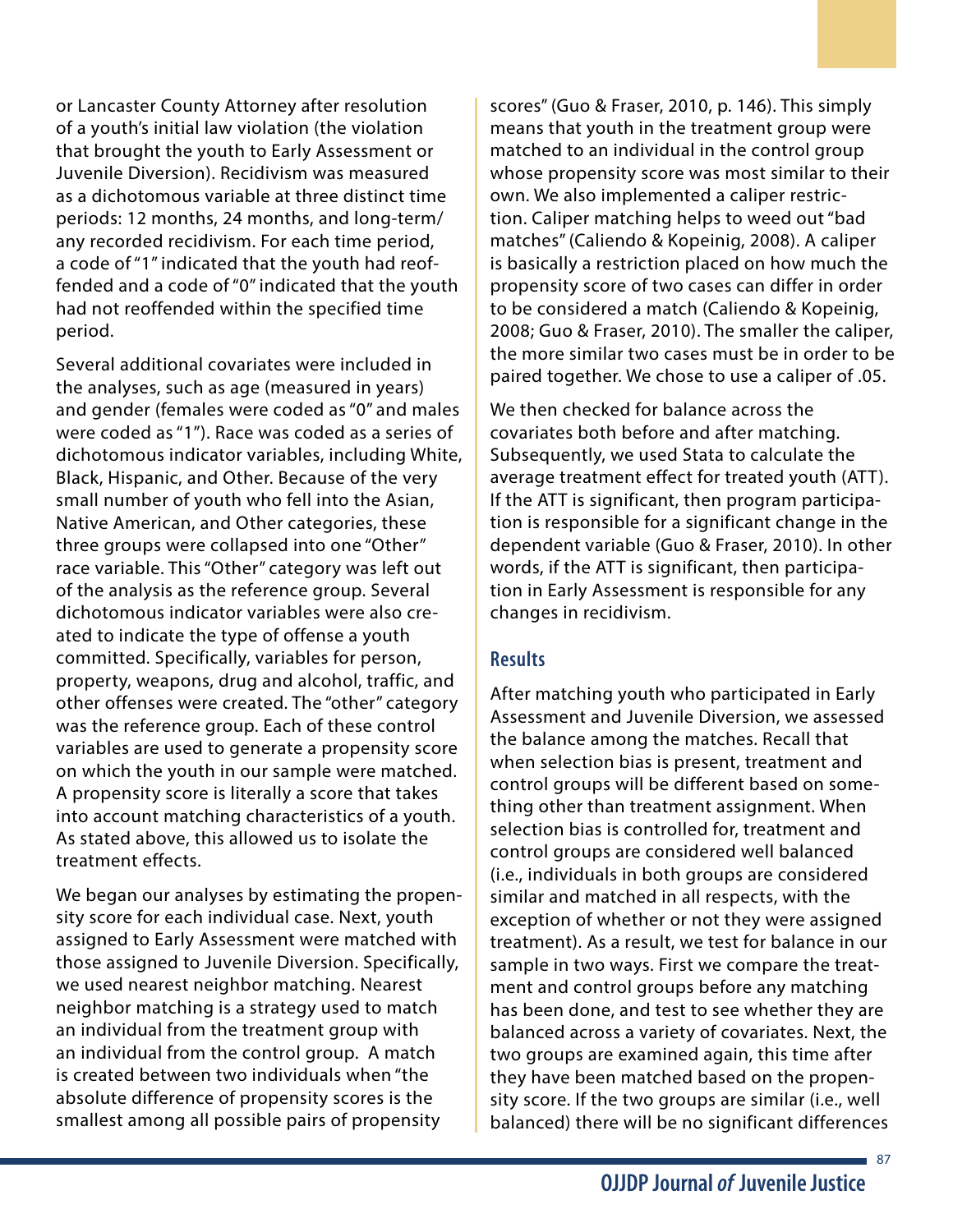|                 | <b>Unmatched sample</b> |                  | <b>Matched Sample</b> |                         |                  |                  |
|-----------------|-------------------------|------------------|-----------------------|-------------------------|------------------|------------------|
| <b>Variable</b> | <b>Early Assessment</b> | <b>Diversion</b> | $\boldsymbol{p}$      | <b>Early Assessment</b> | <b>Diversion</b> | $\boldsymbol{p}$ |
| Age             | 13.063                  | 15.812           | $0.000*$              | 13.484                  | 13.470           | 0.910            |
| Gender          | 0.629                   | 0.618            | 0.749                 | 0.610                   | 0.549            | 0.099            |
| Race/Ethnicity  |                         |                  |                       |                         |                  |                  |
| <b>Black</b>    | 0.188                   | 0.098            | $0.000*$              | 0.165                   | 0.198            | 0.249            |
| Hisp            | 0.025                   | 0.055            | $0.030*$              | 0.025                   | 0.014            | 0.281            |
| White           | 0.657                   | 0.595            | 0.075                 | 0.670                   | 0.643            | 0.436            |
| Offense Type    |                         |                  |                       |                         |                  |                  |
| Person          | 0.341                   | 0.173            | $0.000*$              | 0.346                   | 0.401            | 0.126            |
| Property        | 0.484                   | 0.422            | 0.081                 | 0.467                   | 0.440            | 0.457            |
| <b>Weapons</b>  | 0.028                   | 0.013            | 0.131                 | 0.025                   | 0.008            | 0.081            |
| Drugs/Alcohol   | 0.083                   | 0.296            | $0.000*$              | 0.091                   | 0.088            | 0.897            |
| <b>Traffic</b>  | 0.008                   | 0.003            | 0.318                 | 0.008                   | 0.000            | 0.083            |

#### Table 2. *Achieving Balance Among Diversion and Early Assessment Youth: Pre- and Post-Matching* t*-tests*

\**p* < .05

88

between treatment and control groups on any of the covariates. Table 2 displays results from the pre- and post-matching *t*-tests for the covariates in the study.

The results of our test for balance indicate that prior to matching on the propensity score, youth referred to Early Assessment and Juvenile Diversion, while similar in some respects, were significantly different along several key variables. Table 2 demonstrates that before matching on the propensity score, the treatment and control groups were relatively well balanced in terms of gender, the distribution of White youth, and offense types (property, weapons, and traffic offenses). In other words, there were no significant differences between youth in either group based on these individual covariates. However, Early Assessment participants and Juvenile Diversion participants were significantly different in terms of age, type of offense (person, drugs/ alcohol), and race.

Specifically, before matching on the propensity score, Juvenile Diversion participants were significantly older than Early Assessment participants (mean age of 15.81 and 13.06, respectively). In

addition, more Black youth and significantly fewer Hispanic youth were in Early Assessment compared to Juvenile Diversion. Furthermore, more youth committing offenses against a person were in the Early Assessment group while more drug and alcohol offenders were in the Juvenile Diversion group. There were no significant differences in terms of the other covariates. However, after matching (see Table 2), the treatment and control groups were well balanced across all covariates; no significant demographic differences existed between the two groups based on any of the measured covariates. Ultimately, there were 364 treatment cases and 297 control cases on the common support<sup>4</sup> which were included in our analyses.

The results are displayed in Table 3. After balancing on the covariates, we used Stata (version 11.0) to estimate the average treatment effect for the treated youth (ATT).

Note that Table 3 gives the *t*-statistic both before and after matching based on the propensity score. This illustrates the importance of

<sup>4</sup> Cases on the "common support" are those cases that were able to be matched with one or more cases in the comparison group based on their propensity scores (Guo & Fraser, 2010).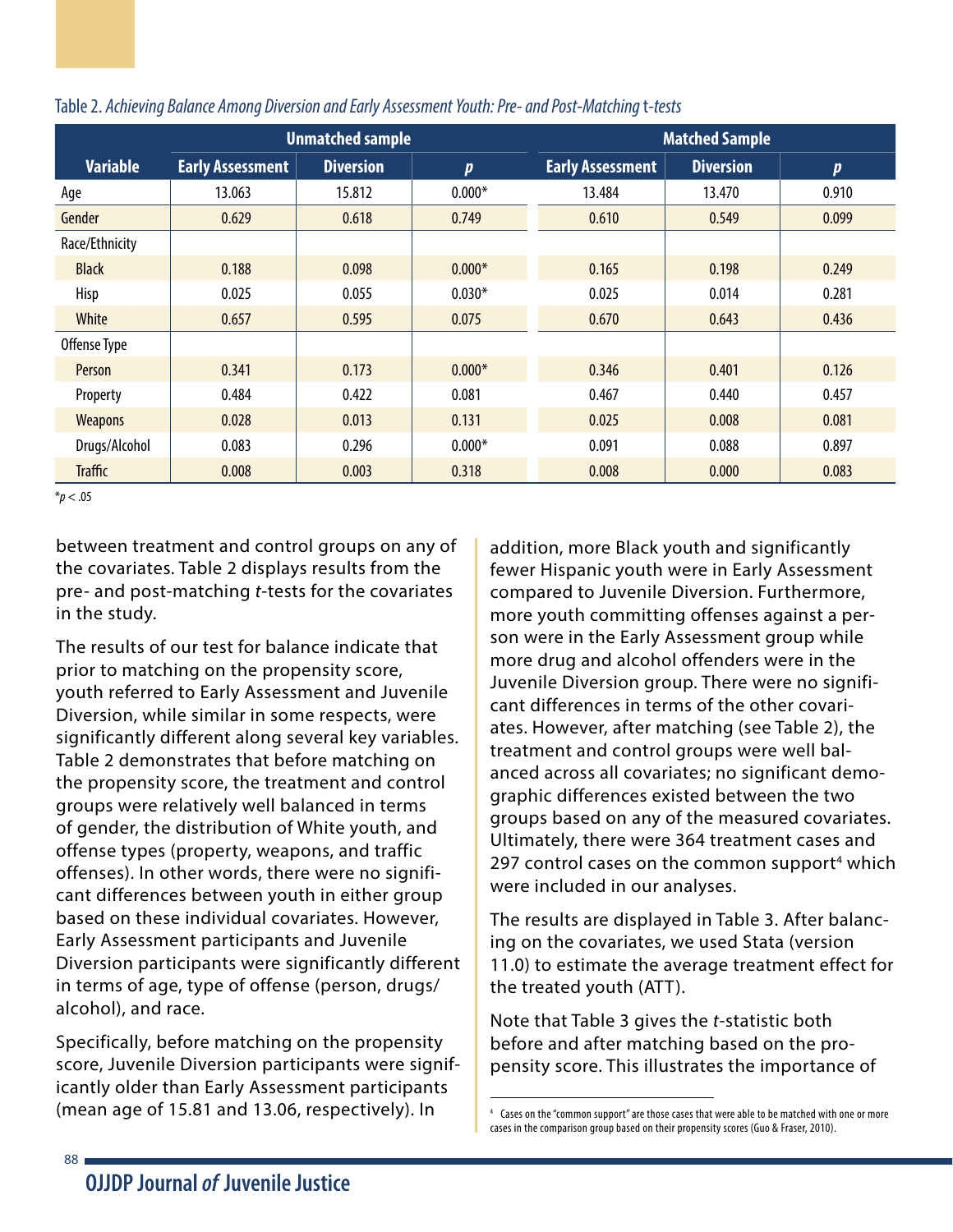| <b>Variable</b>          | <b>Sample</b>    | <b>Treated</b> | <b>Controls</b> | <b>Difference</b> | S.E.      | <b>T-stat</b> |
|--------------------------|------------------|----------------|-----------------|-------------------|-----------|---------------|
| <b>Re-Offense at any</b> | <b>Unmatched</b> | 0.150          | 0.490           | $-0.340$          | 0.031     | $-11.02$      |
| time                     | ATT*             | 0.159          | 0.475           | $-0.316$          | 0.083     | $-3.79$       |
|                          | <b>ATU</b>       | 0.492          | 0.424           | $-0.067$          | $\bullet$ | $\bullet$     |
|                          | ATE              |                |                 | $-0.204$          | $\bullet$ | $\bullet$     |
| <b>Re-Offense at One</b> | <b>Unmatched</b> | 0.088          | 0.128           | $-0.040$          | 0.022     | $-1.84$       |
| Year                     | $ATT*$           | 0.091          | 0.069           | 0.022             | 0.046     | 0.48          |
|                          | <b>ATU</b>       | 0.114          | 0.279           | 0.165             | $\bullet$ | $\bullet$     |
|                          | ATE              |                |                 | 0.086             | $\bullet$ | $\bullet$     |
| <b>Re-Offense at Two</b> | <b>Unmatched</b> | 0.128          | 0.254           | $-0.126$          | 0.028     | $-4.58$       |
| <b>Years</b>             | ATT*             | 0.135          | 0.143           | $-0.008$          | 0.061     | $-0.13$       |
|                          | <b>ATU</b>       | 0.222          | 0.306           | 0.084             | $\bullet$ | $\bullet$     |
|                          | <b>ATE</b>       |                |                 | 0.033             | $\bullet$ | $\bullet$     |

#### Table 3. *Results from Propensity Score Matching Analyses*

\* ATT is the Average Treatment Effect for the Treated. In this case, the treated participants are those who received Diversion.

correcting for selection bias. Recall that prior to matching, selection bias was evident in our sample. Thus the *t*-statistic in the unmatched sample may show a significant result where none exists. The ATT is the average treatment effect for the treated and is calculated after the data were balanced and selection bias was addressed.

A significant *t*-statistic for the ATT indicates that program participation accounts for a significant difference between the treatment and control groups in terms of the dependent variable. The commonly accepted critical value for a *t*-statistic is 1.96. Any *t*-value above 1.96 is significant. While the relationship between recidivism and participation in Early Assessment vs. Juvenile Diversion was examined at three time periods (12 months, 24 months, and long-term/any recidivism), a significant difference existed only at time period three: long-term recidivism. As shown in Table 3, the *t*-statistic for long-term recidivism was significant after matching (*t* = 3.79). In sum, youth who participated in Early Assessment, when compared to youth who participated in Juvenile Diversion, were less likely to recidivate over the long term.

The difference in recidivism patterns was not due to referral patterns. For example, one might consider the fact that youth who complete Early Assessment still have an opportunity to complete Juvenile Diversion. Thus, by definition, these youth should have a lower number of charges filed by the county attorney. However, to reiterate, youth were excluded from the sample if they had been referred to both programs—we considered only youth who had gone through one program or the other. Consequently, we know that differences in recidivism were not related to subsequent referrals to Juvenile Diversion. There was no difference in the recidivism rates of youth in each group when measured at 12 months or 24 months.

#### **Limitations of this Study**

Because the propensity score is estimated only from known, observed covariates, it may be that important variables were omitted from these analyses. It is possible that the inclusion of different covariates in the analyses could change our results. For example, where a youth lives (youth ZIP Code) or the location of the crime could conceivably affect a youth's recidivism. However, we could match only on covariates that were included in both the Early Assessment dataset and the Juvenile Diversion dataset.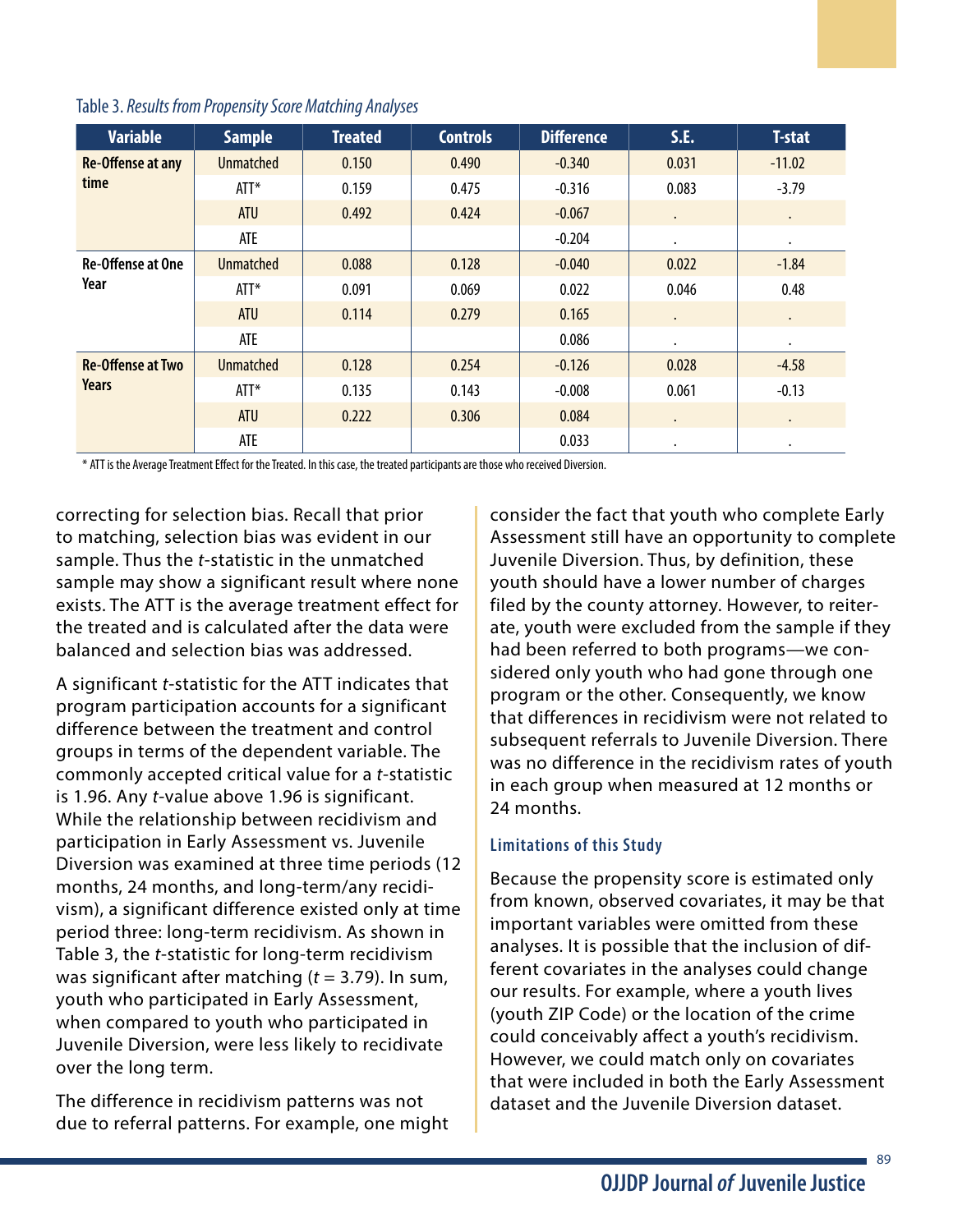Omitting these hypothetical variables could result in hidden bias that might account for the significant relationship between long-term recidivism and Early Assessment participation (Guo & Fraser, 2010; Morgan & Winship, 2007). Therefore, we conducted a sensitivity analysis to determine how much hidden bias would be necessary before the relationship between recidivism and Early Assessment participation became nonsignificant.

In this analysis, gamma, which represents the degree to which hidden biases change the odds of belonging to the treatment group (Guo & Fraser, 2010) became significant at approximately 3.4. Thus, it is likely that these results are fairly resistant to hidden bias. In other words, our results are not primarily due to any hidden bias; it is likely that youth referred to Early Assessment are, in fact, significantly less likely to recidivate than their peers in Juvenile Diversion.

# **Discussion**

90

The Early Assessment Process implemented in Lancaster County appears to reduce recidivism when participating youth are compared to youth in Juvenile Diversion. These effects are significant for recidivism beyond 24 months after program completion. These results present an unexpected pattern, as juvenile justice programs often find pronounced immediate effects that dwindle over time. That is, juveniles may improve behaviors while enrolled in a program, but the effects decrease over time. For example, in Juvenile Diversion programs researchers often report that youth refrain from committing new law violations while enrolled. This effect may last for months after program completion, but recidivism rates often increase the longer a youth is out of the program. It may be that the inclusion of covariates that include time in the analyses could explain the pattern of longitudinal success.

Future research should incorporate additional individual-level variables. Although the sensitivity analysis indicates that our results are fairly

robust, it is conceivable that the inclusion of different individual-level covariates in the analyses could change our results. For example, where a youth lives (youth ZIP Code, location of crime) could conceivably affect a youth's recidivism. However, we could only match on covariates that were included in both the Early Assessment dataset and the Juvenile Diversion dataset.

Our study found less intervention resulted in better outcomes for youth over time. Similar to the study of Petrosino et al. (2010), we found that formal processing may increase delinquency. Consequently, there may be system-level variables that contribute to this finding as well. That is, youth who were referred to formal Juvenile Diversion had higher rates of recidivism 2 years after they completed the program than youth who were screened out by a phone call. Lower recidivism may be related to informal processing and speaking with an actual person, instead of receiving a letter from the county attorney in the mail. The human interaction may increase positive perceptions of juvenile justice professionals, including law enforcement, thus resulting in lower rates of new law violations. Future research should include juveniles' perceptions of the juvenile justice system before and after diversion programming. In addition, surveying family members' perceptions of the legal system could be advantageous given research regarding social modeling and the adoption of violent attitudes (Akers & Jennings, 2009).

Although there is minimal contact between youth involved in the Early Assessment Process and the juvenile justice system, these brief but deliberate contacts appear to demonstrate positive effects. Although the higher dosage interventions involved in the diversion process are well intentioned, it is possible that these classes, assessments, and community service time, among other requirements, may produce few gains, and even iatrogenic outcomes. Juvenile justice practitioners may benefit from collaborative problem solving across disciplines (e.g., social work, mental health, law) in order to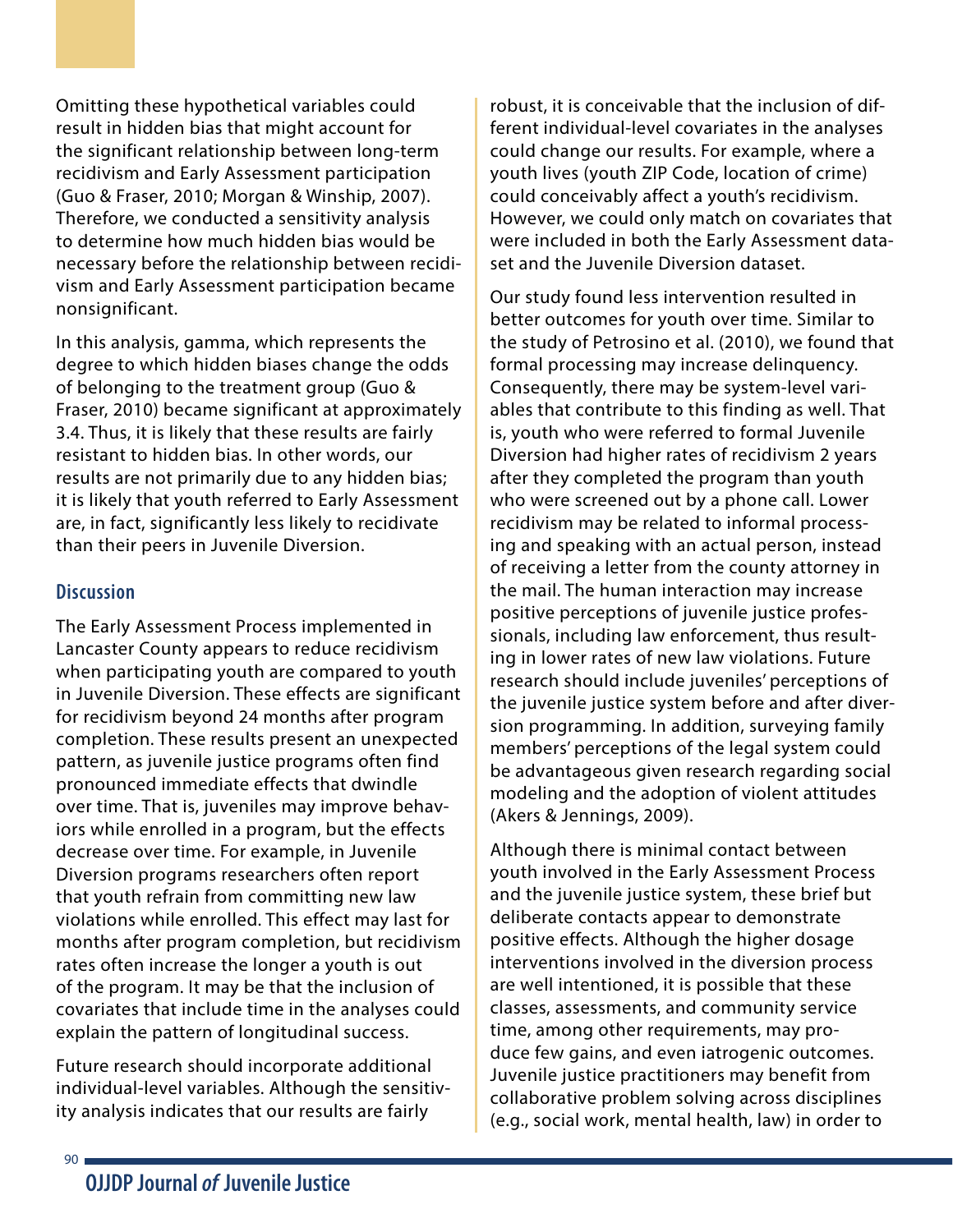create the most comprehensive Early Assessment screening process for low-risk youth.

Although interpretation of these results may suggest that minimal intervention is more effective, we urge practitioners to exercise caution before extending these initial results to all youth. This study, however, does highlight the importance of accurate assessment early in a youth's exposure to the juvenile justice system. Not all the aspects of diversion programming may be necessary for youth who have minor law violations. It may also be beneficial to perform an outcome evaluation of diversion program elements, to determine which interventions are proven effective, and to modify or eliminate interventions that do not generate promising results. The same procedure could be completed for the various aspects of the Early Assessment process in order to determine precisely the most effective method for contacting and screening out young offenders. When effective factors are identified, youth could be required to complete several diversion activities that have been deemed effective.

Recent research has also emphasized that providing individuals with choices can lead to increases in perceived control (Insei, Botti, DuBois, Rucker, & Galinsky, 2011). Adolescents could also be allowed to choose activities from an empirically validated pool of interventions that are most appropriate for their needs. Finally, the Early Assessment process should also be evaluated in

larger, more diverse contexts in order to further validate our findings.

Overall, Early Assessment appears to preliminarily offer an effective method of screening out those youth who (a) require minimal intervention and (b) are unlikely to recidivate. In this era of dwindling budgets and cutbacks, programs that are both efficacious and cost effective are critical. Future research could include matching across a greater number of variables and a follow-up longitudinal study to confirm recidivism findings. In the meantime, efforts should be made to promote this straightforward and cost effective model as an evidence-based practice.

# **About the Authors**

**Anne M. Hobbs, JD, PhD,** is the director of the Juvenile Justice Institute at the University of Nebraska Omaha.

**Timbre Lee Wulf-Ludden, MA,** is a PhD candidate at the University of Nebraska at Omaha. Her research interests include juvenile justice, corrections, and female offenders.

**Jenna Strawhun, MA,** is a fourth year PhD student in the School Psychology Program within the Department of Educational Psychology at the University of Nebraska-Lincoln. Her research interests include the bullying and victimization of adolescents and young adults.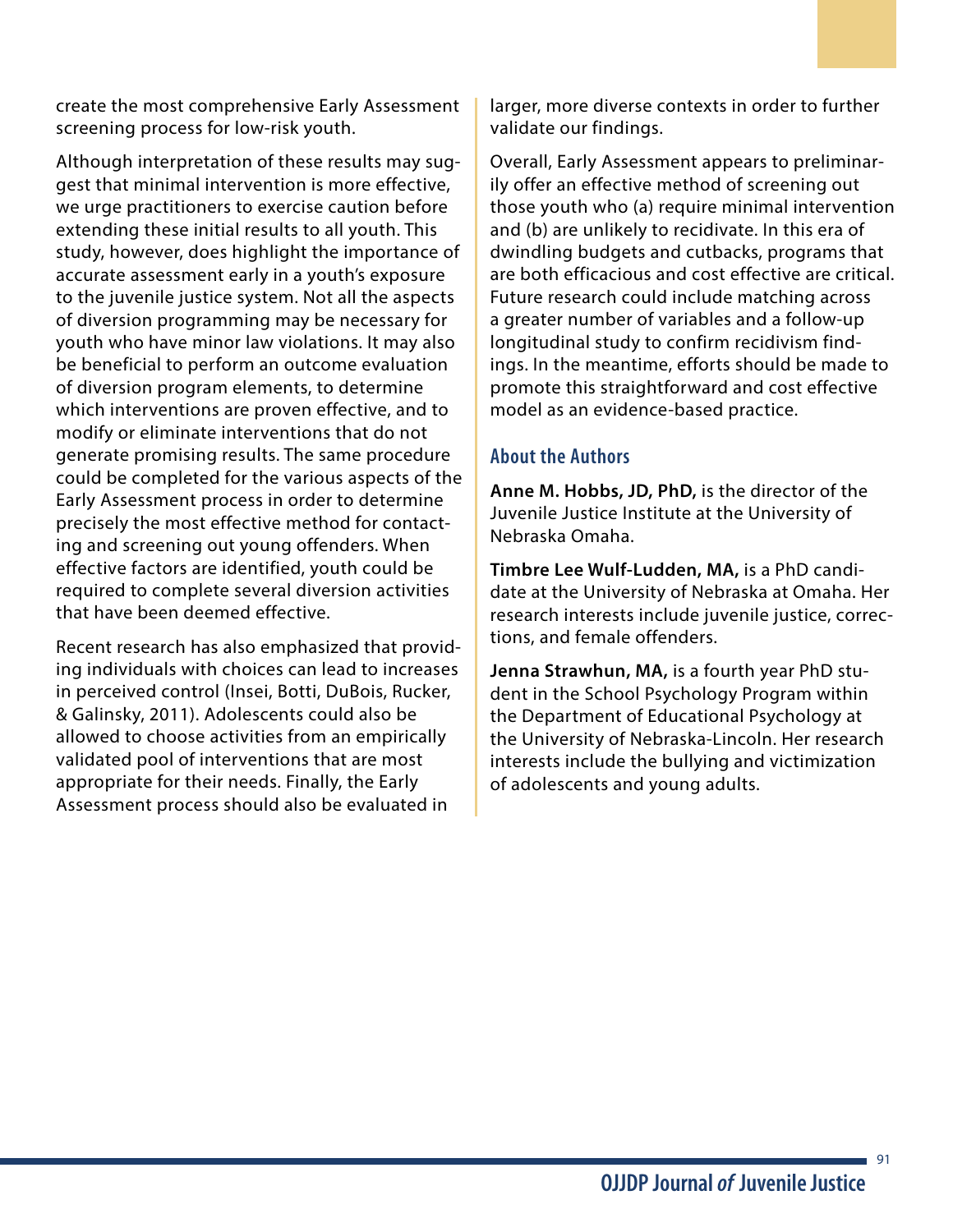#### **References**

- Aalsma, M. C., Gudonis, L. C., Jarjoura, R., Blythe, M. J., Tong, Y., Harezlak, J., et al. (2012). The consequences of juvenile detention reform for mental health and sexually transmitted infection screening among detained youth. *Journal of Adolescent Health, 50,* 365–370.
- Akers, R. L., & Jennings, W. G. (2009). The social learning theory of crime and deviance. In M. Krohn, A. Lizotte, & G. Hall (Eds.), *Handbook on criminology and deviance*. (p. 103–120). New York: Springer.
- Allen, T., Trzcinski, E., & Kubiak, S. P. (2012). Public attitudes toward juveniles who commit crimes: The relationship between assessments of adolescent development and attitudes towards severity of punishment. *Crime and Delinquency*, *58,* 78–102.
- American Psychological Association (2008). Are zero-tolerance policies effective in the schools? An evidentiary review and recommendations. *American Psychologist, 63,* 852–862.
- Andrews, D. A., & Bonta, J. (1995). *LSI-R:The level of service inventory-revised. user's manual.* Toronto: Multi-Health Systems, Inc.
- Annie Casey Foundation Website (2008). *A Road Map for Juvenile Justice Reform—*The Annie E. Casey Foundation 2008 KIDS COUNT Essay Summary. Accessed 10/19/10 at [www.milhs.org/](http://www.milhs.org/wpcontent/uploads/2010/07/dataBook/2008/2008essaysummary.pdf) [wpcontent/uploads/2010/07/dataBook/2008/2008essaysummary.pdf](http://www.milhs.org/wpcontent/uploads/2010/07/dataBook/2008/2008essaysummary.pdf) from <http://www.aecf.org>
- Annie E. Casey Foundation (2010). *Juvenile Detention Alternatives Initiative Results Report*, 2009. Accessed 8/9/13 at [http://www.aecf.org/KnowledgeCenter/Publications.](http://www.aecf.org/KnowledgeCenter/Publications.aspx?pubguid=%7b74926306-511B-4306-B0C4-B364862BC48D%7d) [aspx?pubguid={74926306-511B-4306-B0C4-B364862BC48D}](http://www.aecf.org/KnowledgeCenter/Publications.aspx?pubguid=%7b74926306-511B-4306-B0C4-B364862BC48D%7d) from<http://www.aecf.org>
- Annie E. Casey Foundation (2013). *Youth Incarceration in the United States.* Accessed 7/21/13 at [http://](http://www.aecf.org/~/media/Pubs/Initiatives/KIDS COUNT/R/ReducingYouthIncarcerationInfo/YouthIncarcerationInfographicPrint13.pdf) [www.aecf.org/~/media/Pubs/Initiatives/KIDS%20COUNT/R/ReducingYouthIncarcerationInfo/](http://www.aecf.org/~/media/Pubs/Initiatives/KIDS COUNT/R/ReducingYouthIncarcerationInfo/YouthIncarcerationInfographicPrint13.pdf) [YouthIncarcerationInfographicPrint13.pdf](http://www.aecf.org/~/media/Pubs/Initiatives/KIDS COUNT/R/ReducingYouthIncarcerationInfo/YouthIncarcerationInfographicPrint13.pdf) from <http://www.aecf.org>. [\(http://www.aecf.org/~/](http://www.aecf.org/~/media/PublicationFiles/AEC180essay_booklet_MECH.pdf) [media/PublicationFiles/AEC180essay\\_booklet\\_MECH.pdf\)](http://www.aecf.org/~/media/PublicationFiles/AEC180essay_booklet_MECH.pdf)
- Apel, R. J., & Sweeten, G. (2010). Propensity score matching in criminology and criminal justice. In A. R. Piquero & D. Weisburd (Eds.), *Handbook of quantitative criminology* (543–562). New York: Springer-Verlag.
- Boduszek, D. (2013). Eysenck's personality model and criminal thinking style within a violent and nonviolent offender sample: Application of propensity score analysis. *Deviant Behavior, 34*, 483–493.
- Bouffard, J. A., & Bergseth, K. J. (2008). The impact of re-entry services on juveniles offenders' recidivism. *Youth Violence and Juvenile Justice*, *6,* 295–318.
- Caldwell, M. F. (2011). Treatment-related changes in behavioral outcomes of psychopathy facets in adolescent offenders. *Law and Human Behavior, 35*, 275–287.
- Caliendo, M., & Kopeinig, S. (2008). Some practical guidance for the implementation of propensity score matching. *Journal of Economic Surveys, 22*(1), 31–72.
- Cauffman, E., & Steinberg, L. (2000). (Im)maturity of judgment in adolescence: Why adolescents may be less culpable than adults. *Behavioral Sciences and the Law*, *18,* 741–760.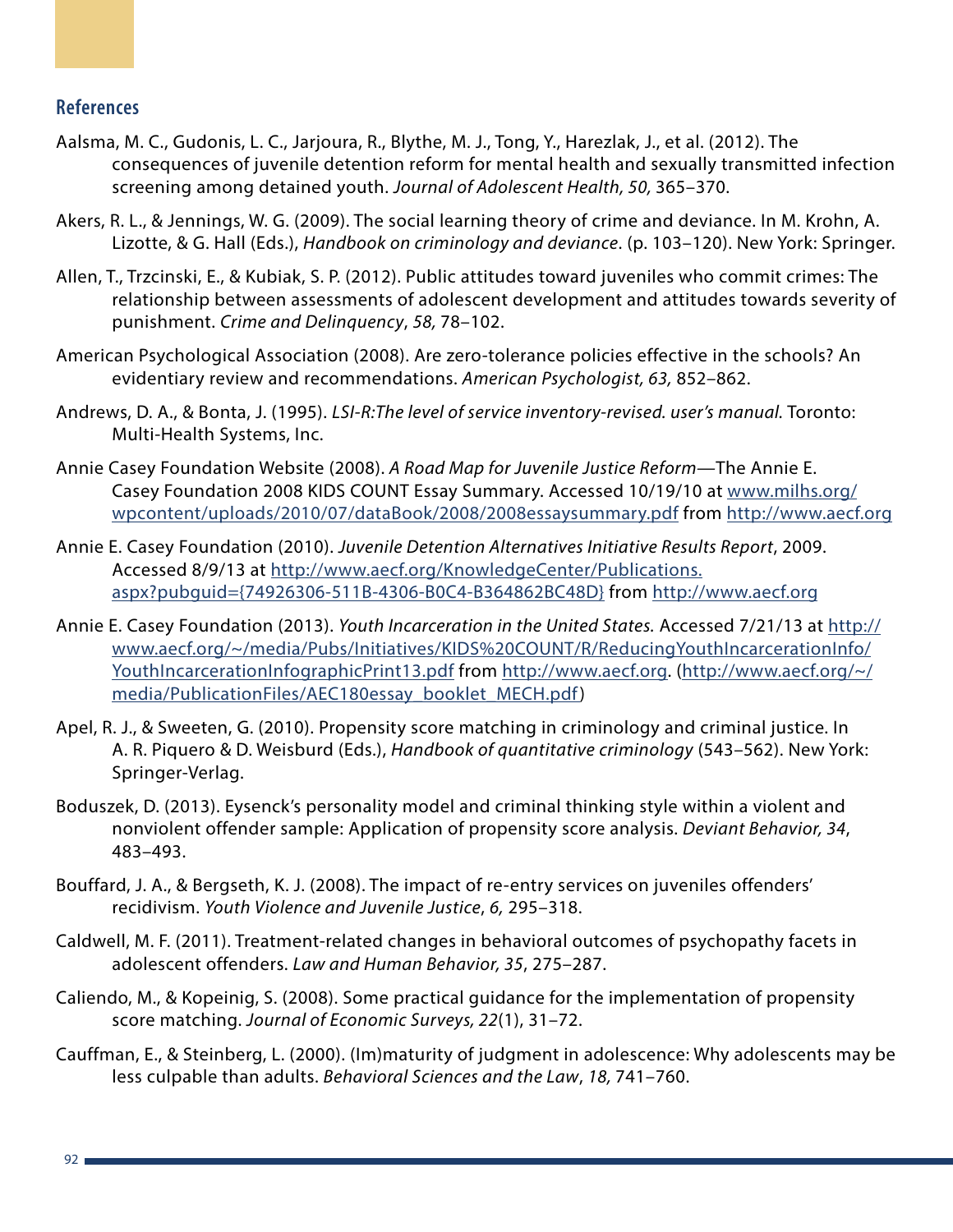- Chamberlain, P., & Reid, J. (1998). Comparison of two community alternatives to incarceration for chronic juvenile offenders. *Journal of Consulting & Clinical Psychology*, *66*(4), 624.
- Cocozza, J. J., & Skowyra, K. R. (2000). Health disorders: Issues and emerging responses. *Juvenile Justice Review,* Volume VII, 1.
- Cuellar, A. E., McReynolds, L. S., & Wasserman, G. (2006). A cure for crime: Can mental health treatment diversion reduce crime among youth? *Journal of Policy Analysis and Management, 25*(1), 197–214.
- Dembo, R., Wareham, J., & Schmeidler, J. (2005). Evaluation of the impact of a policy change on diversion program recidivism. *Journal of Offender Rehabilitation*, *41,* 29–61.
- Dupper, D. (2010). Does the punishment fit the crime? The impact of zero-tolerance discipline on at-risk youth. *Children and Schools*, *32,* 67–69.
- Duwe, G., & Goldman, R. A. (2009). The impact of prison-based treatment on sex offender recidivism: Evidence from Minnesota. *Sexual Abuse: A Journal of Research and Treatment, 21*(3), 279–307.
- Fagan, J. (2008). Juvenile crime and criminal justice: Resolving border disputes. *The Future of Children, 18*(2), 81–118.
- Frazier, C. E., & Cochran, J. C. (1986). Detention of juveniles: Its effects on subsequent juvenile court processing decisions. *Youth & Society*, *17*(3), 286–305.
- Fried, C. S., & Reppucci, N. D. (2001). Criminal decision making: The development of adolescent judgment, criminal responsibility, and culpability. *Law and Human Behavior*, *25,* 45–61.
- Gottfredson & Hirschi, (1990). *A General Theory of Crime*. Stanford, CA: Stanford University Press.
- Grady, M. D., Edwards, D., Pettus-Davis, C., & Abramson, J. (2013). Does volunteering for sex offender treatment matter? Using propensity score analysis to understand the effects of volunteerism and treatment on recidivism. *Sexual Abuse: A Journal of Research and Treatment, 25*(4), 319–346.
- Greene, E., & Evelo, A. J. (2013). Attitudes regarding life sentences for juvenile offenders. *Law and Human Behavior.* Advance online publication. doi: 10.1037/lhb0000031
- Guo, S., & Fraser, M. W. (2010). *Propensity score analysis: Statistical methods and applications*. Thousand Oaks, CA: Sage.
- Haegerich, T. M., Salerno, J. M., & Bottoms, B. L. (2012). Are the effects of juvenile offender stereotypes maximized or minimized by jury deliberation? *Psychology, Public Policy, and Law, 19,* 81–97.
- Holman, B., & Ziedenberg, J. (2006). The dangers of detention: The impact of incarcerating youth in detention and other secure facilities. *Justice Policy Institute Report.*
- Insei, M., Botti, S., DuBois, D., Rucker, D., & Galinsky, A. (2011). Power and choice: Their dynamic interplay in quenching the thirst for personal control. *Psychological Science*, *22*, 1042–1048.
- Jackson v. Hobbs. (2012). Consolidated with Miller v Alabama on petition of certiorari. Retrieved from <http://www.supremecourt.gov/opinions/11pdf/10-9646.pdf>
- Jolliffe, D., & Hedderman, C. (2012). Investigating the impact of custody on reoffending using propensity score matching. *Crime & Delinquency*, (online) 1–27. doi:10.1177/0011128712466007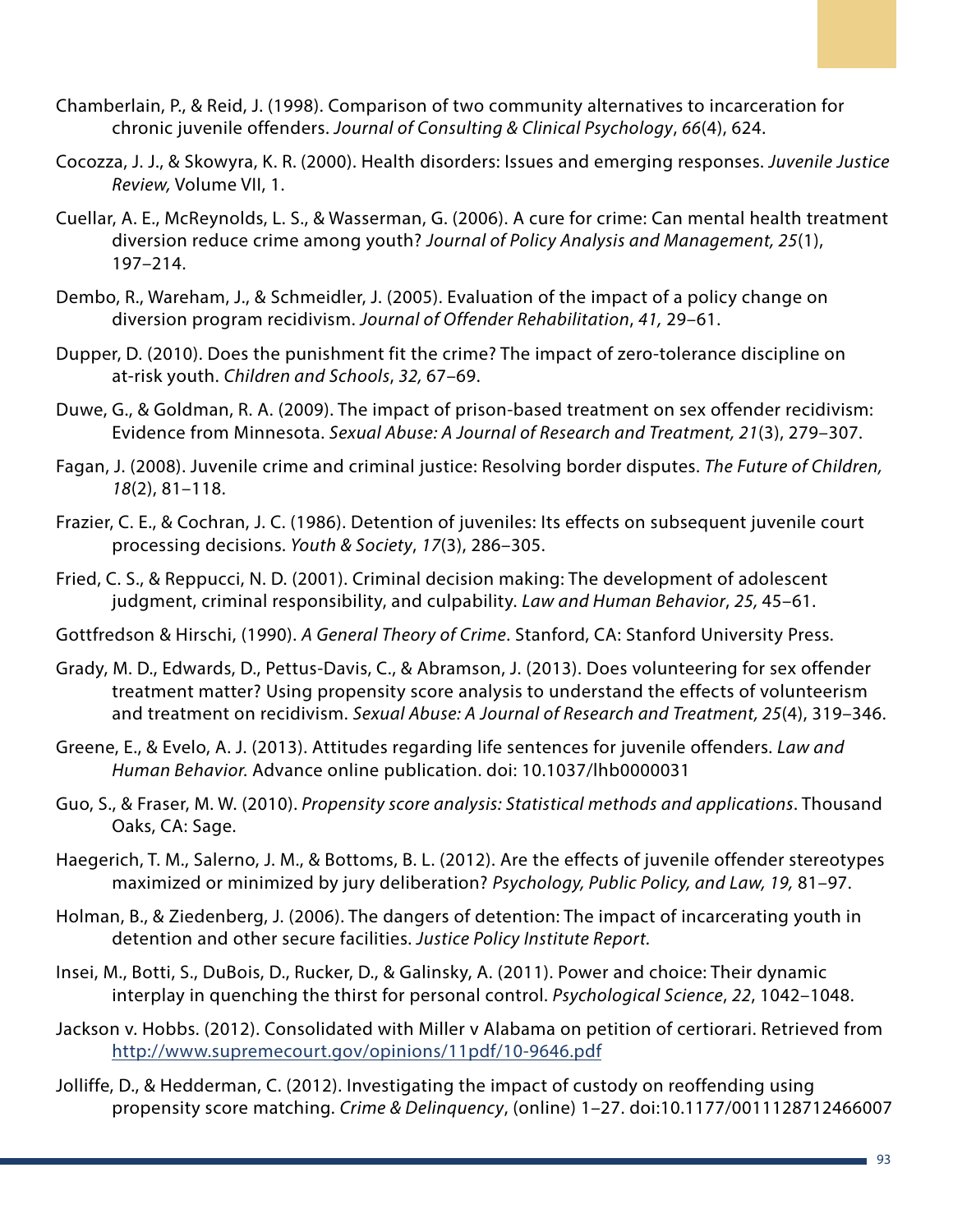- Kenny, D. T., Lennings, C. J., & Munn, O. A. (2008). Risk factors for self-harm and suicide in incarcerated young offenders: Implications for policy and practice. *Journal of Forensic Psychology Practice, 8*(4), 358–382.
- Knoll, C., & Sickmund, M. (2011). *Delinquency Cases in Juvenile Court, 2008.* Office of Juvenile Justice and Delinquency Prevention. Retrieved from <http://www.ojjdp.gov/pubs/236479.pdf>
- Knoll, C., & Sickmund, M. (2012). *Delinquency Cases in Juvenile Court, 2009.* Office of Juvenile Justice and Delinquency Prevention. Retrieved from <http://www.ojjdp.gov/pubs/239081.pdf>
- Loughran, T. A., Mulvey, E. P., Schubert, C. A., Chassin, L. A., Steinberg, L., Piquero, A. R., et al. (2010). Differential effects of adult court transfer on juvenile offender recidivism. *Law and Human Behavior, 34,* 476–488.
- Matsuda, K. N. (2009). *The impact of incarceration on young offenders.* Washington, DC: U.S. Department of Justice.
- Mendel, R. A. (2011). *No place for kids: The case for reducing juvenile incarceration.* Baltimore, MD: The Annie E. Casey Foundation.
- Morgan, S. L., & Winship, C. (2007). *Propensity score analysis: Statistical methods and applications.* New York: Cambridge University Press.
- Muschert, G. W. (2007). The Columbine victims and the myth of the juvenile superpredator. *Youth Violence and Juvenile Justice, 5,* 351–366.
- Nagin, D. S., Cullen, F. T., & Jonson, C. L. (2009). Imprisonment and reoffending. *Crime and Justice, 38*(1), 115–200.
- Petitclerc, A., Gatti, U., Vitaro, F., & Tremblay, R. E. (2013). Effects of juvenile court exposure on crime in young adulthood. *Journal of Child Psychology and Psychiatry, 54*(3), 291–297.
- Petrosino, A., Turpin-Petrosino, C. &, Guckenburg, S. (2010). *Formal system processing of juveniles: Effects on delinquency.* Oslo, Norway: The Campbell Collaboration Library of Systematic Reviews.
- Puzzanchera, C., & Adams, B. (2011). *Juvenile Arrests 2009.* Office of Juvenile Justice and Delinquency Prevention. Retrieved from <http://www.ojjdp.gov/pubs/236477.pdf>
- Rennie, C., & Dolan, M. (2010). Predictive validity of the Youth Level of Service/Case Management Inventory in custody sample in England. *Journal of Forensic Psychiatry & Psychology, 21*(3), 407–425.
- Rosenbaum, P. R., & Rubin, D. B. (1983). The central role of the propensity score in observational studies for causal effects. *Biometrika, 70*(1), 41–55.
- Rubin, D. B. (2001). Using propensity scores to help design observational studies: Application to the tobacco litigation. *Health Services and Outcomes Research Methodology, 2*(3–4), 169–188.
- Ryzin, M. J., & Dishion, T. J. (2013). From antisocial behavior to violence: A model for the amplifying role of coercive joining in adolescent friendships. *Journal of Child Psychology and Psychiatry, 54,* 661–669.
- Snyder, H. N. (1998). *Superpredators.* Audio file accessed January 2013 at [http://archive.mprnews.org/](http://archive.mprnews.org/stories/19980316/superpredatorshoward-snyder-juvenile-justice) [stories/19980316/superpredatorshoward-snyder-juvenile-justice](http://archive.mprnews.org/stories/19980316/superpredatorshoward-snyder-juvenile-justice)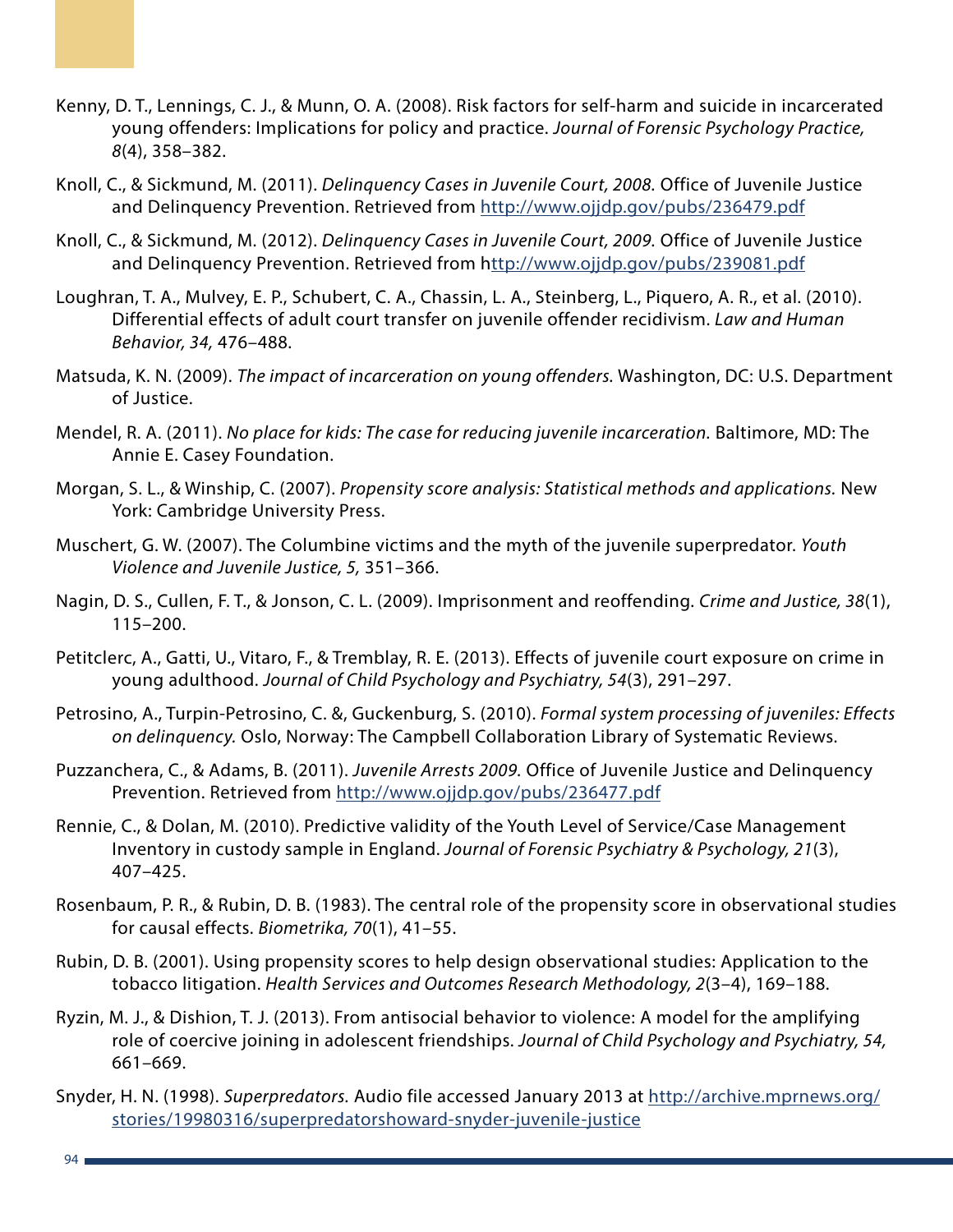

- Steinberg, L. (2013). The influence of neuroscience on U.S. Supreme Court decisions about adolescents' criminal culpability. *Nature Reviews Neuroscience, 14,* 513–518.
- Steinberg, L., & Scott, E. S. (2003). Less guilty by reason of adolescence: Developmental immaturity, diminished responsibility, and the juvenile death penalty. *American Psychologist, 58,* 1009–1018.
- Teplin, L. A., Abram, K. M., McCelland, G. M., Dulcan, M. K., & Mericle, A. A. (2002). Psychiatric disorders in youth in juvenile detention. *Archives of General Psychiatry, 59,* 1133–1143.
- Thompson, A., & Pope, Z. (2005). Assessing juvenile offenders: Preliminary data for the Australian adaptation of the Youth Level of Service/Case Management Inventory (Hoge & Andrews, 1995). *Australian Psychologist, 40*(3), 207–214.
- Tonry, M. (2007). Treating juveniles as adult criminals: An iatrogenic violence prevention strategy if there ever was one. *American Journal of Preventative Medicine, 32,* S3–S4.
- U.S. Department of Justice and Office of Juvenile Justice and Delinquency Prevention (2009). *OJJDP Model Programs Guide: Diversion.* Retrieved from [http://www.ojjdp.gov/mpg/](http://www.ojjdp.gov/mpg/progTypesDiversion.aspx) [progTypesDiversion.aspx](http://www.ojjdp.gov/mpg/progTypesDiversion.aspx)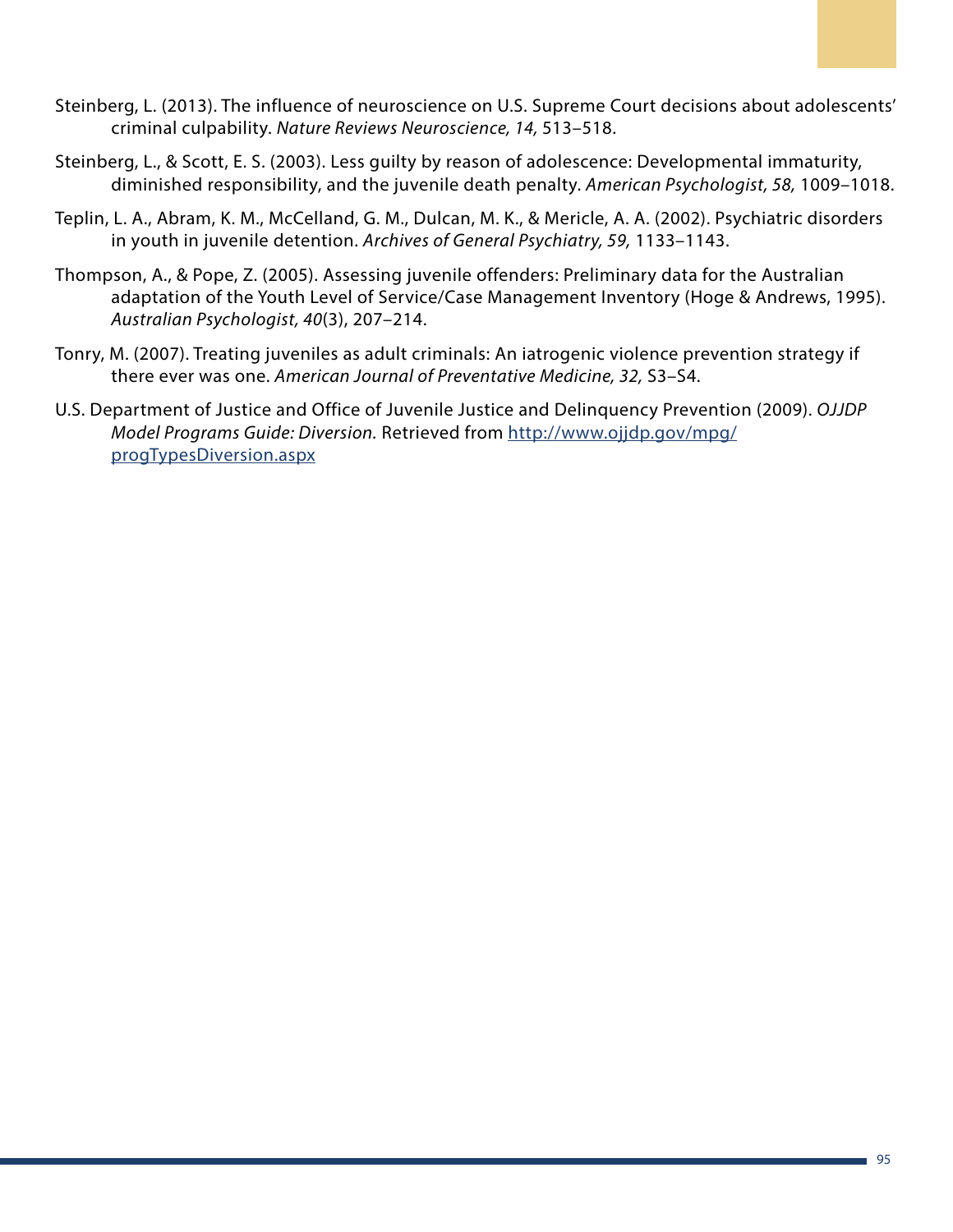# **APPENDIX**

# Table A: *Coding of Offense Type*

| <b>Person</b>        | Sexual Assault, Domestic Assault, Child Neglect, Assault, Sexual Abuse, Assault and Weapons Discharge, Assault and Vandalism, Disturbing<br>the Peace, Disturbing the Peace and Vandalism, Disturbing the Peace and Trespassing, Disturbing the Peace by Fighting, Disturbing the<br>Peace and Indecent Exposure, Indecent Exposure and in a Park After Hours, Disturbing the Peace by Phone, Disturbing the Peace and<br>Assault, Assault by Mutual Consent, Robbery, Intimidation by Phone Call, Public Indecency                       |
|----------------------|-------------------------------------------------------------------------------------------------------------------------------------------------------------------------------------------------------------------------------------------------------------------------------------------------------------------------------------------------------------------------------------------------------------------------------------------------------------------------------------------------------------------------------------------|
| <b>Property</b>      | Forgery, Negligent Burning, Aid and Abet Shoplifting, Shoplifting, Arson, Aid and Abet violation of city code 9.04.010, Steal Money or<br>Goods, Aiding a Theft, Attempted Theft, Burglary, Aid and Abet Burglary, Concealed Merchandise, Larceny, Theft of Services, Theft from<br>a Building, Theft by Deception, Theft by Receiving, Theft by Unlawful Taking, Unauthorized Use of Financial Device, Unauthorized Use of<br>Motor Vehicle, Vandalism, Criminal Mischief, Aid and Abet Criminal Mischief, Possession of Stolen Property |
| <b>Weapons</b>       | Use of a Destructive Device, Vandalism/Carry Concealed Weapon, Discharge Weapon, Bomb Threat, Carry Concealed Weapon, Discharge BB<br>Gun in City Limits, Discharge Weapon in City, Explosives Threats                                                                                                                                                                                                                                                                                                                                    |
| <b>Drugs/Alcohol</b> | Minor in Possession, Possession of Narcotic with Intent to Deliver/Robbery, Possession of a Legend Drug, Possess or Attempt to Obtain<br>Legend Drugs, Possession with Intent to Deliver a Controlled Substance, Provide Tobacco to Minor, Sale of Prescription Drug, Consuming<br>Alcohol in Public Open Container, Maintain Disorderly House and Possession of Marijuana and Paraphernalia, Possession of a Controlled<br>Substance, Possession of Drug Paraphernalia, Possession of Marijuana, Possession of Tobacco                   |
| <b>Traffic</b>       | Careless Driving/No Operator's License/No Seatbelt, Driving Without a License, POP Violation/Traffic Signal Violation                                                                                                                                                                                                                                                                                                                                                                                                                     |
| <b>Other</b>         | Trespassing, Trespassing/False Information, Littering, Obstruct Government Operations, Obstructing Driver, Open Burning/Trespassing,<br>Possession of Fireworks, Possession of Illegal Fireworks, Discharge Fireworks Where Prohibited, Enter a Park After Hours, Failure to Comply,<br>False Information, Inmate of a Disorderly House, Resisting Arrest, Switch Tags, Urinate in Public, Body Art Practitioner Permit Required - No<br>Parental Consent for Body Art on Minor                                                           |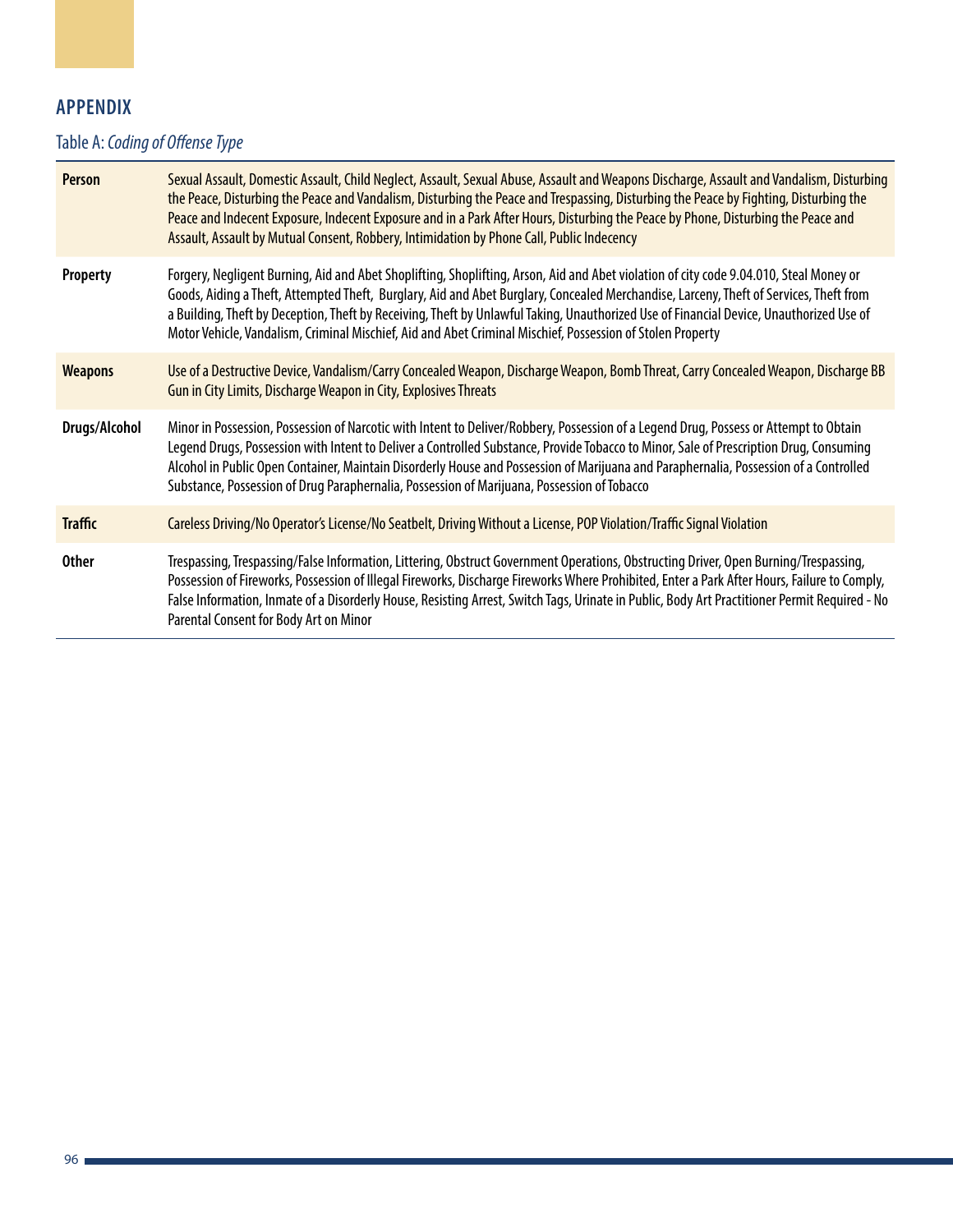# **A Jury of Your Peers: Recidivism Among Teen Court Participants**

*Brenda Vose, University of North Florida, Jacksonville, Florida Kelly Vannan, University of Central Florida, Orlando, Florida*

Brenda Vose, Department of Criminology and Criminal Justice, University of North Florida; Kelly Vannan, Department of Criminal Justice, University of Central Florida.

Correspondence concerning this article should be addressed to: Brenda Vose, University of North Florida, Department of Criminology and Criminal Justice, 1 UNF Drive, Jacksonville, Florida 32224; E-mail: [brenda.vose@unf.edu](mailto:brenda.vose@unf.edu)

*Keywords: teen court, peer court, juvenile recidivism, juvenile delinquency, effective interventions*

# **Abstract**

Teen court programs have gained widespread popularity throughout the United States over the past 30 years. The rapid growth of teen courts has outpaced the rate of research, resulting in a knowledge gap concerning best practices and overall effectiveness of teen court programs. This study contributes to the existing literature by identifying variables associated with recidivism among 478 teen court participants in Duval County, Florida, between 2009 and 2011. In this study, 20.1% of program participants recidivated within 1 year of program completion, and males were four times more likely to recidivate than females. Although males recidivated at a significantly greater rate than females, there was no significant difference in the number of days it took males and females to recidivate. The number of sanctions imposed on youth in our study was not associated with recidivism. Limitations and policy implications of this study are explored.

# **Introduction**

In 2009, approximately 1.9 million people under the age of 18 were arrested in the United States. The number of arrests of juveniles in 2009 was

17% lower than the number of arrests in 2000. In 2009, the number of juvenile arrests for violent index crimes was the lowest since 1980 (Puzzanchera & Adams, 2011). In spite of an overburdened juvenile justice system, juvenile arrest rates continue to decline. One explanation could be the increasingly popular use of diversion programs such as teen courts.

Teen courts are typically overseen by an adult judge but run by youth. The attorneys, jurors, and bailiffs are youth who work under the supervision of adult volunteer attorneys. Defendants are usually first-time, low-risk offenders referred to teen court by police, prosecutors, or school authorities (Garrison, 2001). Teen courts have experienced exponential growth since the 1990s. In 1991, there were 50 teen courts in operation in the United States; by 2006, there were 1,100 teen courts in operation. In 2000, traditional juvenile justice courts handled more than 1.6 million cases. During that time, teen courts handled 85,000 cases, alleviating traditional juvenile courts of 12% of their cases (Norris, Twill, & Kim, 2011).

Aside from lightening the burden of traditional courts, teen courts have other goals as well. Teen courts strive to teach juveniles accountability.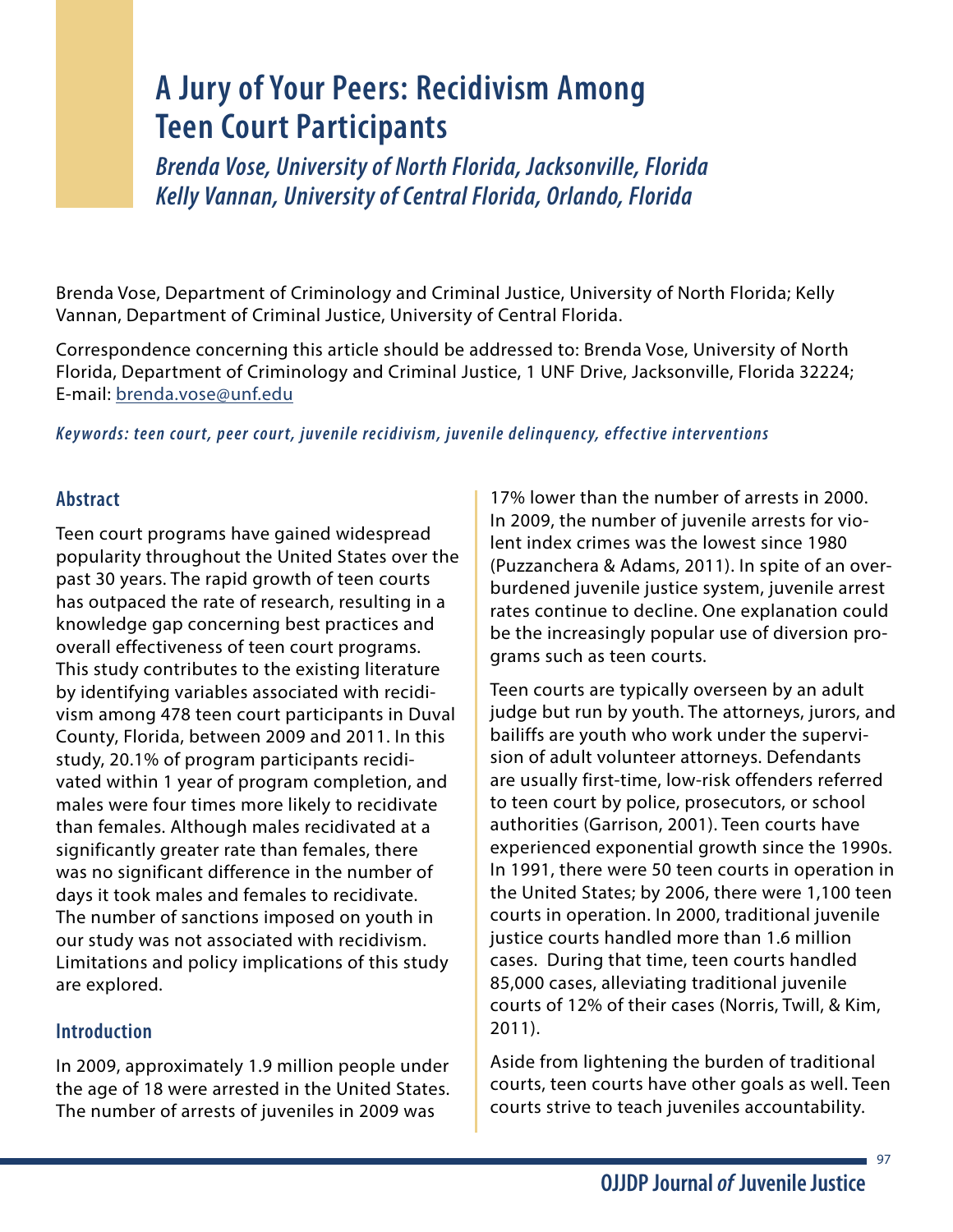Theoretical bases stem from labeling theories, social control, restorative justice, and, to some degree, reintegrative shaming. When agreeing to be diverted to teen court and complying with the imposed sanctions, usually given by a jury of youth peers, a juvenile offender can avoid establishing a criminal record.

Sanctions commonly imposed by teen courts are community service, apology letters, essays and book reports, teen court jury duty, educational workshops, restitution, jail tours, and curfews. The most widely used sanctions are community service, used by 99% of teen courts; apology letters, used by 86% of teen courts; and essays, used by 59% of teen courts (Dick, Geertsen, & Jones, 2003).

Teen courts vary as to how they operate. The most common model is the adult model, in which the roles of attorneys, jurors, and bailiffs are filled by youth, but the judge is an adult volunteer. The youth judge model is similar to the adult model, but the judge is a youth. The peer jury model is a more informal one in which there is no judge and no attorneys. Instead, youth jurors question the defendant and then impose sanctions. Finally, the tribunal model does not use a jury, but instead utilizes youth attorneys who argue before youth judges. The judges then impose sanctions (Garrison, 2001).

The Duval County Teen Court Program (DCTCP) utilizes the adult model. Teen participants are referred to DCTCP by the state attorney's office, school officials and school resource officers, and the Jacksonville Sheriff's Office (JSO). JSO officers may use their discretion to issue a civil citation to a juvenile rather than make a formal arrest. Unlike arrests, civil citations do not become part of a juvenile's permanent record. Civil citations, and subsequent referral to DCTCP, are issued only to first-time offenders.

DCTCP utilizes many of the most common types of sanctions, among which are three educational programs: Focus on Females (FOF), Consequences of Crime, and Next Generation.

Focus on Females is a class for female juveniles and their parents. Issues that are often gateways to delinquent or socially deviant behavior, such as drug use, fighting, improper use of social media, and even negative body image and sexual concerns, are discussed. Representatives from Planned Parenthood and inmates from the Duval County Jail are present in these classes to add information, insight, and authenticity to the discussions (Plotkin, n.d.). Consequences of Crime is the male-oriented counterpart of FOF, covering issues specific to boys and young men. Next Generation, a class for both genders, teaches parenting skills.

Although teen courts have become widely used diversion programs across the United States, few studies have been conducted on the effectiveness of specific sanctions and the overall effectiveness of these programs on recidivism. This study attempts to add to the body of existing literature on teen courts by examining variables associated with recidivism among teen court participants.

#### **Literature Review**

The studies reviewed in this paper attempt to shed light on the degree to which teen courts are effective tools of intervention with juveniles. The studies are organized into four sections: (a) the impact of sentence completion on recidivism; (b) how the recidivism rates of teen court participants compare to the recidivism rates of teens who participated in traditional juvenile courts or other alternative intervention programs; (c) the relationship of sanction type to recidivism; and (d) the relationship of extralegal factors (e.g., gender, age, race, socio-economic status, prior offenses) to recidivism.

#### **The Impact of Sentence Completion on Recidivism**

Most of the literature about the impact of sentence completion on recidivism has defined recidivism as re-arrest after sentence completion. The period in which re-arrests have been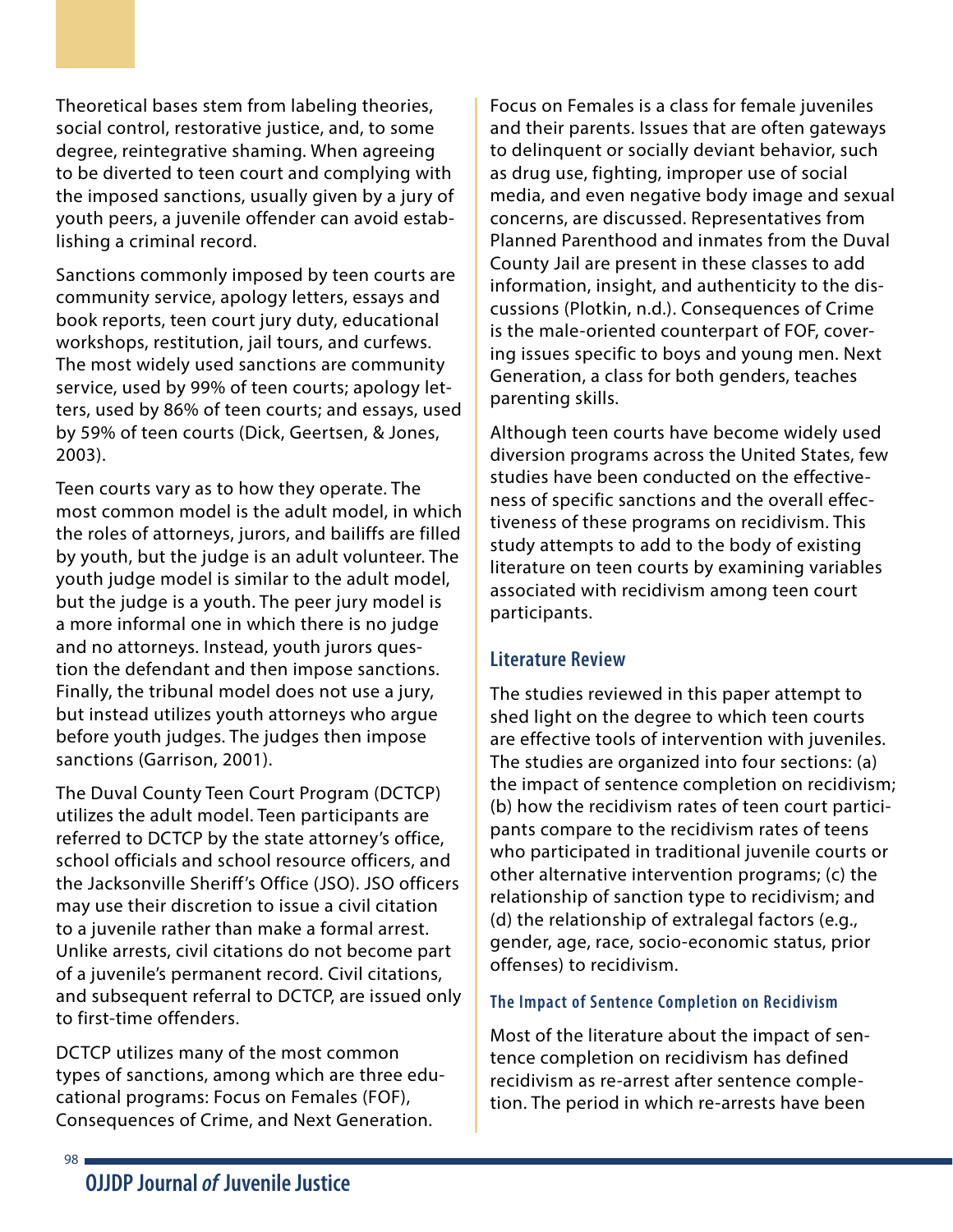| <b>Author</b>                | <b>Year</b> | N   | <b>Includes</b><br><b>Only</b><br><b>First-Time</b><br><b>Offenders</b> | <b>Sentence</b><br><b>Completion</b> | <b>Measure of</b><br><b>Recidivism (Mos.</b><br>after Completion)                                    | <b>Rate of</b><br><b>Recidivism</b><br><b>Among</b><br><b>Completers</b> | <b>Rate of</b><br><b>Recidivism</b><br><b>Among Non-</b><br><b>Completers</b> | <b>Overall Rate</b><br>of Recidivism |
|------------------------------|-------------|-----|-------------------------------------------------------------------------|--------------------------------------|------------------------------------------------------------------------------------------------------|--------------------------------------------------------------------------|-------------------------------------------------------------------------------|--------------------------------------|
| Dick et al.                  | 2003        | 120 |                                                                         | $100\%$ (n=120)                      | Self-Report                                                                                          | $49\%$ (n=59)                                                            | N/A                                                                           | 49% ( $n=59$ )                       |
| Forgays &<br><b>DeMilio</b>  | 2005        | 26  | <b>No</b>                                                               | $92\%$ (n=24)                        | Re-arrest to 18y/o                                                                                   | $13\% (n=3)$                                                             | $100\% (n=2)$                                                                 | $19\% (n=5)$                         |
| Garrison                     | 2001        | 71  | Yes                                                                     | $63\%$ (n=45)                        | Re-arrest 12mos.                                                                                     | $6\%$ (n=7)                                                              | $58\%$ (n=15)                                                                 | $31\% (n=22)$                        |
| Harrison et al.              | 2000        | 478 | $\hspace{0.05cm}$                                                       | $63\% (n=300)$                       | Re-arrest to 18y/o                                                                                   | $26\% (n=79)$                                                            | $32\% (n=40)$                                                                 | $25\%$ (n=119)                       |
| Irons & Jones                | 2001        | 574 |                                                                         | $83\%$ (n=475)                       |                                                                                                      |                                                                          |                                                                               |                                      |
| Logalbo &<br>Callahan        | 2001        | 111 | <b>No</b>                                                               | $100\%$ (n=111)                      | Re-arrest 5mos.                                                                                      | $13\% (n=14)$                                                            | N/A                                                                           | $13\% (n=14)$                        |
| Minor et al.                 | 1999        | 226 | N <sub>o</sub>                                                          | $71\% (n=160)$                       | Re-arrest 12mos.                                                                                     | $30\% (n=48)$                                                            | $36\% (n=24)$                                                                 | $32\% (n=72)$                        |
| Norris et al.                | 2011        | 635 | Yes                                                                     | $95\% (n=603)$                       | Re-arrest 1999-2006                                                                                  |                                                                          |                                                                               | $20\% (n=127)$                       |
| Rasmussen                    | 2004        | 648 | N <sub>o</sub>                                                          | $92\%$ (n=572)                       | Re-arrest 12mos.                                                                                     |                                                                          |                                                                               | $12\% (n=78)$                        |
| Rasmussen &<br><b>Diener</b> | 2005        | 38  |                                                                         | $62\%$ (n=23)                        | Any negative contact<br>w/police of at least the<br>severity that would be<br>referred to teen court |                                                                          |                                                                               | $22\%$ (n=8)                         |
| Seyfrit et al.               | 1987        | 52  | N <sub>o</sub>                                                          | $100\%$ (n=52)                       | Re-offense No specified<br>time                                                                      | $10\% (n=5)$                                                             | N/A                                                                           | $10\% (n=5)$                         |
| Stickle et al.               | 2008        | 56  | <b>No</b>                                                               | $85\%$ (n=48)                        | Re-offenses 18mos.<br>from referral date                                                             | $32\% (n=18)$                                                            |                                                                               | $32\% (n=18)$                        |

#### Table 1. *Summary Findings from Previous Teen Court Research*

monitored for the purpose of operationalizing recidivism have varied from 5 months to 1 year after participants left the program, either with or without successful sentence completion (Garrison, 2001; Logalbo & Callahan, 2001). Two studies have monitored re-arrests from the time participants left their programs until they turned 18 years old (Forgays & DeMilio, 2005; Dick et al., 2003). One study used self-reports from teen court participants who completed the program. Specifically, researchers asked program participants if they had "broken the law since [they] were sent to teen court" (Dick et al., 2003, p. 39).

In every case, teens who completed their sentences recidivated at a lower rate than teens who did not complete their sentences (see Table 1). Minor, Wells, Soderstrom, Bingham, & Williamson (1999) reported a 36% (*n* = 24) recidivism rate among noncompleters compared to a 30% (*n* =

48) recidivism rate among completers (*N* = 226). Forgays and DeMilio (2005) found the recidivism rate among noncompleters was 100% (*n* = 2), compared to a rate of 13% (*n* = 3) among completers. However, a limitation of the study by Forgays and DeMilio (2005) was its small sample size (*N* = 26). Dick et al. (2003) reported a 49% recidivism rate among completers (*n* = 59). This is likely due to recidivism being measured by selfreports of any delinquent behavior rather than by re-arrests (Dick et al., 2003).

Rasmussen (2004), on the other hand, did not find that sentence completion had any significant association with recidivism. Studying 648 participants of a teen court in a rural part of Illinois, Rasmussen (2004) found that race, type of referral agent (e.g., police, state's attorney, municipal attorney), and length of time between referral and sentencing were variables associated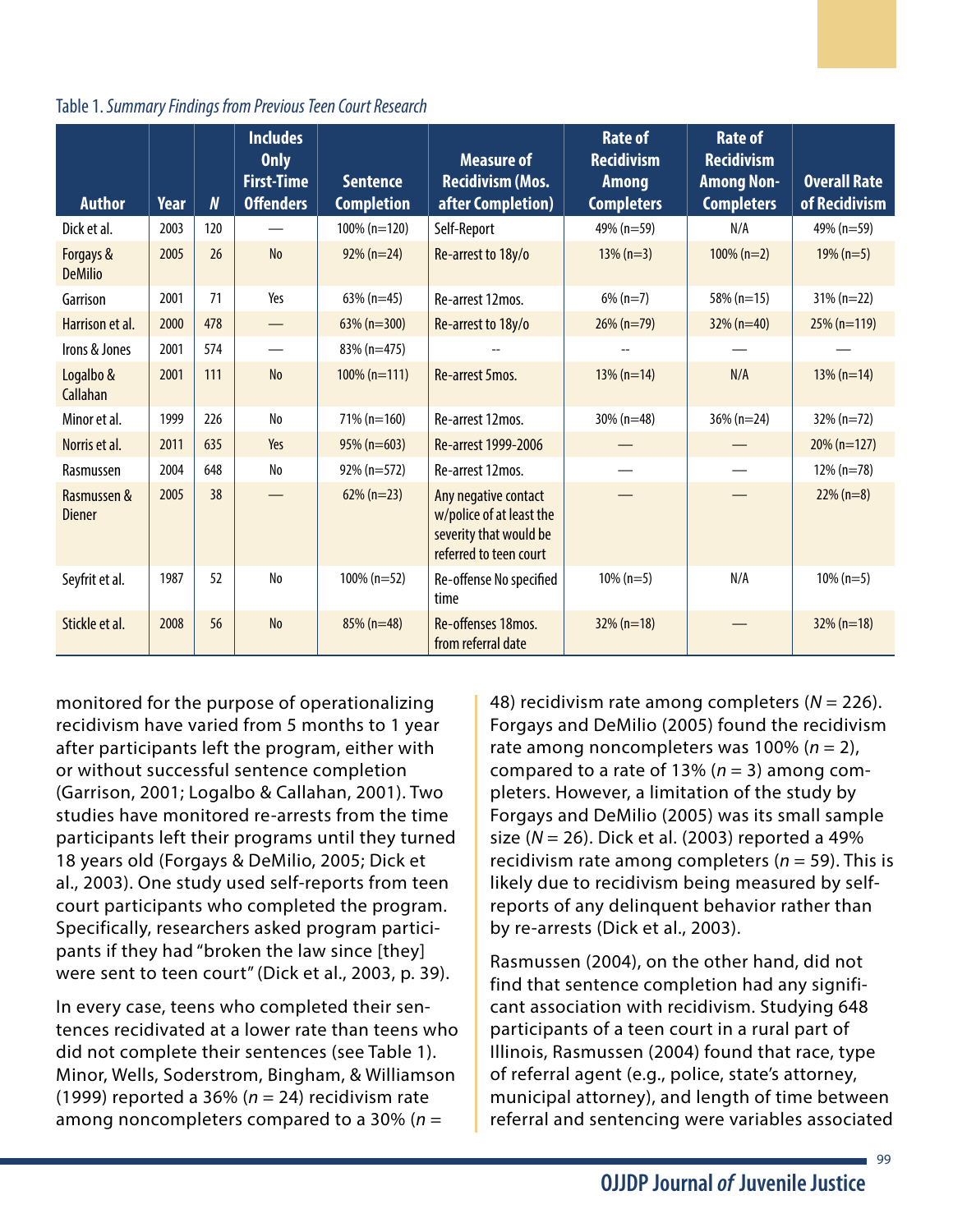with recidivism, whereas prior offense, severity of offense, and sentence completion were not. One explanation for the lack of significance between sentence completion and recidivism could be that this particular teen court allowed one, two, and even three time extensions for sentence completion (Rasmussen, 2004).

#### **Recidivism Rates of Teen Courts Versus Traditional Juvenile Courts**

One of the most prevalent criticisms of existing literature on teen courts is the lack of studies that have used comparison groups or nonequivalent comparison groups (Forgays & DeMilio, 2005). Most studies included in this review did not include a comparison group (Garrison, 2001; Harrison, Maupin, & Mays, 2001; Minor et al., 1999; Rasmussen, 2004). Two studies included comparison groups that were much smaller in number than the treatment groups: Logalbo and Callahan (2001) used a treatment group of 111 teen court participants and a comparison group of 65 self-selected local junior high school and high school students; Norris et al. (2011) used a treatment group of 635 teen court participants and a comparison group of randomly selected participants in preteen court diversion programs.

However, two studies did use appropriate comparison groups. Seyfrit, Reichel, & Stutts (1987) conducted a study using 52 teen court participants from a county in Georgia and a comparison group of 50 participants in a traditional juvenile court from a similar county, also in Georgia. The major difference was the racial composition of each population. The percentage of White participants in the experimental group was 92%; the percentage in the comparison group, 68%. Other characteristics of the groups were similar. Seyfrit et al. (1987) found no significant difference in the recidivism rates of the two groups, although the rates are distinct. The recidivism rate of teen court participants was 3% and that of the traditional court participants was 10%.

Stickle, Connell, Wilson, & Gottfredson (2008) utilized a sample group of teen court participants (*n* = 56) and a comparison group of traditional juvenile court participants (*n* = 51). This study is unique in design because the researchers used randomized assignment when placing offenders into each group. The groups were demographically matched. Recidivism was used as an outcome measure and was defined as any new offense within 18 months of referral to either court system. Repeat offenders were allowed into the study. Teen court participants recidivated at a higher rate (32%) than did the traditional court participants (26%).

Logalbo and Callahan (2001) could not address recidivism rates between the treatment and comparison groups because members of the comparison group had no history of delinquency. Differences in attitudes toward authority and knowledge of law-related matters were measured and analyzed between the two groups (Logalbo & Callahan, 2001). Norris et al. (2011) found that the sentence completion rate for teen court participants was 95% ( $n = 603$ ), with an overall recidivism rate of 20% (*n* = 127). The comparison group experienced a sentence completion rate of 86% (*n* = 160) with an overall recidivism rate of  $18\%$  ( $n = 33$ ).

Forgays and DeMilio (2005) used a comparison group with an equal number of samples as the treatment group, but the sample size of each was very small  $(N = 26)$ . The treatment group consisted of teen court participants; the comparison group consisted of randomly selected offenders who were processed through traditional juvenile court. Results show that among the 92% (*n* = 24) of teen court participants who successfully completed their sentences, three (13%) reoffended. Only 50% (*n* = 13) of the comparison group completed their sentences and, of those who completed their sentences, 38% (*n* = 5) reoffended (Forgays & DeMilio, 2005).

The studies utilizing comparison groups have yielded inconsistent results regarding recidivism rates of teen court participants and those of traditional juvenile court participants. Norris et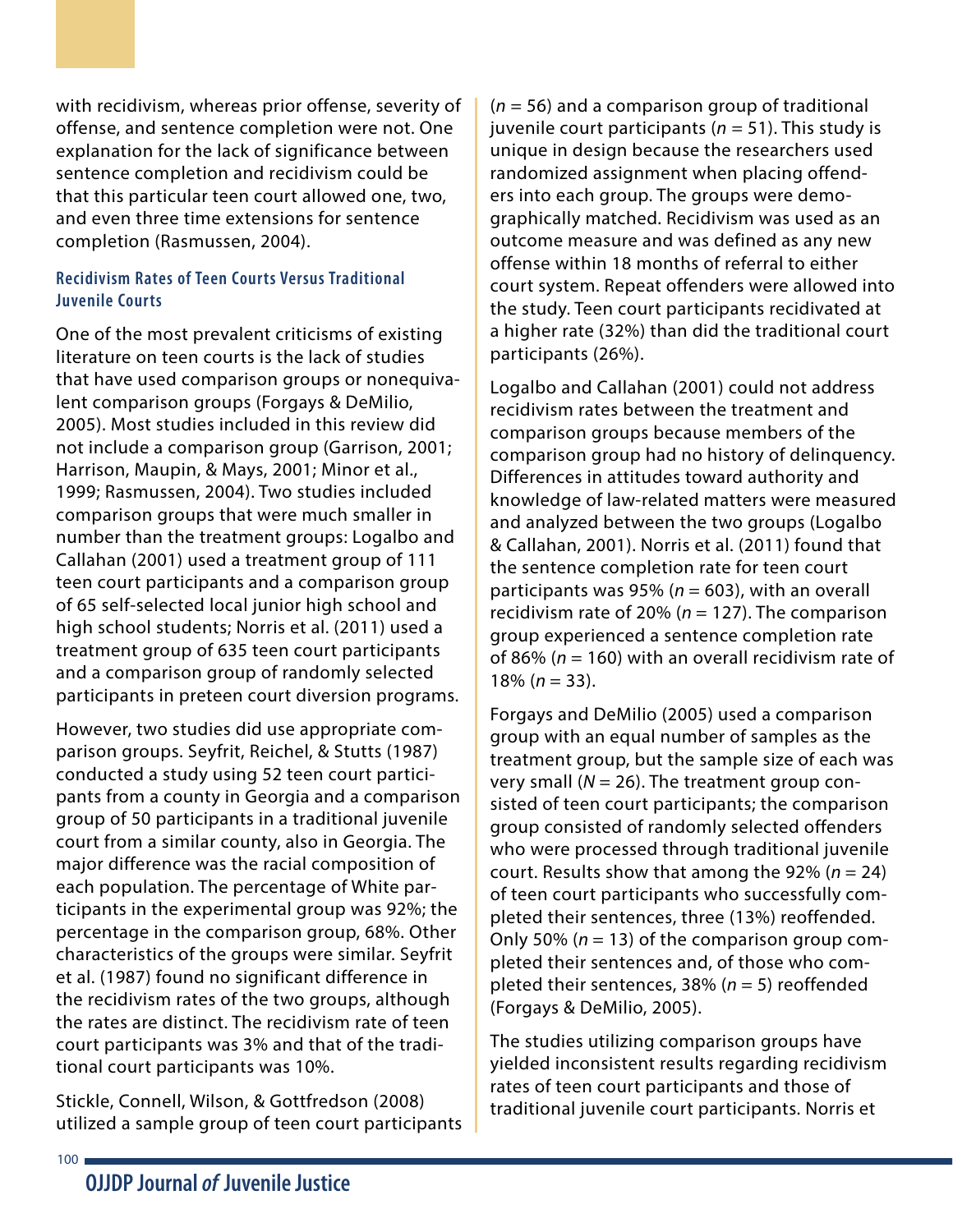al. (2011) found little difference between sentence completion and recidivism rates between the treatment and comparison groups, whereas Forgays & DeMilio (2005) found striking disparities in both completion and recidivism rates between groups.

#### **The Relationship of Sanction Type to Recidivism**

Several sanctions are common to almost any teen court. They are restitution, community service, teen court jury duty, apology letters, essays, curfews, and correctional facility tours (Greene & Weber, 2008; Williamson, Chalk, & Knepper, 1993; Zehner, 1997). The most popular sanctions are community service, used by 99% of teen courts; apology letters, used by 86% of teen courts; and essays, used by 59% of teen courts (Dick et al., 2003). Although several previous studies have examined whether teen court participants recidivate at lower rates than juveniles who are processed through traditional courts, few studies have explored which sanctions, or combination of sanctions, are associated with lower recidivism rates. Those studies that have explored such questions focus almost entirely on community service, perhaps due to the fact that community service is the most popular sanction.

Rasmussen (2004) found that teen court participants who were sentenced to community service had higher recidivism rates than participants not sentenced to community service. Dick et al. (2003) concluded participants who were sentenced to community service and/or writing assignments—either apology letters or essays were significantly more likely to recidivate than participants who were not assigned these sanctions. Minor et al. (1999) found that participants sentenced to community service were less likely to complete their sentences. Although community service was not significantly related to recidivism, sentence completion has been found to be associated with lower recidivism rates (Minor et al., 1999; Forgays & DeMilio, 2005). Contrary to literature showing a positive relationship between community service and recidivism,

two studies concluded that individuals assigned community service were less likely to reoffend than were individuals not assigned community service (Garrison, 2001; Harrison et al., 2001). Furthermore, Norris et al. (2011) found that the number of sanctions imposed on an individual was positively related to the individual's likelihood of reoffending. Minor et al. (1999) found that youth who had a curfew imposed on them were 2.7 times more likely to reoffend than youth who did not have a curfew. One possible explanation is that curfews are not as directly related to an individual's offense as are writing essays, apology letters, restitution, or community service.

Lipsey (1999) conducted a meta-analysis of studies on the effectiveness of rehabilitation with juveniles who committed serious offenses. The sample included 117 studies on the effects of intervention with noninstitutionalized juvenile offenders. Relevant selection criteria for sample studies were the following: juveniles had to have been ages 12 to 21 and received some sort of intervention; a comparison group, or at the very least a pretest-posttest method, had to have been used; juvenile participants had to have a record of serious offenses or a history of violent behavior; and referrals had to have come from a juvenile justice source. Sample groups of selected studies were made up mostly of males, with an average age range of 13 to 16 years, whose participation in the programs was mandatory. Programs were typically 10 to 30 weeks long and provided 10 or fewer contact hours per week.

The types of sanctions that Lipsey (1999) found to be associated with reduced recidivism were individual counseling, interpersonal skills, and behavioral programs. Sanctions that had the least effect were wilderness or challenge programs, early release from probation or parole, deterrence programs, and vocational programs. In fact, deterrence programs (mainly "shock incarceration") and vocational programs (mainly vocational training, career counseling, interview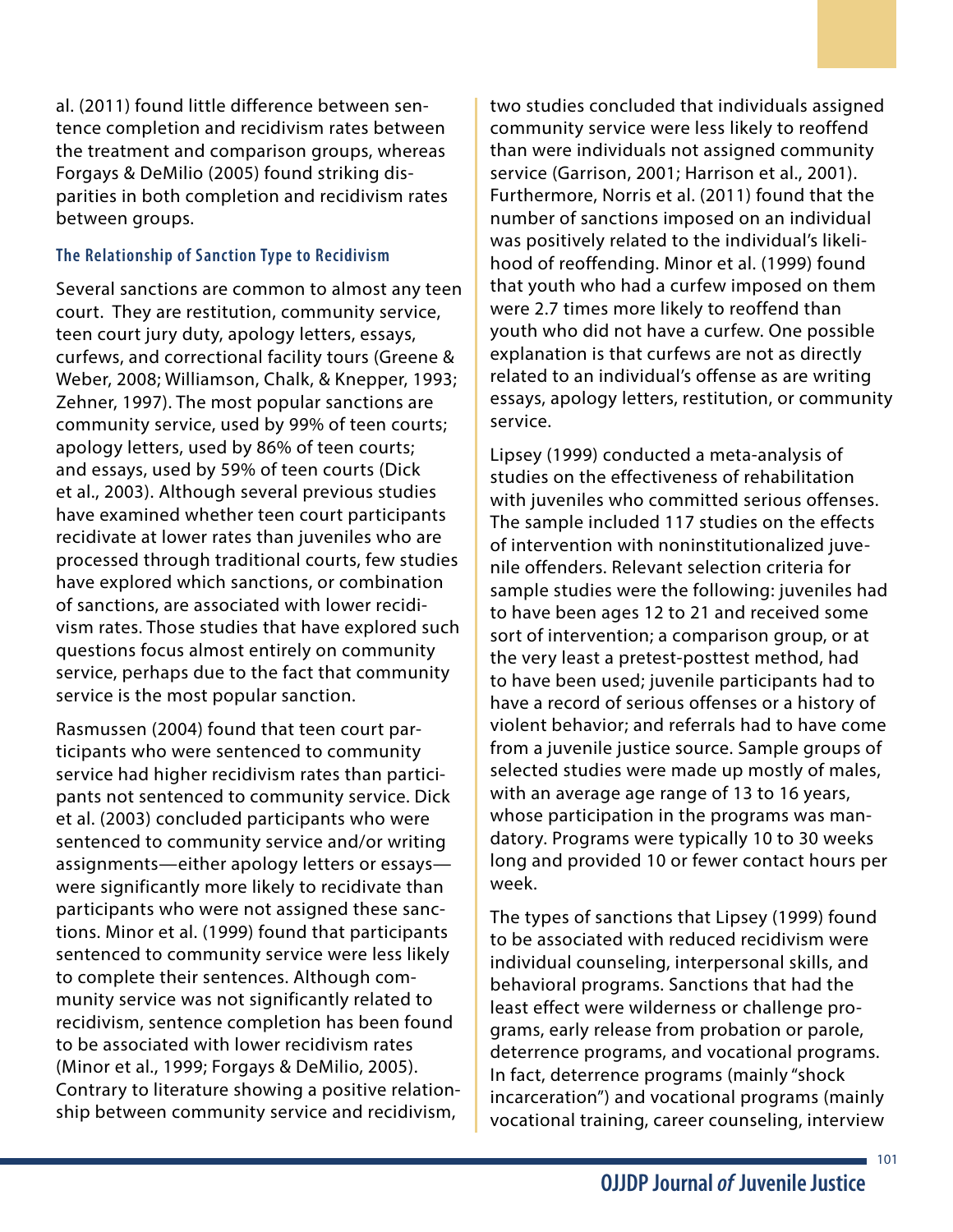skills, and job search) were found to have negative effect sizes (-0.06 and -0.18 respectively).

### **The Relationship of Extralegal Factors to Recidivism**

Unfortunately, few studies have addressed extralegal factors in regard to teen court and recidivism. Studies that did address extralegal factors found that males recidivate at a higher rate than do females (Harrison et al., 2001; Norris et al., 2011). Age and race have also been shown to be related to recidivism; younger offenders recidivate at a higher rate than older ones, and Blacks are re-arrested at a higher rate than Whites (Rasmussen, 2004). Of interest is the finding by Harrison et al. (2001) that household income and those with whom a juvenile lived had no significant relation to recidivism.

Worth mentioning is the process by which jurors deliberate sentences. Greene and Weber (2008) and Beck (1997) found that jurors remain largely consistent in the structure of sanctions imposed on defendants regardless of differences between individual defendants. Variations of evidence presented or defendants' statements and performance during the trial were not frequently reflected in variations in sentencing. Jurors put even less emphasis on extralegal factors.

Forgays, DeMilio, & Schuster (2004) concluded that jurors considered factors and sentences likely to be tailored by case. The sample group of jurors used in this study, however, was somewhat atypical in that they were high school students recruited by teachers. Of the 110 participants, only 6% ( $n = 7$ ) had ever been adjudicated in a teen court. The participants of other, similar studies were teen court defendants who were serving on peer juries as part of their sentences.

In summary, existing literature on teen courts is scant. The studies that have been conducted vary widely in their methodology and type. While some examined sentence completion, others looked at the nature and severity of sanctions. Overall, the findings from past studies have been inconsistent; thus, more research is needed to

better understand the relationship between participation in teen court and recidivism. This study focused on a teen court in Duval County, Florida, in the southeast region of the country. Using secondary data, variables associated with recidivism among teen court participants are analyzed and policy implications explored.

# **Method**

# **Participants**

The sample includes 478 juveniles who participated in the DCTCP between 2009 and 2011. More than one-half (69%) of the participants were males ranging in age from 11 to 18 years (*M* = 14.97, *SD* = 1.63). The majority of participants were Black (54%); the remaining participants were White (38.9%), Hispanic (4.4%), Asian (1%), or Other (1.7%). The offense for which the majority of participants were convicted was possession of less than 20 grams of marijuana (24.9%), followed by assault/battery (16.5%), affray/criminal mischief (13.6%), and petit theft (13.8%). All participants resided in Duval County, Florida for the duration of their DCTCP participation and study follow-up period.

The sanction imposed most often on participants was community service (97.9%). The number of hours assigned ranged from 0 to 55 (*M* = 16.38, *SD* = 9.97). Counseling was assigned in 24.3% of cases and drug tests were administered in 15.9% of cases. The sanction imposed least often was tutoring (2.5%).

#### **Measures**

Independent variables of interest included gender, age, race, school grade level, the type of offense for which the juvenile was referred to DCTCP, the type of sanction imposed (and, when applicable, length of the sentence, such as the number of community service hours assigned), and time at risk.

The study included two dependent variables. Recidivism, defined as any arrest for a new

 $102<sub>1</sub>$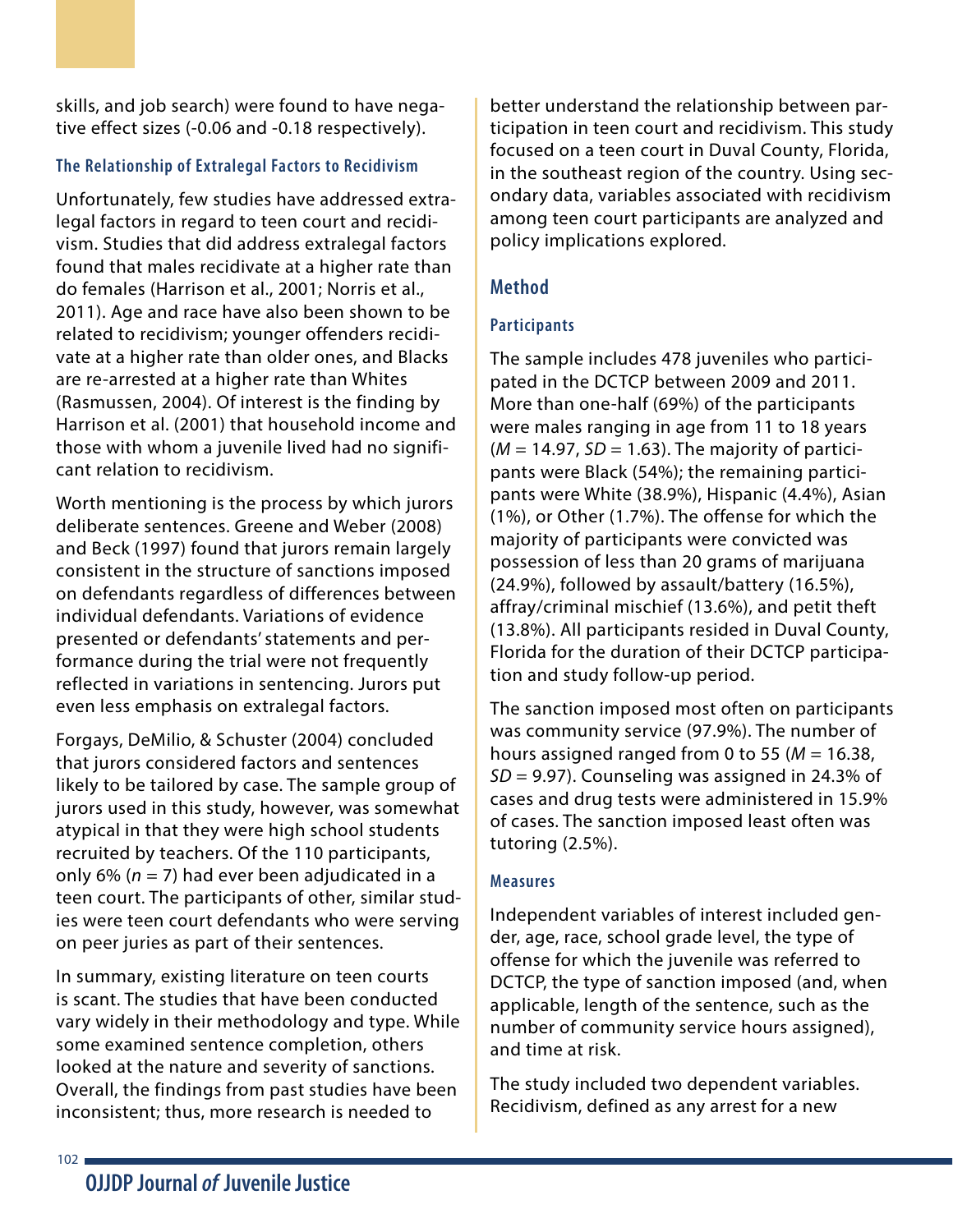#### Table 2. *Demographic Characteristics of the Participants*

| <b>Characteristic</b>             | N              | $\frac{0}{0}$ |
|-----------------------------------|----------------|---------------|
| Gender                            |                |               |
| Male                              | 330            | 69.0          |
| Female                            | 148            | 31.0          |
| <b>Age at Intake</b>              |                |               |
| 11                                | 10             | 2.1           |
| 12                                | 28             | 5.9           |
| 13                                | 62             | 13.0          |
| 14                                | 70             | 14.6          |
| 15                                | 107            | 22.4          |
| 16                                | 109            | 22.8          |
| 17                                | 79             | 16.5          |
| 18                                | 13             | 2.7           |
| Mean (SD)                         | 14.97 (1.63)   |               |
| Race                              |                |               |
| <b>Black</b>                      | 258            | 54.0          |
| White                             | 186            | 38.9          |
| Hispanic                          | 21             | 4.4           |
| Asian                             | 5              | 1.0           |
| <b>Other</b>                      | 8              | 1.7           |
| <b>Offense Type</b>               |                |               |
| Possession <20g Marijuana         | 119            | 24.9          |
| Assault/Battery                   | 79             | 16.5          |
| Affray/Criminal Mischief          | 65             | 13.6          |
| <b>Petit Theft</b>                | 66             | 13.8          |
| Use of Drug/Alcohol/Tobacco       | 50             | 10.5          |
| <b>Multiple Class II Offenses</b> | 34             | 7.1           |
| Truancy                           | 12             | 2.5           |
| <b>Trespassing</b>                | 9              | 1.9           |
| Vandalism                         | $\overline{2}$ | 0.4           |
| <b>Other</b>                      | 42             | 8.8           |
| <b>Sanctions</b>                  |                |               |
| <b>Community Service</b>          | 468            | 97.9          |
| <b>Consequences of Crime</b>      | 428            | 89.5          |
| <b>Jury Duty</b>                  | 413            | 86.4          |
| Essay                             | 264            | 55.2          |
| Apology                           | 223            | 46.7          |
| <b>Book Report</b>                | 185            | 38.7          |
| Counseling                        | 116            | 24.3          |
| <b>Drug Test</b>                  | 76             | 15.9          |
| Curfew                            | 66             | 13.8          |
| <b>Focus on Females</b>           | 46             | 9.6           |
| <b>Next Generation</b>            | 21             | 4.4           |
| <b>Tutoring</b>                   | 12             | 2.5           |

charge within 1 year after the participant's release date, served as the primary dependent variable. The second dependent variable was time to failure. Time to failure is defined as the number of days between the offender being released from the program until the day the offender is rearrested. In this study, time to failure was used as the dependent variable when testing for a significant difference in time to failure across categories of gender.

#### **Procedure**

Data for this project were obtained from the DCTCP, Florida Department of Juvenile Justice, and the state attorney's office. DCTCP files were examined during the fall of 2012, resulting in coded records for 478 teen court cases from January 2009 to January 2011. All participants successfully completed the teen court program, meaning they complied with all imposed sanctions, appeared at all court dates, and had not been re-arrested on new charges. Rejected cases were not included because the reasons for rejection were not available; thus, we were unable to determine whether rejected youth recidivated, did not have parental consent to participate in DCTCP, failed to comply with imposed sanctions and/or program rules, or were not accepted into the program for other reasons.

We obtained recidivism data for youth who had not yet turned 18 during the 1-year follow-up from the Florida Department of Juvenile Justice. We obtained recidivism data for those who turned 18 during the 1-year follow-up from the state attorney's office because any new charges for these participants would have been processed in adult courts.

Upon satisfactory completion of a defendant's sanctions, a DCTCP caseworker signed a certificate of completion. The certificate was dated, and that date became the defendant's official release date from the program. The time at risk was calculated on an individual basis using the defendant's official release date from the program as the beginning of the 1-year follow-up.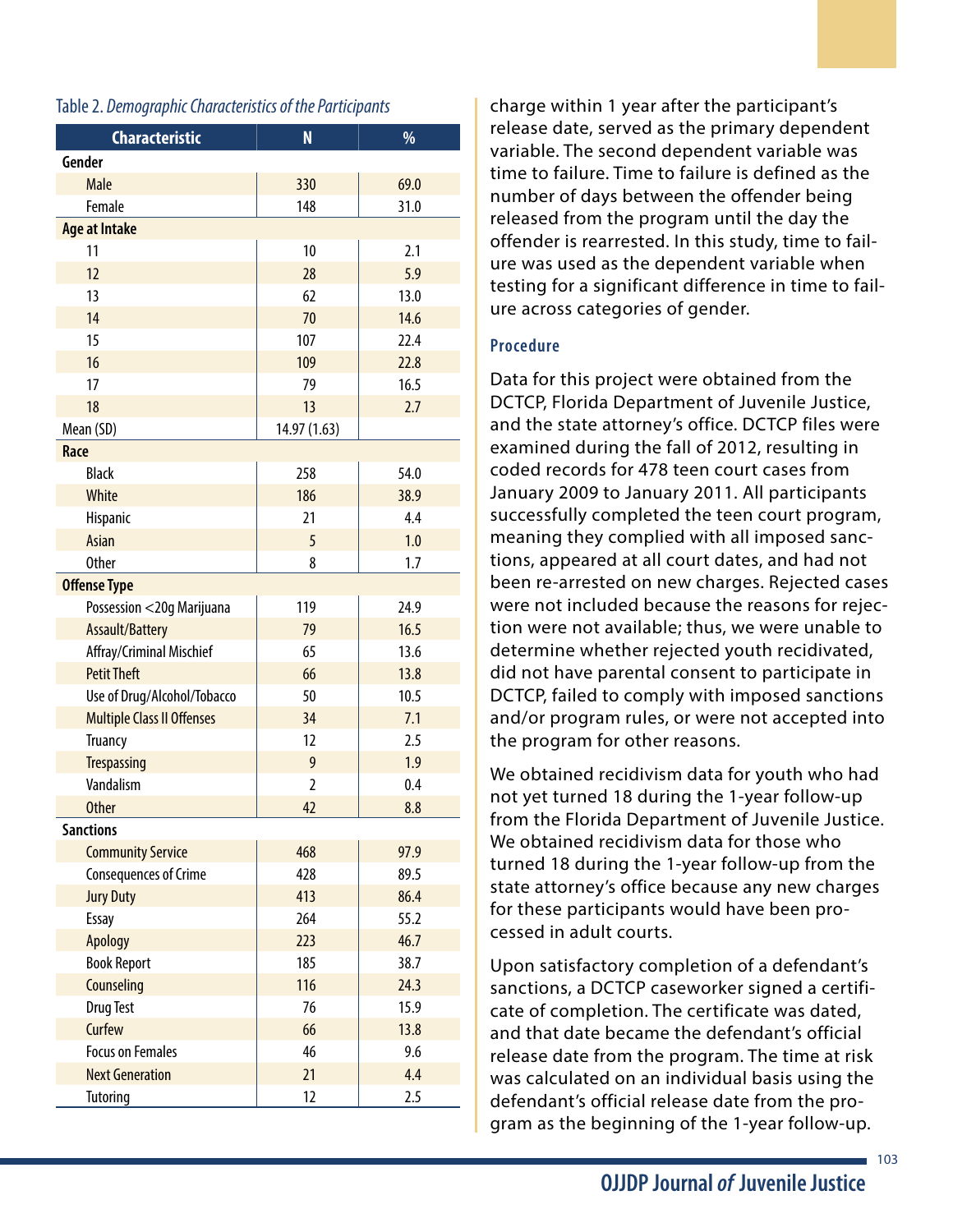## **Results**

Of the 478 program participants, 96 (20.1%) reoffended at least once during the year following the completion of DCTCP. Chi-square tests were conducted for demographic variables and offense type, in which recidivism was the identified dependent variable. The results suggest that gender is the only categorical variable associated with recidivism ( $χ² = 5.766$ , *df* = 1, *p* = .016). Males were nearly four times as likely to recidivate than females (*n* = 76 vs. *n* = 20).

The number of sanctions per teen court participant ranged from 0 – 10 (*M* = 5.00, *SD* = 1.735). The number of sanctions assigned was not associated with likelihood of recidivism. Figure 1 shows the allocation of sanctions by gender. Jury duty, community service, and consequences of crime were the sanctions most commonly assigned to males and females. Despite the disparity in recidivism rates by gender, a closer look at the number of sanctions assigned by gender indicate that males (*M* = 5.43, *SD* = 1.697) received the same number of sanctions as females (*M* = 5.30, *SD* = 1.819).

Table 3 depicts the results for logistic regression analysis of sanction type and recidivism. Participation in Focus on Females and Next Generation were the only significant predictors of recidivism. The negative B coefficient for Focus on Females indicates participants were less likely to recidivate than subjects not assigned to Focus



| <b>Predictor</b>                | $\overline{B}$ | S.E. | <b>Wald</b> | $\boldsymbol{p}$ | Exp(B) |  |
|---------------------------------|----------------|------|-------------|------------------|--------|--|
| Tutoring                        | $-527$         | .830 | .402        | .526             | .591   |  |
| Apology                         | .061           | .246 | .061        | .804             | 1.063  |  |
| <b>Drug Test</b>                | .183           | .322 | .325        | .569             | 1.201  |  |
| <b>Book Report</b>              | $-0.059$       | .252 | .055        | .814             | .943   |  |
| Essay                           | .092           | .258 | .128        | .720             | 1.097  |  |
| <b>Jail Tour</b>                | $-.007$        | .252 | .001        | .979             | .993   |  |
| Focus on<br><b>Females</b>      | $-1.356$       | .621 | 4.778       | $.029*$          | .258   |  |
| Consequences<br>of Crime        | $-0.941$       | .549 | 2.93        | .086             | .390   |  |
| Curfew                          | .322           | .325 | .983        | .321             | 1.380  |  |
| Counseling                      | .338           | .274 | 1.520       | .218             | 1.402  |  |
| <b>Next</b><br>Generation       | 1.042          | .495 | 4.421       | $.036*$          | 2.834  |  |
| Community<br>Service            | .244           | .839 | .085        | .771             | 1.277  |  |
| <b>Jury Duty</b>                | .510           | .519 | .963        | .326             | 1.665  |  |
| Constant                        | $-1.405$       | .841 | 2.792       | .095             | .245   |  |
| Model Chi-<br>Square (df)       | 18.115<br>(13) |      |             |                  |        |  |
| $-2$ Log<br>Likelihood          | 460.478        |      |             |                  |        |  |
| Cox and Snell<br>R <sub>2</sub> | .037           |      |             |                  |        |  |
| <b>Nagelkerke R2</b>            | .059           |      |             |                  |        |  |

 $*<sub>p</sub> < .05$ 

on Females. The positive B coefficient for Next Generation suggests participants were more

likely to recidivate than those who did not participate in Next Generation.

A survival analysis and *t*-test for independent samples were conducted to determine whether there was a significant difference in the mean number of days it would take for males and females to recidivate. The results from the survival analysis are outlined in Table 4 and suggest patterns of reoffending among males and females. Just over 22% (22.4%) of all males in



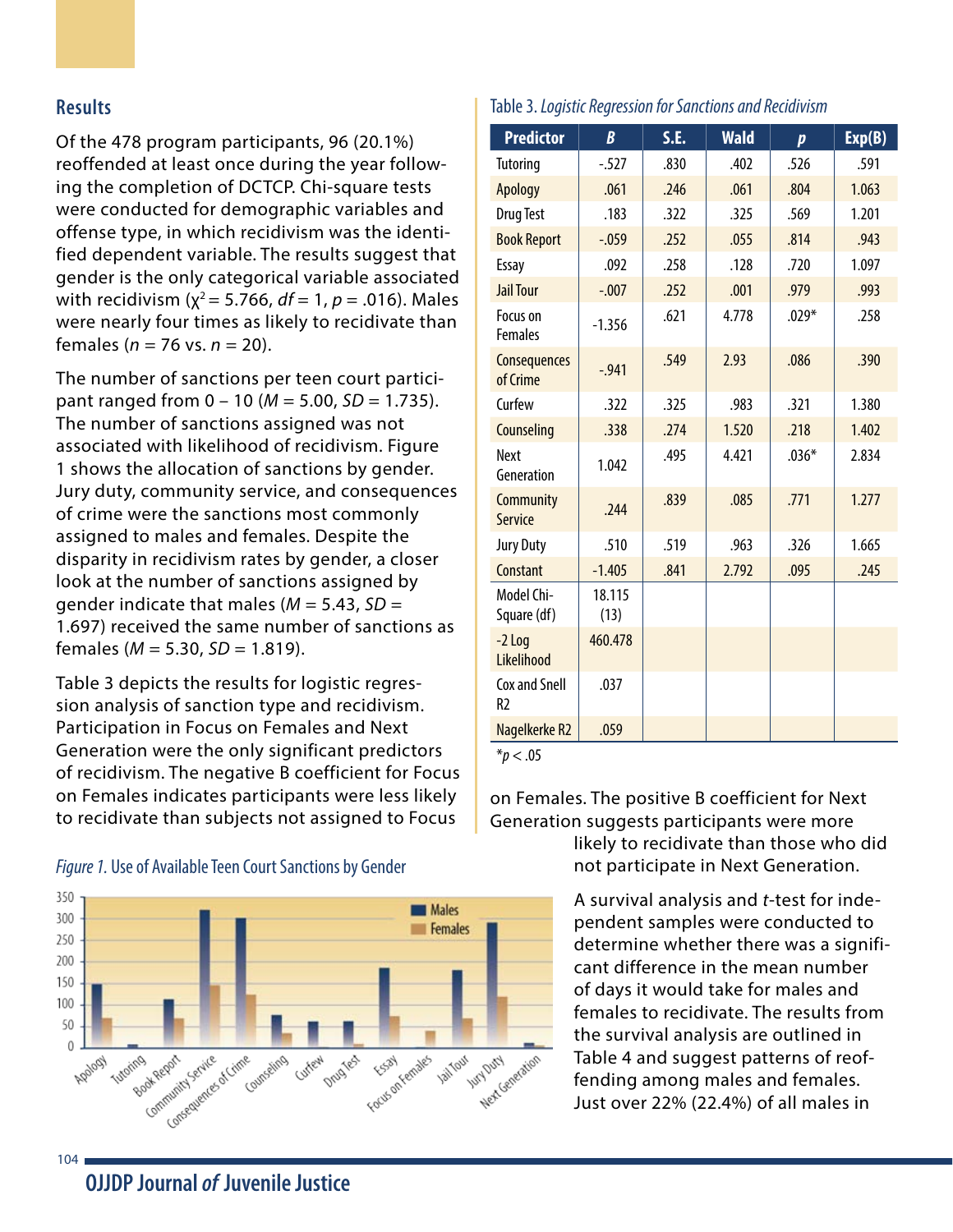|                                  | <b>Full Sample</b> |                 |                                         | <b>Males</b>      |                 |                                  | <b>Females</b>    |                 |                                         |
|----------------------------------|--------------------|-----------------|-----------------------------------------|-------------------|-----------------|----------------------------------|-------------------|-----------------|-----------------------------------------|
| <b>Exposure</b><br><b>Months</b> | <b>Risk Set N</b>  | <b>Failed N</b> | <b>Proportion</b><br><b>Recidivated</b> | <b>Risk Set N</b> | <b>Failed N</b> | Proportion<br><b>Recidivated</b> | <b>Risk Set N</b> | <b>Failed N</b> | <b>Proportion</b><br><b>Recidivated</b> |
|                                  | 96                 | 10              | .10                                     | 76                | 8               | .11                              | 20                | $\overline{2}$  | .10                                     |
| $\overline{2}$                   | 86                 | 12              | .14                                     | 68                | 9               | .13                              | 18                | 3               | .17                                     |
| $\overline{3}$                   | 74                 | $\overline{4}$  | .05                                     | 59                | $\overline{3}$  | .05                              | 15                | $\mathbf{1}$    | .07                                     |
| 4                                | 70                 | 5               | .07                                     | 56                | 4               | .07                              | 14                |                 | .07                                     |
| 5                                | 65                 | 13              | .20                                     | 52                | 10              | .19                              | 13                | $\overline{3}$  | .23                                     |
| 6                                | 52                 | $\overline{7}$  | .13                                     | 42                | 6               | .14                              | 10                | 1               | .10                                     |
| $\overline{7}$                   | 45                 | $\overline{2}$  | .04                                     | 36                | $\mathbf{1}$    | .03                              | 9                 | $\mathbf{1}$    | .11                                     |
| 8                                | 43                 | 9               | .21                                     | 35                | 8               | .23                              | 8                 | 1               | .13                                     |
| 9                                | 34                 | $\overline{7}$  | .21                                     | 27                | 6               | .23                              | $\overline{7}$    | $\mathbf{1}$    | .14                                     |
| 10                               | 27                 | 8               | .30                                     | 21                | 8               | .38                              | 6                 | $\mathbf{0}$    | .00.                                    |
| 11                               | 19                 | 10              | .53                                     | 13                | $\overline{7}$  | .54                              | 6                 | $\overline{3}$  | .50 <sub>0</sub>                        |
| 12                               | 9                  | 9               | 1.00                                    | 6                 | 6               | 1.00                             | 3                 | 3               | 1.00                                    |

## *Table 4. Life Table for Sample and by Gender*

the sample  $(n = 76)$  reoffended within 60 days of release compared to 25% of the females (*n* = 20). Whereas 21% of male recidivists reoffended 120 to 180 days post-release, 30% of females reoffended 300 to 360 days post-release. Results of the *t*-test reveal no significant difference between males (*M* = 177, *SD* = 108.96) and females (*M* = 182.65, *SD* = 118.28), *t*(96) = 2.03, *p* = .840 with respect to time to fail.

## **Discussion**

There are three important findings from this study. First, gender is a significant predictor of recidivism among teen court participants, with males being four times more likely to recidivate than females. This finding is consistent with previous teen court research (Harrison et al., 2001; Norris et al., 2011). Interestingly, despite the discrepancy in rate of recidivism, there is no significant difference in the time to fail between genders. This implies that aftercare services need not be based on gender, but should focus on the risks/needs of the individual (Listwan, Cullen, & Latessa, 2006). Second, the number of sanctions imposed is not associated with the likelihood of recidivism. This finding may indicate that juveniles are being assigned sanctions based

on availability rather than on the individual's risk/needs (Vincent, Paiva-Salisbury, Cook, Guy, & Perrault, 2012). Finally, few of the sanctions imposed are associated with recidivism. As such, the available sanctions should be reviewed and the list of sanctions imposed should include only treatments that have been empirically demonstrated to reduce the likelihood of recidivism (see Lipsey, 1999).

## **Limitations**

Perhaps the most significant limitation of this study is the lack of a control group with which the participants of DCTCP can be compared. Without such a group, conclusions cannot be made regarding the effectiveness of teen court compared to other juvenile justice programs. The proposed benefits of teen courts, such as the reduction of labeling and the social control of being adjudicated by teen peers, cannot be as meaningfully examined without a control group whose participants were not exposed to programs that offered similar considerations.

Attempts to establish a control group encountered several obstacles. The first was an overarching concern with confidentiality due to the fact that the study involved juveniles. Agencies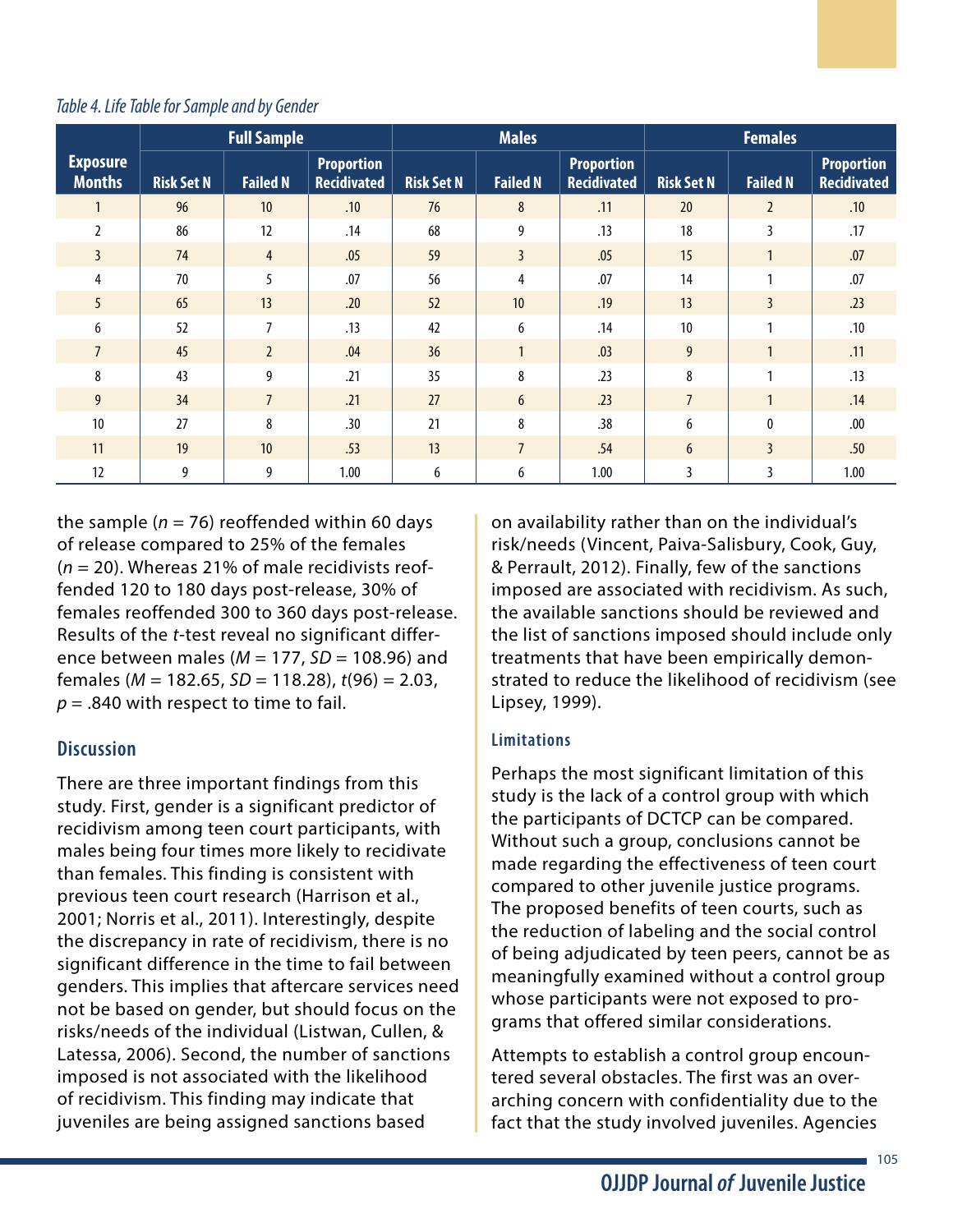dealing with juveniles appeared reluctant to grant access to data. The second obstacle was a scarcity of suitable comparison groups. The county in which the study took place is demographically unique compared to others in the region. Duval County is made up almost entirely by one city, Jacksonville. Jacksonville has a population of approximately 880,000 and covers a geographical area of 762 square miles. The city with the next largest population is Miami, home to approximately 414,000 people, less than half the number of residents in Jacksonville. Miami covers only 36 square miles, presenting a more ecologically dense environment. The cities differ by racial composition as well. Jacksonville, in brief, has a population that is 55.1% White, 30.7% Black, 7.7% Hispanic, and 6.5% other races. Miami's population is largely Hispanic. Approximately 70% of its residents are Hispanic and 19.2% are Black. The racial compositions of Jacksonville and Miami are not comparable (United States Department of Commerce, 2013).

The one agency in Duval County from which suitable comparisons could have been drawn was faced with the third obstacle: the lack of electronically stored data. The majority of data collected for this study came from hard copies of records. Unfortunately, no system existed whereby one agency could electronically share data relevant to this study with another agency.

Data on juveniles who did not complete DCTCP were not available. Therefore, completion of the program had to be treated as a constant, eliminating opportunities to analyze which variables influence successful program completion. Likewise, data on participants' offense history or other misconduct were unavailable, except for the offense that resulted in the juvenile's DCTCP referral. Literature has shown that one of the greatest risk factors for delinquent behavior is a history of antisocial behavior (Cottle, Lee, & Heilbrun, 2001; Olver, Stockdale, & Wong, 2011; Vieira, Skilling, & Peterson-Badali, 2009).

Finally, for this study recidivism was defined as any arrest for a new charge within 1 year of the participant's release date. A study of particular interest in regard to recidivism rates was conducted by Dick et al. (2003), in which participants self-reported any reoffending within a 6 to 12 month time period post–teen court completion. Although only 12% of participants had been re-arrested during this time period, 49% admitted to some form of reoffending. Considering this finding, it is possible that DCTCP's recidivism rates, which were measured only by re-arrests, would have been higher with a self-reported measure of any new offenses during the followup period.

## **Policy Implications**

The rate of recidivism for DCTCP participants compares favorably to the recidivism rates reported in other studies of teen courts (Dick et al., 2003; Minor et al., 1999). Even so, the lack of association between the number of sanctions imposed and recidivism, and the fact that most sanctions were not associated with recidivism, gives cause for concern. Therefore, we suggest the adoption of an empirically validated risk/ needs assessment instrument such as the Youth Level of Service Case Management Inventory (YLS/CMI) to aid in identifying the risk/need factors of program participants (see Hoge & Andrews, 2003).

Implementing a standardized risk/need instrument has been shown to influence the supervisory and treatment decisions of criminal justice practitioners. Vincent et al. (2012) concluded that use of a standardized risk assessment reduced the number of youth whom probation officers identified as likely to recidivate. Furthermore, the study found that use of risk-assessment instruments influences how youth are assigned to treatment services. Specifically, the use of riskassessment instruments prompted practitioners to assign youth to services that matched their individual risk factors rather than assigning them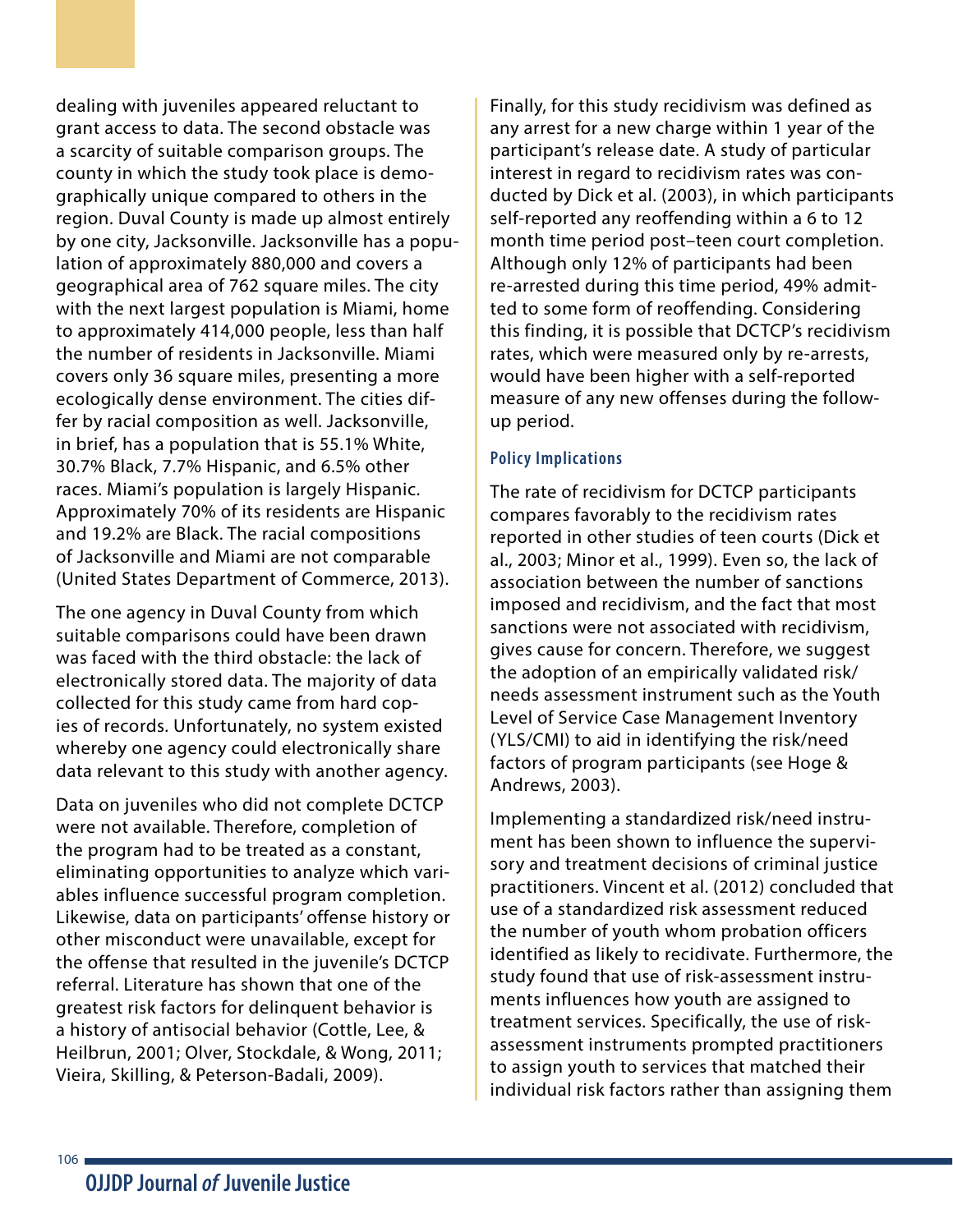to a smattering of available services that may or may not address their individual risks and needs (Vincent et al., 2012). Ultimately, the information provided by risk/needs assessment instruments can help criminal justice practitioners to more effectively and efficiently manage criminal justice resources (Borum, 2003; Hope, 2002).

In addition, teen courts should consider eliminating sanctions that have not been shown to reduce recidivism and implement treatment options based on best practices. Underwood, Sandor von Dresner, and Phillips (2006) thoroughly describe a number of effective treatment options for youth in the community, including but not limited to Multi-Systemic Therapy, Functional Family Therapy, and Big Brothers/ Big Sisters of America. Moreover, Lipsey's (1999) meta-analysis provides solid empirical support for cognitive-behavior programs and fails to find support for deterrence-based programs.

Finally, the DCTCP has an established network of local resources (e.g., criminal justice agencies, schools, community organizations, and volunteers). We recommend the program continue to foster and maintain relationships with local entities to maximize treatment options. Delivering the proper dosage of multi-modal treatment in the community based on individual risk/need factors will teach program participants pro-social skills and improve decision making (Gendreau, 1996; Van Voorhis, Braswell, & Lester, 2009).

Collectively, these tools should be instrumental in helping youth desist from further criminal activity and reduce incidents of recidivism.

## **Conclusion**

The growth in the number of teen court programs in the United States over the course of the last 30 years is indicative of the need for myriad community treatment options to serve and manage the juvenile offender population. The number of juveniles entering the juvenile justice system, coupled with the limited availability of criminal justice resources, requires policy makers, program administrators, and criminal justice practitioners to be judicious in their allocation of funding, oversight of program operations, and case management planning. To this end, implementing policies and procedures based on best practices is imperative for the delivery of effective treatment and reducing recidivism among juvenile offenders.

## **About the Authors**

**Brenda Vose, PhD,** is an assistant professor in the Department of Criminology and Criminal Justice, University of North Florida, Jacksonville.

**Kelly Vannan, MS,** is a student in the Department of Criminal Justice, University of Central Florida, Orlando.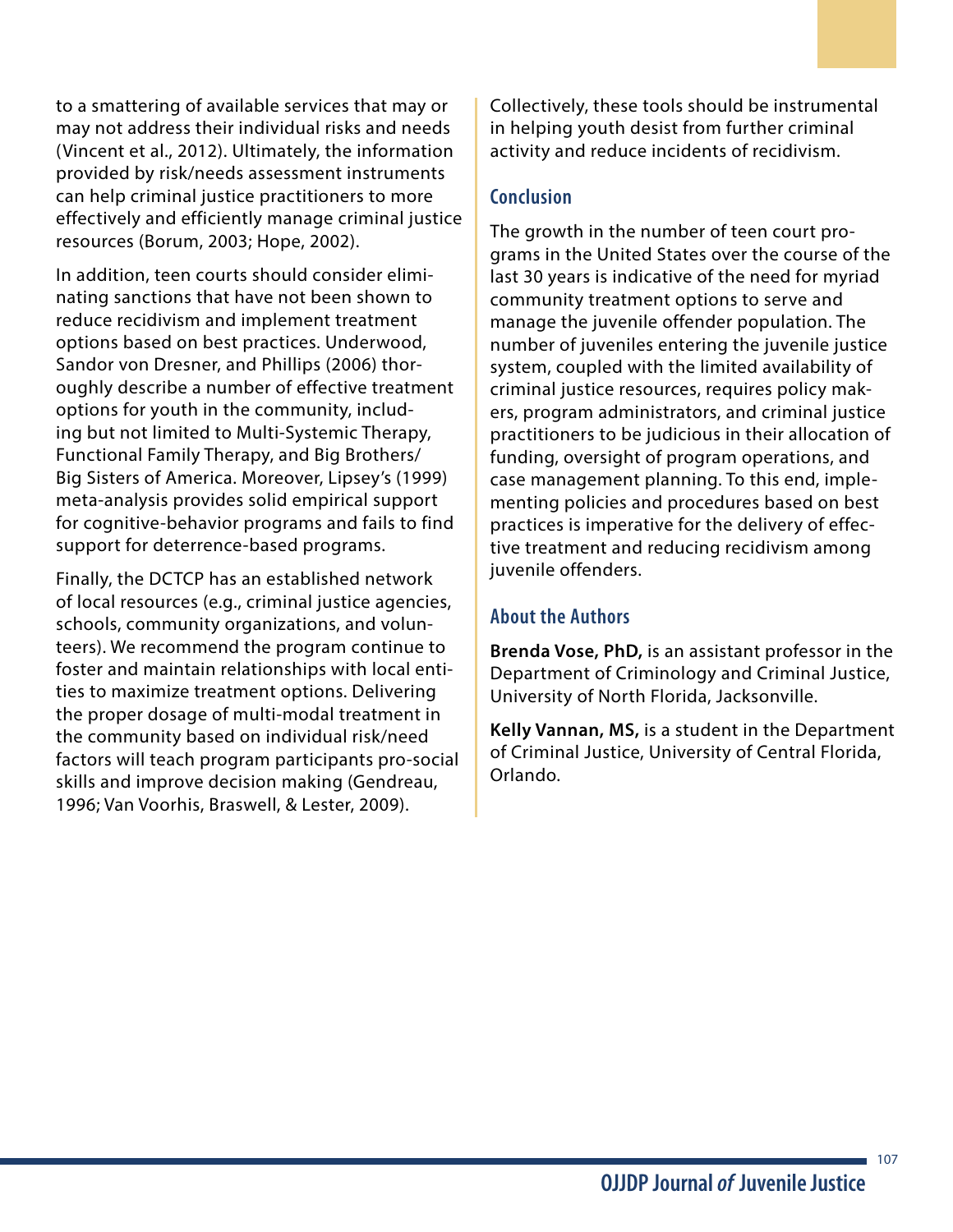## **References**

- Beck, R. J. (1997). Communications in a teen court: Implications for probation. *Federal Probation, 61*(4), 40–48.
- Borum, R. (2003). Managing at-risk offenders in the community: Putting evidence-based principles into practice. *Journal of Contemporary Criminal Justice, 19*, 114–137. doi:10.1177/1043986202239745
- Cottle, C. C., Lee, R. J., & Heilbrun, K. (2001). The prediction of criminal recidivism in juveniles: A Meta-Analysis. *Criminal Justice and Behavior, 28*, 367–393. doi:10.1177/0093854801028003005
- Dick, A. J., Geertsen, R., & Jones, R. M. (2003). Self-reported delinquency among teen court participants. *Journal for Juvenile Justice and Detention Services, 18*(1), 33–49.
- Forgays, D. K., & DeMilio, L. (2005). Is teen court effective? A test of the restorative justice approach. *International Journal of Offender Therapy and Comparative Criminology, 49*(1), 107–118. doi: 10.1177/0306624X04269411
- Forgays, D. K., DeMilio, L., & Schuster, K. (2004). Teen court: What jurors can tell us about the process. *Juvenile and Family Court Journal, 55*(1), 25–33. doi: 10.1111/j.1755-6988.2004.tb00094.x
- Garrison, A. H. (2001). An evaluation of a Delaware teen court. *Juvenile and Family Court Journal, 52*(3), 11–21. doi: 10.1111/j.1755-6988.2001.tb00044.x
- Gendreau, P. (1996). The principles of effective intervention with offenders. In A. T. Harland (Ed.), *Choosing correctional options that work: Defining the demand and evaluating the supply* (pp. 117–130). Thousand Oaks, CA: Sage.
- Greene, E., & Weber, K. (2008). Teen court jurors sentencing decisions. *Criminal Justice Review, 33*, 361–378. doi:10.1177/0734016808320339
- Harrison, P., Maupin, J. R., & Mays, G. L. (2001). Teen court: An examination of processes and outcomes. *Crime and Delinquency, 47*, 243–264. doi:10.1177/0011128701047002005
- Hoge, R. D., & Andrews, D. (2003). *Youth Level of Service/Case Management Inventory (YLS-CMI) user's manual*. Toronto, Ontario, Canada: Multi-Health Systems.
- Hope, R. D. (2002). Standardized instruments for assessing risk and need in youthful offenders. *Criminal Justice and Behavior, 29*, 380–396.
- Irons, E. J., & Jones, R. (2001). Teen court: An effective intervention for youth at risk of interpersonal violence and substance abuse. *Journal of Correctional Education, 52*(4), 149–151.
- Lipsey, M. W. (1999). Can intervention rehabilitate serious delinquents? *Annals of the American Academy of Political and Social Science, 564*(1), 142–166. doi:10.1177/000271629956400109
- Listwan, S. J., Cullen, F. T., & Latessa, E. J. (2006). How to prevent prisoner re-entry programs from failing: Insights from evidence-based corrections. *Federal Probation, 70*(3), 19–25.
- Logalbo, A. P., & Callahan, C. M. (2001). An evaluation of teen court as a juvenile crime diversion program. *Juvenile and Family Court Journal, 52*(2), 1–12. doi: 10.1111/j.1755-6988.2001. tb00039.x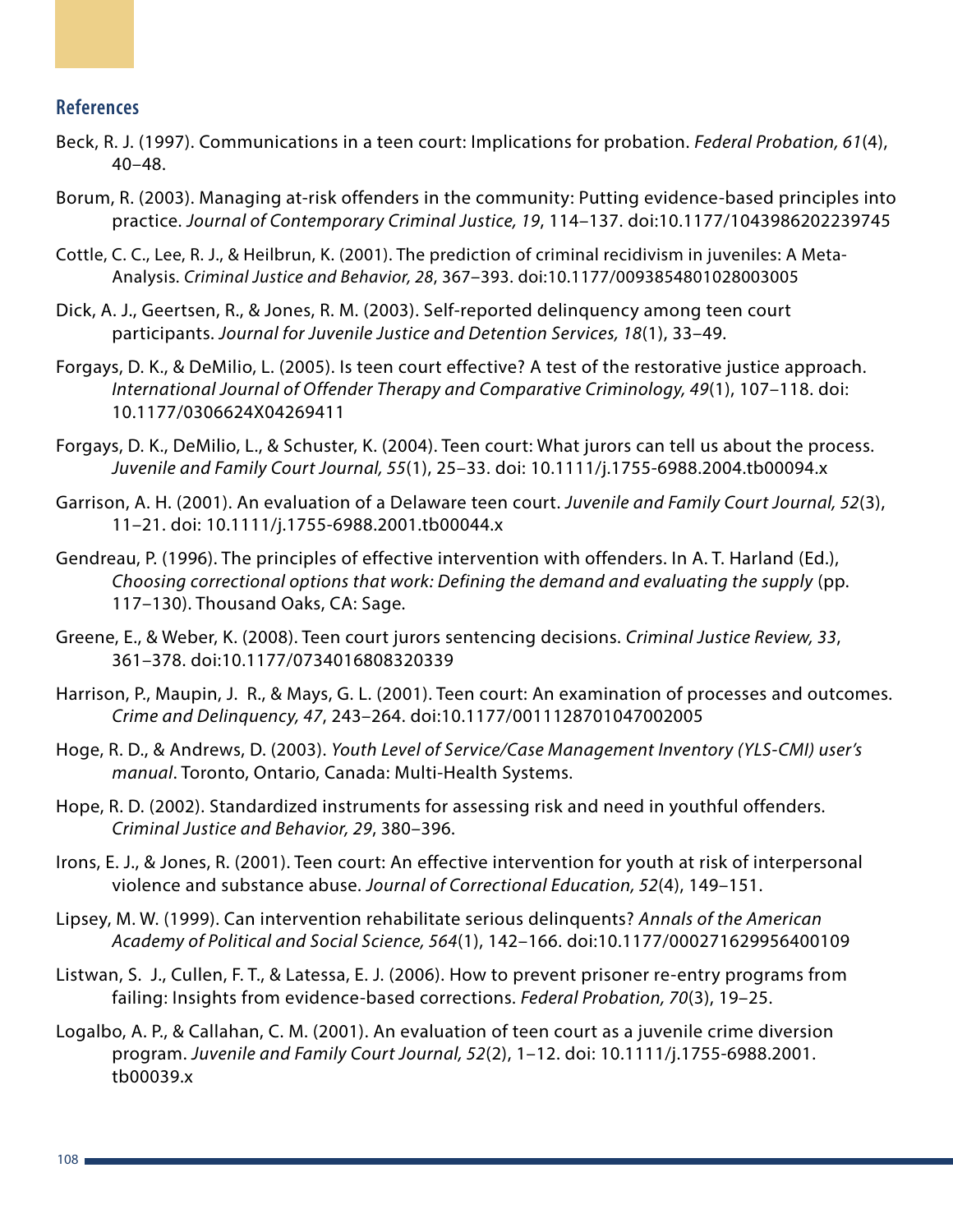- Minor, K. I., Wells, J. B., Soderstrom, I. R., Bingham, R., & Williamson, D. (1999). Sentence completion and recidivism among juveniles referred to teen courts. *Crime and Delinquency, 45*, 467–480. doi:10.1177/0011128799045004004
- Norris, M., Twill, S., & Kim, C. (2011). Smells like teen spirit: Evaluating a midwestern teen court. *Crime and Delinquency, 57*, 199–221. doi:10.1177/0011128709354037
- Olver, M. E., Stockdale, K. C., & Wong, S. C. P. (2011). Short and long-term prediction of recidivism using the Youth Level of Service/Case Management Inventory in a sample of serious young offenders. *Law and Human Behavior, 36*(4), 331–344. doi:10.1037/h0093927
- Plotkin, J. State attorney's office diversion programs [PDF document]. Retrieved from [http://www.](http://www.coj.net/mayor/docs/the-jacksonville-journey/journey--take-a-step---historical-information/presentationlaw--adminjusticewg021908.aspx) [coj.net/mayor/docs/the-jacksonville-journey/journey--take-a-step---historical-information/](http://www.coj.net/mayor/docs/the-jacksonville-journey/journey--take-a-step---historical-information/presentationlaw--adminjusticewg021908.aspx) [presentationlaw--adminjusticewg021908.aspx](http://www.coj.net/mayor/docs/the-jacksonville-journey/journey--take-a-step---historical-information/presentationlaw--adminjusticewg021908.aspx)
- Puzzanchera, C., & Adams, B. (2011). Juvenile arrests 2009. *Juvenile Offenders and Victims: National Report Series*. Retrieved from <http://www.ojjdp.gov/pubs/236477.pdf>
- Rasmussen, A. (2004). Teen court referral, sentencing, and subsequent recidivism: Two proportional hazards models and a little speculation. *Crime and Delinquency, 50*(4), 615–635. doi:10.1177/0011128703261616
- Rasmussen, A., & Diener, C. I. (2005). A prospective longitudinal study of teen court's impact on offending youths' behavior. *Juvenile and Family Court Journal, 56*(1), 17–32. doi:10.1111/j.1755-6988.2005.tb00100.x
- Seyfrit, C. F., Reichel, P. L., & Stutts, B. L. (1987). Peer juries as a juvenile justice diversion technique. *Youth and Society, 18*(3), 302–316.
- Stickle, W. P., Connell, N. M., Wilson, D. M., & Gottfredson, D. (2008). An experimental evaluation of teen courts. *Journal of Experimental Criminology, 4*, 137–163. doi:10.1007/s11292-008-9050-8
- Underwood, L. A., Sandor von Dresner, K., & Phillips, A. L. (2006). Community treatment programs for juveniles: A best-evidence summary. *International Journal of Behavior and Consultation Therapy, 2*(2), 286–304.
- United States Department of Commerce. (2013). *United States Census Bureau: State & county quick facts* [Data file]. Retrieved from <http://quickfacts.census.gov/qfd/states/12/1235000.html>
- Van Voorhis, P., Braswell, M., & Lester, D. (2009). *Correctional counseling and rehabilitation* (7th ed.). E. S. Boyne, (Ed.). New Providence, NJ: Matthew Bender & Company, Inc.
- Vieira, T. A., Skilling, T. A., & Peterson-Badali, M. (2009). Matching court-ordered services with treatment services: Predicting treatment success with young offenders. *Criminal Justice and Behavior, 36*(4), 385–401. doi:10.1177/0093854808331249
- Vincent, G. M., Paiva-Salisbury, M. L., Cook, N. E., Guy, L. S., & Perrault, R. T. (2012). Impact of risk/needs assessment on juvenile probation officers' decision making: Importance and implementation. *Psychology, Public Policy, and Law, 18*, 549–576. doi:10.1037/a0027186
- Williamson, D., Chalk, M., & Knepper, P. (1993). Teen court: Juvenile justice for the 21st century? *Federal Probation, 57*(2), 54–63.
- Zehner, S. J. (1997). Teen court. *FBI Law Enforcement Bulletin, 66*, 1–7.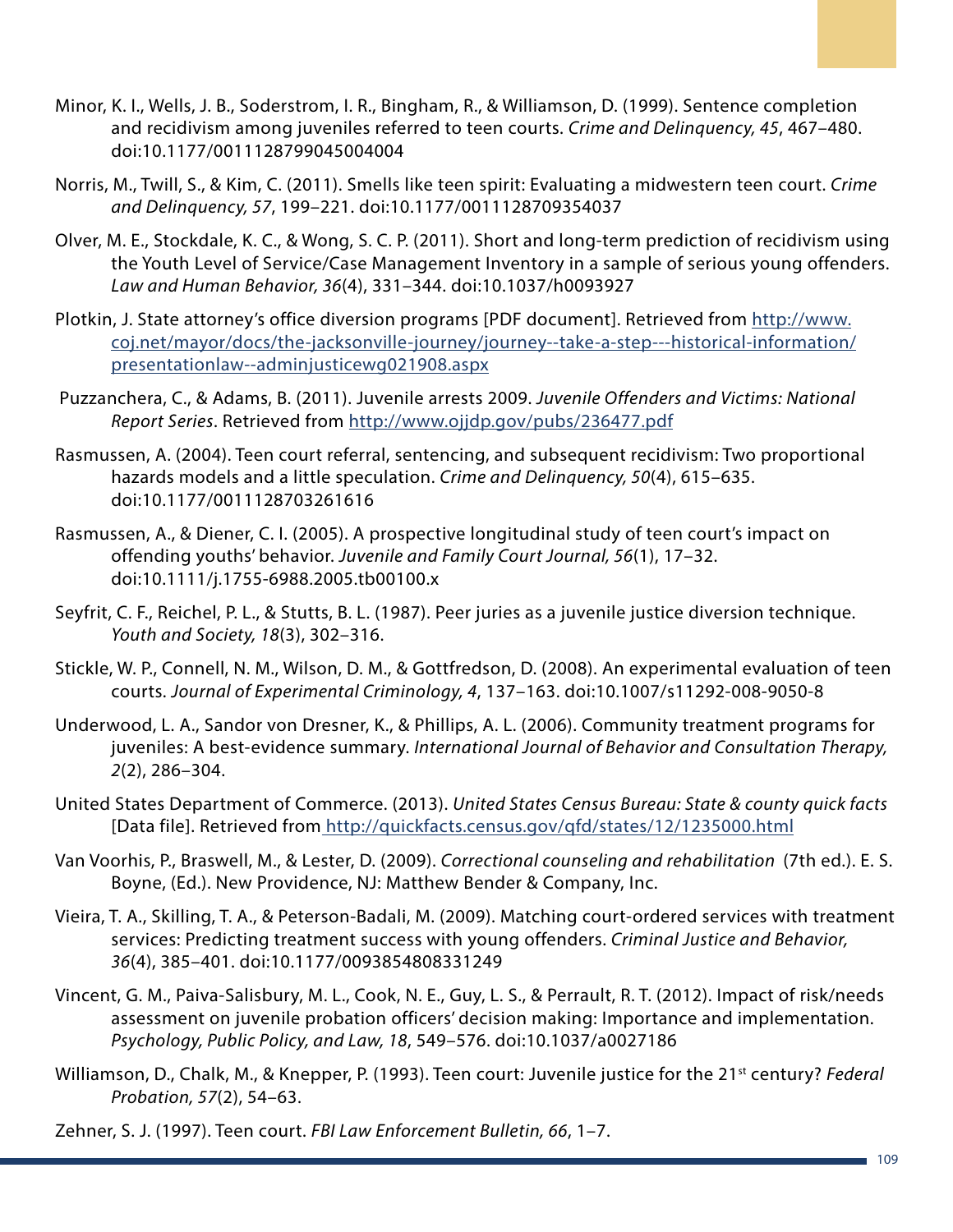# *Commentary:* **Place-Based Delinquency Prevention: Issues and Recommendations**

*Jeffrey J. Roth, Indiana University of Pennsylvania, Indiana, Pennsylvania*

Jeffrey J. Roth, Department of Criminology, Indiana University of Pennsylvania.

Correspondence concerning this article should be addressed to: Jeffrey J. Roth, Indiana University of Pennsylvania, Wilson Hall, Room 200, 411 North Walk, Indiana, PA 15705; E-mail: [j.j.roth@iup.edu](mailto:j.j.roth@iup.edu)

*Keywords: crime, delinquency prevention, juvenile crime, police, prevention programs*

## **Abstract**

Communities experiencing problems with delinquent youth often expect their local police agencies to solve them. In response, police sometimes use place-focused solutions (e.g., "hot spots" policing) that focus law enforcement resources on small, problematic geographical areas. Important differences between juvenile and adult crime, however, may influence the effectiveness of place-based strategies for addressing juvenile delinquency. This paper critiques hot spots policing as a means of delinquency prevention and makes recommendations for adapting the features of such efforts to young offenders. More specifically, this article notes possible problems when applying hot spots policing to juvenile delinquency and makes recommendations for avoiding potential pitfalls when using place-focused techniques.

## **Introduction**

In recent years, police agencies have implemented a variety of place-focused efforts that are collectively known as "hot spots" policing. These tactics, which focus law enforcement resources on small, problematic geographical areas, have become popular. In one recent survey, 83% of police executives claimed they had mostly or completely implemented hot spots policing; fewer than 1% stated that they had not implemented these methods (Kochel, Mastrofski, Maguire, & Willis, 2006 as cited in Kochel, 2011). Place-focused policing is grounded in a robust body of evidence indicating that crime tends to occur in geographic clusters. For example, an assessment by the National Academy of Sciences concluded that place-focused policing has the strongest evidence base of any law enforcement approach (Weisburd, Morris, & Ready, 2008).

There is substantially less research regarding the geographic concentration of juvenile crime (Weisburd, Morris, & Groff, 2009; Weisburd, Groff, & Morris, 2011). Similarly, few studies have examined the effectiveness of preventing juvenile delinquency through place-based policing (Weisburd et al., 2008). Nevertheless, Weisburd et al. (2009) contend that "the concept of crime hot spots is also salient for juvenile crime" (p. 448).

## **The Crime–Place Connection**

In his 2003 presidential address to the American Society of Criminology, John Laub praised criminological pioneers Clifford Shaw and Henry McKay for their work in illuminating the role of environmental factors in the etiology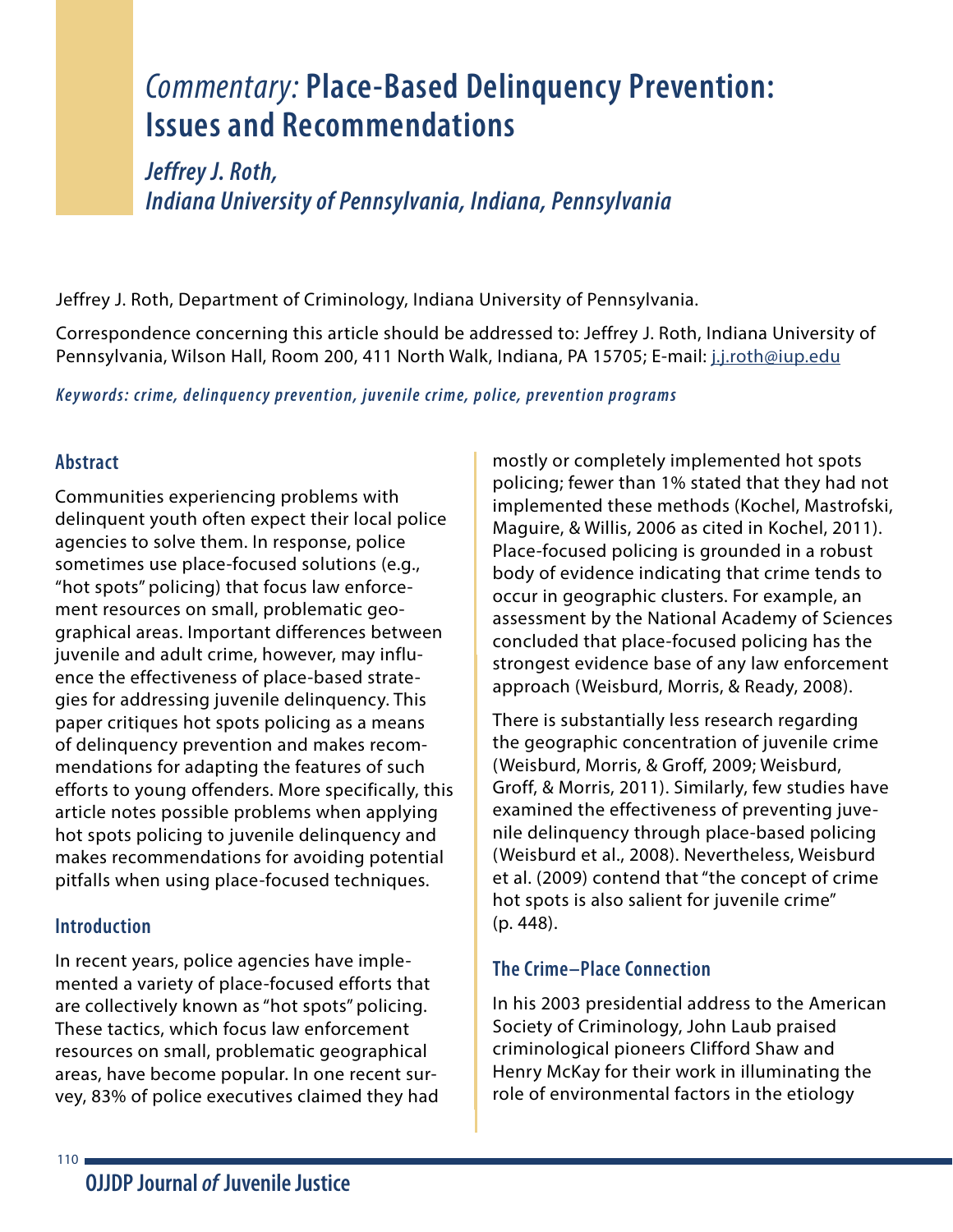of delinquency (Laub, 2004). As early as 1942, Shaw and McKay noted that the residences of delinquents clustered in particular areas of Chicago. Since that time, scholars have continued to explore the relationship between crime and place, particularly among adults. There is now a large body of evidence suggesting that certain locations experience more crime than others (Groff, Weisburd, & Yang, 2010). Not only does crime occur in geographic clusters, but there is general consensus that a large majority of crimes occur in a small number of places (Weisburd, 2011). The evidence supporting this claim is so strong that Bichler, Christie-Merrall, and Sechrest (2011) concluded that there is "irrefutable evidence" that understanding crime patterns requires considering situational factors particular to specific locations (p. 490).

The geographic location of a crime cluster is often specific; even locations within the same neighborhood can have widely divergent crime rates (Groff et al., 2010). Because evidence indicates crime is closely associated with microgeographic locations such as street segments or single addresses, recent research on the crime-place relationship has advanced the concept of "micro-places" (Weisburd, 2011, p. 154). For example, Sherman, Gartin, and Buerger (1989) found that only 3% of the addresses in Minneapolis produced 50% of the calls for police service. Similarly, Braga, Papachristos, and Hureau (2010) suggested that gun violence trends in Boston could best be understood by analyzing trends at street segments and intersections rather than larger units such as neighborhoods, police districts, or census tracts. These researchers noted that much of the spatial research on gun violence does not account for the possibility of variation between particular blocks and street corners within larger geographic units (Braga et al., 2010).

The distinction between places and micro-places has important implications for applying hot spots policing to juvenile problems, particularly because this distinction may contradict

traditional ideas about high-crime communities (Braga & Weisburd, 2010). Although particular neighborhoods have a (sometimes justifiable) reputation for high crime rates, police activity that focuses on entire communities ignores the relationship between micro-places and crime. Evidence indicates that not every block in highcrime neighborhoods has high levels of crime; some blocks have a great deal of crime while others are relatively crime free (Braga et al., 2010). Groff et al. (2010) concur that crime rates vary even within neighborhoods. In brief, "bad neighborhoods" can contain "good streets," and "good neighborhoods" may be home to "bad streets" (Groff et al., 2010). Thus, place-focused delinquency prevention should focus on these "bad streets" rather than on entire neighborhoods.

An analysis of the clustering of gun violence in Boston illustrates the importance of considering micro-places (Braga et al., 2010). Using street segments as the unit of analysis, these researchers found that a small number of micro-places in disadvantaged urban neighborhoods had a major effect on citywide trends in gun violence (Braga et al., 2010). Notably, although crime did cluster within disadvantaged communities, entire neighborhoods did not constitute gun violence hot spots. Overall, the authors found that only 5% of street segments and intersections in Boston were responsible for 74% of serious incidents of gun assault during the 29 years that the study examined, even after controlling for prior levels of gun violence (Braga et al., 2010). They also found that the location of these hot spots was very consistent over time (Braga et al., 2010).

Although there is less research on the geographic clustering of juvenile delinquency than on adult crime, evidence supports that juvenile delinquency is also concentrated in micro-places. Weisburd et al. (2009) examined juvenile arrests in Seattle, Washington over a 14-year period to assess the degree to which juvenile crime was clustered in particular places. They found that 50% of juvenile arrests occurred in less than 1% of street segments, and approximately 3% to 5%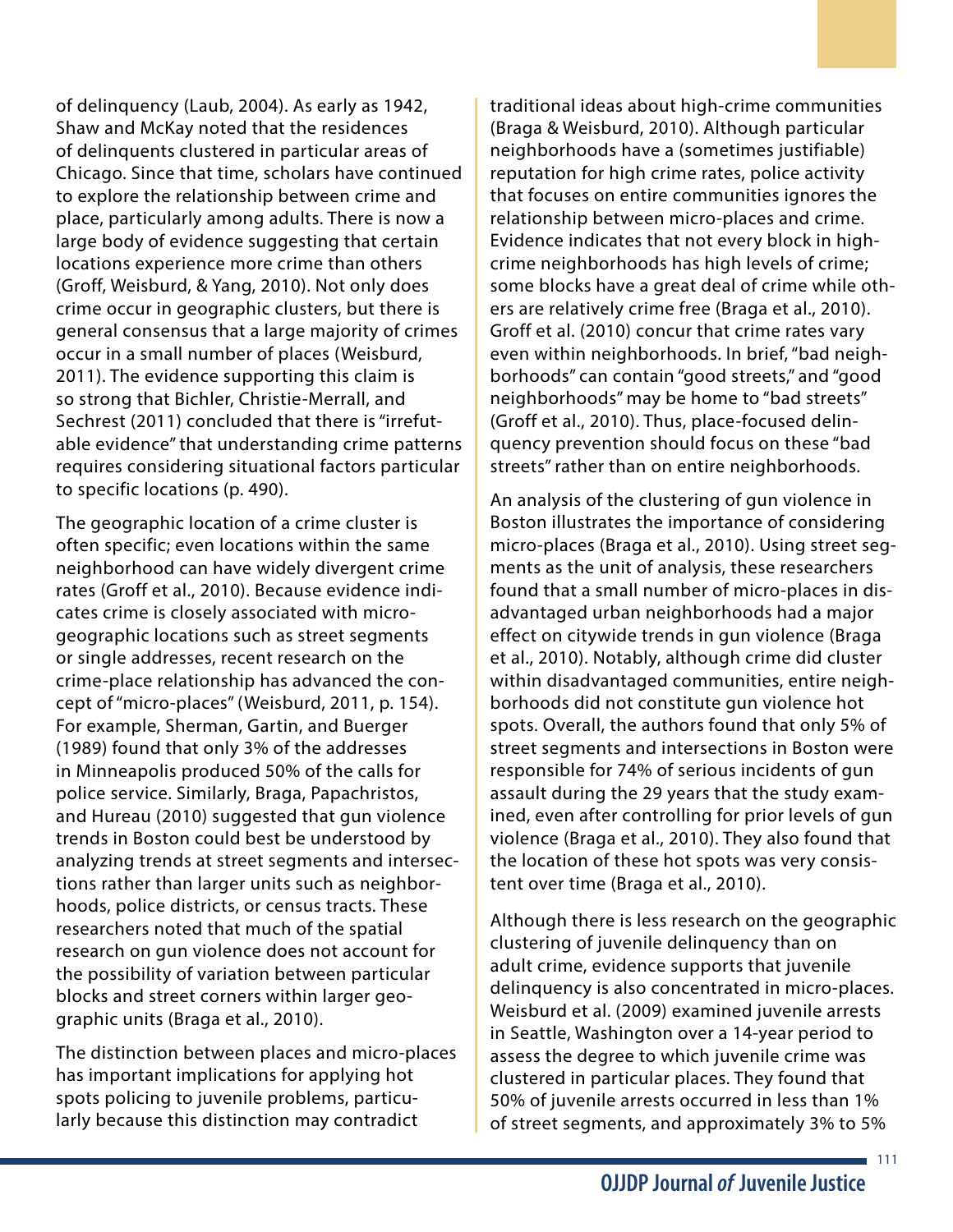of street segments accounted for all incidents in a given year (Weisburd et al., 2009; Weisburd et al., 2011). Furthermore, during the course of the study, one-third of the arrests occurred on just 86 street segments, and the concentration of these arrests was significantly different from what would be expected by chance for each year (Weisburd et al., 2009; Weisburd et al., 2011). Not only did juvenile arrests cluster in a small number of places each year, but the location of delinquency was largely stable over time, meaning that arrests recurred in the same few places year after year (Weisburd et al., 2009; Weisburd et al., 2011).

## **The Nature of Delinquency Hot Spots**

Two factors strongly influence the location of juvenile crime hot spots. First, because there is evidence that most offenders commit crimes close to activity centers (Cromwell, Olson, & Avary, 1991 as cited in Kautt & Roncek, 2007), the activity patterns of juveniles will shape the clustering of delinquency. Second, the characteristics of the built environment can impact the spatial distribution of juvenile crimes (Groff et al., 2010).

Youth generally have limited resources and some (particularly younger juveniles) have less access to transportation than do adults; therefore, youth are likely to visit a limited number of areas routinely (Weisburd et al., 2009). Thus, the routine activities of an area's juveniles will influence the places where delinquency is concentrated (Weisburd et al., 2009). Young people, however, do travel considerably within urban spaces, and their activities generally take them well beyond their own neighborhoods (Wikstrom, Ceccato, Hardie, & Treiber, 2010). Such evidence suggests that locations with high rates of juvenile activity may be different from areas with many juvenile residents, and that placefocused delinquency prevention should focus on the former. In general, the lives of juveniles center around two occupations: going to school, and socializing or "hanging out." The impact of these activities on the location of delinquency is significant, and thus they are each considered in turn.

Because schools require youth to be at particular places at specific times, they have an immense influence on the routine activities of juveniles. Schools are also places where juvenile offenders and potential victims can come into contact (Weisburd et al., 2009; Weisburd et al., 2011). Addressing crime problems within the school setting is beyond the scope of this paper. Outside of school, several studies have found that neighborhoods near public high schools have higher crime levels than other residential neighborhoods. For example, Roncek and Lobosco (1983) found higher crime rates for city blocks near public high schools. Similarly, Roncek and Faggiani (1985) found that city blocks within a one-block radius of public high schools experienced more crime than did city blocks further away. Interestingly, in Roncek and Lobosco's (1983) research, private schools were not associated with this effect on nearby areas, perhaps because their grounds (e.g., basketball courts) were not available for use by the general public during non-school hours. In addition, some researchers suggest that relatively unsupervised travel routes mean that youth are free to offend as they commute to and from school (Felson, 1993 as cited in Kautt & Roncek, 2007).

Elementary schools also have been found to impact crime in nearby areas. Kautt and Roncek (2007) found that the presence of an elementary school (grades K-5) was associated with an increase in the number of burglaries on neighborhood residential blocks. The authors suggest that the playground equipment and recreational spaces at elementary schools may attract youth to the area, even during summer months or after school hours (Kautt & Roncek, 2007). Police should thus consider the possibility that local schools can serve as geographic hubs for delinquency and evaluate specific changes, such as increased supervision, that might prevent it.

Outside of school, youth often seek opportunities for unstructured socializing, or "hanging out." Weisburd (2011) speculated that places where juveniles gather for this activity will be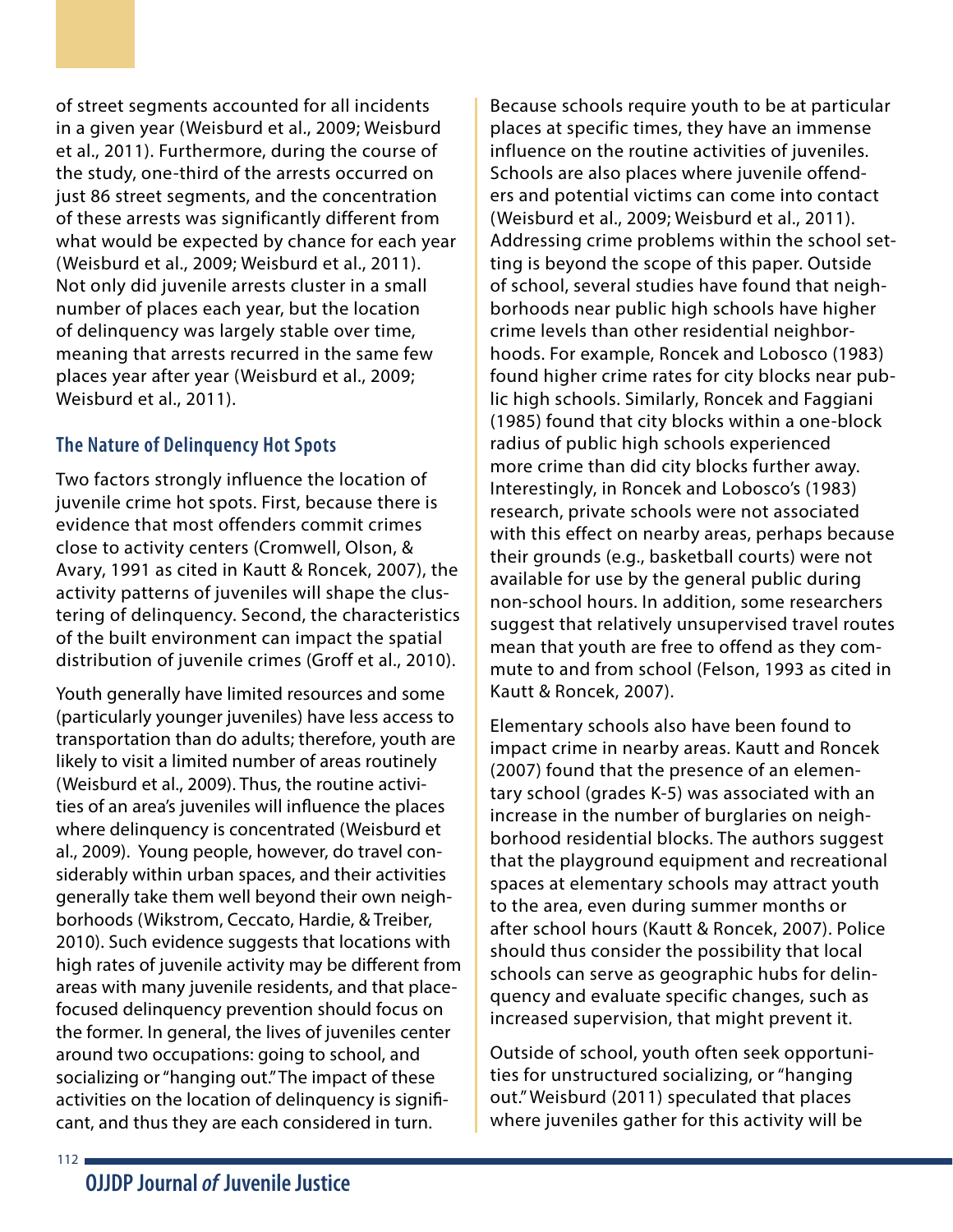delinquency hot spots, and suggested that lack of supervision may be one explanation for high juvenile crime in particular areas. Youth are attracted to certain kinds of activities, and so choose specific kinds of places for socialization (Felson, 2006 as cited in Weisburd et al., 2009). These locations commonly include malls, movie theaters, fast food restaurants, parks, and similar places (Weisburd et al., 2009; Weisburd et al., 2011). Bichler et al. (2011) described such places as "juvenile crime magnets" (p. 478), and research by Roman (2002) supports this contention. In this study, blocks containing youth hangouts experienced a 63% increase in violent crime during after school hours (Roman, 2002). Interestingly, the relationship between youth hangouts and crime was not found during morning commuting hours or on weekends (Roman, 2002). Notably, spaces that foster juvenile activity are not found on every block, but are located on a limited number of street segments in a city (Weisburd et al., 2009). Thus, some neighborhoods are primarily exporters of juvenile crime whereas others are importers, and variation between neighborhoods can be linked to the distribution of juvenile activity centers (Chamard, 2007 as cited in Bichler et al., 2011).

In sum, the existence of crime hot spots is clearly supported by the literature. Often these sites are specific locations that are centers for the routine activities of a population. For juveniles, these routine activities are dominated by school and socializing. Agencies can take advantage of this research by focusing a variety of delinquency prevention efforts in particular locations. That is, "if police become better at recognizing the 'good streets' in the bad areas, they can take a more holistic approach to addressing crime problems" (Groff et al., 2010, p. 25).

## **Key Issues in Hot Spots Delinquency Prevention**

Police who target delinquency prevention efforts in particular places should be aware that place-based policing of youth has a number of potential pitfalls. For example, there may be a

temptation to apply traditional police tactics to delinquency, which is unlikely to be effective. Some critics contend that focusing law enforcement efforts on micro-places of delinquency may increase labeling of youth and have a negative impact on police legitimacy and community relations, as well as cause racial tension. Finally, some scholars question whether place-based policing reduces crime or simply displaces it to other areas.

#### **Issue One: Overreliance on Traditional Tactics**

After hot spots of juvenile delinquency are identified, what actions should police take in those areas? Police often respond using traditional tactics such as random patrols and increasing arrests. Based on the literature, Kochel (2011) concluded that, in general, police use enforcement-focused techniques in criminal hot spots. Such efforts might include saturating the area with police and maintaining zero-tolerance for public disorder. Weisburd (2011) concurs that enforcement and arrest remain the primary tools used by police, even in hot spots policing efforts. For example, in a series of focus groups recently conducted within a police department, enhanced patrols and the use of citations were the two crime-reduction tactics officers recommended most frequently (Bichler & Gaines, 2005).

The use of anti-loitering legislation is another enforcement approach to addressing delinquency. For example, a 1997 law permitted police in New South Wales, Australia, to remove youth under the age of 16 from public places without charging them if they are unsupervised, or if the police believe they are at risk of committing a crime (White, 2004). Similar legislative attempts have been made in the United States, but in many cases such laws have been ruled unconstitutional by the U.S. Supreme Court (White, 2004).

Agencies considering the application of placebased tactics to juvenile problems in delinquency hot spots are advised against employing patrol and arrest as their primary tools, despite their long history of use by law enforcement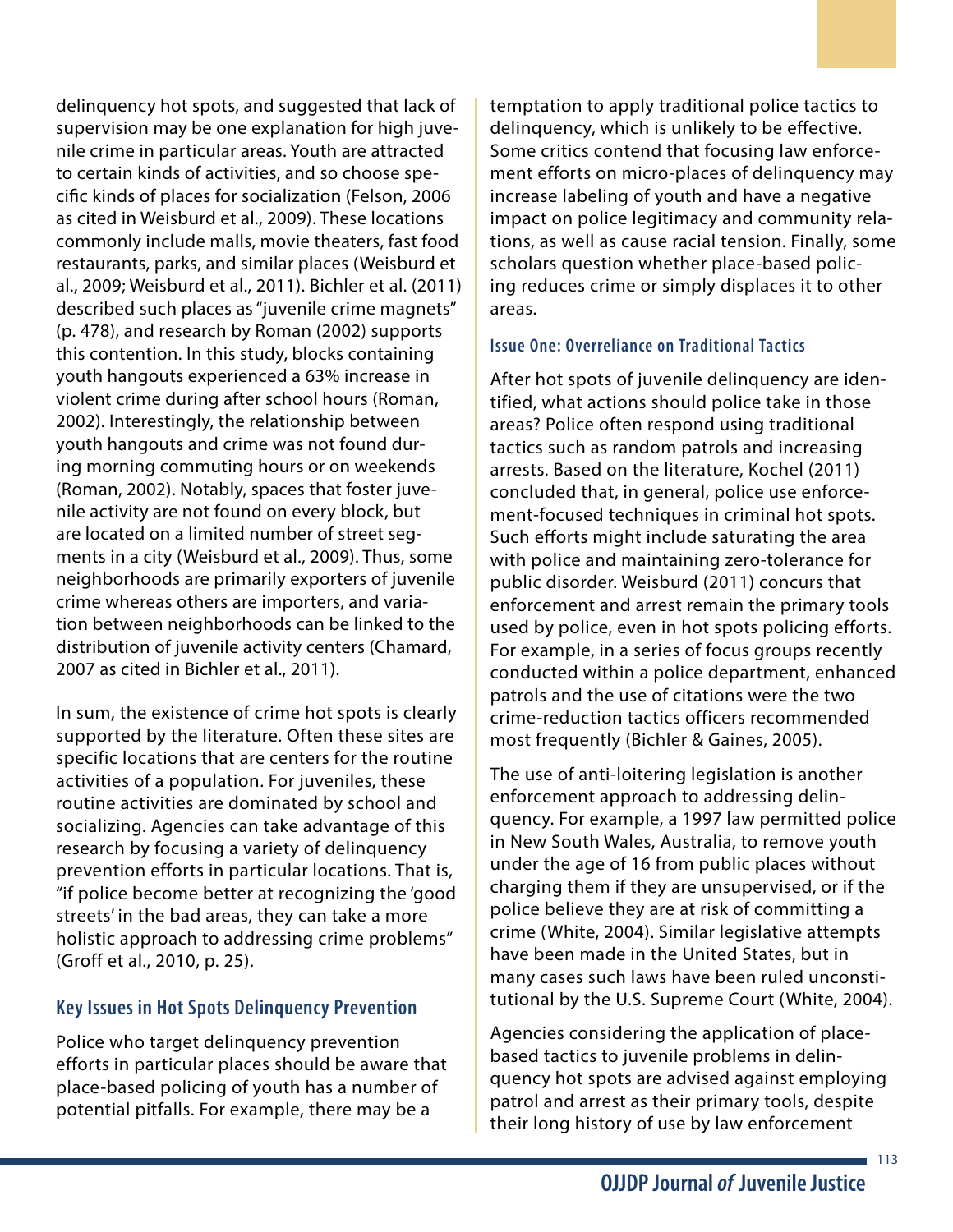officers. Kochel (2011) points out the ineffectiveness of using short-term, aggressive approaches to address problems that are rooted in the routine activities and built environment of a particular place. More significantly, research indicates that arrest and prosecution of juveniles are not the best approaches for preventing juvenile crime in hot spots (Petrosino, Turpin-Petrosino, & Guckenburg, 2010).

In addition, enforcement-focused approaches may lead to further problems by labeling youth. Unnecessary labeling and stigmatizing of young people can have long-term negative consequences (Weisburd et al., 2009). Such labeling may be avoided through hot spots policing that focuses on altering the supervision and structure of juvenile activities, rather than on enforcing laws strictly (Weisburd et al., 2009).

## **Issue Two: Effect on Community Relations**

Another potential hazard of place-based policing is that it may reduce citizen perceptions of police legitimacy. Overall, there has been a lack of inquiry into how hot spots policing affects citizens' perceptions of police legitimacy (Kochel, 2011), but the effects may be particularly problematic when harsh or zero-tolerance methods are used. Reduced police legitimacy is associated with less willingness to report crimes, assist the police, participate in neighborhood watches, and attend community meetings (Kochel, 2011). Thus, hot spots policing that reduces police legitimacy can decrease the community involvement that may help prevent delinquency.

Closely related to reduced police legitimacy is the possibility of weakened relationships between the community and law enforcement when hot spots policing is practiced. Yarwood (2007) notes that in high-crime communities, "aggressive patrolling and policing, particularly of certain social groups, have contributed to poor police-public relations" (p. 453). Furthermore, the removal of police from non–hot spot areas can lead to increased fear of crime and demands that police distribute their resources more evenly (Yarwood, 2007).

Not only can relationships with the community be weakened through hot-spots policing, but in some cases racial tension may also be increased. Sanchez and Adams (2011) warn that the aggressive policing of minority youth from disadvantaged neighborhoods may cause disrespect for police and funnel already disadvantaged youth into the criminal justice system. They describe how aggressive policing of hot spots can lead to the "hypercriminalization" of minority youth, since disadvantaged minorities are more likely to live in high-crime areas (Sanchez & Adams, 2011, p. 333).

## **Issue Three: Displacement**

A more practical criticism of place-based policing approaches is the contention that they displace crime to other areas rather than reducing crime overall. The previously described study by Braga and Bond (2008) assessed this possibility using pre- and post-tests to compare calls for service and reported crime in the areas surrounding treatment and control units. Although the areas surrounding the treatment units experienced increases in calls, these increases were not statistically significant, indicating that displacement effects were small if they existed at all (Braga & Bond, 2008). The authors concluded that overall, the displacement of crime is never complete and is often inconsequential (Braga & Bond, 2008). Weisburd (2011) applied these ideas to the policing of delinquency, arguing that the uneven distribution and limited number of spaces in which juveniles congregate means that delinquency is not easily moveable at a micro-geographic level. In sum, he argues that if hot spots for juvenile crime were addressed, it may be difficult for youth to conduct their delinquent activities in new locations.

## **Recommendations**

Fortunately, many of the potential problems described in previous sections can be mitigated with careful implementation. The following recommendations highlight several ways to improve hot spots delinquency prevention and avoid some of the more common criticisms it is likely to face.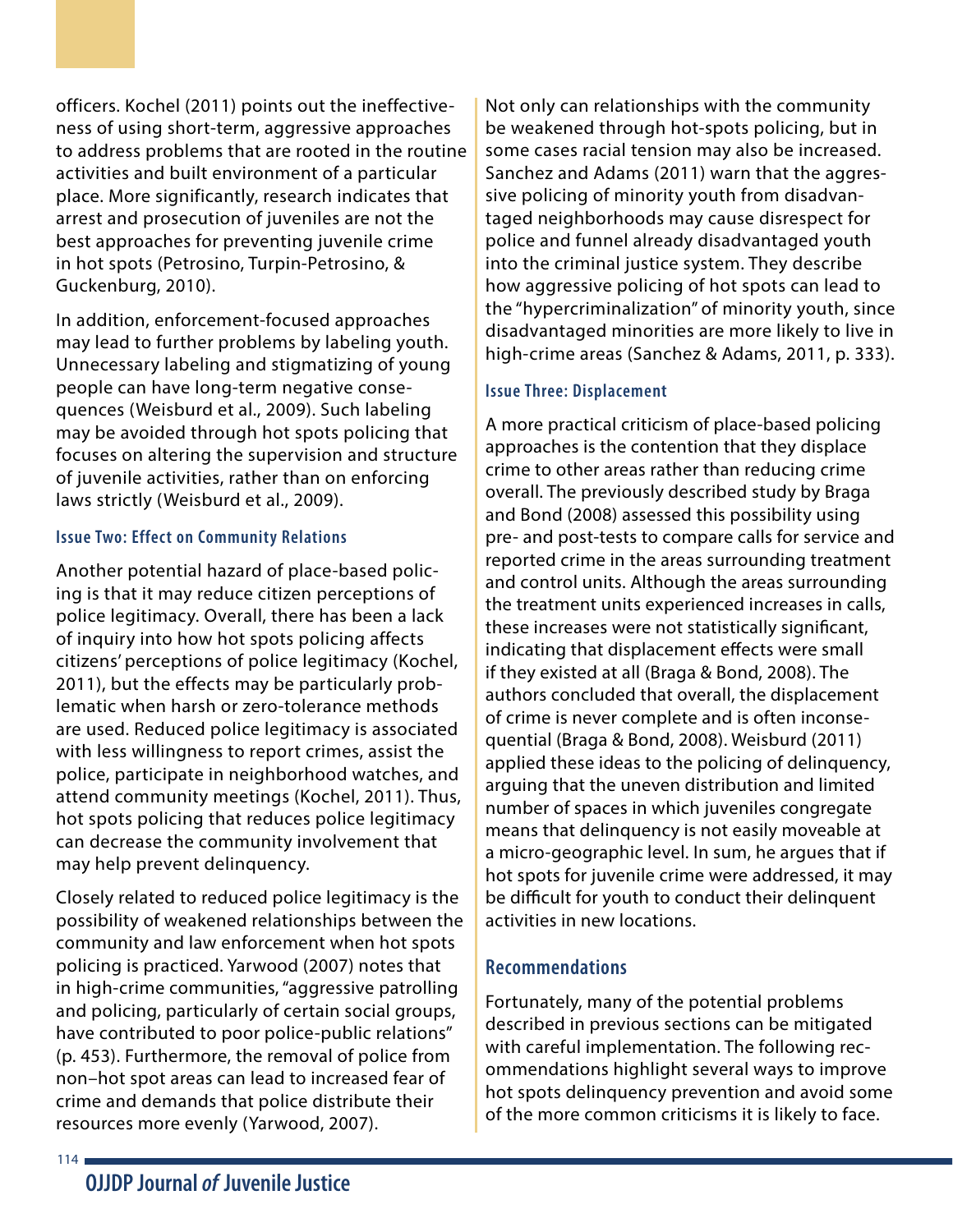### **Recommendation One: Analysis Before Action**

Before applying hot spots policing to delinquency it is essential to engage in a thorough analysis to identify clusters of delinquent activity. As Taylor (1998) warned, lack of analysis can lead to "'overmedicating' a hot spot that is only 'warm' or 'undermedicating' a 'red-hot' hot spot" (p. 13). Such analysis should be formal and data-driven, since informal procedures such as asking police officers to identify troublesome locations can be problematic. Bichler and Gaines (2005) conducted focus groups with members of a medium-sized police department and asked officers to identify high-crime locations within their districts. The authors found a general lack of consensus among officers about high-crime sites, indicating a problem with their reliability in identifying hot spots (Bichler & Gaines, 2005). They concluded that officer perceptions are insufficient for developing an accurate list of problematic locations (Bichler & Gaines, 2005).

One advantage of using a formal hot spot identification process is that it may address some of the criticisms of place-based approaches. Residents of non-hot spot areas may feel neglected by police, and the populations of hot spots may become increasingly skeptical and less trusting of police (Kochel, 2011). Agencies can increase their legitimacy by demonstrating they have used standardized, fair procedures for the distribution of resources (Sunshine & Tyler, 2003 as cited in Kochel, 2011). Essentially, a datadriven approach to hot spot identification may be viewed as fairer and may help to promote police legitimacy (Kochel, 2011).

## **Recommendation Two: Target Opportunities, Not Offenders**

The perils of applying zero-tolerance methods in hot spots policing have already been mentioned. It is essential that police focus their efforts on reducing opportunities for delinquency in hot spots, rather than on arresting offenders after crimes occur (Weisburd, 2011). This does not mean that police should neglect traditional

activities such as arrest and patrol, but it does suggest that the emphasis should be on modifying conditions in the areas that favor delinquency (Cherney, 2008). Taylor (1998) notes the potential utility of focusing on the persistent traits of crime-prone sites. Similarly, Weisburd (2011) argues that the primary goal should not be deterring juveniles with threats of punishment, but altering the context of the place so that the activities of juveniles are better supervised and more structured.

Law enforcement leaders should be aware that when situational improvements are favored over enforcement-centric approaches, success cannot be measured in terms of increased arrests. Rather, the success of situational improvements must be measured in terms of whether the hot spots become safer for the people who live, visit, or work there (Weisburd, 2011). Success on these terms can be achieved; research suggests that the benefits of strong crime prevention activities can result from situational strategies that modify the nature of opportunity at criminal hot spots (Braga & Bond, 2008).

### **Recommendation Three: Utilize Partnerships**

The use of partnerships has been described as "central" to the development of successful youth violence prevention efforts (Payne & Button, 2009, p. 530). Despite the importance of partnerships, they sometimes receive disproportionately little attention from police. In the focus groups conducted by Bichler and Gaines (2005), the authors asked officers to recommend solutions for the crime problems in their districts, and found that only 16% of the suggestions involved the use of partnerships (Bichler and Gaines, 2005). When police utilize partnerships for delinquency prevention, they may find the community quite willing to participate. Community members in Payne and Button's (2009) research supported the development of a youth violence prevention plan for the area and described the need for community stakeholders such as churches, schools, welfare agencies, and businesses to work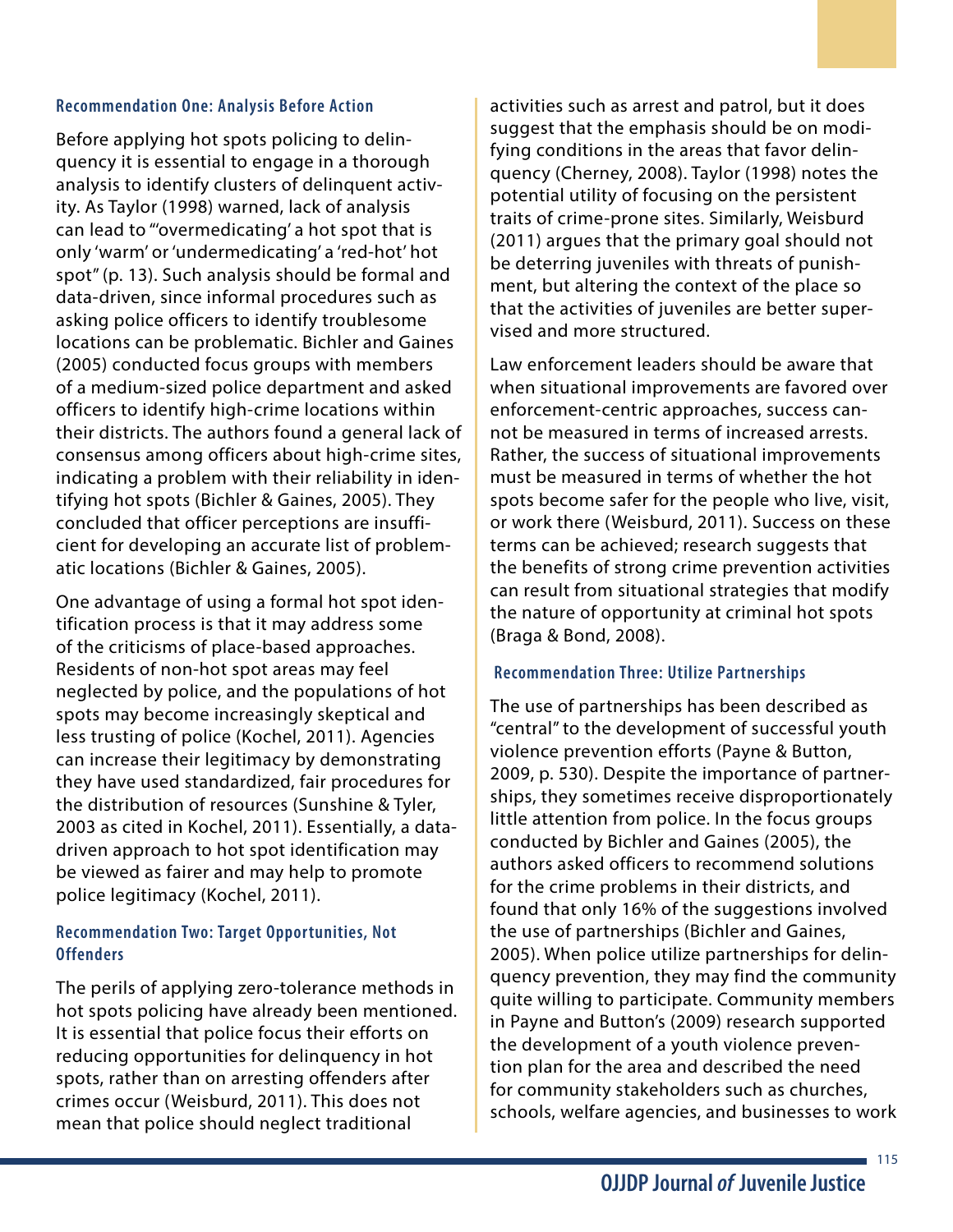together to prevent delinquency. For example, businesses can be involved by helping young people to find employment opportunities, which can be scarce in certain areas of a city (Payne & Button, 2009).

In addition, it is sensible to include youth themselves in the process of developing delinquency prevention efforts (Payne & Button, 2009). Several years ago the city of Arlington, Texas, was experiencing problems caused by "cruising" hundreds of youth driving around and socializing from within their cars, causing traffic jams and hindering emergency services (Felson, 2002). A city councilman talked to these youth and found that they primarily wanted places for unstructured socializing and available restrooms (Felson, 2002). The city was then able to a rent a parking lot from the University of Texas on weekends and channel the "cruising" youth to this smaller, safer area (Felson, 2002). Thus, engaging young people in discussions about the problem contributed to the development of a solution.

In addition to partnering with the community, police can also benefit from the creation of place-focused partnerships with other agencies. In Great Britain, Waters (2007) assessed partnerships between police and teams of civilian youth justice workers, and suggested that police involvement in community justice work "adds a certain robustness or credibility to interventions" (p. 646). Police can play a practical role in these partnerships by providing information such as maps of delinquency hot spots. They can also play a symbolic role by publicly demonstrating law enforcement support for the efforts of social workers (Waters, 2007). In Great Britain, the social workers felt that police brought unique and practical benefits to the partnership, including a different operational perspective, a more balanced team, and the opportunity for young people to have positive interactions with police (Waters, 2007).

## **Recommendation Four: Engage Place Managers in Supervision**

Many of the factors that permit or encourage delinquency are in areas that have little to do with the police directly; rather, they are rooted in the inability of persons in other institutions and settings to assert effective social control (Cherney, 2008). It follows, then, that efforts to address delinquency can leverage those persons, or "place managers," to increase the supervision of socializing young people (Weisburd et al., 2009). Given the high concentrations of juvenile offending at micro-places, using place managers in a few strategic locations may have significant crime prevention benefits (Weisburd et al., 2009).

Cherney (2008) contends that it is clearly in the interest of police to mobilize place managers to alter the situations and conditions that lead to criminal opportunities, particularly because of the delinquency-reducing potential of increased supervision at hot spots. For example, the police can encourage employees of local businesses to take a more active role in supervising nearby vacant areas. In addition, school principals can encourage school staff to be present along walking routes to and from school during commuting hours.

The importance of equality in these partnerships cannot be overemphasized, since attempts to coerce place managers into asserting more control over spaces may harm community relations and lead to negative outcomes (Cherney, 2008). Because harnessing the crime prevention capacity of place managers may unintentionally overburden these citizens, police may consider whether they need to provide assistance or training to help these persons effectively supervise the places that attract delinquency (Cherney, 2008). In addition, communication between partners and police will likely be necessary to determine acceptable levels of responsibility so that these partners are not overburdened (Cherney, 2008).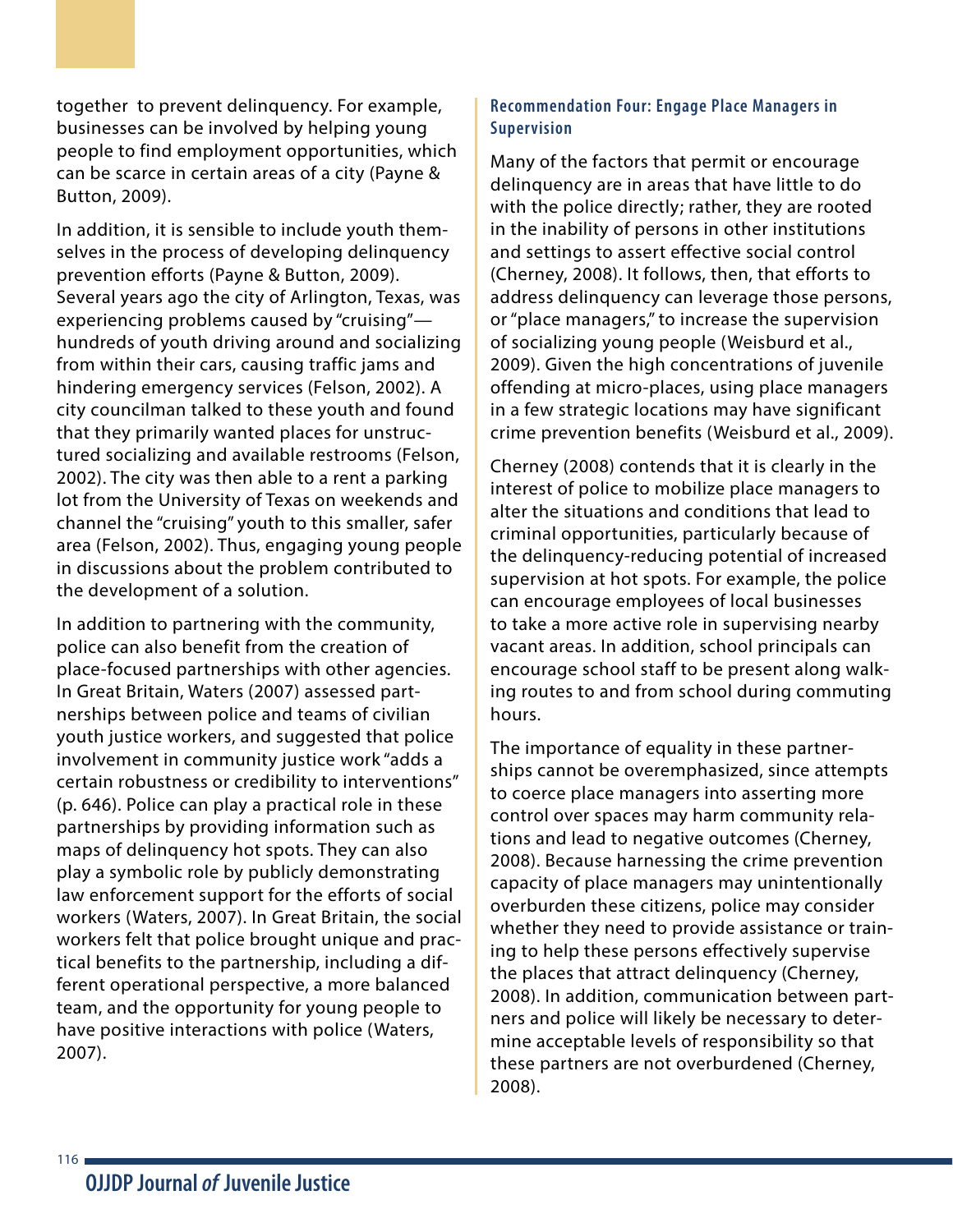### **Recommendation Five: Use Multi-Modal Interventions**

In 2002, British parliamentarian Lord Warner stated that "youth crime is not a phenomenon that we can simply police our way out of" (Waters, 2007, p. 635). The implication for place-focused policing of juveniles is that effective prevention should target a variety of risk factors across multiple domains (Weisburd et al., 2008). Offending by young people is rooted in a variety of problems traditionally handled by different agencies (Waters, 2007), which supports the importance of using multiple forms of intervention at particular high-crime locations. Essentially, preventing delinquency requires a combination of strategies, not improved enforcement alone (White, 2004). Efforts should not be exclusively coercive, but should involve targeting services and opportunities in particular locations so that pro-social alternatives are available (White, 2004). For example, Braga et al. (2010) suggested that if gun violence is concentrated at hot spots, then a variety of violence prevention programs involving both criminal justice and social service agencies should also be concentrated at those locations.

### **Recommendation Six: Communicate Via the Media**

Agencies utilizing hot spots policing in delinquency reduction efforts are advised to leverage the media throughout the process. As noted above, police can address problems of decreased legitimacy, weakened community relations, and racial tensions by using broad-based approaches and community partnerships rather than enforcement-centered tactics. Police can further mitigate these problems by using the media to inform the public about a data-driven process for hot spot identification so that communities do not feel unfairly targeted or neglected.

News media campaigns and other public relations efforts can also be used to educate citizens about how to protect themselves (Payne & Button, 2009), and how to prevent delinquency in their own neighborhoods by providing greater supervision of youth. Other uses for the media include promoting positive images of youth in

the community and increasing awareness of programs available for the area's youth (Payne & Button, 2009). The latter may be useful, as some research indicates that residents may be unaware of the programs available to young people in their community (Payne & Button, 2009).

#### **Risk-Focused Policing at Places**

There are few examples in the literature of place-focused policing targeting delinquency; most hot spots policing has targeted adults and includes juvenile crime only as it relates to adult crime (Weisburd et al., 2008). An exception is the Risk-Focused Policing at Places (RFPP) program, which was implemented in Redlands, California and reviewed by Weisburd et al. (2008). The RFPP program took a place-based approach to reducing youth problem behaviors and delinquency by focusing on at-risk census blocks (Weisburd et al., 2008). The program was broad-based and focused on a variety of factors that crime prevention research indicated would impact an area's risk for delinquency problems (Weisburd et al., 2008).

At the program's initiation, police conducted a community survey on a broader range of risk and protective factors than are traditionally included in police data (Weisburd et al., 2008). They used this data to identify particular census blocks at high risk for juvenile crime. Police then took a proactive approach to delinquency and crime reduction in half of the identified problem areas, implementing the program under experimental conditions for about 2 years (Weisburd et al., 2008).

Many of these risk-focused police activities sought to increase positive contact between officers and juveniles living in the at-risk areas (Weisburd et al., 2008). For example, officers would organize and host recreational events within the targeted census blocks (Weisburd et al., 2008). Efforts to increase positive interactions with youth extended into the schools, where officers would have lunchtime meetings with students from the treatment areas (Weisburd et al., 2008). Because the literature indicates that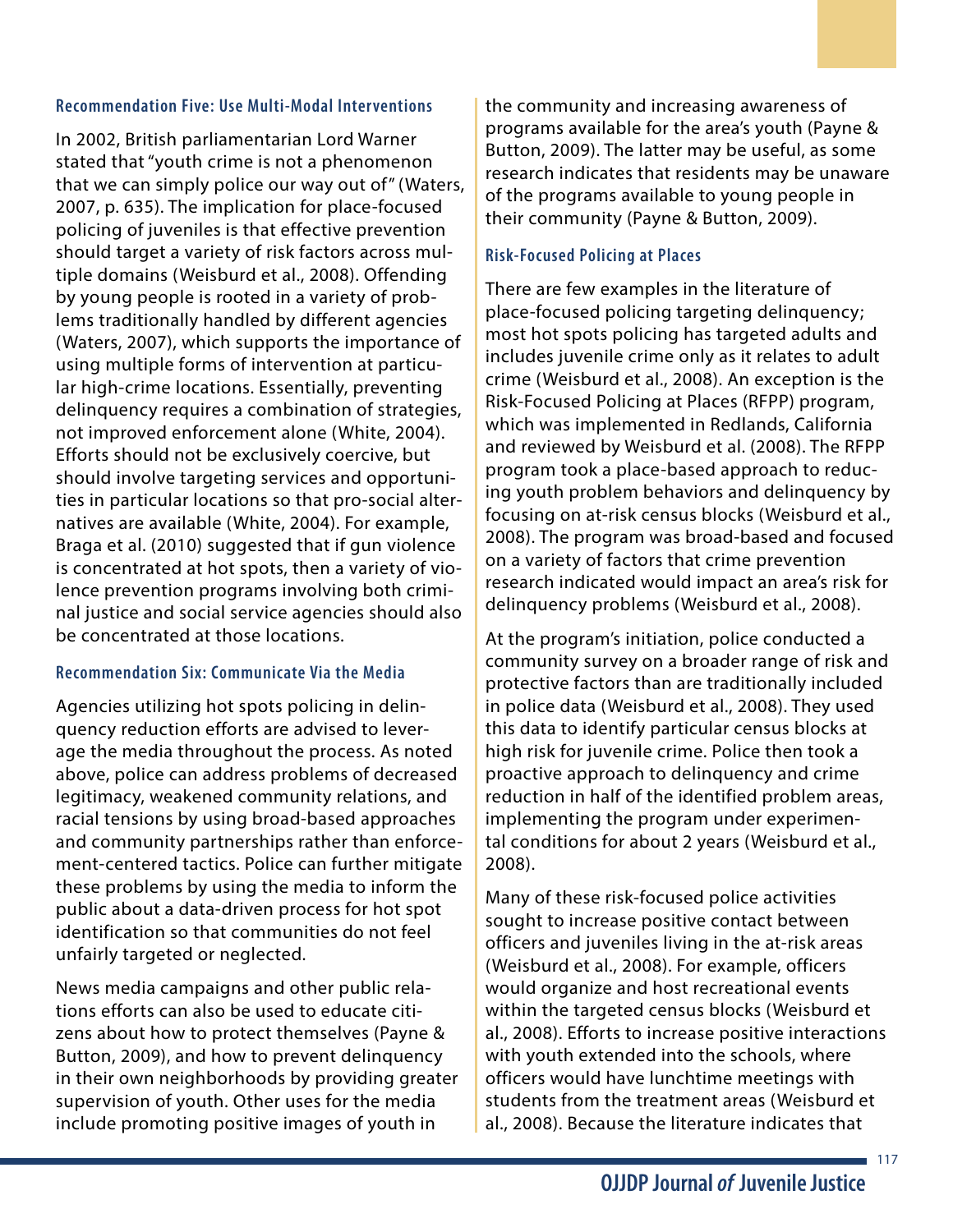education is an important protective factor for delinquency, education-related risk factors were also targeted. Tutoring and other school-based activities were used with youth from the experimental group in an attempt to decrease academic failure, strengthen commitment to school, and increase opportunities for pro-social involvement (Weisburd et al., 2008).

Despite these measures, the researchers found few positive results at the end of the evaluation period — a surprising discovery, given the program's strong foundation in delinquency prevention research (Weisburd et al., 2008). Overall, there was little evidence that the RFPP program had any significant impact on youth in the targeted areas (Weisburd et al., 2008). There were neither consistent changes in student perceptions of risk and protective factors, nor reductions in problematic behavior (Weisburd et al., 2008).

There are several possible explanations for these findings, and agencies implementing similar approaches in the future are advised to be aware of these them. First, despite living in at-risk areas, the youth did not participate in deviant activities at high rates prior to the program and had generally positive attitudes toward police (Weisburd et al., 2008). Thus, the possible margin for improvement was small for many of the outcome measures used (Weisburd et al., 2008). The lesson for similar programs is to ensure that truly at-risk youth are targeted.

Another explanation is that the project was limited by targeting census blocks (which can contain multiple city blocks) instead of micro-places (Weisburd et al., 2008). The authors note that evidence on place-based policing indicates the importance of focusing on compact areas such as very small groups of street blocks (Weisburd et al., 2008). Weisburd et al. (2008) argue that successful place-based, risk-focused delinquency prevention should focus on micro-places so that interventions can be more precisely tailored to the particular risk factors of that location.

## **Conclusion**

The relationship between adult crime and place is heavily supported by the literature, (Shaw & McKay, 1942; Sherman et al., 1989; Weisburd, 2011; Bichler et al., 2011; Groff et al., 2010), as is a connection between crime and microplaces (Braga et al., 2010; Groff et al., 2010). This association likely holds for youth crime as well (Weisburd et al., 2009). Probable hot spots of delinquency include schools and locations for unsupervised socializing such as malls and movie theaters.

Given this crime-place relationship, it is reasonable for police to address delinquency with placefocused approaches. However, agencies should use caution when doing so, since traditional enforcement-focused tactics can increase labeling of youth (Weisburd et al., 2009), decrease police legitimacy (Kochel, 2011), harm community relations (Yarwood, 2007) and increase racial tensions (Sanchez & Adams, 2011). These problems can be mitigated by using formal analysis to identify hot spots (Kochel, 2011) and by focusing on reducing opportunities for delinquency at particular locations, rather than on arresting offenders (Weisburd, 2011; Cherney, 2008).

Partnerships with other agencies and the community are also essential, both to maintain community relations and because police cannot maintain a presence in all places (Waters, 2007; Weisburd et al., 2009). Use of the media will help police communicate with the general public and allay fears that areas will be either unfairly targeted or neglected (Payne & Button, 2009). The example of the Risk-Focused Policing at Places program illustrates how police can collaborate with schools and the community to proactively target high-risk areas, although future programs are advised to target micro-places rather than census blocks (Weisburd et al., 2008).

Future research in this area is also necessary. The literature is in need of studies (such as that of Weisburd et al., 2008) that specifically examine hot spots of delinquency. An additional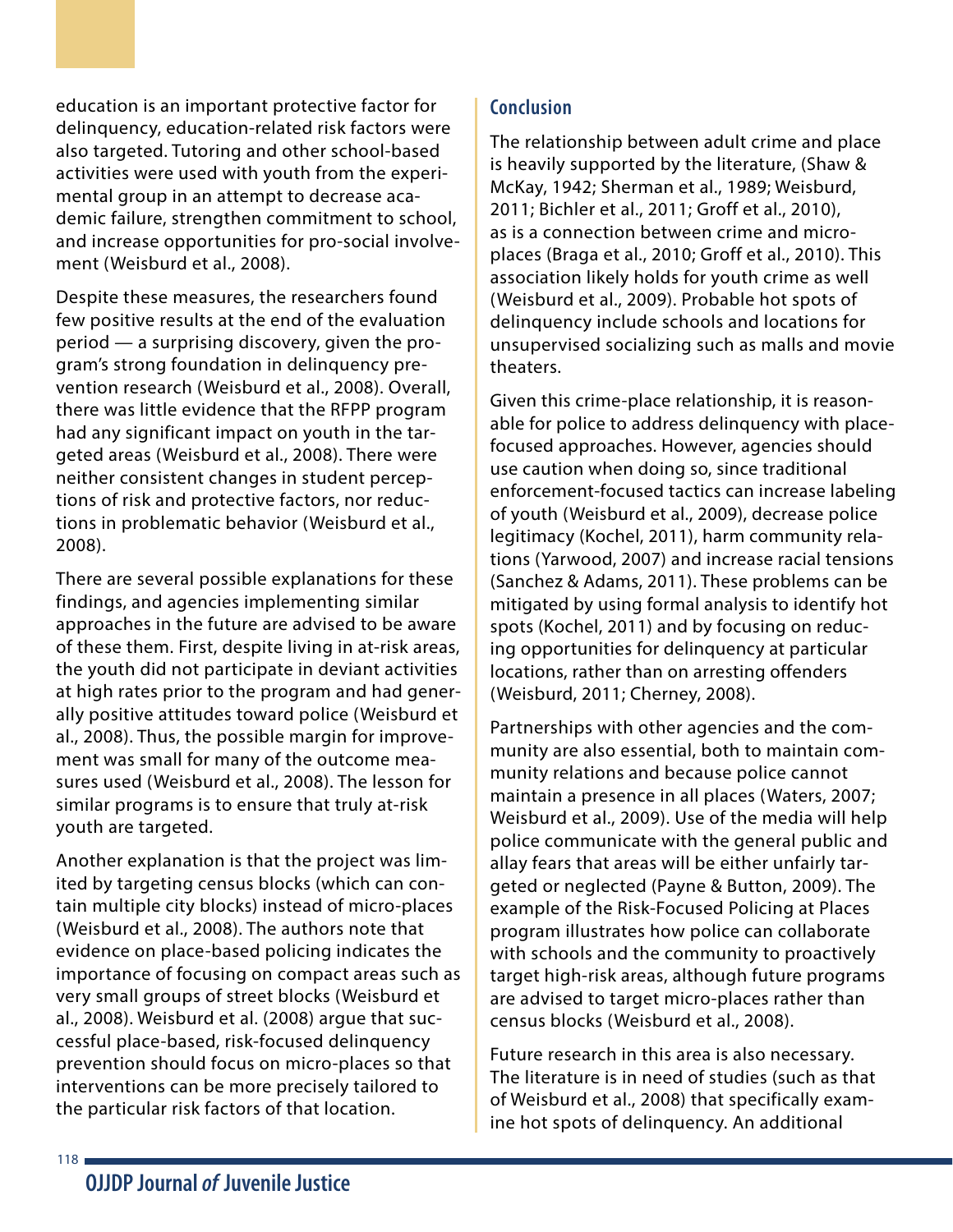under-researched phenomenon is the influence of travel routes on the spatial distribution of juvenile crime. Bichler et al. (2011) suggest that examining trends in delinquents' travel may assist in efficiently targeting police resources and improve crime prevention across jurisdictions. Finally, time-place interactions also require further research attention. Roman (2002) found that the strength of the place-delinquency connection varied based on the time of day and day of the week. Thus, future research should examine the relationship between time, place, and juvenile crime.

Admittedly, there are a variety of potential problems associated with place-based

## policing strategies for addressing delinquency. Nevertheless, the strong connection between crime and micro-places cannot be ignored. Additional research initiatives that use the Risk-Focused Policing at Places program as a guide are essential. Law enforcement must discover how to take advantage of the crime-place relationship for delinquency prevention while avoiding the potential pitfalls of place-based approaches.

## **About the Author**

**Jeffrey J. Roth, BA, MS, PhD,** is a temporary faculty member in the Department of Criminology, the Indiana University of Pennsylvania.

#### Table 1. *Summary of Issues and Recommendations*

#### **Issues:**

- #1 Overreliance on Traditional Tactics
- #2 Effect on Community Relations
- #3 Displacement

#### **Recommendations**

- #1 Analysis Before Action
- #2 Target Opportunities, Not Offenders
- #3 Utilize Partnerships
- #4 Engage Place Managers in Supervision
- #5 Use Multi-Modal Interventions
- #6 Communicate Via the Media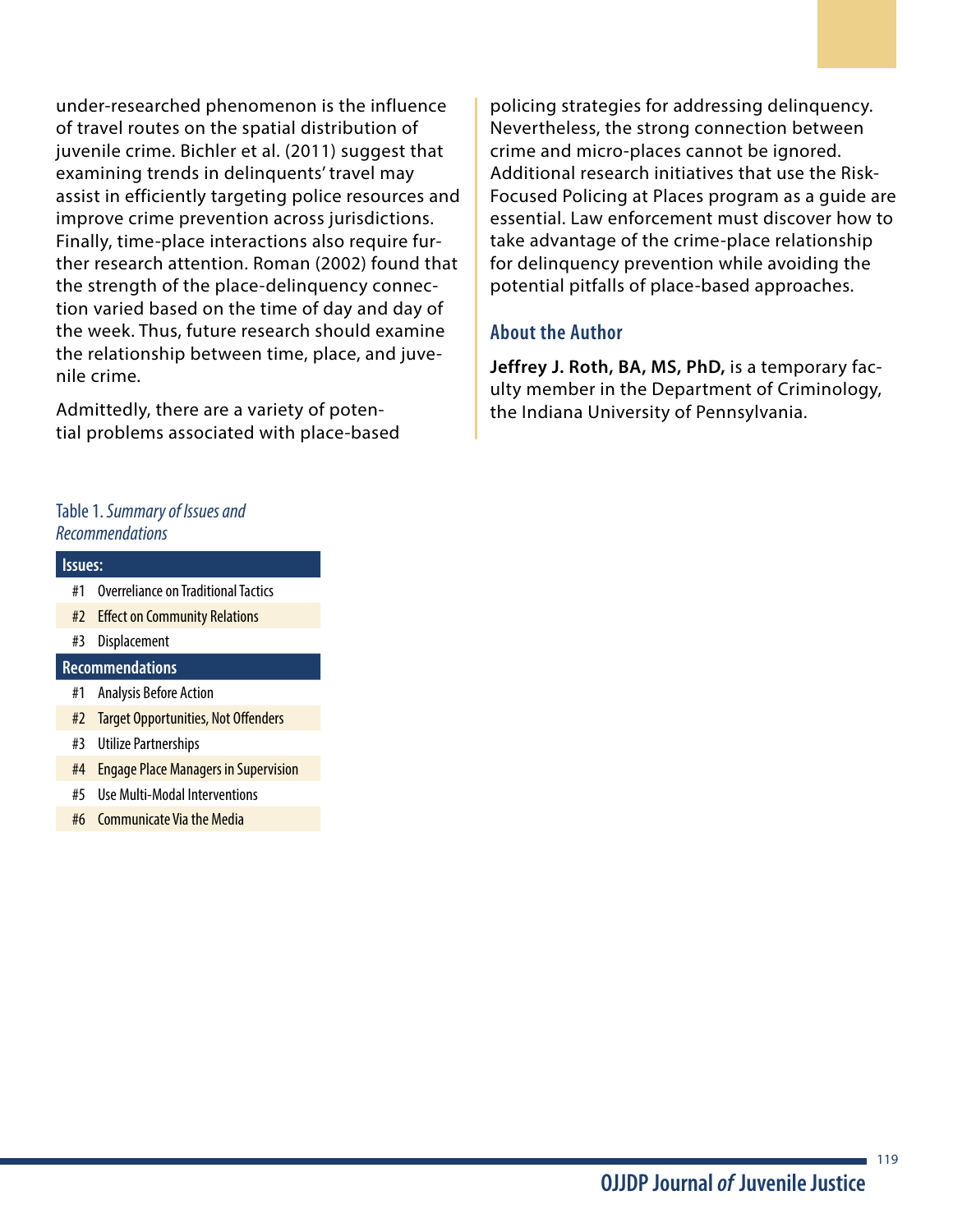## **References**

- Bichler, G., Christie-Merrall, J., & Sechrest, D. (2011). Examining juvenile delinquency within activity space: Building a context for offender travel patterns. *Journal of Research in Crime and Delinquency, 48*(3), 472–506.
- Bichler, G., & Gaines, L. (2005). An examination of police officers' insights into problem identification and problem solving. *Crime and Delinquency, 51*(1), 53–74.
- Braga, A. A., & Bond, B. J. (2008). Policing crime and disorder hot spots: A randomized controlled trial. *Criminology, 46*(3), 577–607.
- Braga, A. A., McDevitt, J., & Pierce, G. L. (2006). Understanding and preventing gang violence: Problem analysis and response development in Lowell, Massachusetts. *Police Quarterly, 9*(1), 20–46.
- Braga, A. A., Papachristos, A. V., & Hureau, D. M. (2010). The concentration and stability of gun violence at micro places in Boston, 1980-2008. *Journal of Quantitative Criminology, 26,* 33–53.
- Braga, A. A., & Weisburd, D. L. (2010). Editors' introduction: Empirical evidence on the relevance of place in criminology. *Journal of Quantitative Criminology, 26,* 1–6.
- Cherney, A. (2008). Harnessing the crime control capacities of third parties. *Policing: An International Journal of Policing Strategies and Management, 31*(4), 631–647.
- Felson, M. (2002). *Crime and Everyday Life.* Thousand Oaks, CA: Sage Publications.
- Groff, E. R., Weisburd, D., & Yang, S. (2010). Is it important to examine crime trends at a local "micro" level? A longitudinal analysis of street to street variability in crime trajectories. *Journal of Quantitative Criminology, 26,* 7–32.
- Kautt, P. M., & Roncek, D. W. (2007). Schools as criminal "hot spots": Primary, secondary, and beyond. *Criminal Justice Review, 32*(4), 339–357.
- Kochel, T. R. (2011). Constructing hot spots policing: Unexamined consequences for disadvantaged populations and for police legitimacy. *Criminal Justice Policy Review, 22*(3), 350–374.
- Laub, J. (2004). The life course of criminology in the United States: The American Society of Criminology 2003 presidential address. *Criminology, 42*(1), 1–26.
- Payne, B. K., & Button, D. M. (2009). Developing a citywide youth violence prevention plan: Perceptions of various stakeholders. *International Journal of Offender Therapy and Comparative Criminology, 53*(5), 517–534.
- Petrosino, A., Turpin-Petrosino, C., & Guckenburg, S. (2010). *Formal system processing of juveniles: Effects on delinquency.* Oslo, Norway: The Campbell Collaboration.
- Roman, C. G. (2002). Schools as generators of crime: Routine activities and the sociology of place. Retrieved on March 29, 2013 from ProQuest Dissertations and Theses at [http://proquest.umi.](http://proquest.umi.com/login) [com/login](http://proquest.umi.com/login).
- Roncek, D. W., & Faggiani, D. (1985). High schools and crime: A replication. *The Sociological Quarterly, 26*(4), 491–505.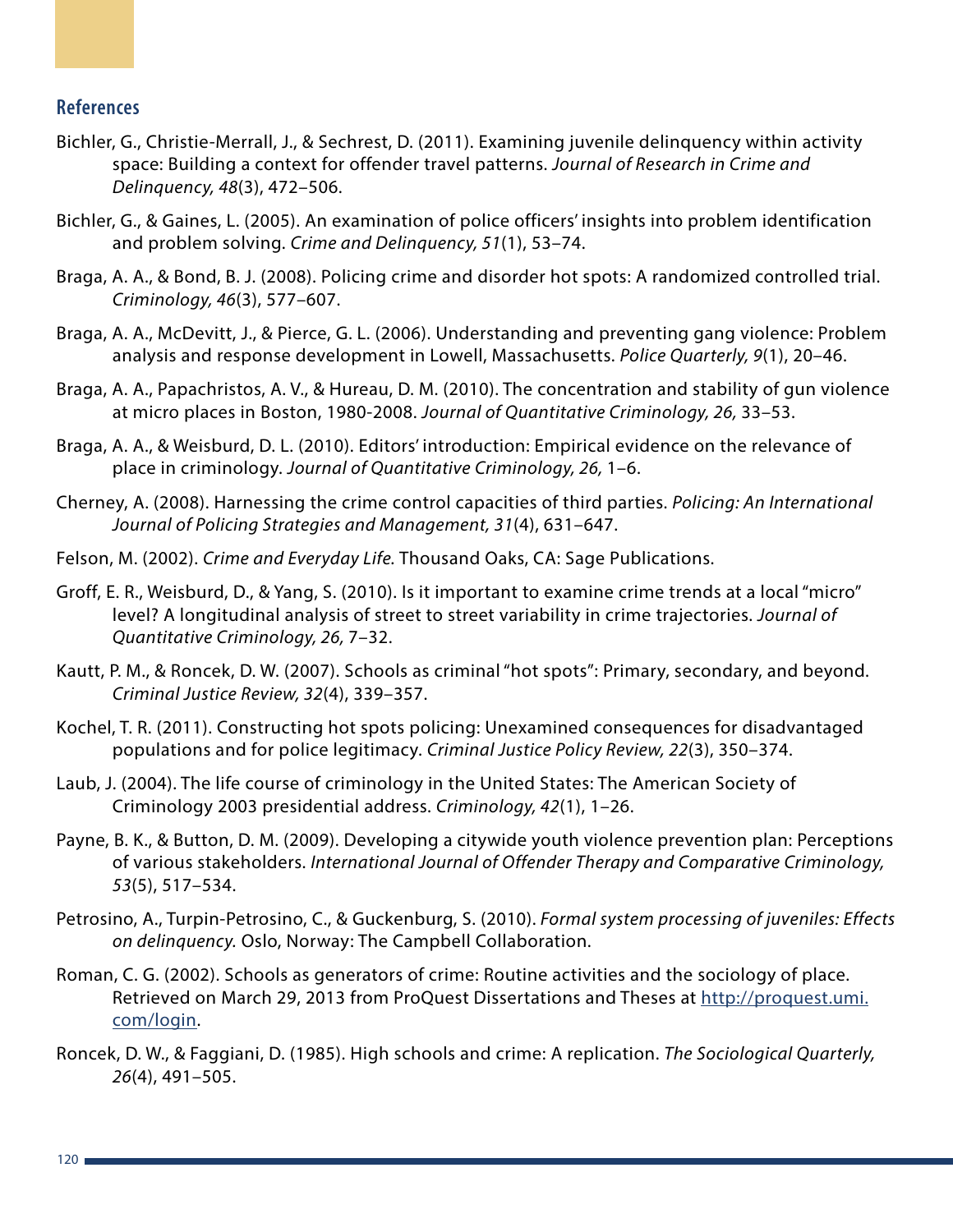- Roncek, D. W., & Lobosco, A. (1983). The effect of high schools on crime in their neighborhoods. *Social Science Quarterly, 64,* 598–613.
- Sanchez, C. G. V., & Adams, E. B. (2011). Sacrificed on the altar of public safety: The policing of Latino and African American youth. *Journal of Contemporary Criminal Justice, 27*(3), 322–341.
- Shaw, C. R., & McKay, H. (1942). *Juvenile Delinquency and Urban Areas*. Chicago: University of Chicago Press.
- Sherman, L. W., Gartin, P. R., & Buerger, M. E. (1989). Hot spots of predatory crime: Routine activities and the criminology of place. *Criminology, 27*, 27–55.
- Taylor, R. B. (1998). Crime and small-scale places: What we know, what we can prevent, and what else we need to know. Crime and Place: Plenary Papers of the 1997 Conference on Criminal Justice Research and Evaluation (pp. 1–22). Washington, DC: National Institute of Justice.
- Tita, G. E., Cohen, J., & Engberg, J. (2005). An ecological study of the location of gang "set space." *Social Problems, 52*(2), 272–299.
- Waters, I. (2007). The policing of young offenders. *British Journal of Criminology, 47,* 635–654.
- Weisburd, D. (2011). Shifting crime and justice resources from prisons to police: Shifting police from people to places. *Criminology and Public Policy, 10*(1), 153–163.
- Weisburd, D., Groff, E., & Morris, N. (October 2011). Hot spots of juvenile crime: Findings from Seattle. *Office of Juvenile Justice and Delinquency Prevention Juvenile Justice Bulletin*.
- Weisburd, D., Morris, N. A., & Groff, E. R. (2009). Hot spots of juvenile crime: A longitudinal study of arrest incidents at street segments in Seattle, Washington. *Journal of Quantitative Criminology, 25,* 443–467.
- Weisburd, D., Morris, N. A., & Ready, J. (2008). Risk-focused policing at places: An experimental evaluation. *Justice Quarterly, 25*(1), 163–200.
- White, R. (2004). Policing and community responses to youth gangs. *Trends and Issues in Crime and Criminal Justice, 274,* 1–7*.*
- Wikstrom, P. H., Ceccato, V., Hardie, B., & Treiber, K. (2010). Activity fields and the dynamics of crime: Advancing knowledge about the role of environment in crime causation. *Journal of Quantitative Criminology, 26,* 55–87.
- Yarwood, R. (2007). The geographies of policing. *Progress in Human Geography, 31*(4), 447–465.